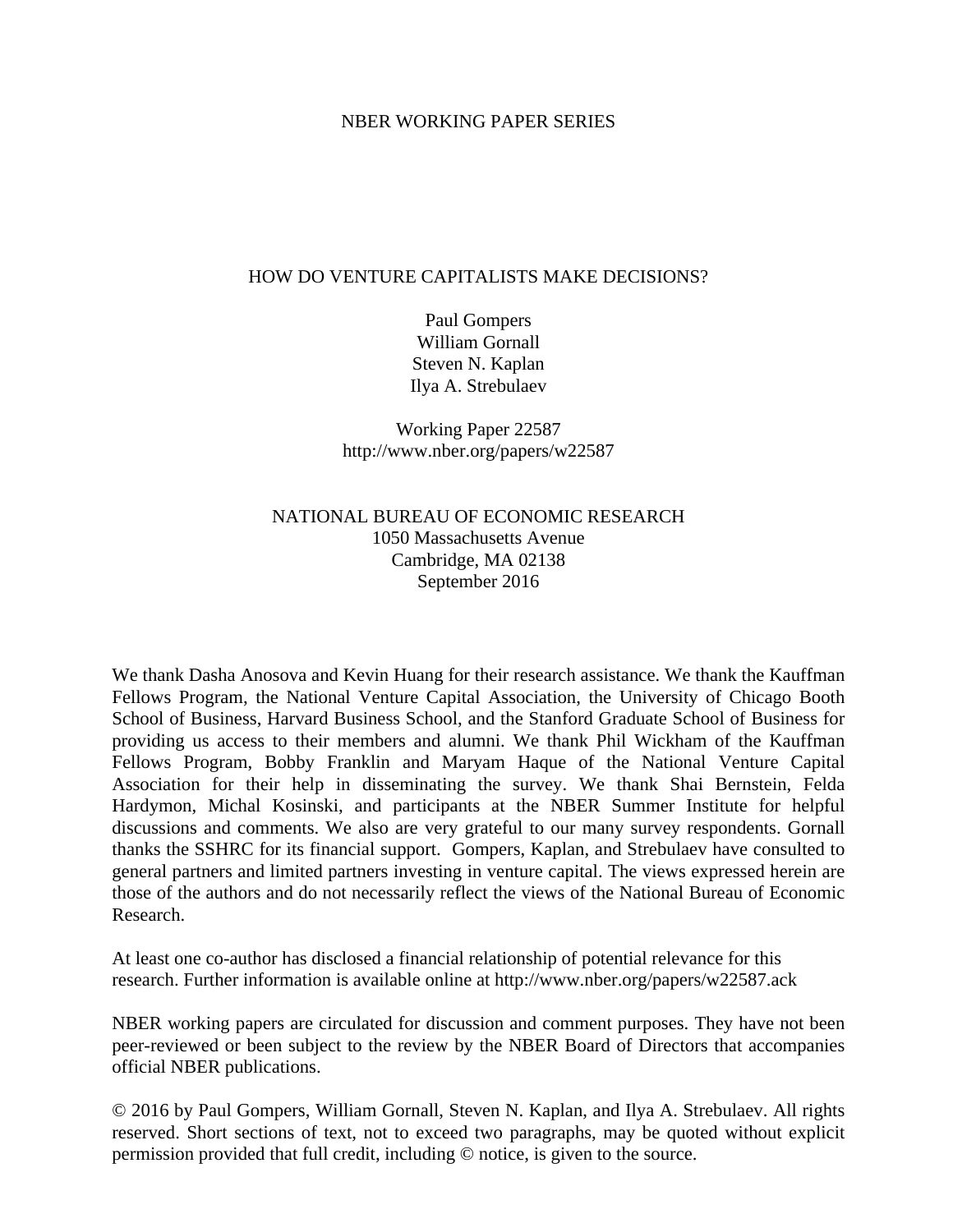How Do Venture Capitalists Make Decisions? Paul Gompers, William Gornall, Steven N. Kaplan, and Ilya A. Strebulaev NBER Working Paper No. 22587 September 2016 JEL No. G24,G3,L26

## **ABSTRACT**

We survey 885 institutional venture capitalists (VCs) at 681 firms to learn how they make decisions across eight areas: deal sourcing; investment selection; valuation; deal structure; postinvestment value-added; exits; internal firm organization; and relationships with limited partners. In selecting investments, VCs see the management team as more important than business related characteristics such as product or technology. They also attribute more of the likelihood of ultimate investment success or failure to the team than to the business. While deal sourcing, deal selection, and post-investment value-added all contribute to value creation, the VCs rate deal selection as the most important of the three. We also explore (and find) differences in practices across industry, stage, geography and past success. We compare our results to those for CFOs (Graham and Harvey 2001) and private equity investors (Gompers, Kaplan and Mukharlyamov forthcoming).

Paul Gompers Harvard Business School Baker Library 263 Soldiers Field Boston, MA 02163 and NBER pgompers@hbs.edu

William Gornall Stanford University Graduate School of Business 655 Knight Way Stanford CA 94305 wrgornall@gmail.com

Steven N. Kaplan Booth School of Business The University of Chicago 5807 South Woodlawn Avenue Chicago, IL 60637 and NBER steven.kaplan@chicagobooth.edu

Ilya A. Strebulaev Graduate School of Business Stanford University 655 Knight Way Stanford, CA 94305 and NBER istrebulaev@stanford.edu

A online appendix is available at http://www.nber.org/data-appendix/w22587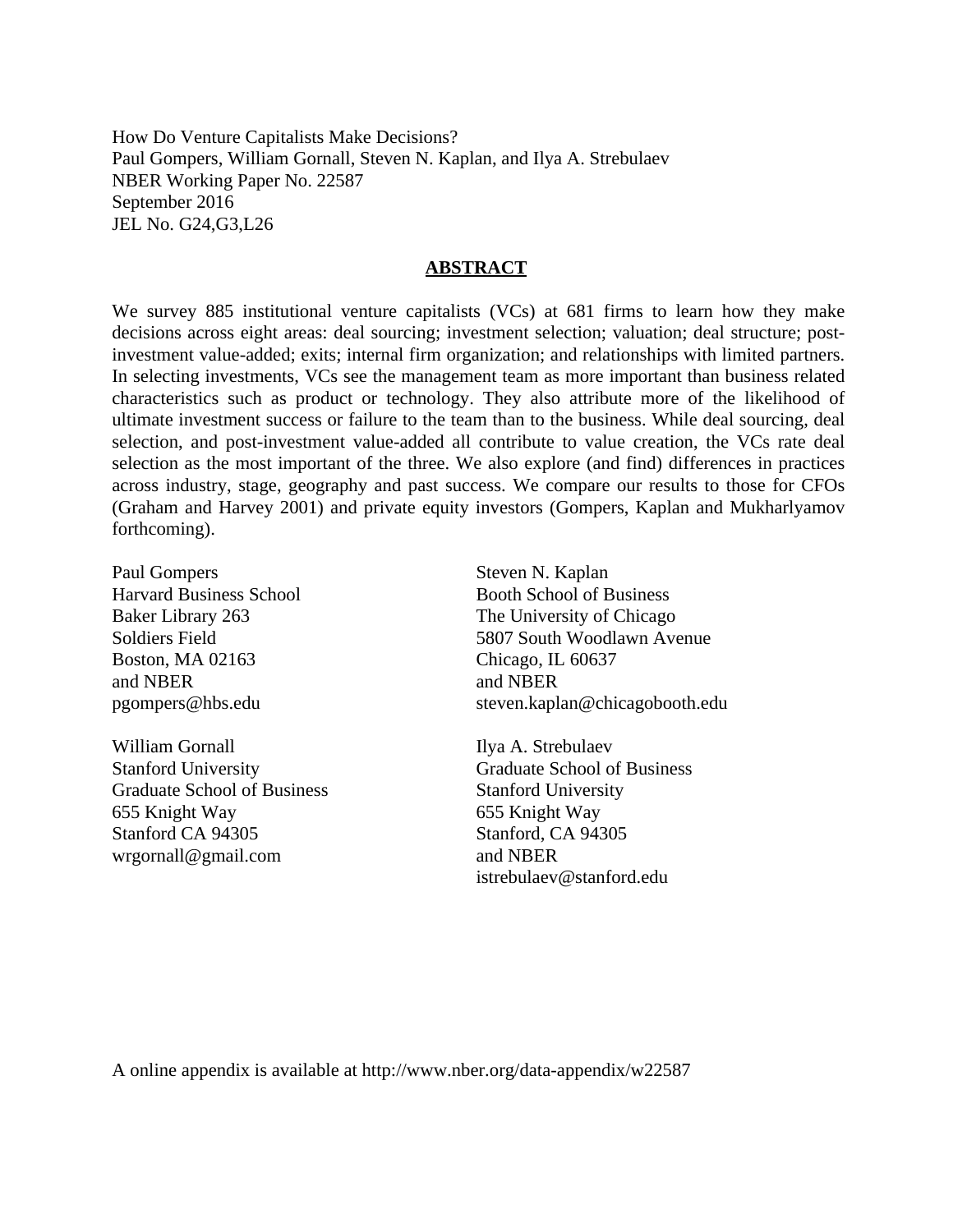# 1 Introduction

Over the past 30 years, venture capital (VC) has been an important source of financing for innovative companies. Firms supported by VC, including Amazon, Apple, Facebook, Gilead Sciences, Google, Intel, Microsoft, Starbucks, and Whole Foods have had a large impact on the U.S. and global economy. Kaplan and Lerner (2010) estimate that roughly one-half of all true IPOs are VC-backed even though fewer than one quarter of 1% of companies receive venture financing. Gornall and Strebulaev (2015) estimate that public companies that previously received VC backing account for one-fifth of the market capitalization and 44% of the research and development spending of U.S. public companies. Consistent with this company-level performance, Harris, Jenkinson and Kaplan (2014, 2016) find that, on average, VC funds have outperformed the public markets net of fees.

In this paper, we seek to better understand what venture capitalists (VCs) do and, potentially, why they have been successful. We do so by surveying almost nine hundred VCs and asking how they make decisions about their investments and portfolios. We provide detailed information on VCs' practices in sourcing deals, evaluating and selecting investments, structuring investments, managing deals post-investment, organizing their VC firms, and managing their relationships with limited partners. We also explore cross-sectional variation in VC practices across industry, stage, geography and past success.

The success of VC-backed companies is consistent with VCs taking actions that are effective at generating value. In fact, Kaplan and Strömberg (2001) and Gompers and Lerner (2001) argue that VCs are particularly successful at solving an important problem in market economies—connecting entrepreneurs with good ideas (but no money) with investors who have money (but no ideas). The solution, as suggested by theory and explored empirically in previous research on VCs, involves specific actions taken by VCs to solve this funding gap. In other words, VCs are real world entities that arguably approximate investors in economic theory, providing an additional reason to study them.

Our survey results can be grouped into eight areas: deal sourcing; investment selection; valuation; deal structure; post-investment value-add; exits; internal organization of firms; and relationships with limited partners.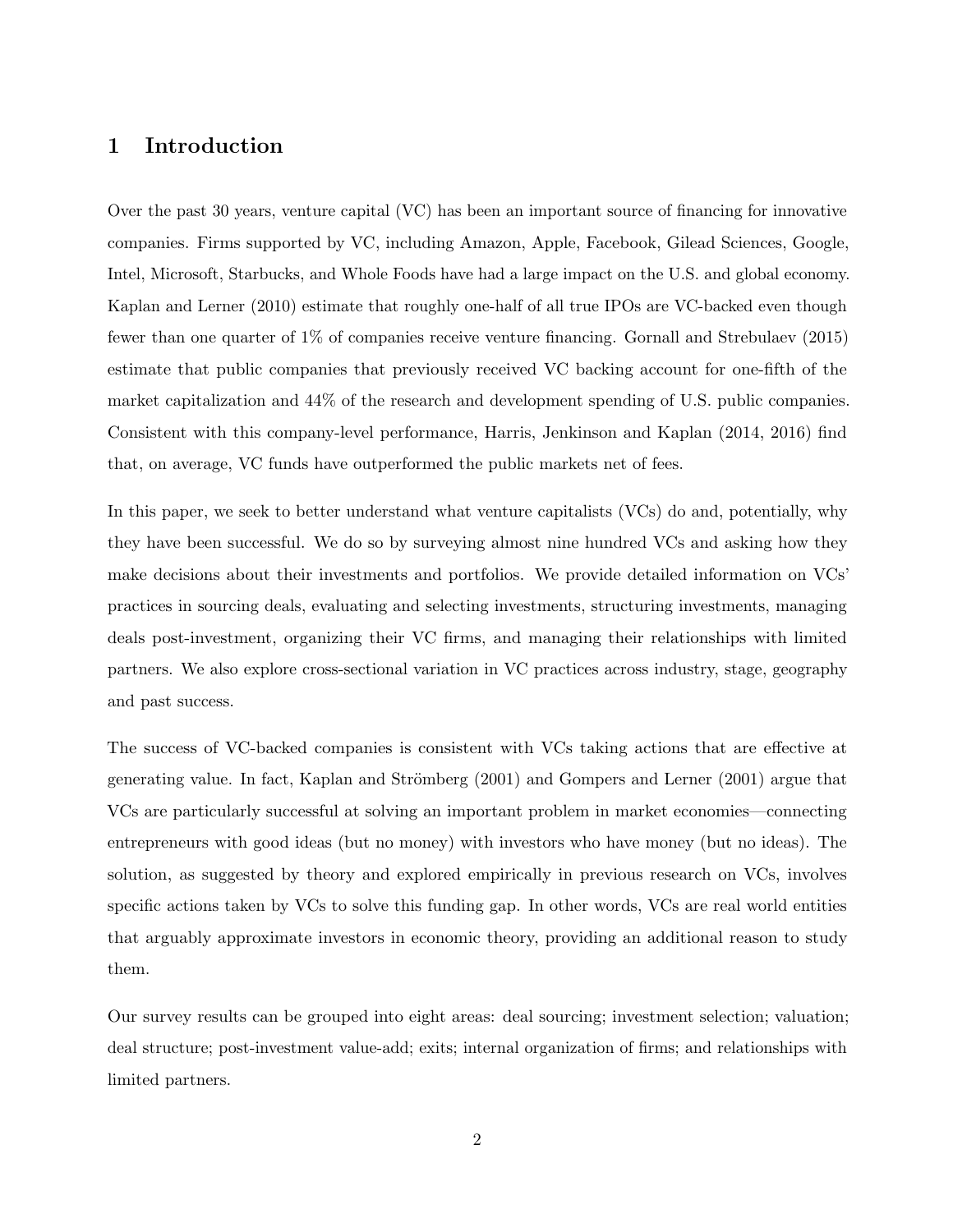First, we consider how VCs source potential investments, a process also known as generating deal flow. Sahlman (1990) discusses the process by which VCs attract would-be entrepreneurs. The VC's network is critical in this process. VC firms speak of the "deal funnel" by which opportunities are winnowed down to a small number of investable deals. We explore where VCs' investment opportunities come from and how they sort through those opportunities.

Second, we examine VC investment selection decisions. There is a great deal of debate among academics and practitioners as to which screening and selection factors are most important. Kaplan and Strömberg (2004) describe and analyze how VCs select investments. They confirm previous survey work that VCs consider factors that include the attractiveness of the market, strategy, technology, product or service, customer adoption, competition, deal terms and the quality and experience of the management team. The nature of the entrepreneurial team is an important component of the sourcing and screening process. Baron and Hannan (2002) and Hellmann and Puri (2000) both focus on how founding teams are formed and their attractiveness as investment opportunities. Gompers, Kovner, Lerner and Scharfstein (2010) show that past success as an entrepreneur is an important factor that VC firms focus on when attracting potential investments. Kaplan, Sensoy and Strömberg (2009) develop a "jockey vs. horse" framework to examine what factors are more constant over the life of a successful VC investment. The entrepreneurial team is the "jockey" while the strategy and business model are the "horse". We ask the VCs whether they focus more on the jockey or the horse in their investment decisions.

Third, we explore the tools and assumptions that VCs utilize in valuing companies. Prior survey evidence on financial decisions makers is mixed. Graham and Harvey (2001) find that the CFOs of large companies generally use discounted cash flow (DCF) analyses to evaluate investment opportunities. Gompers et al. (forthcoming), in contrast, find that PE investors rarely use DCF, preferring internal rate of return (IRR) or multiple of invested capital. The paucity of historical operating information and the uncertainty of future cash flows makes VCs' investment decisions difficult and less like those in the typical setting taught in MBA finance curricula. Given this difference, we explore the extent to which VCs employ the commonly-taught DCF method or, instead, rely on different ones.

Fourth, we ask how VCs write contracts and structure investments. VC contracts ensure both that (1) the entrepreneur does very well if he or she performs well and (2) that investors can take control if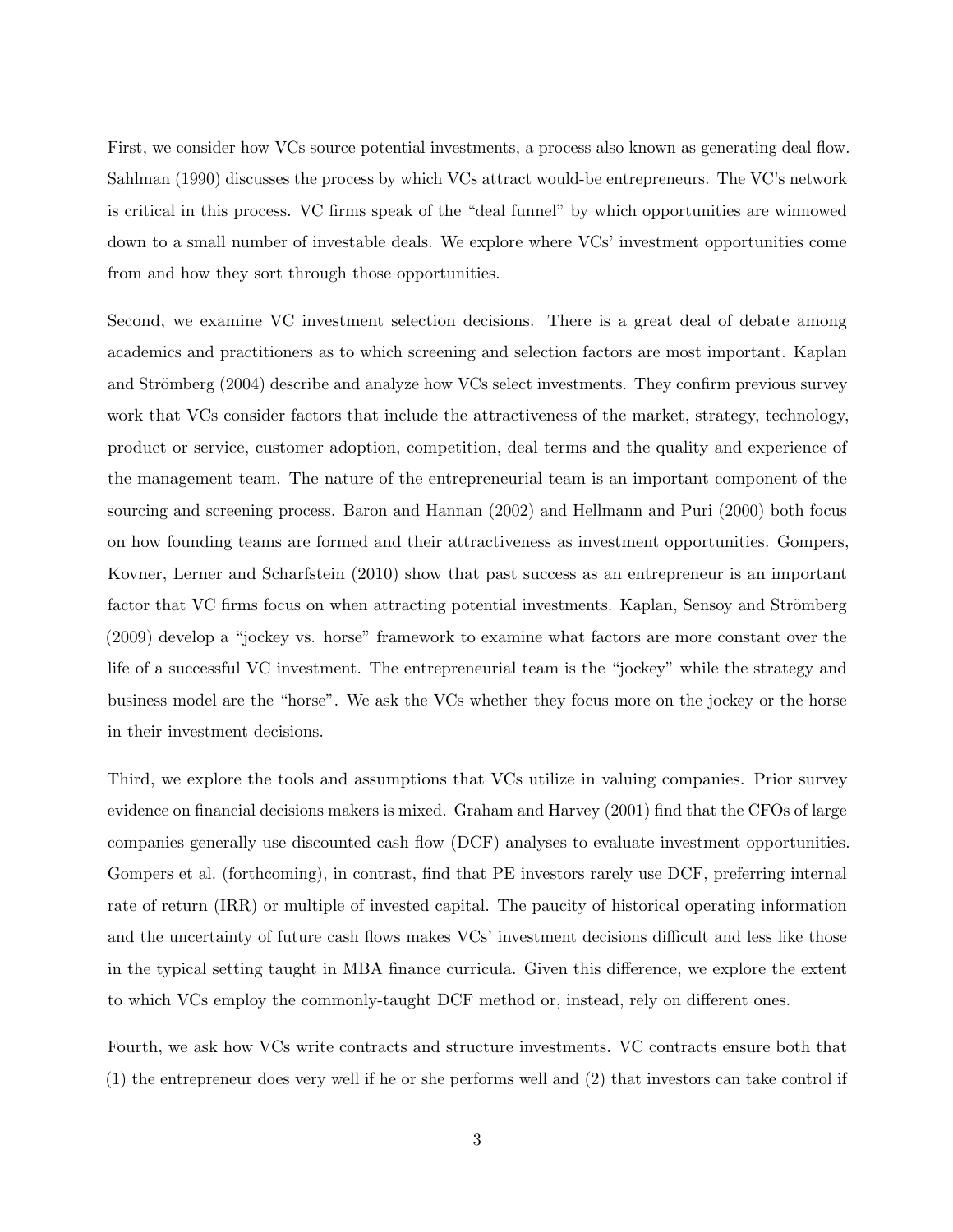the entrepreneur does not perform. Kaplan and Strömberg (2003) study VC contracts and show that VCs achieve these objectives by carefully allocating cash flow rights (the equity upside that provides incentives to perform), control rights (the rights VCs have to intervene if the entrepreneur does not perform), liquidation rights (the senior payoff to VCs if the entrepreneur does not perform), and employment terms, particularly vesting (which gives the entrepreneur incentives both to perform and stay with the firm). Kaplan and Strömberg (2004) show that VC contracts are related to internal risk; external risk; and the risk of execution. Less is known, however, about which of these terms are more important to VCs and how they make trade-offs among them. In our survey, we ask the VCs which investment terms they use and which terms they are willing to negotiate.

Syndication of investment with other VCs is another important element of deal structuring. Hochberg, Ljungqvist and Lu (2007) emphasize the important role that networks play in bringing new skills and talent to the investment team. Lerner (1994) identifies factors related to the ability of VCs to monitor companies as being important in how VCs choose their syndicate partners. Accordingly, our survey also explores syndication.

Fifth, we examine how VCs monitor and add value to their portfolio companies after they invest. Part of the added value comes from improving governance and active monitoring. This often means replacing entrepreneurs if they are not up to the task of growing their companies. For example, Baker and Gompers (2003) find that only about one-third of VC-backed companies still have a founder as CEO at the time of IPO. Amornsiripanitch, Gompers and Xuan (2016) show that VCs provide critical aid in hiring outside mangers and directors. Hellmann and Puri (2002) show that VCs are essential to the professionalization of startups. Lerner (1995) examines how VCs are influential in the structuring of the boards of directors. In their study of investment memoranda, Kaplan and Strömberg (2004) find direct evidence that VCs expect to add value in their investments at the time they make them. In this survey, we further explore these issues by asking the VCs to describe in detail the ways in which they add value.

Sixth, we ask about VCs' exits. Barry, Muscarella, Peavy and Vetsuypens (1990) and Brav and Gompers (1997) explore the role and importance of VCs in the performance of IPOs. Cumming (2008) and Cumming and MacIntosh (2003) look at broad patterns in VC exits. Sørensen (2007) seeks to establish how much of VC returns are driven by deal sourcing and investment selection versus VC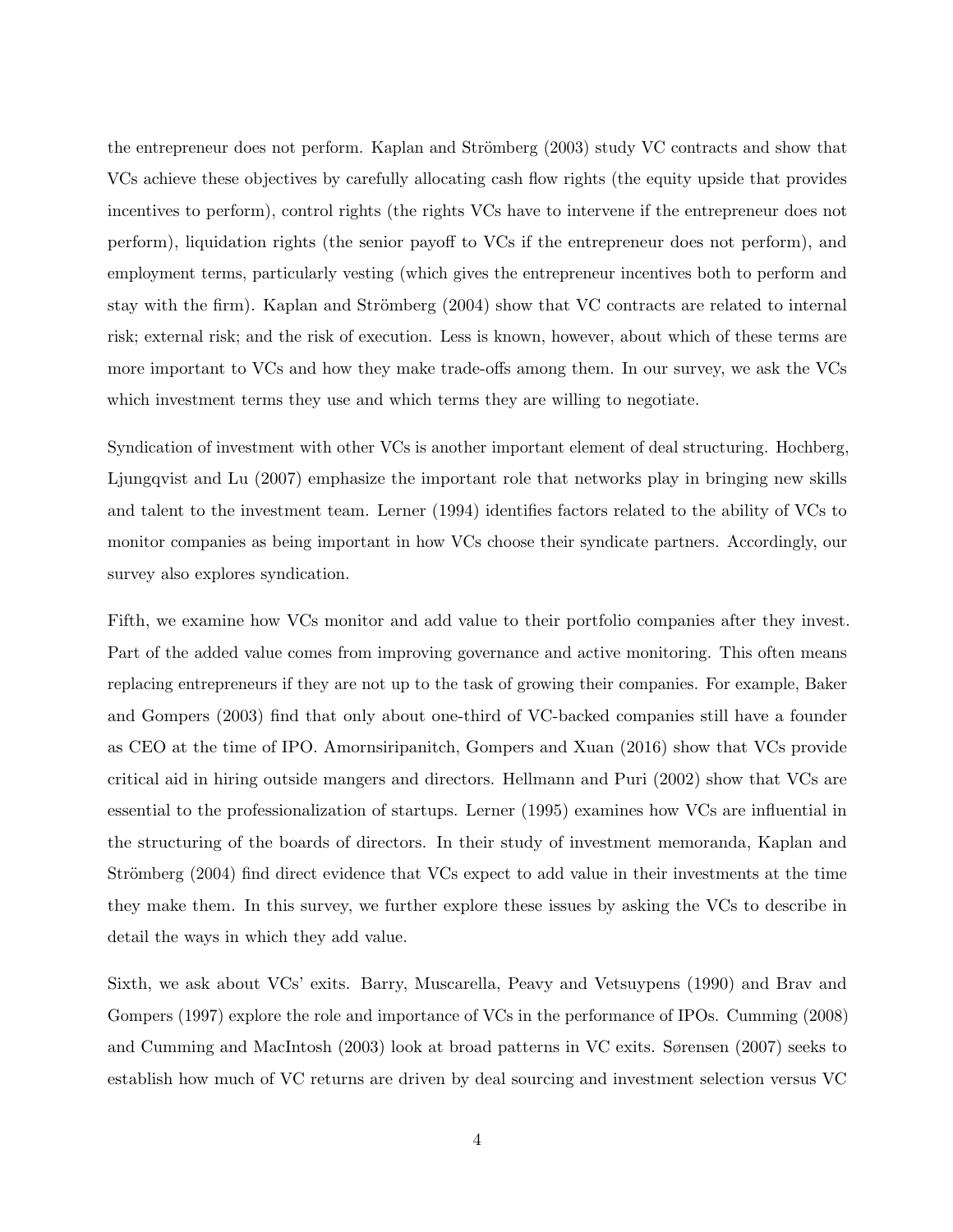value-added. He concludes that both matter, with roughly a 60/40 split in importance. Accordingly, we further explore this issue by asking the VCs directly to assess the relative importance of deal sourcing, deal selection, and post-investment actions in value creation in their investments. We also ask the VCs what selection factors were most important in the ultimate success and failure of their investments.

Seventh, we explore issues related to internal VC firm structure. With respect to internal firm issues, Gompers et al. (2010) examine how VC firm specialization affects investment performance. Understanding internal organization potentially can shed light on whether investment focus affects decision-making and performance.

Eighth, and finally, we consider the relationship between VCs and their investors. Chung, Sensoy, Stern and Weisbach (2012) look at VCs' implicit and explicit incentives to perform well. Kaplan and Schoar (2005) and Harris et al. (2014) document patterns of fund performance and persistence. Our survey allows us to examine the alignment of incentives as well as marketed fund return expectations.

This paper complements several existing survey papers in the financial economics literature. Graham and Harvey (2001) survey chief financial officers to understand how they make capital budgeting, capital structure, and other financing decisions.<sup>1</sup> They compare their survey findings of practice to the recommendations or insights from different academic theories. Gompers et al. (forthcoming) survey private equity investors to understand how they make decisions, and compare their results to those in Graham and Harvey (2001) and those taught by finance academics. In this paper, we add to these papers by discussing how our results compare to both finance theory and the results of the surveys of CFOs and private equity investors.

Our 885 survey respondents represent 681 different VC firms. We report results by firm, averaging the responses for firms with multiple respondents. The average firm in our sample screens 200 companies and makes only four investments in a given year. Most of the deal flow comes from the VCs' networks in some form or another. Over 30% of deals are generated through professional networks. Another 20% are referred by other investors while 8% are referred by existing portfolio companies. Almost 30% are proactively self-generated. Only 10% come inbound from company management. These results emphasize the importance of active deal generation.

<sup>1</sup>See also Brav, Graham, Harvey and Michaely (2005) and Graham, Harvey and Rajgopal (2005).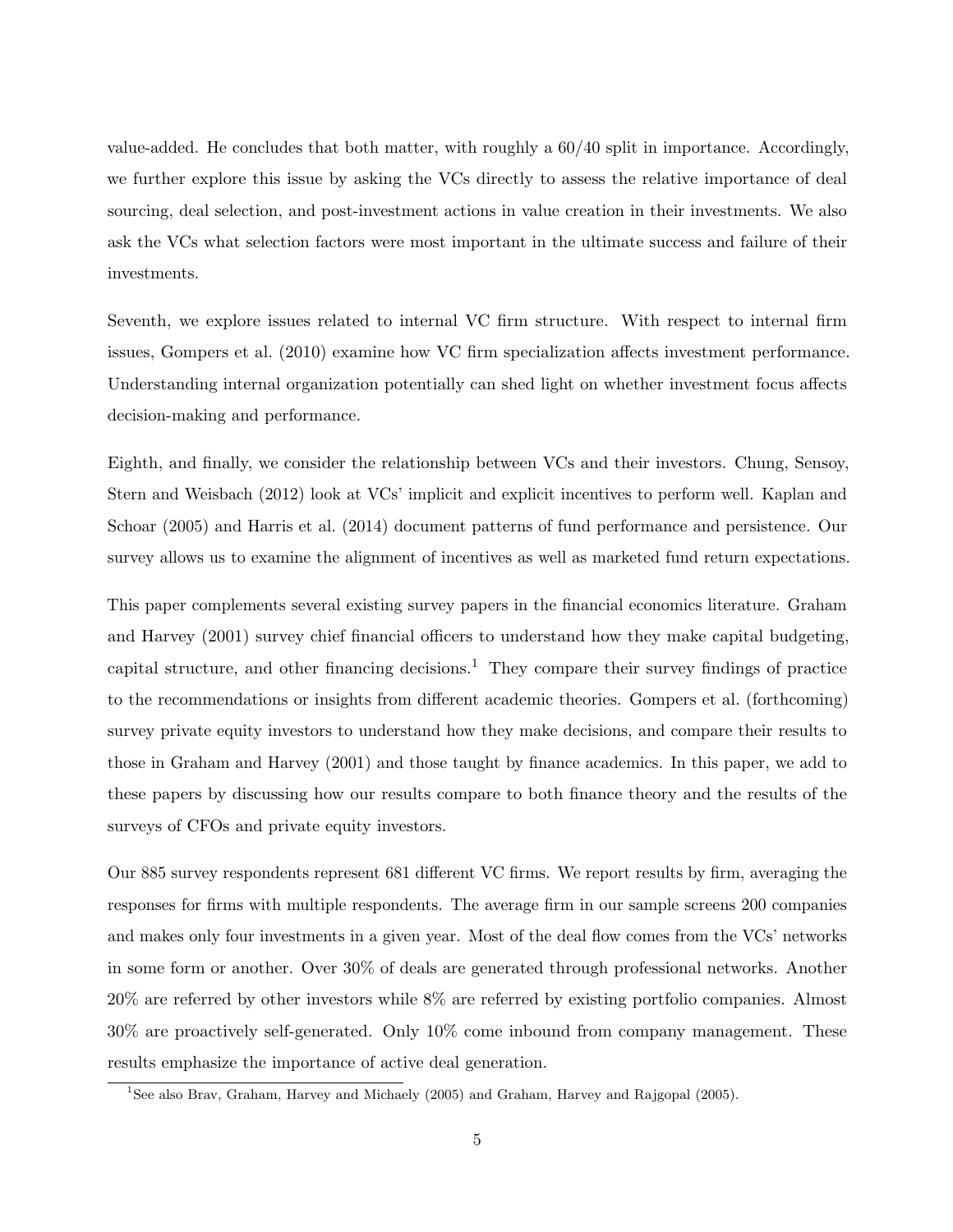In selecting investments, VCs place the greatest importance on the management/founding team. The management team was mentioned most frequently both as an important factor (by 95% of VC firms) and as the most important factor (by 47% of VC firms). Business (or horse) related factors were also frequently mentioned as important with business model at 83%, product at 74% market at 68%, and industry at 31%. The business related factors, however, were rated as most important by only 37% of firms. The company valuation was ranked as fifth most important overall, but third in importance for later stage deals. Fit with fund and ability to add value were ranked as less important.

Few VCs use discounted cash flow or net present value techniques to evaluate their investments. Instead, by far the most commonly used metric is cash-on-cash return or, equivalently, multiple of invested capital. The next most commonly used metric is IRR. Almost none of the VCs adjusted their target returns for systematic risk. Strikingly, 9% of the overall respondents and 17% of the early-stage investors do not use any quantitative deal evaluation metric. Consistent with this, 20% of all VCs and 31% of early-stage VCs reported that they do not forecast cash flows when they make an investment. These results contrast with those in Graham and Harvey (2001) who find that CFOs use net present values as often as internal rates of return. The results are similar to, but more extreme than those in Gompers et al. (forthcoming) who find that private equity (PE) investor rely extensively on IRRs and multiples of invested capital.

In structuring their investments, VCs indicated that they were relatively inflexible on pro-rata investment rights, liquidation preferences, anti-dilution protection, vesting, valuation and board control. They were more flexible on the option pool, participation rights, investment amount, redemption rights, and particularly dividends. The inflexibility, particularly on control rights and liquidation rights is arguably consistent with the results in Kaplan and Strömberg (2003, 2004).

VCs generally responded that they provide a large number of services to their portfolio companies post-investment—strategic guidance (87%), connecting investors (72%), connecting customers (69%), operational guidance  $(65\%)$ , hiring board members  $(58\%)$ , and hiring employees  $(46\%)$ . This is consistent with VCs adding value to their portfolio companies and similar to the results for PE investors in Gompers et al. (forthcoming).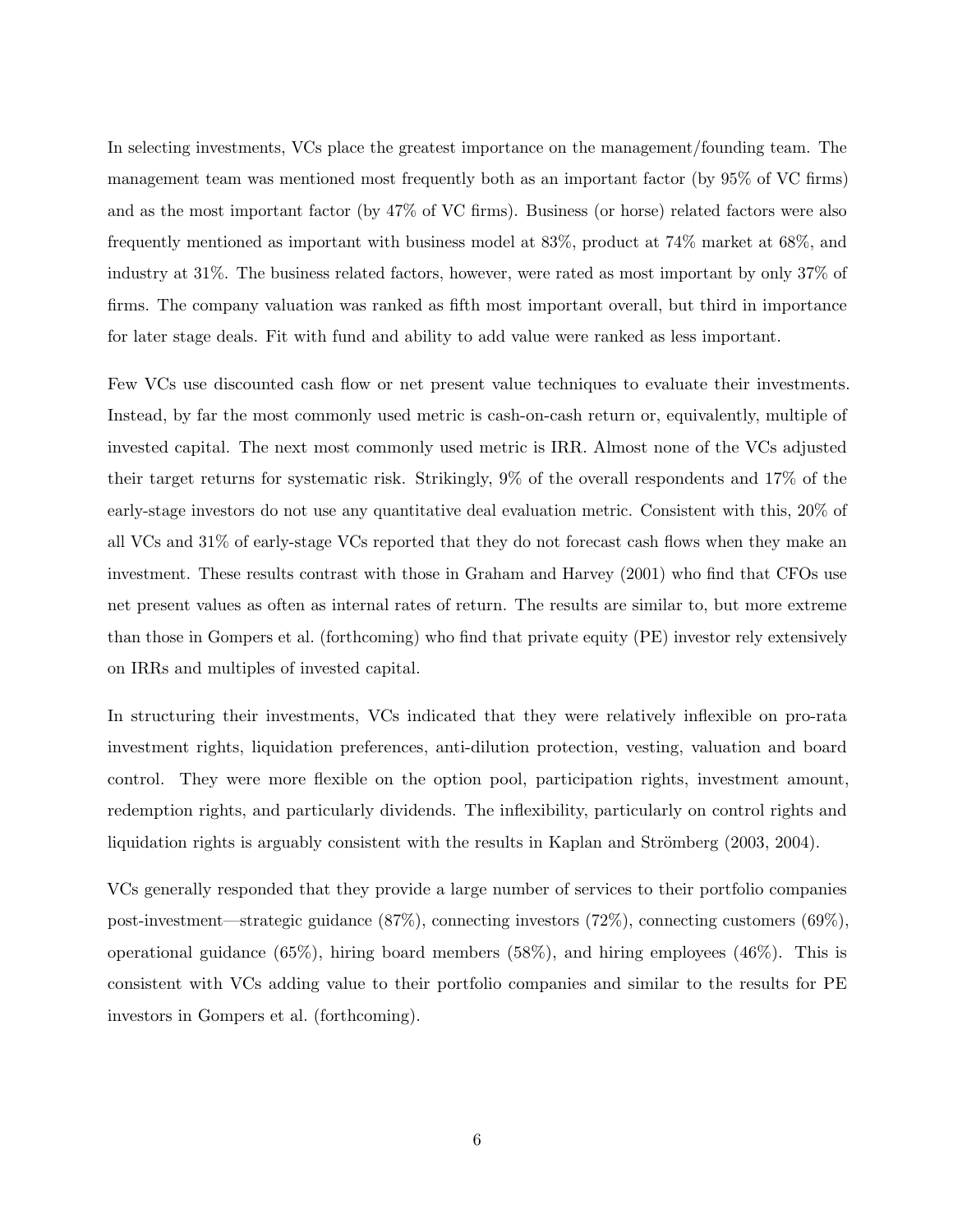Largely consistent with actual outcomes, VCs claimed they exited roughly three-fourths of their successful deals via acquisition rather than through an IPO. VCs also report a wide variation in the outcomes of their investments, with roughly one-quarter losing money and almost 10% earning ten times their investment.

When asked which of their activities—deal flow, deal selection or post-investment value-added—helped generate their returns, a majority of VCs reported that each of the three contributed with deal selection being the most important of the three. Deal selection was ranked as important by 86% of VCs and as most important by 49% of VCs. Post-investment value-added was seen as important by 84% of VCs and as most important by 27% of VCs. Deal flow was ranked as important by 65% and as most important by 23%. These results are consistent with the estimates in Sørensen (2007) that deal flow and deal selection are more important than value-add, but all three are important. These results, however, extend and inform Sørensen (2007) by distinguishing between deal flow and deal selection.

We also asked VCs what factors contributed most to their successes and failures. Again, the team was by far the most important factor identified, both for successes (96% of respondents) and failures (92%). For successes, each of timing, luck, technology, business model, and industry were of roughly equal importance (56% to 67%). For failures, each of industry, business model, technology and timing were of roughly equal importance (45% to 58%). Perhaps surprisingly, VCs did not cite their own contributions as a source of success or failure.

We questioned VCs on their firms' internal structures. The average VC firm in our sample is small, with 14 employees and 5 senior investment professionals. Consistent with the importance of both deal sourcing and post-investment value-added, the VCs report that they spend an average of 22 hours per week networking and sourcing deals and an average of 18 hours per week working with portfolio companies out of a total reported work week of 55 hours.

Finally, we asked VCs about their interactions with their investors. VCs report that they believe that their LPs care about cash-on-cash returns and net IRRs. This is similar to the results found by Gompers et al. (forthcoming) for PE investors. Surprisingly, and like the PE investors, the majority of VCs mention that they believe their investors care more about absolute rather than relative performance. Finally, VCs show confidence in their ability to generate above market returns. The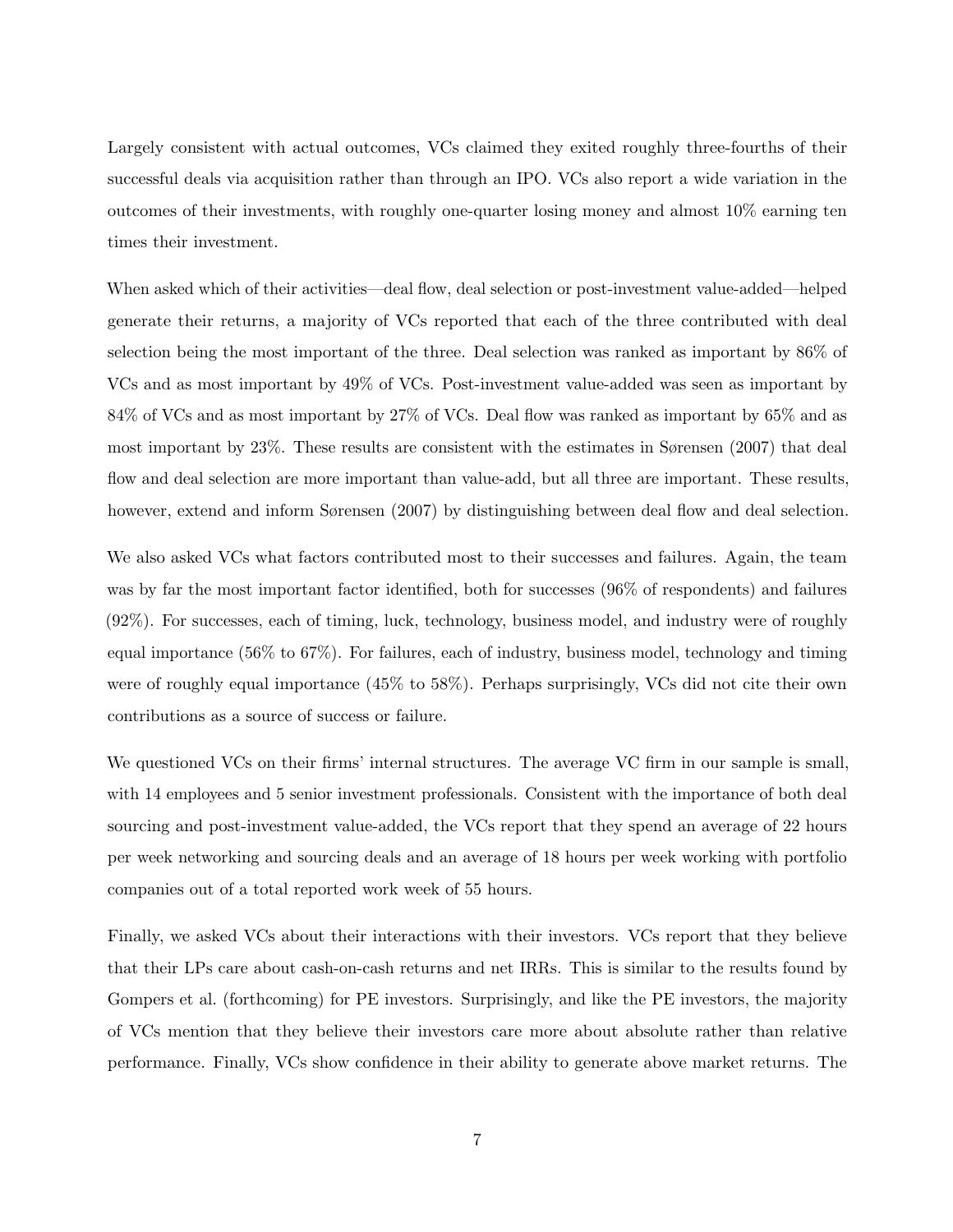vast majority (93%) of those surveyed answered that they expected to beat the market on a relative basis.

The paper proceeds as follows. Section 2 describes our research design and reports summary statistics. Section 3 describes the VCs' responses to our survey, with subsections corresponding to deal sourcing (Section 3.1); investment selection (3.2); valuation (3.3); deal structure (3.4); post-investment valueadd (3.5); exits (3.6); internal organization of firms (3.7); and relationships with limited partners (3.8). We highlight important cross sectional differences when relevant. Section 4 concludes.

# 2 Methodology

### 2.1 Design

In this section, we describe the research design of our survey. Surveys have become more common recently in the financial economics literature. Accordingly, we reviewed many of the existing surveys including those targeting CFOs of non-financial firms, limited partners of PE firms, and PE fund managers, respectively, Graham and Harvey (2001); DaRin and Phalippou (2014); Gompers et al. (forthcoming); Gorman and Sahlman (1989).

This paper is closest in spirit to the survey of private equity (PE) fund managers by Gompers et al. (forthcoming), as the PE industry is similar to the VC industry in many respects. In particular, many questions about investment decisions, valuation, deal structure, fund operations and the relationship between general partners and limited partners are broadly similar in the two industries. Where possible, we use similar questions so that we can compare the responses of VCs to those of PE managers. The PE industry, however, focuses largely on mature or growth-stage companies, for which financial data and forecasts are generally available. The VC industry targets companies at an earlier stage of development, many of which have large technological and operational risks. These differences mean that some questions, particularly those about portfolio company capital structure, are important for PE investors but not applicable to VCs.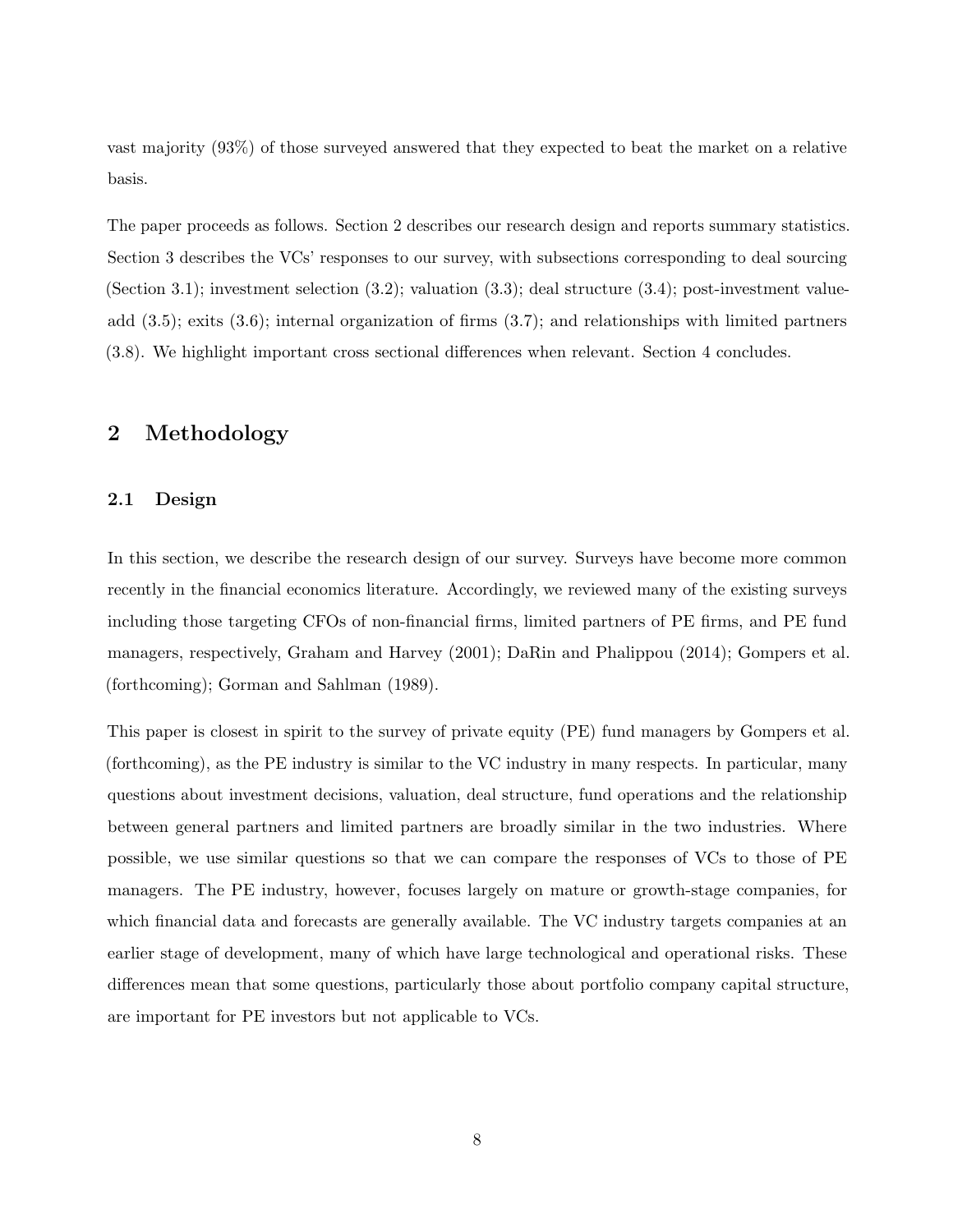After developing a draft survey, we circulated it among academics and VCs for comments. We asked four VCs to complete the draft survey and provide feedback. We also sought the advice of sociology and marketing research experts on the survey design and execution. As a result of these efforts, we made numerous changes to the format, style, and language of the survey questions. We then asked a further eight VCs to take our updated survey and provide further comments. This yielded a smaller round of modifications, primarily language changes to avoid ambiguity, which gave us the final version of the survey. We have made the final version of the survey available as an Internet Appendix.

We designed the survey in Qualtrics and solicited all survey respondents via e-mail. We composed our mailing list from several sources. First, we used alumni databases from the Chicago Booth School of Business, Harvard Business School, and the Stanford Graduate School of Business. The MBA graduates of these schools constitute a disproportionate number of active VCs. A study by Pitchbook identified those schools as three of the top four MBA programs supplying VCs, with more than 40% of all VCs holding an MBA from one of the three schools.<sup>2</sup> We identified alumni related to VC and manually matched them to VentureSource, a database of VC transactions maintained by Dow Jones. We ended up with the 63, 871, and 540 individuals from Chicago, Harvard, and Stanford business schools, respectively. Second, we used data from the Kauffman Fellowship programs for their VC alumni. After excluding the alumni of the three business schools, we were left with a sample of 176 people. Third, the National Venture Capital Association (NVCA) generously gave us a list of their individual members, yielding an additional 2,679 individuals. Finally, we manually gathered contact information of VCs in the VentureSource database. After again excluding the people we previously contacted, we arrived at a sample of 13,448 individuals. We believe our survey encompassed the overwhelming majority of individuals that are active VCs in the U.S. as well as a large number of non-U.S. VCs.

Our sample construction raises a number of issues that we attempted to address in the survey design. One potential issue is that some of the people we emailed may not be VCs. Our first criteria for deciding whether an individual is a venture capitalist was his or her identification as such either by the organizations that provided us their information or by VentureSource. We emailed only people

<sup>2</sup>Refer to http://pitchbook.com/news/articles/harvard-4-other-schools-make-up-most-mbas-at-pe-vc-firms for more details.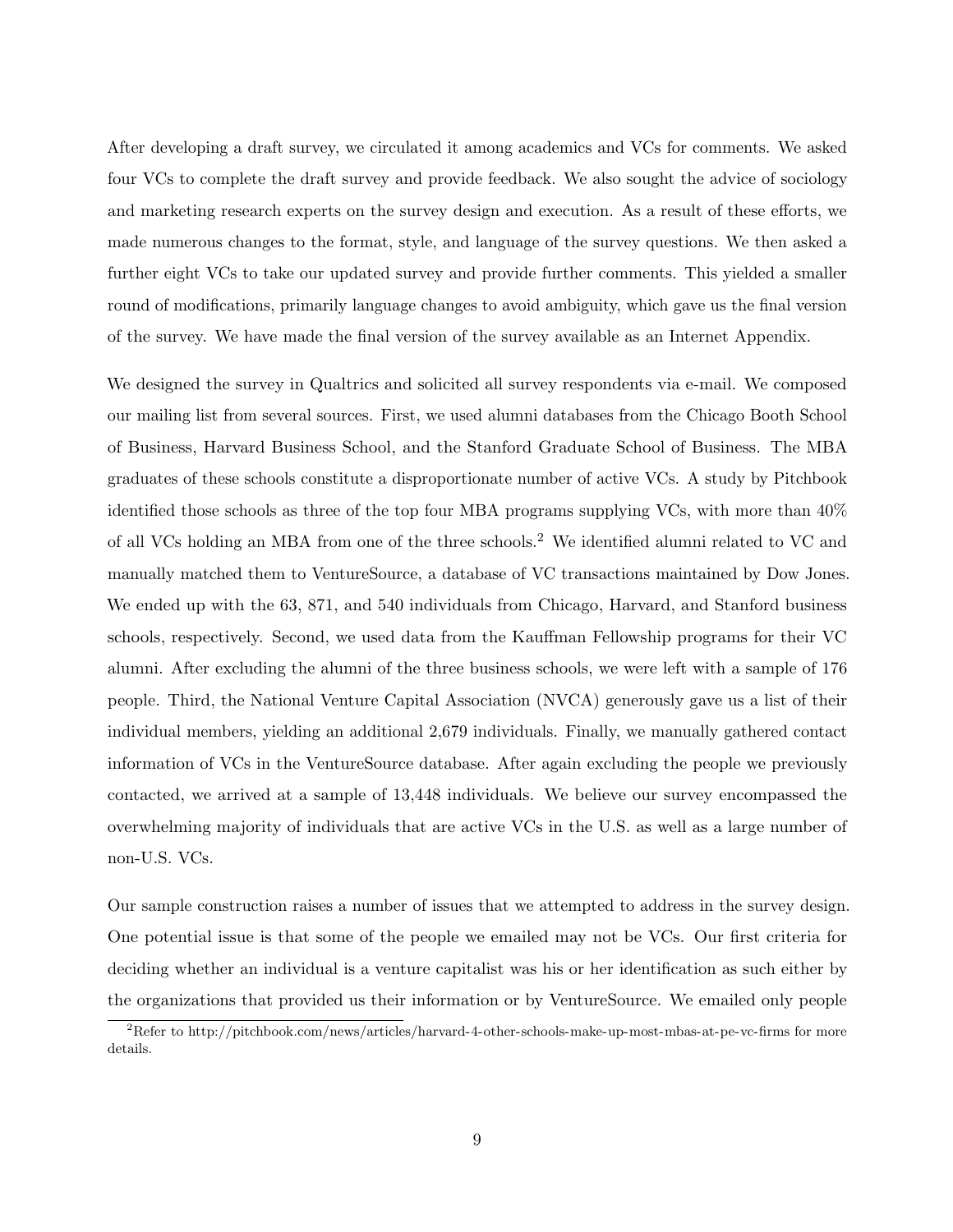that we positively identified as VCs. For example, we only e-mailed Stanford Graduate School of Business alumni who were listed as VCs by Stanford or were listed in VentureSource.

As a further filter, at the start of the survey, we asked respondents whether they worked at an institutional VC fund, a corporate VC vehicle, or neither. Supporting the notion that our initial screen worked well, 94% of our respondents identified as working at either a corporate VC vehicle or an institutional VC fund. The remainder were angel investors or worked at PE funds or family offices. For our analyses, we exclude any respondent who did not identify as working at an institutional VC fund. While the identification is self-reported, in conjunction with other questions in the survey that are specific to the VC industry, we are confident that our final survey respondents are active in the VC industry. We also acknowledge that there may be a grey area that separates late-stage growth-equity VC funds and some PE funds. We do not believe that this distinction in any way affects our analysis.

A second potential issue is that our population of VCs is not representative of the broader industry. In our case, there are several factors that may bias our sample toward more successful VCs. First, a disproportionate part of our sample comes from Kauffman Fellows and the graduates of top MBA programs. Due to our connections, we explicitly targeted Chicago, Harvard, and Stanford MBAs and Kauffman Fellows. We received very high response rates from those groups. Given that these are top MBA programs and the Kauffman Fellows program is extremely selective, these alumni are likely more successful than average  $VCs$ <sup>3</sup> Second, we are vulnerable to self-selection bias because we include only the VCs who respond to the survey. This is, of course, an issue with any survey of this kind. Both of these factors likely bias our final sample toward more successful VCs. To the extent that we want to learn about best practices in the VC industry, this bias supports our investigation. Taking into account our relatively high response rate and our large final sample, our results reflect the views of a sample of VCs that may be somewhat more successful than representative.

We administered the survey between November 2015 and March 2016 in several waves using the Qualtrics website. To encourage responses, we sent the survey requests to the alumni from those of us on the faculty of their respective schools. To encourage completion, we offered those who

<sup>3</sup>Gompers, Mukharlyamov and Xuan (2016) show that VCs who are graduates from top colleges and top MBA schools perform better.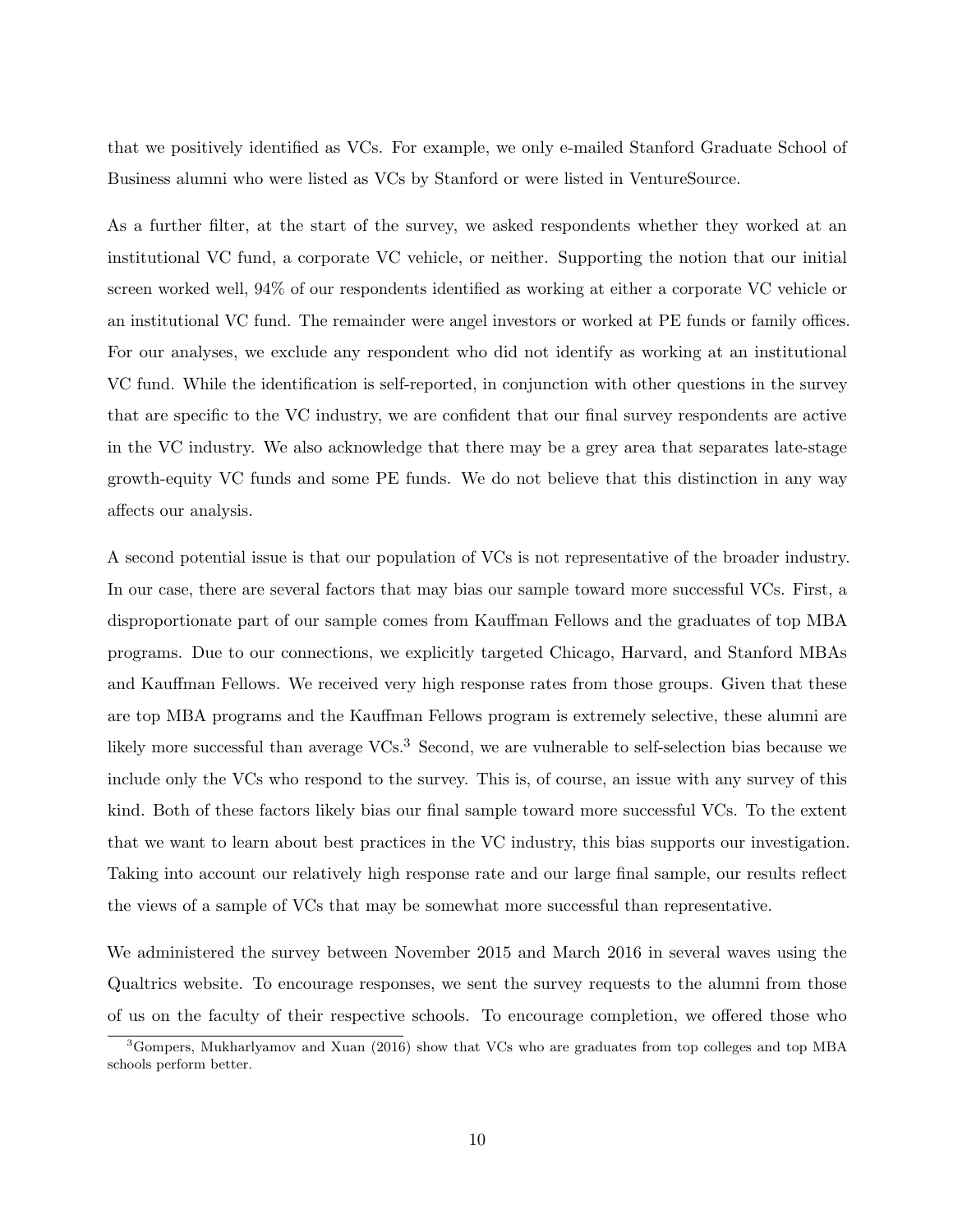completed the survey an early look at the results. The survey is fully confidential and all the reported results are based on the aggregation of many responses to exclude the possibility of inferring any specific respondent's answers. However, the survey was not anonymous and we matched the survey respondents with VentureSource and other data sources. Our final response rates are 37%, 19%, 24%, 35%, 7%, and 4%, respectively, from the Chicago, Harvard, Stanford, Kauffman, NVCA, and VentureSource samples.

As expected, we had a large response rate from the schools and organization (Kauffman) with which we are connected. Our response rate from the schools is substantially larger than the rate reported in a number of other surveys of similar nature. While the response rate from VentureSource is low, we do not know to what extent the contact info given in VentureSource is current and how many of these investors are VCs.<sup>4</sup> Many individuals in this sample are also outside the U.S., where our English-language reach and familiarity recognition would be lower.

Our survey has up to 71 questions (depending on the survey path chosen) and testing showed it took 25–35 minutes to complete. Actual time spent by respondents matched our tests: the median time for completion was 24 minutes, with the 25th and 75th percentiles being 13 and 58 minutes. This suggests that most survey respondents took the survey seriously and devoted reasonable effort towards it. Although we had relatively low explicit incentives for completing the entire survey, we enjoyed high completion rates (57–78%) from our alumni groups. Completion rates among the NVCA and the VentureSource samples were lower (42–56%); however, those that did complete the survey spent as much time on the survey as our other samples.

## 2.2 Summary statistics

In this section, we provide the summary statistics of the sample and introduce the subsamples that we use in our analyses. We received 1,110 individual responses overall. Table 2 describes how we filter the responses. We exclude the 225 (20%) of respondents who did not self-report they were institutional VCs.<sup>5</sup> These investors are corporate VCs, PE investors, or angel investors; we exclude them in order

<sup>&</sup>lt;sup>4</sup>Indeed, 25% of our VentureSource contact emails bounced, and among the emails that did not we received a number of replies that they are not active VCs but either PE investors, past VCs, or other investment professionals.

<sup>&</sup>lt;sup>5</sup>Institutional VC firms are independent partnerships that manage VC funds on behalf of investors. VCs who manage funds are traditionally called general partners (GPs) and their investors—limited partners (LPs).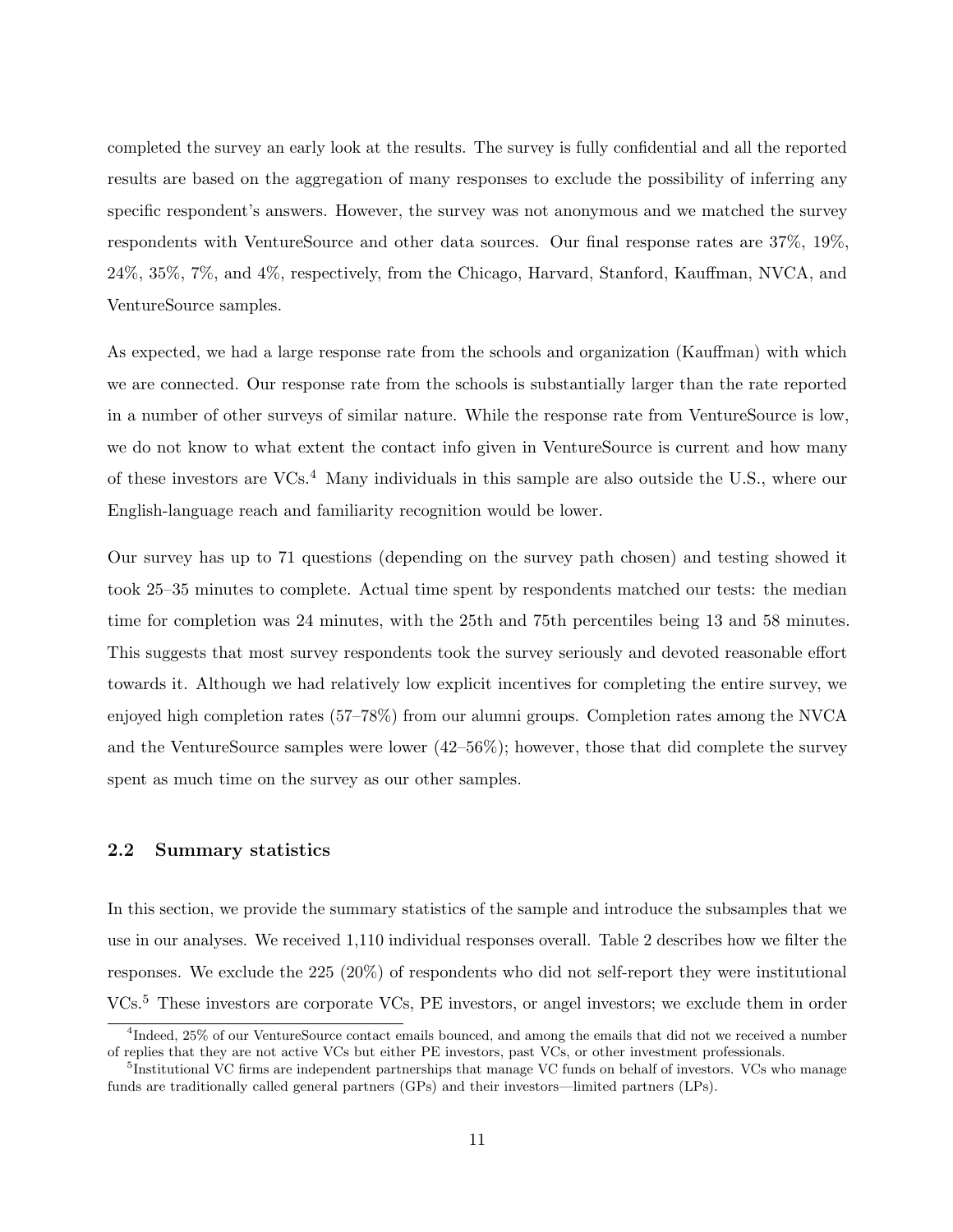to focus on institutional VC investors. The second part of Table 2 reports the composition of the final sample of institutional VC respondents. We use all answers from our 885 institutional VC respondents, with 565 (64%) of those respondents finishing the survey. Only 11 (1%) respondents in this sample indicated they completed the survey on behalf of someone else.

In a number of cases, we received multiple responses from different individuals at the same VC firm and so we have only 681 VC firms for our 885 respondents. For VC firms where we had more than one respondent, we averaged the responses of the individual VCs to get a firm-level response. We were able to match 89% of the firms to VentureSource. Overall, 76% of the top 50 VC firms completed our survey, including all but one of the top 10 firms, when ranked by number of investments in VentureSource. (Using other measures such as the VC firms with the most IPOs produces similar results.) It is worth noting that this means that a large fraction of the most successful VC firms are in our sample. This is consistent with the possibility, noted earlier, that our sample is biased towards more successful firms. It also is worth adding that our sample includes respondents from venture capital firms accounting for 63% of US assets under management, according to VentureSource data.

Our first questions were general questions about the VC firm's investment focus. We asked respondents whether their firms specialized in a specific stage of company, industry, or geography. If respondents answered yes to any of these possibilities, they were asked follow-up questions on specific specialization strategies. For example, participants who indicated that their funds targeted companies at specific stages were asked a follow-up question on which stages they specialized on (seed, early, mid, late). Firms can specialize along multiple dimensions at the same time. Among our sample of institutional VC firms, 62% specialize in a particular stage, 61% in a particular industry, and 50% in a particular geography. Of those specializing in a particular investment stage, 245 (36%) firms indicated that they invest only in seed- or early-stage companies ("Early" subsample), while 96 (14%) indicated that they invest only in mid- or late-stage companies ("Late" subsample). Given that stage of development should play a large role in the decision-making process of VC firms, our subsequent analysis breaks out these two subsamples and compares their survey responses.

While VC firms invest in a variety of industries, two industries stood out in the survey. 135 (20%) VC firms specialize in what can be broadly defined as the IT industry, including Software, IT, and Consumer Internet ("IT" subsample). 88 (13%) of VC firms specialize in healthcare ("Health"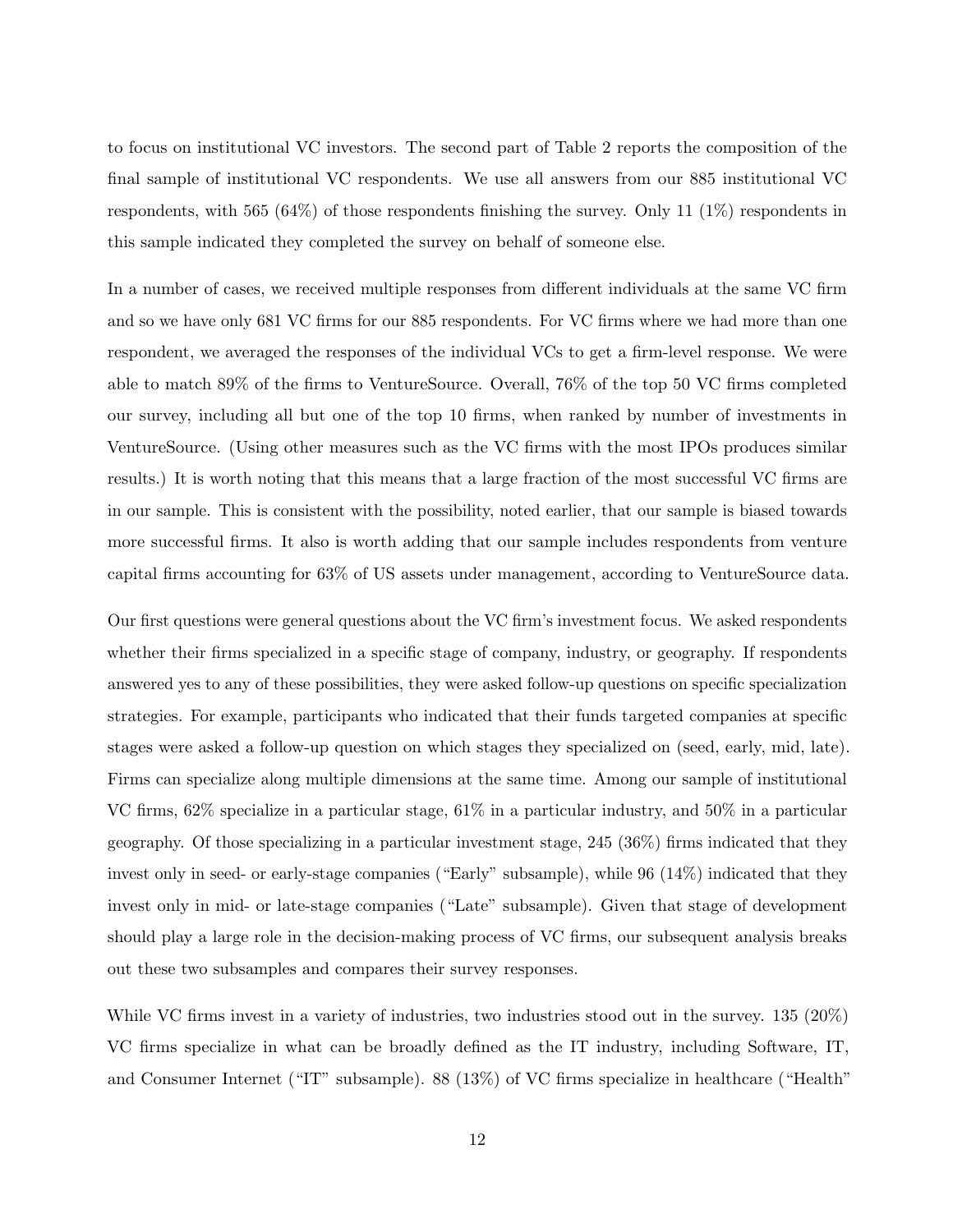subsample). To capture any important distinctions that exist between these two industries, these subsamples include VC firms that specialize *only* in these industries. If we include firms that list IT as one of their industries of investment, the fraction increases from  $20\%$  to  $41\%$ . For healthcare, the fraction goes up from 13% to 31%. Most VC firms invested in 3 or more industries, and a full 39% were generalists without an industry focus.

Respondents were less likely to identify a specific geographic focus. For example, only 12% of VC firms indicated that they focus on California. The geographical expansion and globalization of the VC industry is a relatively recent phenomenon and our results suggest that most VC firms reach a number of geographical markets at the same time. Chen, Gompers, Kovner and Lerner (2010) show that VCs tended to open up new offices in the late 1990s and 2000s. Bengsston and Ravid (2015) find that California-based VCs write more entrepreneur-friendly contracts.

To explore whether geography matters, we took where the venture capitalist lived from their LinkedIn profile. If that was not available, we used the location of VC's firm headquarters. Out of our sample, 28% of VCs are based in California ("CA" subsample); 40% in other U.S. locations, mostly in the Eastern U.S. ("OthUS" subsample); and 37% outside of the U.S. ("Foreign" subsample).<sup>6</sup> These splits allow us to compare whether the perceived differences between the U.S. East Coast and West Coast have any foundation, as well as whether U.S. and global VC firms operate in a similar manner.

Table 3 provides descriptive statistics on the sample of institutional VC firms represented by our survey respondents. The variable Fund Size measures the capital under management of the current fund of each VC firm. The average fund size is \$286 million while the median is \$120 million (as reported by the respondents). These are quite similar to the average of \$370 million and median of \$100 million for the matched VentureSource sample. Self-reported fund sizes, therefore, are very close to those in VentureSource. Median size is substantially smaller than average size, because several VC firms run very large funds. It is possible that fund size influences venture capitalist investing and decision-making. Accordingly, we divide the sample into two subsamples—VC firms with fund sizes below ("Small" subsample) and above median ("Large" subsample).

 $6$ These percentages do not add to 100% as a small number of VCs work internationally for U.S. VC firms. The internationally-based VCs will have their responses aggregated under a separate, foreign VC firm.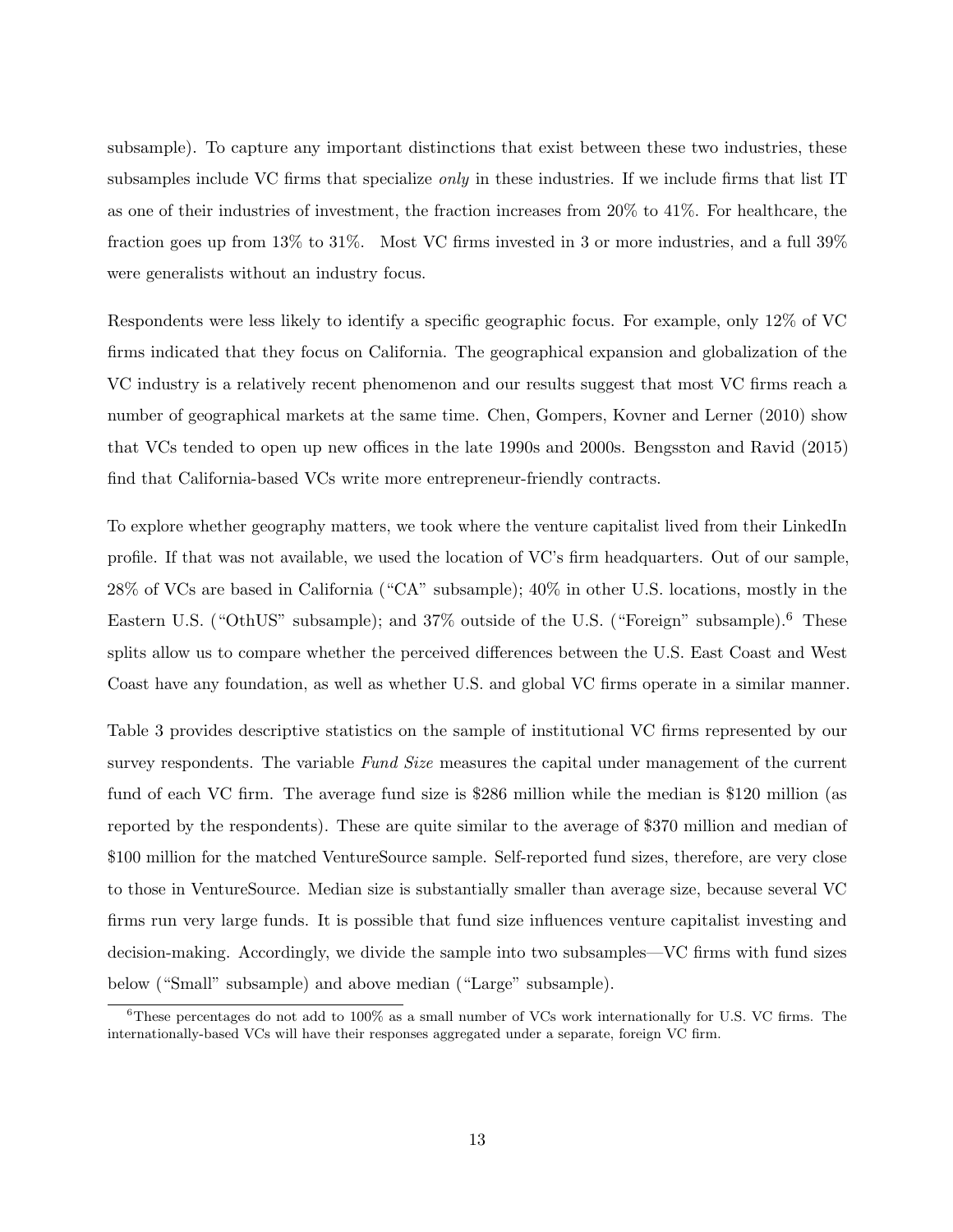The median VC firm in our sample was founded in 1998, invested in 73 deals over its history, and raised its most recent fund in 2012 as a follow on to a 2008 vintage fund. The average number of deals is considerably larger at 169, indicating that some VC firms make a disproportionate number of investments. The median average round size is \$11 million. Consistent with VC firms being relatively small organizations, the average VC firm has 4 investing GPs; the 25th and 75th percentiles having 3 and 5 GPs respectively. The majority of the responding firms are U.S.-based and make investments primarily in the U.S.

Our sample contains both very successful and less successful VC firms. Our median VC reports being in the top quartile. As reported performance appears unreliable, we use VentureSource data on IPOs to provide an objective split on performance. We take firms with at least 10 exits in the past 10 years in VentureSource and split those firms based on whether they have more than the median IPO rate ("High IPO" subsample) or less ("Low IPO" subsample). Table 1 provides an overview of how these subsamples are constructed.

Table 4 reports the positions our respondents hold in their VC firms. The bulk of our respondents are active decision makers within their firms. Most of our sample, 82%, are partners, including Managing Partners, General Partners, and Partners. Partners are generally senior positions with influence on all aspects of investing including investment decisions. Managing Partners are typically a firm's most senior partners who coordinate operations and manage the firm's non-investment business. Managing Directors can be either General Partners or junior Partners, while Principals and Associates typically have more junior status. Finally, Venture Partners are typically not employees of VC firms, but either play the role of advisers or participate in the VC firm activities on a deal by deal basis.

This table and all following tables report averages and their standard errors (in parentheses). Most tables report means and test differences between subsamples using a two sample, equal variance t-test.<sup>7</sup> IT firms are compared to Health firms; Early to Late; High IPO to Low IPO rate; CA to OthUS; and Fgn to all other. \*, \*\*, and \*\*\* denote significance at the 10%, 5%, and 1% levels, respectively. For some highly skewed variables, we report medians and test using bootstrapped

<sup>&</sup>lt;sup>7</sup>We use a t-test for all variables rather than using a binomial test for categorical variables. In practice, there is no difference between the two for our sample sizes.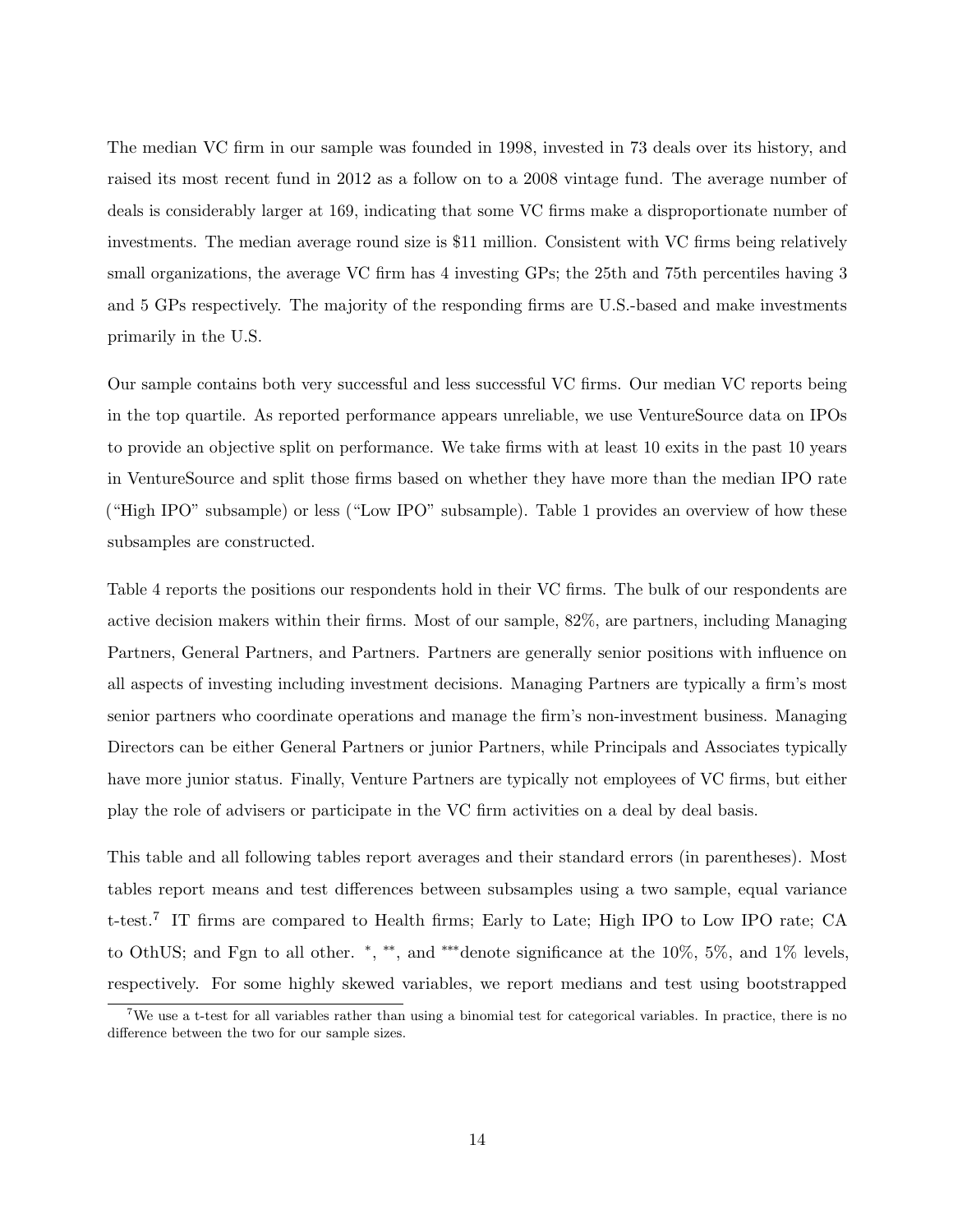standard errors to get better power. Table 35 describes the correlation between indicator variables for the different subsamples.

# 3 Results

## 3.1 Deal sourcing

The ability to generate a pipeline of high-quality investment opportunities or proprietary deal flow is considered an important determinant of success in the VC industry. Prior research has emphasized the importance of deal sourcing (and selection) in generating returns. Sørensen (2007) uses a two-sided matching algorithm to argue that deal sourcing and selection are more important drivers of returns (60%) than VC value-added (40%). He is not able to distinguish between sourcing and selection. Similarly, Gompers et al. (2010) show that high performing VC firms are more likely to invest in successful serial entrepreneurs who have higher investment success rates. Sahlman (1990) also emphasizes the importance of having a wide funnel to find promising investments. We, therefore, asked VCs to identify how they source their investments.

Table 5 reports that most VC deal flow comes from the VCs' networks in some form or another. Over 30% are generated through professional networks. Another 20% are referred by other investors and 8% from a portfolio company. Almost 30% are proactively self-generated. Only 10% come inbound from company management. These results emphasize the importance of active deal generation. Few VC investments come from entrepreneurs who beat a path to the VC's door without any connection. Finally, a recent trend in the VC industry is so-called quantitative sourcing, where VCs quantitatively analyze data from multiple sources to identify opportunities likely to have high returns, and seek out investment positions in those firms. Few VC firms in our sample use this method.

There is some variation across stage. Later-stage investors are more likely to generate investment opportunities themselves compared to early-stage investors. Early-stage investors are more likely to be referred deals by portfolio companies and to invest in deals that are inbound from management. At the same time, there is little difference between the pipeline sources of high and low IPO subsamples, suggesting that the type of the sources is less important than sometimes claimed. It may also be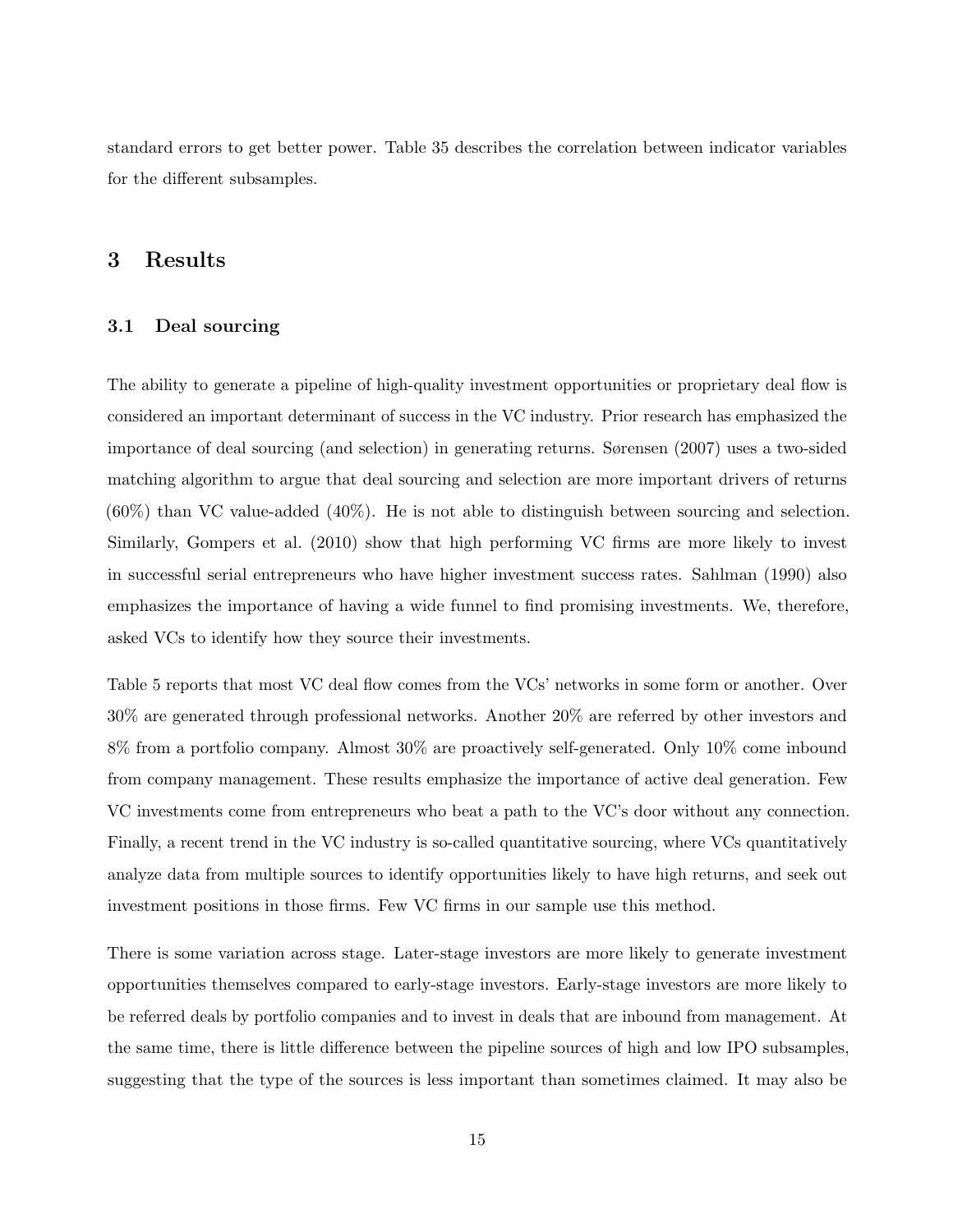the case that the critical differentiating factor for the high IPO firms is the quality of their referral network.

VCs use a multi-stage selection process to sort through investment opportunities. Most potential deals pass through each stage of this so-called deal funnel before being funded by the firm. When a member of the VC firm generates a potential deal, the opportunity is first considered by the individual originator (who could be a senior partner, a junior partner, an associate, or an affiliated member such as a venture partner). If the investment shows potential from this initial evaluation, a VC firm member will meet the management of the potential portfolio company at least once. If the VC firm member continues to be impressed with the potential investment, he or she will bring the company to other members of the VC firm for the review. Potential investments will then be scrutinized and evaluated by the other partners at the VC firm, a process that can itself take many forms. After this approval, the other partners at the VC firm will start a more formal process of due diligence (e.g., calling more references, conducting industry analysis and peer comparison). If the company passes the due diligence process, the VC firm will present a term sheet that summarizes the VC's conditions for a financing. Finally, if the company agrees to the term sheet, legal documents are drafted, a letter of commitment is signed, and the deal closes.<sup>8</sup>

While the sequence and the structure of the process outlined above is fairly well known, little is known about the relative proportion of opportunities that make it to any one particular stage of the deal funnel. Table 6 provides a breakdown of the deal funnel process. The median firm closes about 4 deals per year. The table shows that for each deal in which a VC firm eventually invests or closes, the firm considers roughly 100 potential opportunities. At each subsequent stage a substantial number of opportunities are eliminated. One in four opportunities lead to meeting the management; one-third of those are reviewed at a partners meeting. Roughly half of those opportunities reviewed at a partners meeting proceed onward to the due diligence stage. Conditional on reaching the due diligence stage, startups are offered a term sheet in about a third of cases. Offering a term sheet does not always result in a closed deal, as other VC firms can offer competing term sheets at the same time. Similarly, legal documentation and representations/warranties may cause deals to fall apart between agreeing to a term sheet and the deal closing. The fact that VC firms on average offer 1.7

<sup>&</sup>lt;sup>8</sup>Depending upon the VC market cycle, some stages of the deal funnel may not be utilized. For example, VC firms occasionally provide "preemptive" term sheets even before formal due diligence, in an attempt to lock-up a deal.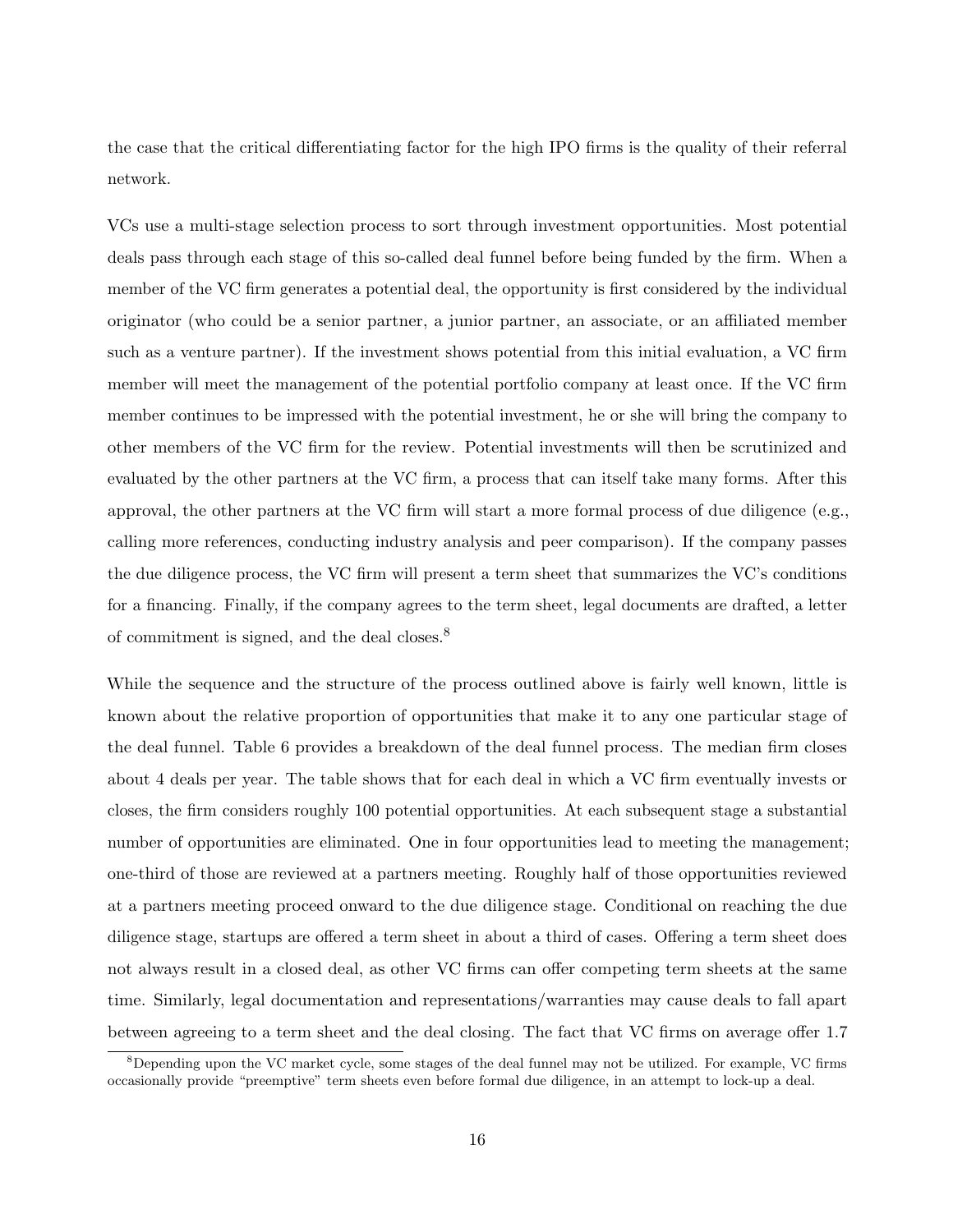term sheets for each deal that they close, a close rate of roughly 60%, suggests that a meaningful number of opportunities that ultimately receive funding are not proprietary.

Late-stage VC firms offer 50% more term sheets per closed deal than early-stage firms, suggesting more proprietary deal flow for early-stage deals and greater competition for late-stage deals. This is consistent with early-stage opportunities requiring greater understanding of the technology and development timelines as well as with late-stage opportunities having longer track records and being easier to evaluate.

Large VC firms and more successful VC firms have more meetings with management and initiate due diligence on more firms per closed deal than their smaller or less successful peers. This is consistent with larger VC firms employing more junior partners in sourcing and evaluating deals.

The IT and Health subsamples also show substantial differences in deal funnel. While an IT VC firm considers 151 deals for each investment made, a healthcare VC firm considers only 78. These difference persist through the first part of the funnel, with IT firms meeting the management of twice as many companies, although after that stage, the funnel narrows with both types VC firms. This is consistent with larger fixed costs of evaluating investments in the healthcare industry. It may also reflect the smaller universe of potential healthcare entrepreneurs given the specific domain expertise and regulatory knowledge in the sector.

## 3.2 Investment selection

Our results show that VCs start with a pipeline of hundreds of potential opportunities and narrow those down to make a very small number of investments. In this section, we examine the factors in their deal selection process. Kaplan and Strömberg (2004) examine venture capitalist investment memoranda that describe the investment theses and risks of their investments. They find that VCs focus on the quality of the management team, the market or industry, the competition, the product or technology and the business model in their investment decisions. However, investment memoranda do not rank the importance of the different criteria.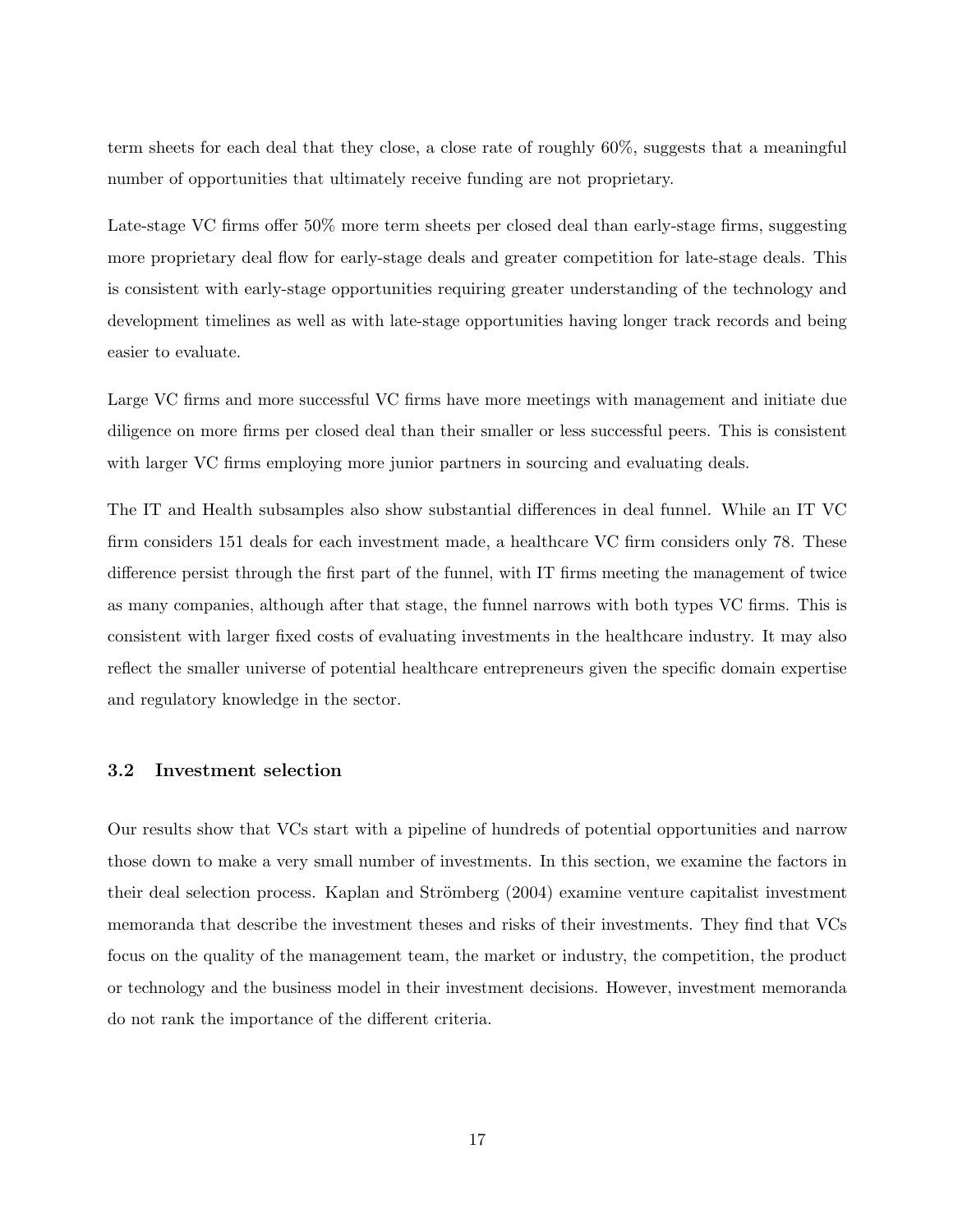Previous empirical and anecdotal evidence suggests that VCs have different views on how to select investments. Some focus more heavily on the management team (the jockey) while other focus more heavily on the business: the product, technology, and business model (the horse). Kaplan et al. (2009) examine the IPO prospectuses of successful VC-backed companies and find that the horse (product, technology, or business model) is more stable in these companies than the jockey (i.e., the management team).

We asked the respondents to identify the factors that drive their selection decisions and then rank them according to their importance. The top panel of Table 7 reports the percentage of respondents who mentioned each factor as important. The bottom panel reports the percentage of respondents who ranked each factor as the most important.

Table 7 shows that the VCs ranked the management team (or jockey) as the most important factor. The management team was mentioned most frequently both as an important factor (by 95% of the VC firms) and as the most important factor (by 47% of the VCs). Business (or horse) related factors were also frequently mentioned as important with business model at 83%, product at 74%, market at 68%, and industry at 31%. The business related factors, however, were rated as most important by only 37% of the firms. Fit with the fund was of some importance. Roughly one-half of the VCs mentioned it as important and 14% mentioned it as the most important. Valuation and VCs' ability to add value were each mentioned by roughly one-half of the VCs, but were viewed as most important by fewer than 3% overall.

There is some interesting cross-sectional variation. The team is more likely to be the most important factor for early-stage investors and IT investors than for late-stage and healthcare investors. Business related factors are more likely to be most important for late-stage and healthcare investors. Indeed, the Health subsample is the only one that did not overwhelmingly chose team as the most important factor. Valuation is also more important, both as a factor and as the most important factor for late-stage investors.

Comparing our results to Gompers et al. (forthcoming), late-stage funds are more similar to private equity funds in that they see valuation and business model as highly important. Larger funds and more successful firms care more about valuation and product and less about fit or ability to add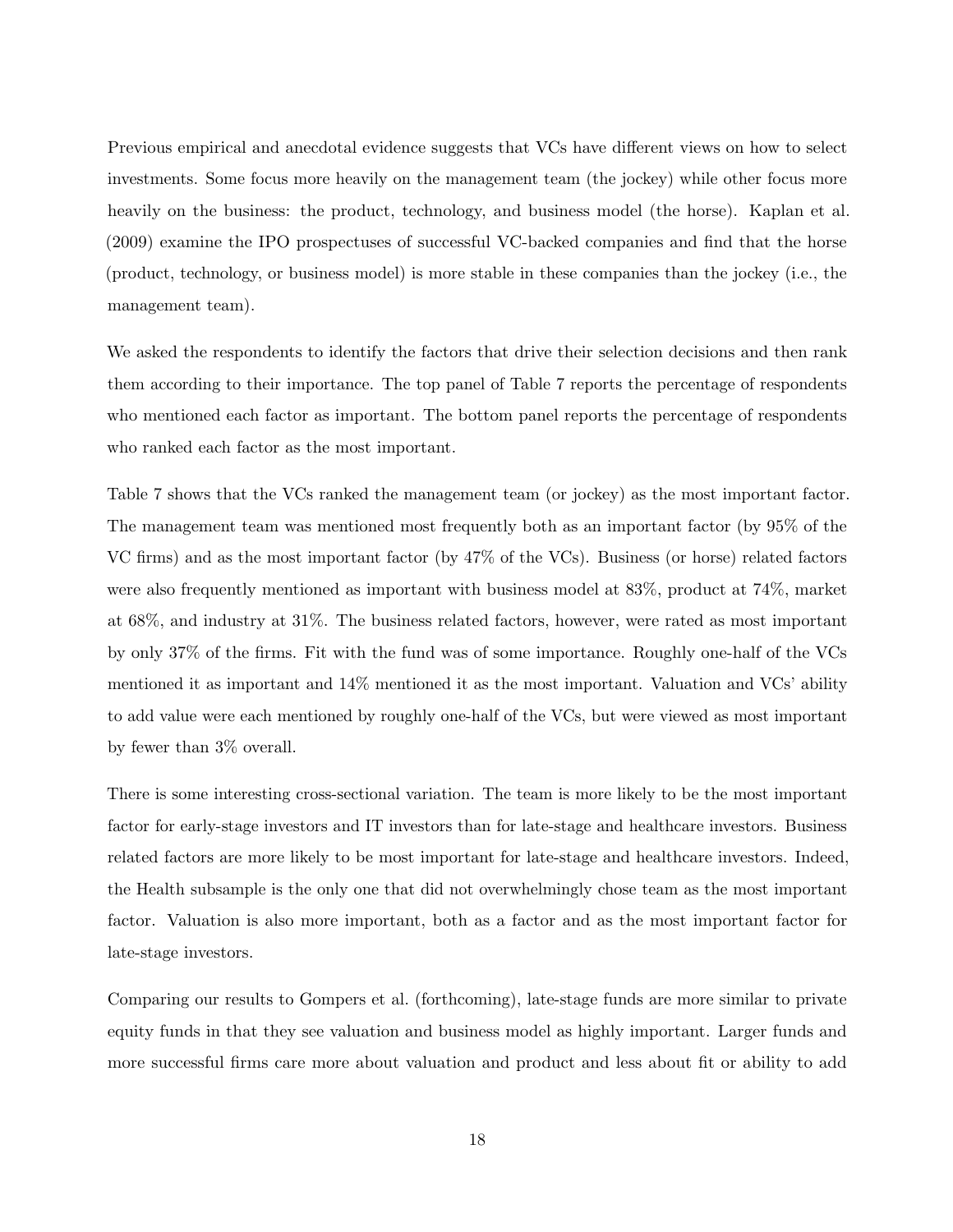value. This valuation result is arguably consistent with Hsu (2004), who shows that high quality VC firms are able to win deals despite submitting term sheets at a lower valuation.

Table 7 indicates that the management team is consistently the most important factor VCs consider when they choose portfolio companies. Table 8 reports the qualities that are important in a management team. Ability is the most mentioned factor, with more than two thirds of VCs claiming it is important. Industry experience is the second most mentioned factor, with passion, entrepreneurial experience, and teamwork filling out the ranking.

California VC firms are more likely to say passion is important and less likely to say experience is important. Healthcare VCs, again, differ from other VCs in placing industry experience as by far the most important quality and ranking passion as substantially less important.

We ask several additional questions about deal selection. Table 9 tabulates these results. VCs devote substantial resources to conducting due diligence on (i.e., investigating) their investments. The average deal takes 83 days to close; the average firm spends 118 hours on due diligence over that period and the average firm calls 10 references. The deal period and time on due diligence are shorter for early-stage, IT, and California firms; and longer for late-stage, healthcare, and non-California firms. Late-stage firms also call more references (13 on average) than early-stage firms (8).

### 3.3 Valuation

Kaplan and Strömberg (2003) describe the typical terms used in VC financing and the theoretical rationales for many of them. U.S. VC firms typically invest using convertible preferred equity, which entitles them to cash flow rights and an ownership stake in the company. An important result of the negotiation is the size of the ownership stake or, equivalently, the implied valuation the financing terms create.

In the survey, we asked several questions about how VC firms approach valuation and how term sheets are structured. We began by asking the VCs which factors are important in deciding on the valuation they offer a company. Table 10 indicates that exit considerations are the most important factor, with 86% of respondents identifying it as important and 46% as the most important factor.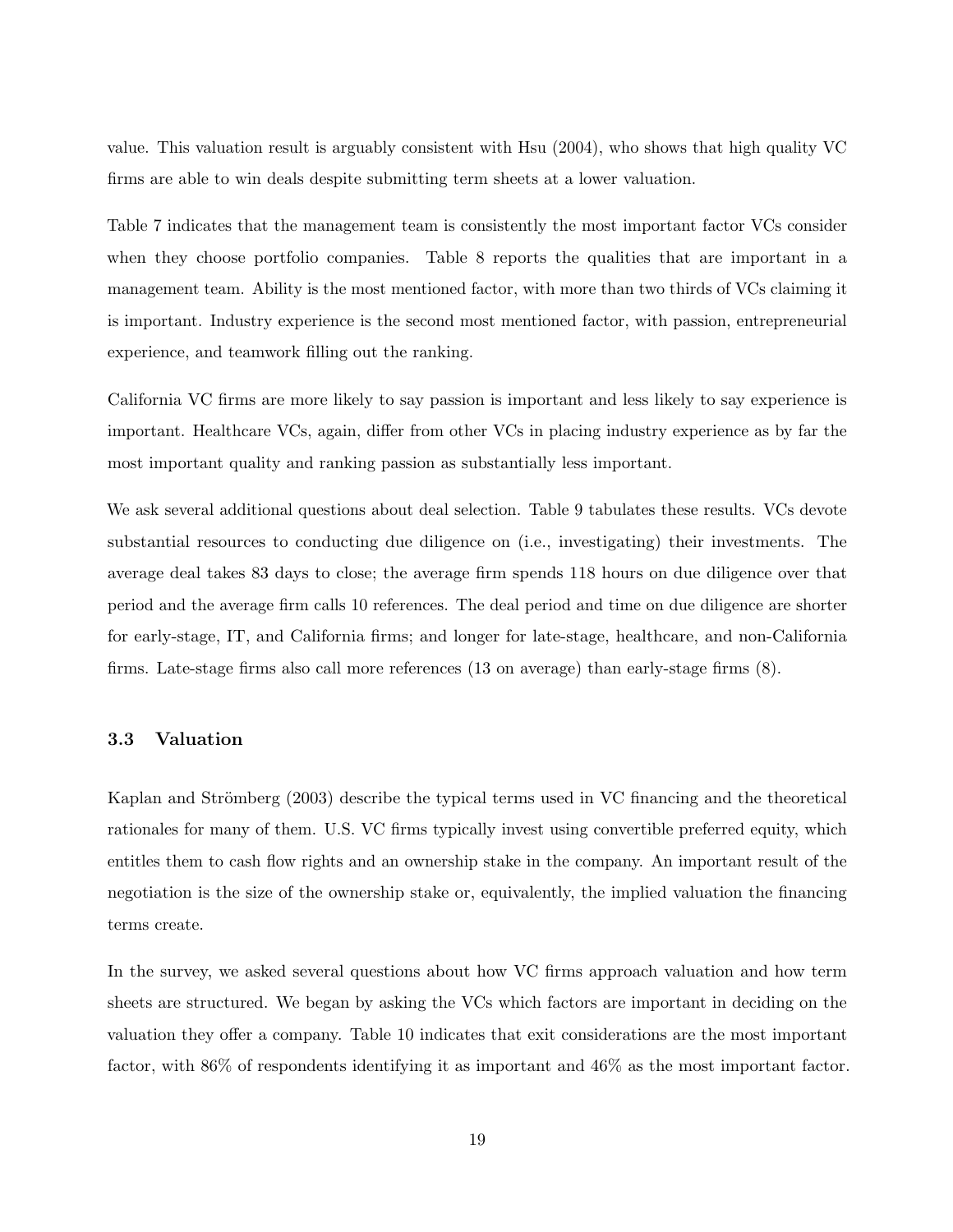Comparable company valuations rank second (with 80% rating it important and 29% most important) and desired ownership third (with 63% rating it important and 18% most important).

The fourth factor, competitive pressure exerted by other investors was markedly less important (with 43% rating it important and only 3% most important), although the IT VC firms thought it was more important than their peers in the healthcare VC firms. This suggests that the IT VC industry is more competitive than the healthcare VC industry and may give the founders of IT companies better bargaining power. This interpretation also is consistent with the steeper term sheet competition in Table 6. Whether it is seen in the resulting payoff structure of both industries should be an important subject for future research.

Late-stage VC firms found exit considerations to be more important, likely because it is easier to predict by this stage of company development what shape the exit would take. Early-stage firms cared more about desired ownership.

We also asked VCs whether they set valuations using investment amount and target ownership. The third panel of Table 10 shows that roughly half of investors use this simple decision rule. There is a large discrepancy, however, between early-stage and late-stage investors. Early-stage VCs are more likely to set the valuation using investment amount and target ownership. This result is consistent with early-stage companies having little information and high uncertainty that leads VCs to simplify their valuation analysis. Late-stage VCs have more information and can potentially use more sophisticated methods to arrive at the implied valuation.

### 3.3.1 Valuation methods

Finance theory teaches that investment decisions should be made using a discounted cash flow (DCF) or net present value (NPV) analysis with a cost of capital based on the systematic risk of the opportunity. Graham and Harvey (2001) find that 75% of CFOs always or almost always use such analyses, using them as often as internal rates of return. Gompers et al. (forthcoming) find that private equity investors rely primarily on internal rates of return and multiples to evaluate investments. They infrequently use NPV methods. We repeated the analyses in those two papers by asking our respondents a number of questions on the financial and valuation metrics they use.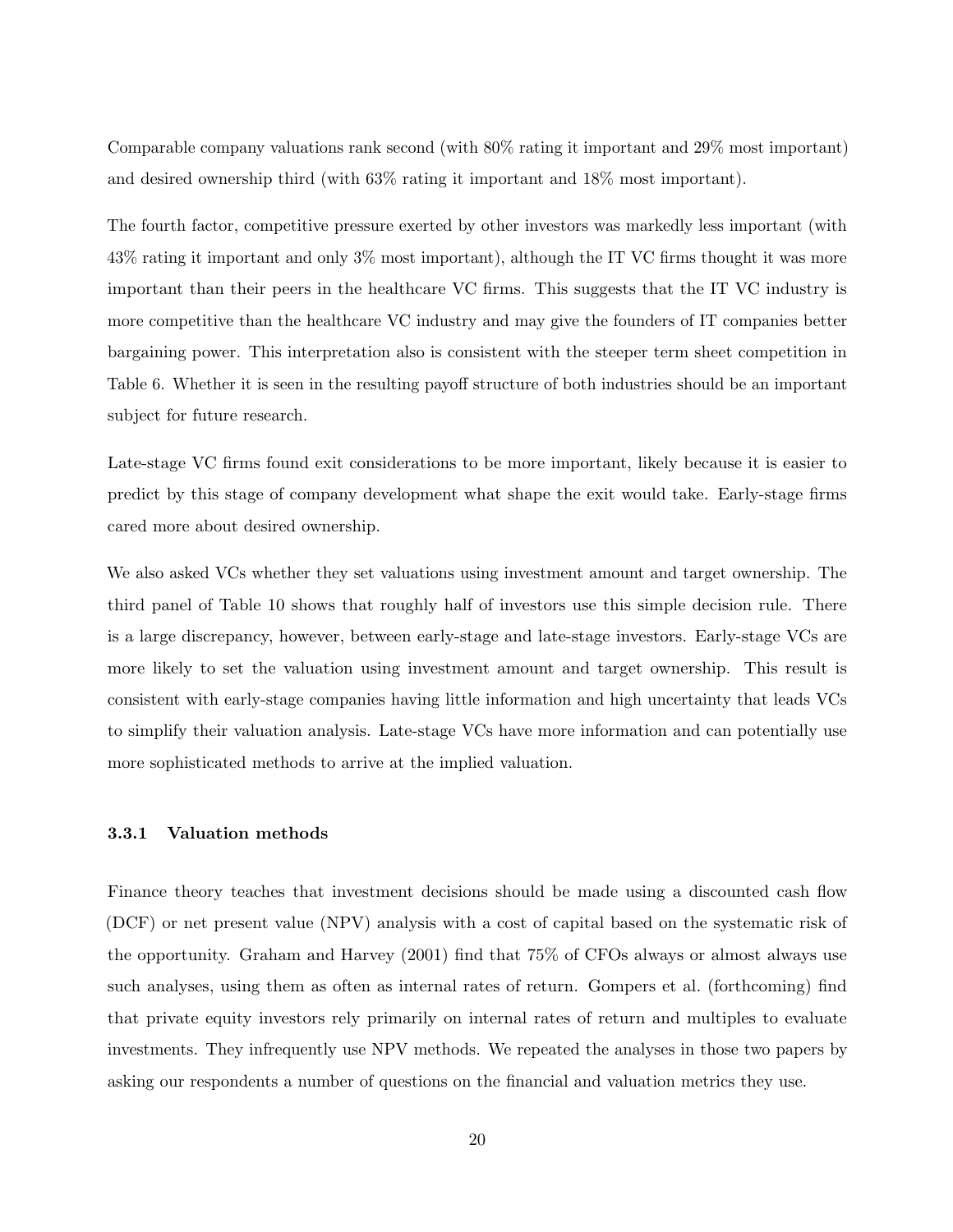First, we asked how important financial metrics such as internal rate of return (IRR), cash-on-cash return, or NPV are in making investment decisions. The results in Table 11 are similar to those for private equity investors. The most popular methods are cash-on-cash multiples (63% of the sample) and IRR (42% of the sample). Only 22% of the VC investors use NPV methods. While this level of reliance on NPV would be considered low for mature firms, the response rate does go against anecdotal evidence that VCs rarely use NPV to evaluate investments. One possibility is that our sample has a substantial proportion of MBA graduates who were exposed to modern finance valuation methods in school.

At the same time, consistent with the anecdotal evidence, 9% of the VCs claim that they do not use any financial metrics. This is particularly true for early-stage investors, 17% of whom do not use any financial metrics. Furthermore, almost half of the VCs, particularly the early-stage, IT, and smaller VCs, admit to often making gut investment decisions. We also asked respondents whether they quantitatively analyze their past investment decisions and performance. This is very uncommon, with only one out of ten VCs doing so.

Table 12 reports the required IRRs and cash-on-cash multiples for those respondents who indicated they used them. The average required IRR is 31%, which is higher than the 20 to 25% IRR reported by private equity investors in Gompers et al. (forthcoming). Late-stage and larger VCs require lower IRRs of 28% to 29% while smaller and early-stage VCs have higher IRR requirements. The same pattern holds in cash-on-cash multiples, with an average multiple of 5.5 and a median of 5 required on average, with higher multiples for early-stage and small funds. The source of these differences is not entirely clear. Early-stage funds may demand higher IRRs due to higher risk of failure, i.e., they may calculate IRRs from "if successful" scenarios. Small funds potentially demand higher IRRs due to capital constraints or the fact that they invest in, on average, earlier stage deals.

We also asked about adjustments to required IRR or cash-on-cash multiples. Table 13 shows that 64% of VC firms adjust their target IRRs or cash-on-cash multiples for risk. This is a smaller fraction than the 85% reported by Gompers et al. (forthcoming) for private equity firms, but still the majority of VC firms make an adjustment for risk. The Late, Large, and Health subsamples are likely to adjust for risk, consistent with the notion that these samples use more technical methods in analysing their investments. Roughly half of the VCs adjust for time to liquidity in making a decision. This may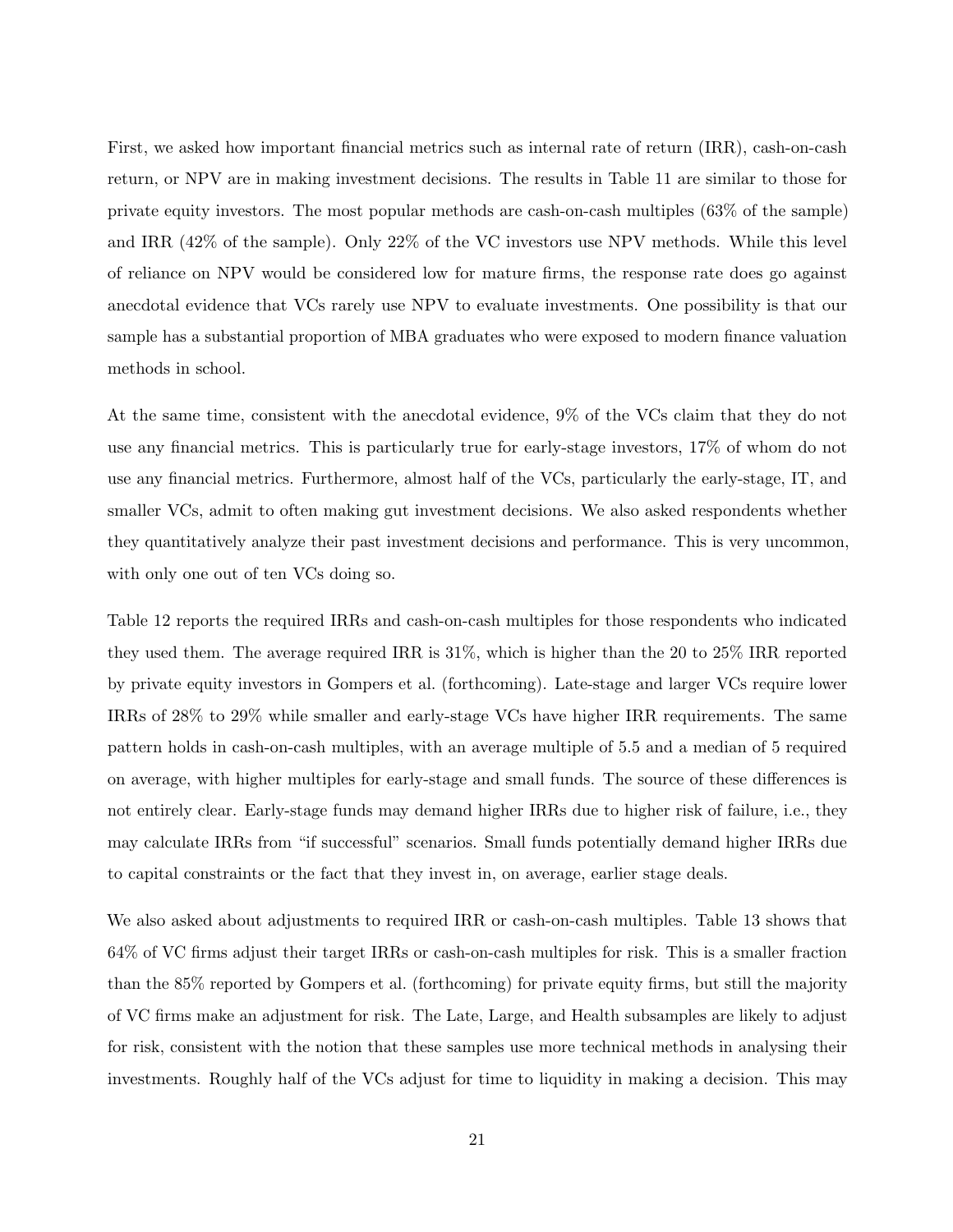simply reflect that longer-term investments require a larger multiple because of the greater elapsed time at a given return. Alternatively, it may reflect that fact that VC funds have a limited lifetime (typically ten years with three years of automatic extensions). At the same time, 23% of VCs use the same metric for all investments, indicating that they do not make any adjustments for risk, time to liquidity or industry conditions.

Adjusting IRRs or cash-on-cash multiples for risk is potentially consistent with the result in finance theory that an investment's discount rate should increase with the investment's systematic or market risk. However, the discount rate should not include idiosyncratic or non-market risk. Table 14 explores this further. Only 5% of VCs discount systematic risk more. The majority (78%) either do not adjust for risk or treat all risk the same, with an additional 14% discounting idiosyncratic risk more.

Overall, VC firms as a class appear to make decisions in a way that is inconsistent with predictions and recommendations of finance theory. Not only do they adjust for idiosyncratic risk and neglect market risk, 23% of them use the same metric for all investments, even though it seems likely that different investments face different risks.

#### 3.3.2 Forecasting

To use financial metrics such as IRR or cash-on-cash multiples, investors need to forecast the underlying cash flows. Accordingly, we asked VCs whether they forecast company cash flows and if so for how long. Table 15 reports that 20% of VC firms do not forecast company cash flows. This seems surprisingly high, but matches the responses on other questions that suggest that many VCs rely on more qualitative factors.

The prevalence of non-forecasting varies by the stage of company the firm targets. While only 7% of late-stage funds do not forecast, fully 31% of the early-stage VCs report that they do not forecast cash flows. Again, this is clearly not consistent with finance theory. On the other hand, this is understandable given that early-stage funds often invest in companies that are far from generating profit and, sometimes are not even generating revenue. For such early-stage companies, forecasting and discounting cash flows arguably would generate very imprecise estimates of value.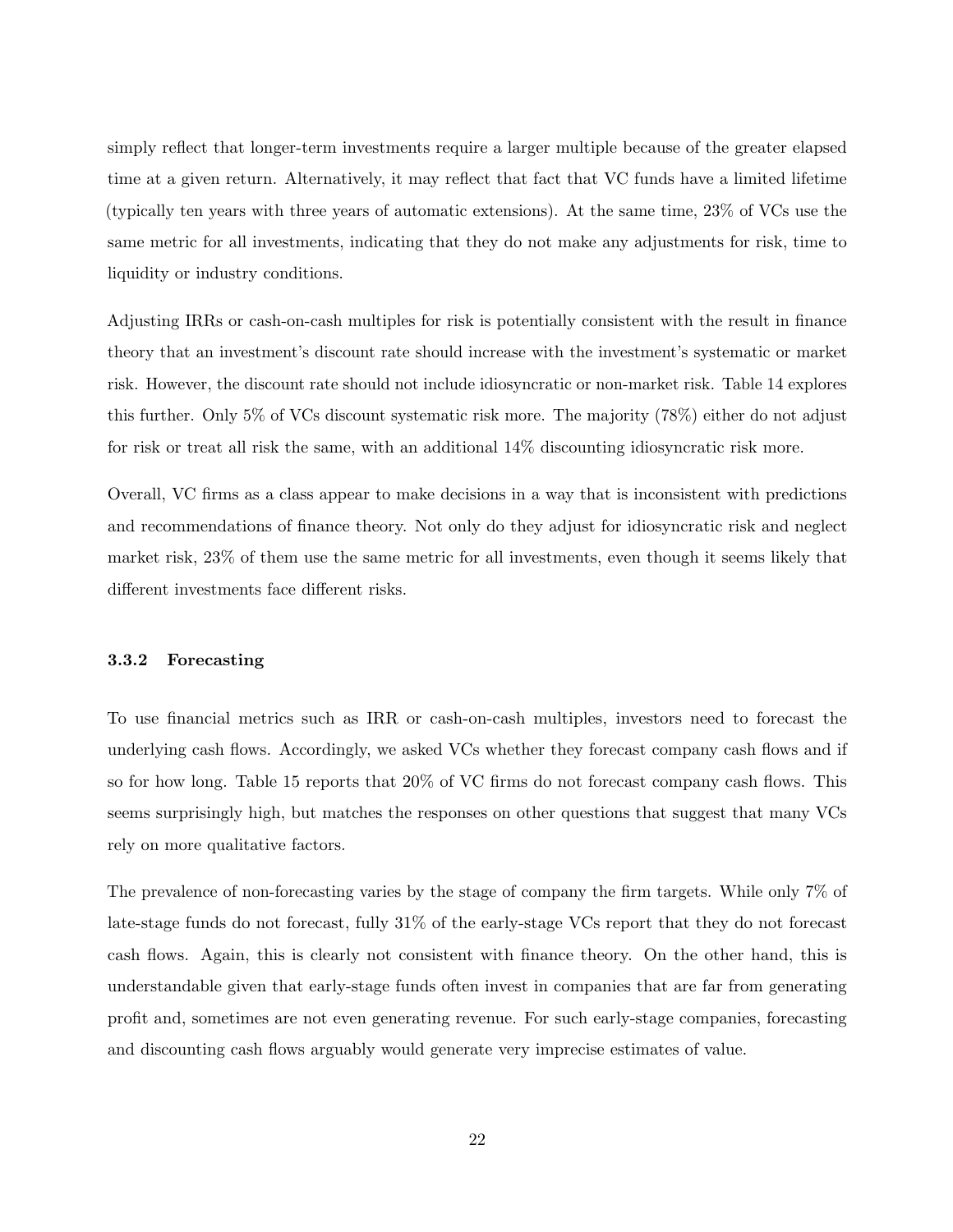For funds that do forecast, the median forecast period is 3 to 4 years. This is a shorter period than the 5-year forecast period used by virtually all private equity firms in Gompers et al. (forthcoming). The median and average are greater for late-stage suggesting that as uncertainty declines, VC investors behave more like PE investors.

We also ask about the extent to which portfolio companies meet their projections. VCs report that fewer than 30% of the companies meet projections. Consistent with greater uncertainty, early-stage VCs report their companies are less likely to meet projections (26%) than do late-stage VCs (33%). This also potentially provides an explanation for the higher IRR requirements for early-stage VCs—the higher IRR offsets greater (total) risk.

## 3.3.3 Unicorns

We included a set of questions regarding the valuations of so-called unicorns, companies with implied valuations above \$1 billion. Table 16 shows both whether a VC has invested in a unicorn and the respondent's investment opinion on whether unicorns are overvalued. Just under 40% of our sample VCs claim to have invested in a unicorn. This suggests that a meaningful fraction of our sample has been able to invest in high profile, successful companies. The VCs in IT and with higher IPO rates are more likely to have done so.

Interestingly, 91% of our sample believe that unicorns are overvalued—either slightly or significantly. There are no significant differences across our different subsamples. Perhaps more importantly, there is no difference between VCs who invested in unicorns and VCs who did not. This lack of a difference is particularly encouraging to us because it suggests that the VCs answered this question honestly. One might have expected investors in unicorns to have been more favourable about unicorn valuations than non-investors.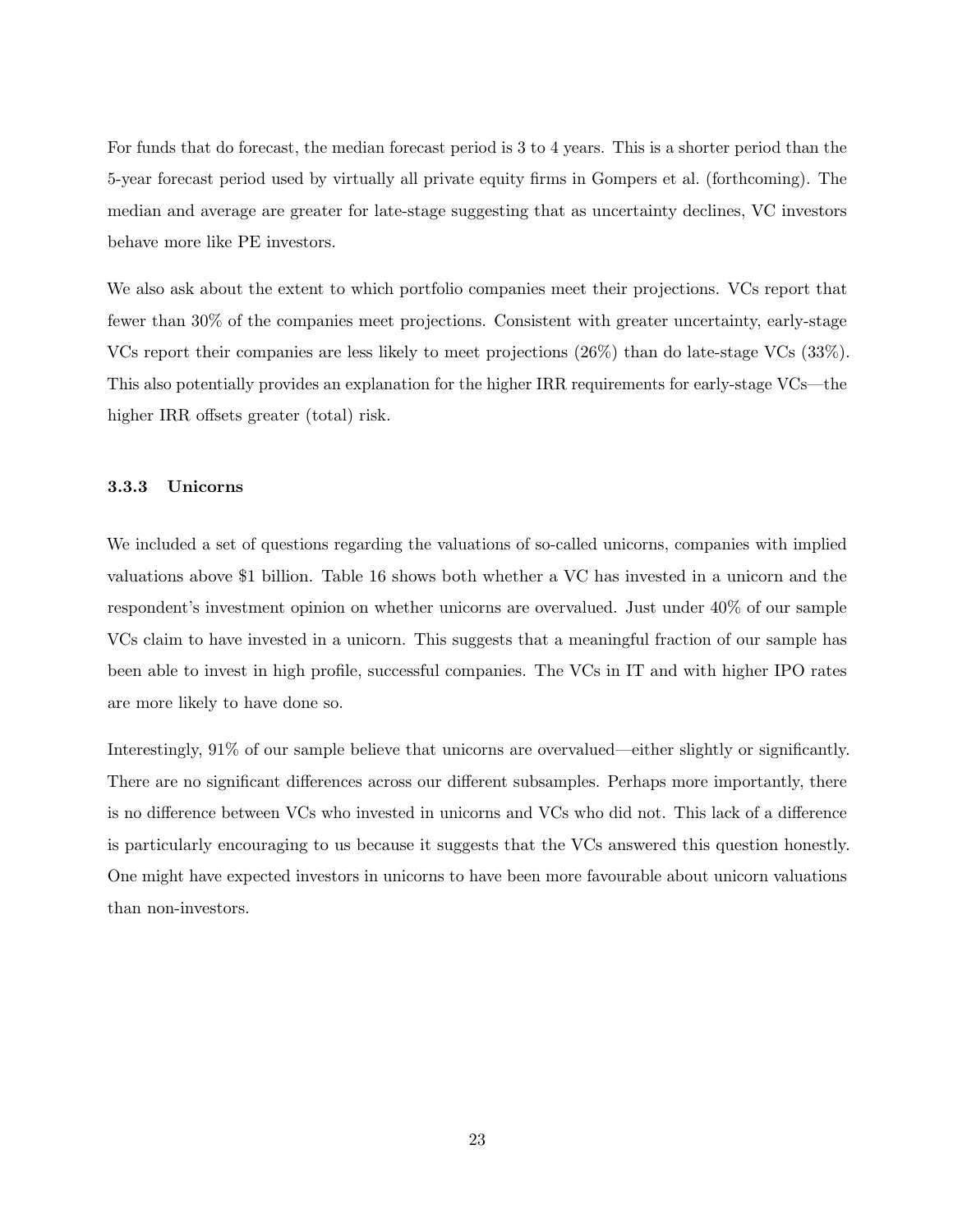### 3.4 Deal structure

#### 3.4.1 Contractual features

Valuation is one part of the negotiation process that takes place between new VC investors, existing investors, and founders. Another part is the sophisticated contract terms—cash flow, control, liquidation rights—that VCs negotiate in their investments. Kaplan and Strömberg (2003, 2004) describe these terms and examine the role that internal risk, external risk, and execution risk play in determining the contractual provisions seen in VC contracts.

Accordingly, we survey our VCs about the terms they use and the negotiability of those terms. Table 17 reports the average frequency with which VCs use each of several terms. The presence of each of these terms favors the investor over the entrepreneur so a higher number suggests the investor favorable or investor friendly provision is more common. Pro-rata rights, which give investors the right to participate in the next round of funding, are used in 81% of investments. Participation rights that allow VC investors to combine upside and downside protection (so that VC investors first receive their downside protection and then share in the upside) are used on average 53% of the time. Redemption rights give the investor the right to redeem their securities, or demand from the company the repayment of the original amount. These rights are granted 45% of the time.

Other investor-friendly terms are less common. Cumulative dividends accumulate over time and effectively increase the investor's return (and sometimes ownership stake) upon eventual liquidation. Our VC firms use this provision 27% of the time. Full-ratchet anti-dilution protection gives the VC more shares (compared to the more standard choice of weighted-average dilution protection) if the company raises a future round at a lower price; this investor protection is used 27% of the time. Finally, liquidation preference gives investors a seniority position in liquidation. Typically, investors receive a one-times (1X) liquidation preference in which an investor's seniority extends to their original investment. Any preference above that can be thought of as being more investor friendly. We asked how frequently a 2-times  $(2X)$  or greater liquidation preference is used, in which the investor receives back twice their original investment amount before common shareholders receive anything. Such a provision is used 19% of the time.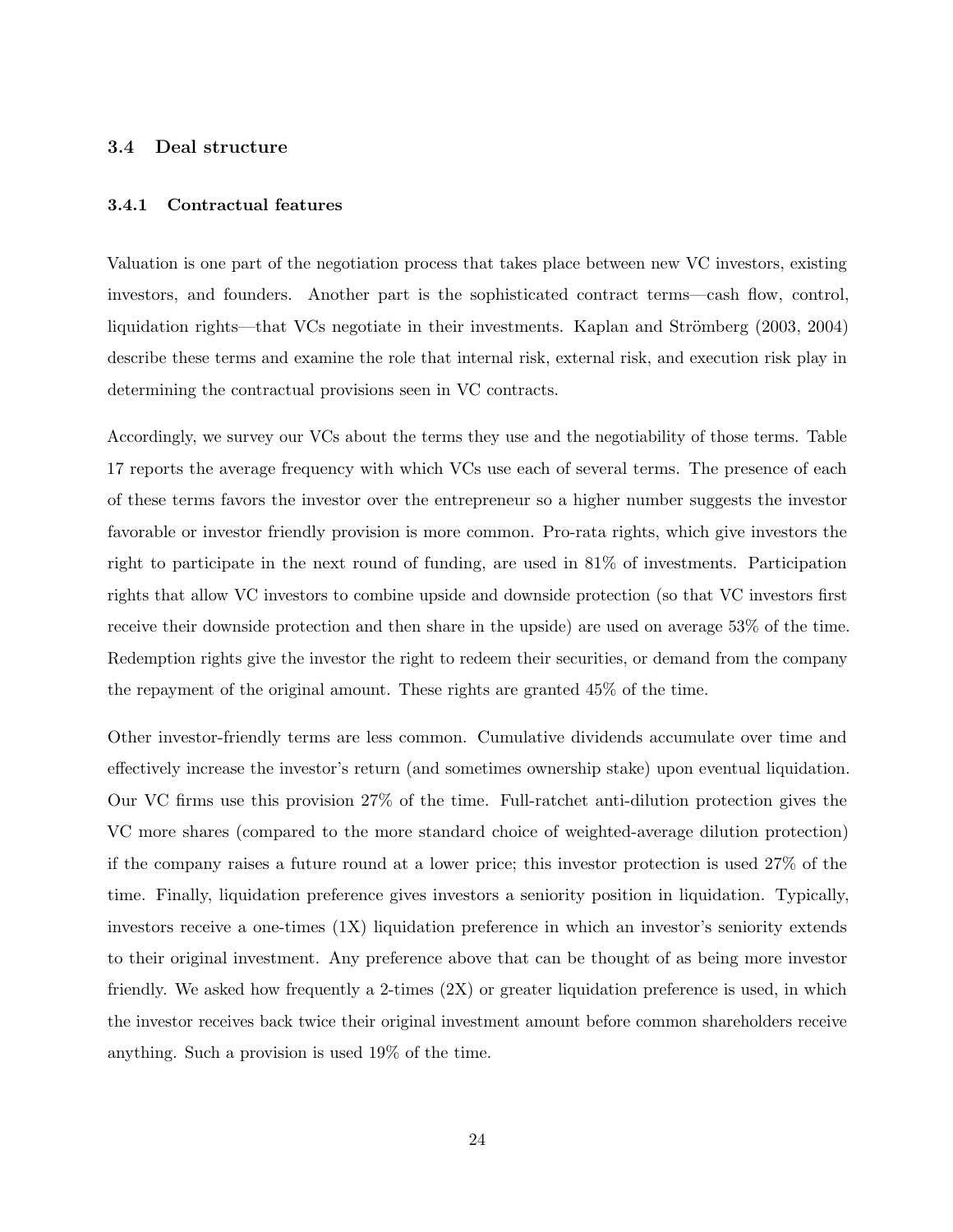There is substantial cross-sectional variation in the use of terms. The terms in the IT sector are more founder friendly than in the healthcare sector. The IT VC firms are less likely to use participation rights and less likely to use 2X or higher liquidation preferences. Given that the results of Table 10 suggest that the IT sector is more competitive, the founder friendliness of the terms is understandable. Consistent with Bengtsson and Ravid (2015), California VC firms also use more founder friendly terms. They are less likely to use participation rights, redemption rights, or cumulative dividends than the VC firms elsewhere in the U.S. Again, this may reflect a more competitive VC industry in CA, although it may also reflect a difference in approaches.

To understand which of the terms might vary with deal characteristics, we asked the survey respondents to indicate the terms that they are more or less flexible with when negotiating new investments. In addition to the terms in Table 17, we asked about option pools, vesting, control rights, and ownership. An option pool is a set of shares set aside to compensate and incentivize employees, vesting refers to a partial forfeiture of shares by the founders or employees who leave the company, and control rights include features such as board seats, veto rights on important decisions, and protective provisions. For each term, respondents rated their flexibility on that term on a scale of not at all flexible, not very flexible, somewhat flexible, very flexible, and extremely flexible. We assigned a score to each choice, with −100 being investor friendly (Not at all flexible) and +100 being founder friendly (Extremely flexible). A value of 0 means that on average survey respondents were somewhat flexible about the term.

Table 18 reports the results. Overall, the VCs are not overly flexible on their terms with most terms scoring between not very flexible and somewhat flexible. Only one term, dividends, scores appreciably above somewhat flexible  $(at +28)$ . Consistent with previous work, this suggests that the terms are very important to the VCs.

The least negotiable provisions for VC firms in descending order are pro-rata rights, liquidation preference, anti-dilution protection, valuation, board control, and vesting. The provisions on which VCs are most flexible (again, in descending order, the first being most flexible) are dividends, redemption rights, option pool, investment amount, and participation. In Kaplan and Strömberg (2004), liquidation preferences and board control are related to internal and external risk; anti-dilution protection is related to only internal risk; and redemption rights are related to external risk. We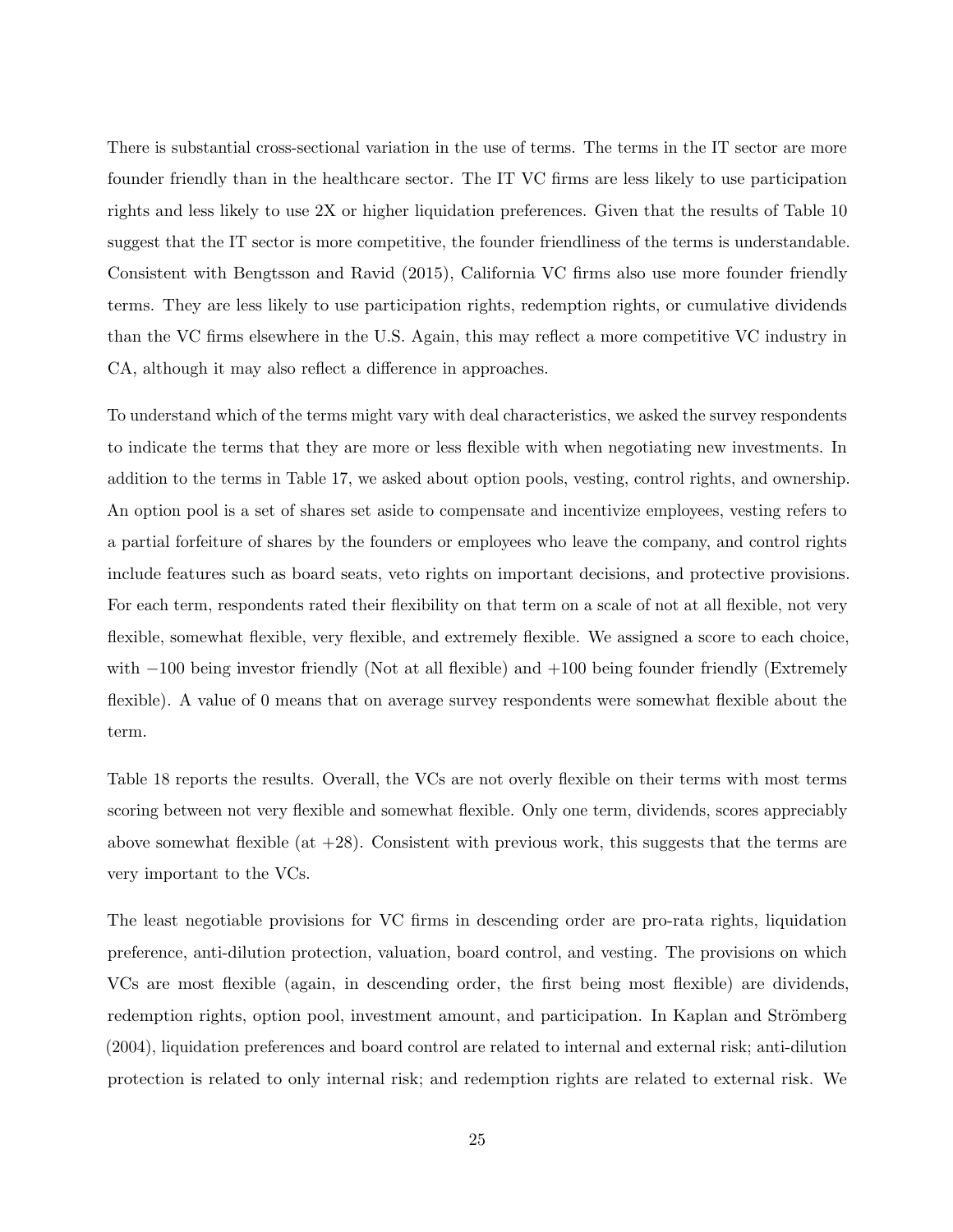cautiously interpret these results as showing that that VCs are somewhat less flexible on terms that manage internal risk.

Healthcare VC firms are substantially less flexible on many features than the IT VC firms. In addition to participation that we already discussed, the Health subsample is less flexible on control, valuation, ownership stake, and dividends. The board control provisions are particularly striking, because Healthcare VC firms rank them as their least flexible term, while the IT VC firms rank control in the middle of their concerns. This is consistent with Healthcare companies being more susceptible to internal risks (e.g., project selection).

#### 3.4.2 Syndication

VC firms routinely invest with other firms as part of a syndicate. Hochberg et al. (2007) suggest a number of reasons for the prevalence of syndication, such as reputation, capital constraints of investors, and risk sharing. Lerner (1994) argues that the ability to monitor (from industry expertise or proximity to the company) is related to syndication.

Accordingly, we asked the VCs several questions to learn more about the syndication process. In our sample, Table 19 indicates that syndication is common with the average VC firm syndicating an average 65% of its investments. Early-stage and healthcare VC firms are more likely to syndicate their deals.

Consistent with Hochberg et al. (2007) and Lerner (1994), complementary expertise, capital constraints, and risk sharing are all important factors in syndication decisions with more than 70% of the VCs mentioning each of them. Among these, capital constraints are the most important for 39%, followed by complementary expertise by 33% and risk sharing by 24%. Syndication in order to participate in future deals and, arguably, build reputation, is perceived as substantially less important, with only 29% of VC firms identifying it as important and only 3% as most important.

There is some cross-sectional variation within our sample as well. Early-stage VC firms care more about risk sharing, possibly because of the greater uncertainty at the early-stage, and also care more about the ability to participate in future deals. Healthcare VC firms also identify risk sharing as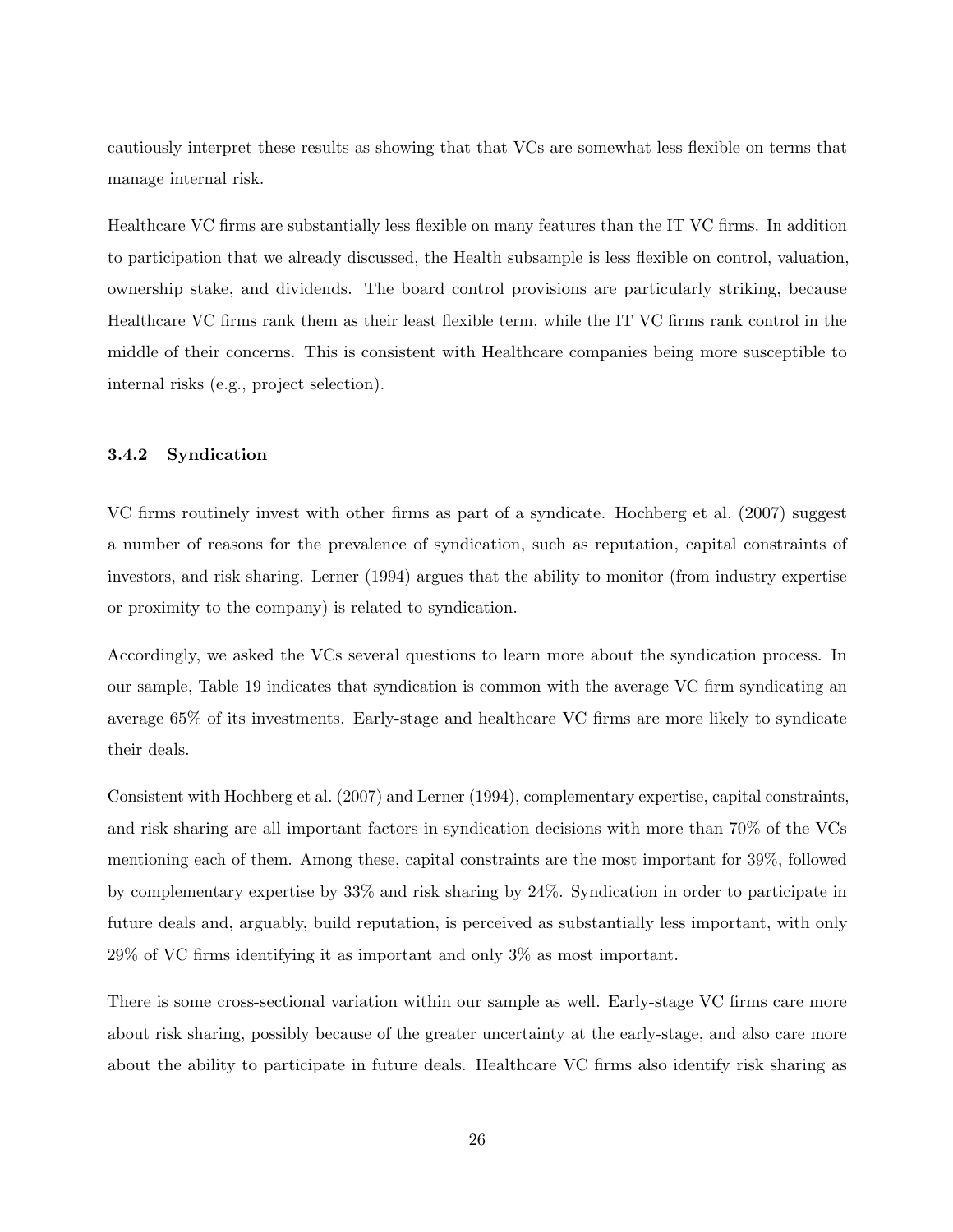more important factor than their counterparts in the IT sample. Not surprisingly, small VC firms believe that capital constraints play a more prominent role than do large VC firms. They also believe that participation in future deals is more important.

We next asked about the factors that were important in choosing a syndicate partner. Table 20 shows that expertise and past shared successes were identified as important (73% and 65%) and most important (25% and 28%) by the most VCs. Reputation, track record and capital also were consistently important for roughly 60% of the VCs, but they were less likely to be most important at 16%, 16% and 9%, respectively. Expertise is relatively more important in healthcare (versus IT) while geography and social connections are identified as less important. This suggests that in the IT sector, clustering and network effects play a larger role, while in the healthcare sector, product or technology rather than location is more influential.

### 3.5 Post-investment value-added

Previous empirical work finds evidence that VCs add value to their portfolio companies after they invest. Hellmann and Puri (2002) show that VCs are essential to the professionalization of startups. Lerner (1995) examines how VCs are influential in the structuring of the boards of directors. Amornsiripanitch et al. (2016) show that VCs are critical aids in hiring outside mangers and directors. In their study of investment memoranda, Kaplan and Strömberg (2004) find that VCs expect to add value when they make their investment decision. In this section, we attempt to add to the previous work by asking the VCs to describe their post-investment deal management, particularly activities in adding value to portfolio companies.

We asked several questions about how VCs interact with their portfolio companies after investment. Previous research as well as anecdotal evidence suggests that VCs are actively involved in managing their portfolio companies, frequently meeting with their portfolio companies' management and playing an important role in critical hiring and strategic decisions.

Table 21 reports that VCs (say they) interact frequently with their portfolio companies. Over 25% interact multiple times per week and an additional one-third interact once a week, indicting that 60% of VCs report interacting at least once per week with their portfolio companies. Fewer than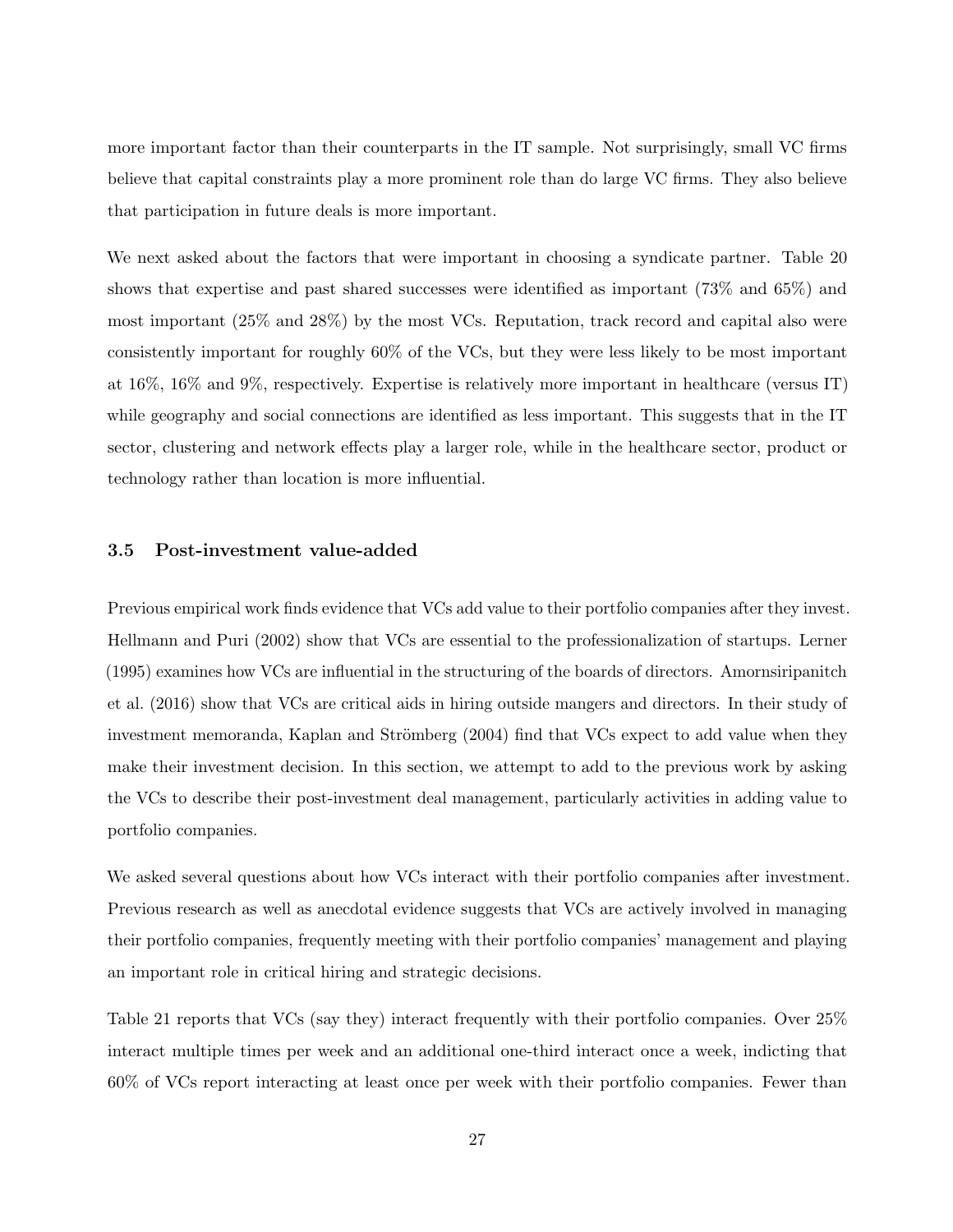one-eighth report interacting once per month or less. The high level of involvement is consistent with previous work and anecdotal evidence.

There is little variation across subsamples. Whatever their specialization, VCs are actively involved in their portfolio companies. This lack of observed difference is arguably a surprising result. It is not consistent with early-stage and late-stage VCs being fundamentally different in the frequency of interactions. It seems plausible that companies at all stages of development go through a number of critical phases (raising funding, exiting, hiring senior executives, deciding on a strategic plan) that require the regular involvement of investors. It is also likely that VCs monitor their investment closely, because even late-stage VC companies have a relatively high rate of failure.

Table 22 looks more deeply into VC interaction with their portfolio companies by asking what type of value-add VCs provide. 87% of VCs are involved in strategic guidance of their portfolio companies. This is not surprising because many VCs serve either as board members or board observers. 72% of VC firms help their companies connect with investors in future rounds. Again, this is not surprising given that they are investors and are presumably knowledge about the VC industry and other investors. Perhaps more surprisingly, 69% of the VCs say they help their companies connect to customers and 65% of VC firms say they provide operational guidance. Both of these responses suggest a substantial and more day-to-day practical involvement. Finally, the VCs say they also help in hiring—both board members (58%) and employees (46%).

Across subsamples, connecting to investors is more important for early-stage investors. This is consistent with more competition for late-stage deals (as suggested in Table 6). Early-stage VCs and California VC are more likely to help with hiring employees. California VCs also are more involved in helping companies find customers, potentially because they work in a cluster-like environment that makes them better connected along the whole of the supply chain of their ecosystem.

We also gave respondents an opportunity to describe their activities, if they felt the offered list was not sufficient. One out of five respondents used this opportunity. The more frequently mentioned activities were related to liquidity events (introducing a company to acquirers or connecting with investment banks, helping with M&A), mentoring, fund raising, product development (including help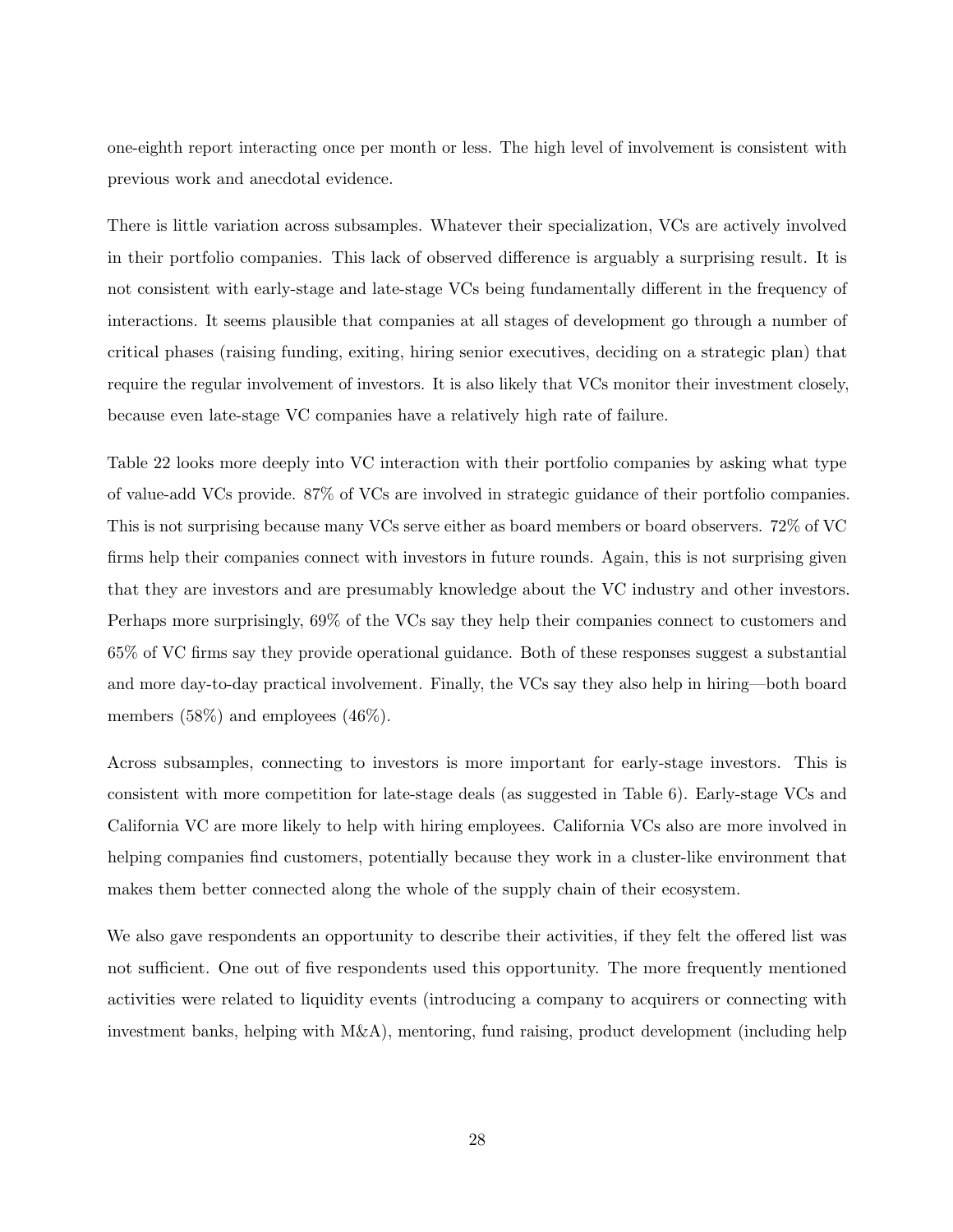with global expansion, technical advice, operating procedures) and various board service activities (such as board governance).

Overall, the results in Table 22 suggest that VCs are not passive investors and actively add value to their portfolio companies. The results add to and confirm the previous work by suggesting that VCs take an active role in customer introductions and operational guidance in addition to providing help with hiring and strategy.

### 3.6 Exits

Because VCs invest in private companies through funds that are usually structured as ten-year vehicles and because VCs receive their profit share or carry only when they return capital to their investors, the timing and type of exit is critical to VC investment success. Gompers (1996) shows that achieving a successful IPO exits is useful for VC firms to establish a reputation and raise new capital.

Accordingly, we surveyed our VCs on their exits. Table 23 reports the statistics on exit outcomes experienced by their portfolio companies. Overall, the average VC firm reports that 15% of its exits are through IPOs, 53% are through M&A, and 32% are failures. These rates of successful outcomes may seem high to some readers. It is possible, however, that some M&A events are disguised failures in the VC industry and so statistics on M&A may not be a valid measure of success. A major concern with any survey is that survey respondents would bias their responses by overweighting positive outcomes and underweighting less favorable outcomes. Indeed, many of our respondents said that their previous fund was well above the median in terms of performance. On the other hand, our respondents gave what appear to be honest answers to the question of unicorn valuation.

To ascertain whether there is an appreciable bias, we compare the survey responses with data matched from VentureSource. We report two different measures of exits from VentureSource, the first using data over the past 10 years, spanning approximately respondents' previous fund and the second including the full sample data for the VC firm. The responses of our respondents and the data from VentureSource exhibit a high degree of correspondence although our respondents report a slightly higher percentage of IPOs and a lower percentage of failures, suggesting that our survey respondents are more successful than a random sampling of VCs. Survey respondents report that on average, 15%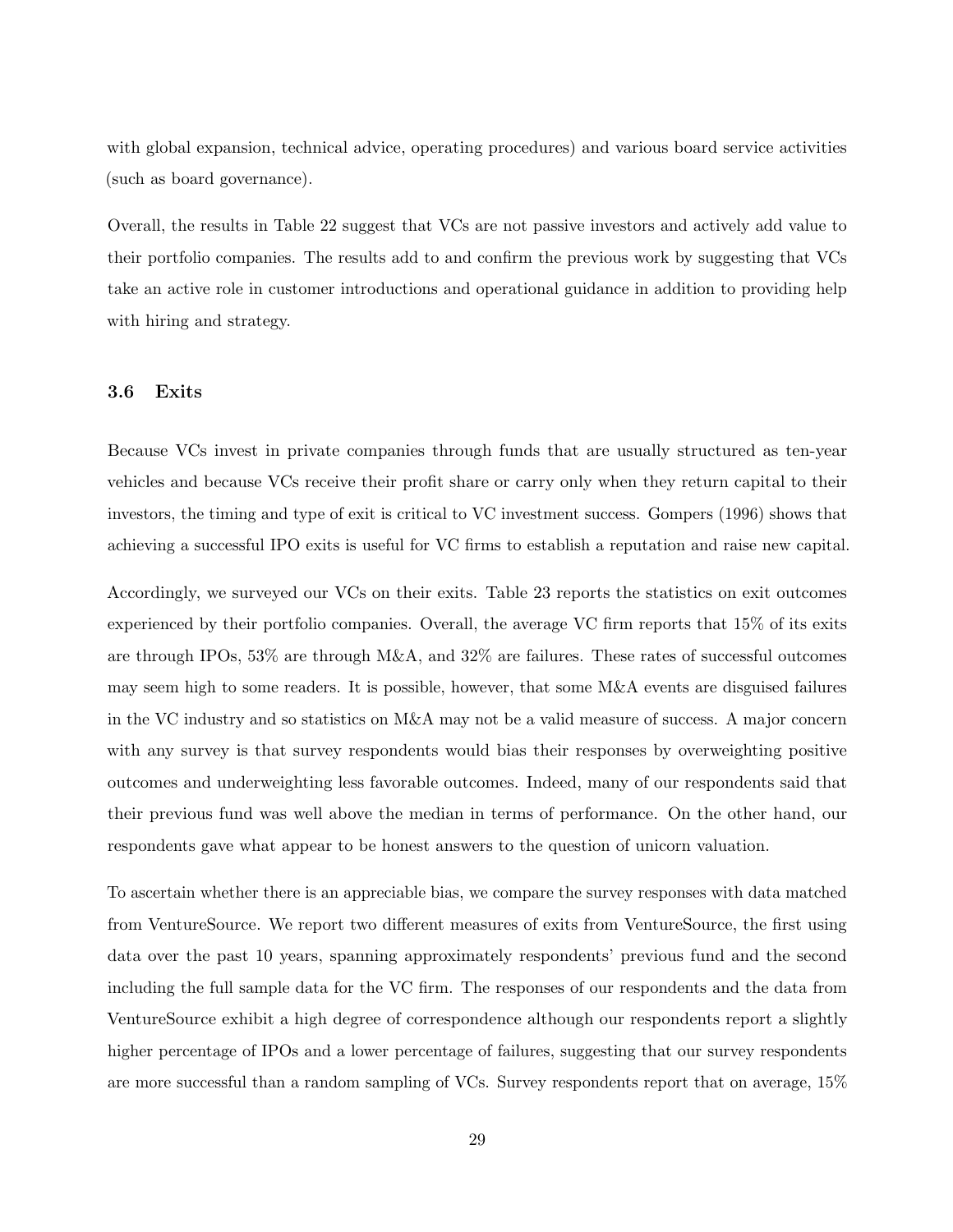of the deals end in IPO, while the IPO rate in VentureSource data is 13%. Moreover, the subsample results are also consistent. For example, the Health and IT subsamples report 23% and 13% of IPOs, respectively. The matched VentureSource samples report similar values of 22% and 12%. Several VCs explicitly said that many of their M&A are disguised failures, supporting the difficulty of interpreting the M&A results from available datasets on VC outcomes. Overall, these results again suggest that the VC are, on average, reporting their experience truthfully.<sup>9</sup>

Empirically, it is difficult to measure the exact returns earned by VC firms using commercially available datasets, because doing so requires data on deal structure and eventual exits that are usually not available. To estimate the return distribution, we asked our survey respondents to describe the distribution of exit multiples that they experienced on their past investments. Table 24 indicates that, on average, 9% of exits have a multiple greater than 10 and a further 12% have a multiple between 5 and 10. There are more high multiple exits than IPOs (and not all IPOs result in such high exit multiples). On the other end of the spectrum, 24% of outcomes are reported to have lost money in a cash-on-cash calculation. 19% had an exit multiple of between 1 and 2, likely losing money on a present value basis. These results confirm the wide dispersion of financial outcomes for VC investments and further supports the notion that there is a wide distribution among of outcome for M&A transactions. Early-stage and high IPO firms report higher multiples. The IT, Large, and CA subsamples have higher dispersion of outcomes, with more of the least and most successful outcomes.

#### 3.6.1 Relative importance of deal sourcing, investment selection, and value-add

The previous sections have shown that VCs exert effort and expend resources on deal sourcing, deal selection and post-investment value-add. As mentioned earlier, Sørensen (2007) estimates the contribution of VC value-add to be 40% and that of deal sourcing and selection combined to be 60%. In Table 25, we ask the VCs both to assess and rank the importance of deal sourcing, deal selection, and VC value-add in contributing to value creation.

The top part of Table 25 indicates that a majority of VCs believe that all three are important for value creation with selection and value-add being important for roughly 85% and deal flow for 65%.

<sup>&</sup>lt;sup>9</sup>If we use only the matched VentureSource sample, the self-reported exit outcomes are virtually the same.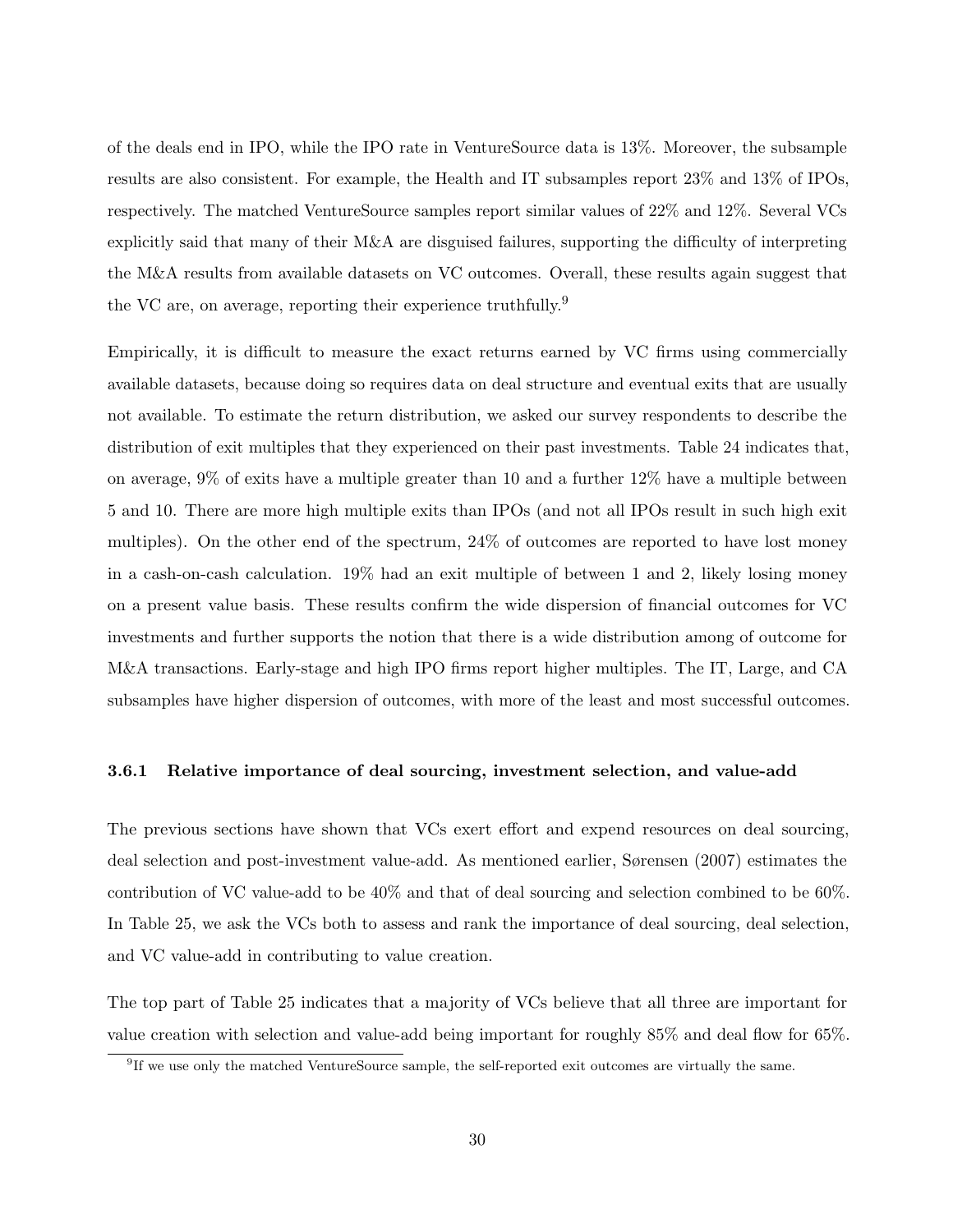The bottom part of Table 25 shows that deal selection emerges as the most important of the three with 49% of VCs ranking it most important. Value-add follows with 27% and deal flow lags with 23%.

Selection is assessed as the most important factor for all of the sub-categories, and is relatively more important for the high IPO firms. Deal flow is relatively more important for IT investors, large investors, and less successful investors, while value-add is relatively more important for small investors, health investors, and foreign investors.

Overall, consistent with Sørensen (2007), deal sourcing and selection combined are more important than value-add, but all three factors are important. Different from and extending Sørensen (2007), we distinguish between sourcing and selection, and find a great role for selection.

#### 3.6.2 Sources of success and failure

At this point, we have reported survey results on how VCs source, select, add value to and exit deals. For our final questions regarding investments, we asked the VCs to identify the most important drivers of both their successful and failed investments. Tables 26 and 27 show the results for success and failure, respectively. For both success and failure, the team is by far the most important factor. Recalling our discussion of horse vs. jockey, the jockey is very important in the minds of VCs. 96%  $(92\%)$  of VC firms identified team as an important factor and  $56\%$  (55%) identified team as the most important factor for success (failure). Team was the most important for all subsamples, but particularly important for early-stage and IT VCs.

Not one of the business-related factors—business model, technology, market and industry—was rated most important by more than 10% of the VCs for success or failure. Cumulatively, the four were rated most important by 25% for success and 31% for failure. The business-related factors were more important for later-stage and, particularly, for healthcare VCs.

Timing and luck also mattered with the two being rated as the most important factor by 18% of the VCs for success and 12% for failure. The California VCs viewed themselves as being more dependent on luck than the VCs elsewhere. Interestingly, very few of the VCs ranked the board of directors or their own contribution as the most important factor for either success or failure. We view this,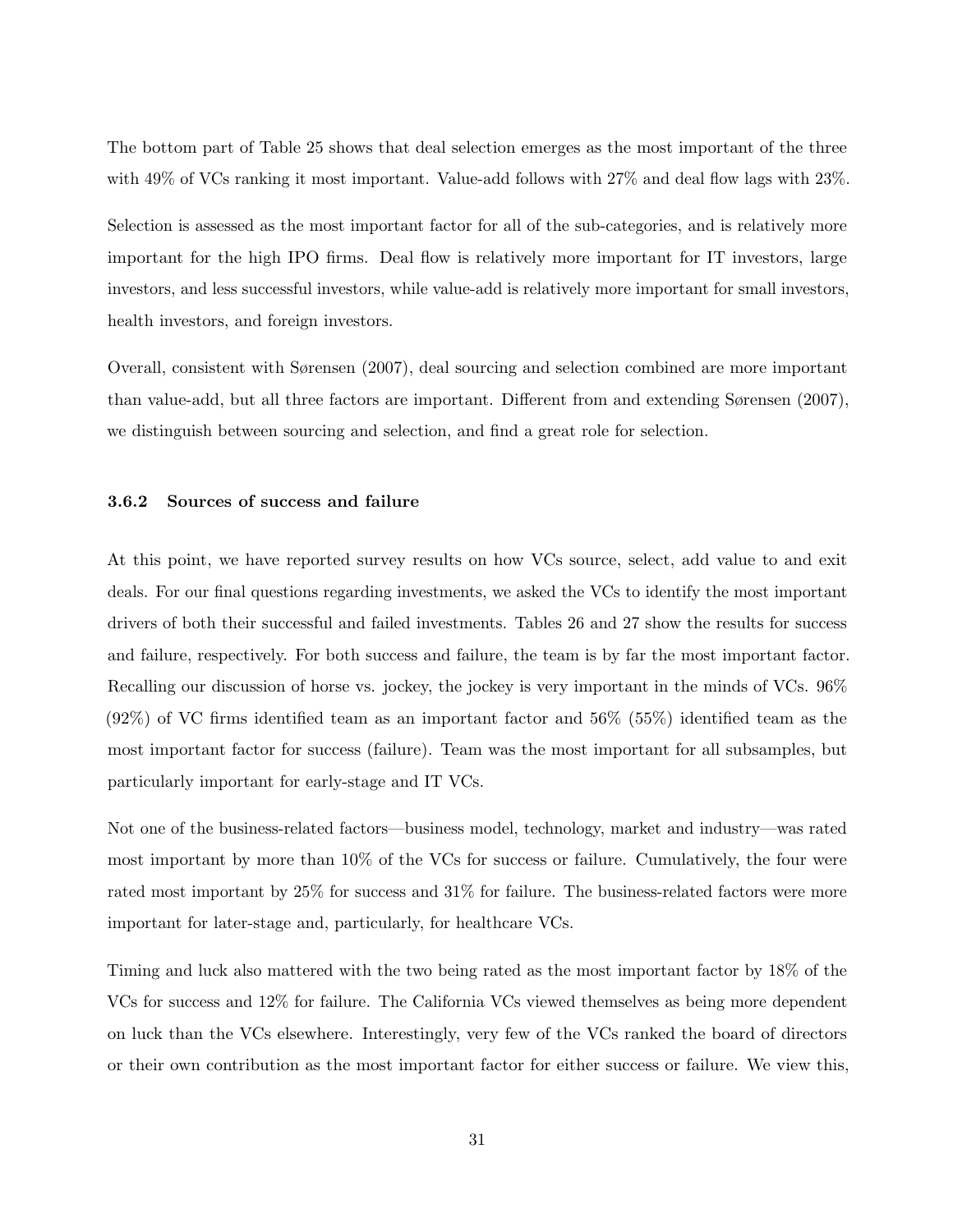again, as encouraging that the VCs answered truthfully. One might have expected self-serving or even simply overconfident VCs to rank their own contributions more highly.

The emphasis on team as critical for success is consistent with the VCs emphasis on team in selection. The lack of emphasis on own contribution appears less consistent with the finding in Table 25 that 27% of the VCs view value-add as the most important source of value creation. One way to reconcile these is that some value-add takes the form of choosing or putting in the right management team as well as improving the business model or picking the right time to invest.

In comparing success and failure, there are no significant differences in the most important factors. The VCs do mention several factors more often as having importance in success rather than failure—luck  $(26\%)$ , timing  $(18\%)$ , own contribution  $(17\%)$  and technology  $(14\%)$ .

## 3.7 Internal organization of VC firms

Relatively little is known about the internal organization of VC firms. Because VCs are often secretive about the internal workings of their firms, we took this opportunity to ask how their firms are organized and structured.

Table 28 confirms the perception that institutional VC firms are small organizations. The average VC firm in our survey employs 14 people, 5 of whom are senior partners in decision-making positions. VC firms have relatively few junior deal-making personnel (about one for each two partners) and an average of 1.3 venture partners. Others working at VC firms would include entrepreneurs in residence, analysts (likely at larger firms), back-end office personnel, and logistics personnel. Note that, as Table 4 shows, 82% of our survey respondents are senior partners, so our survey oversamples VCs in senior decision-making positions.

Early-stage VC firms are smaller and, in particular, have fewer junior deal-making personnel than late-stage VC firms. Late-stage firms deal with companies that require more due diligence and have more information available for analysis; the presence of associates and similar personnel makes sense. Healthcare VC firms are more likely to have venture partners, potentially because healthcare and biotech industry investments require specialized skills that non-full time venture partners (such as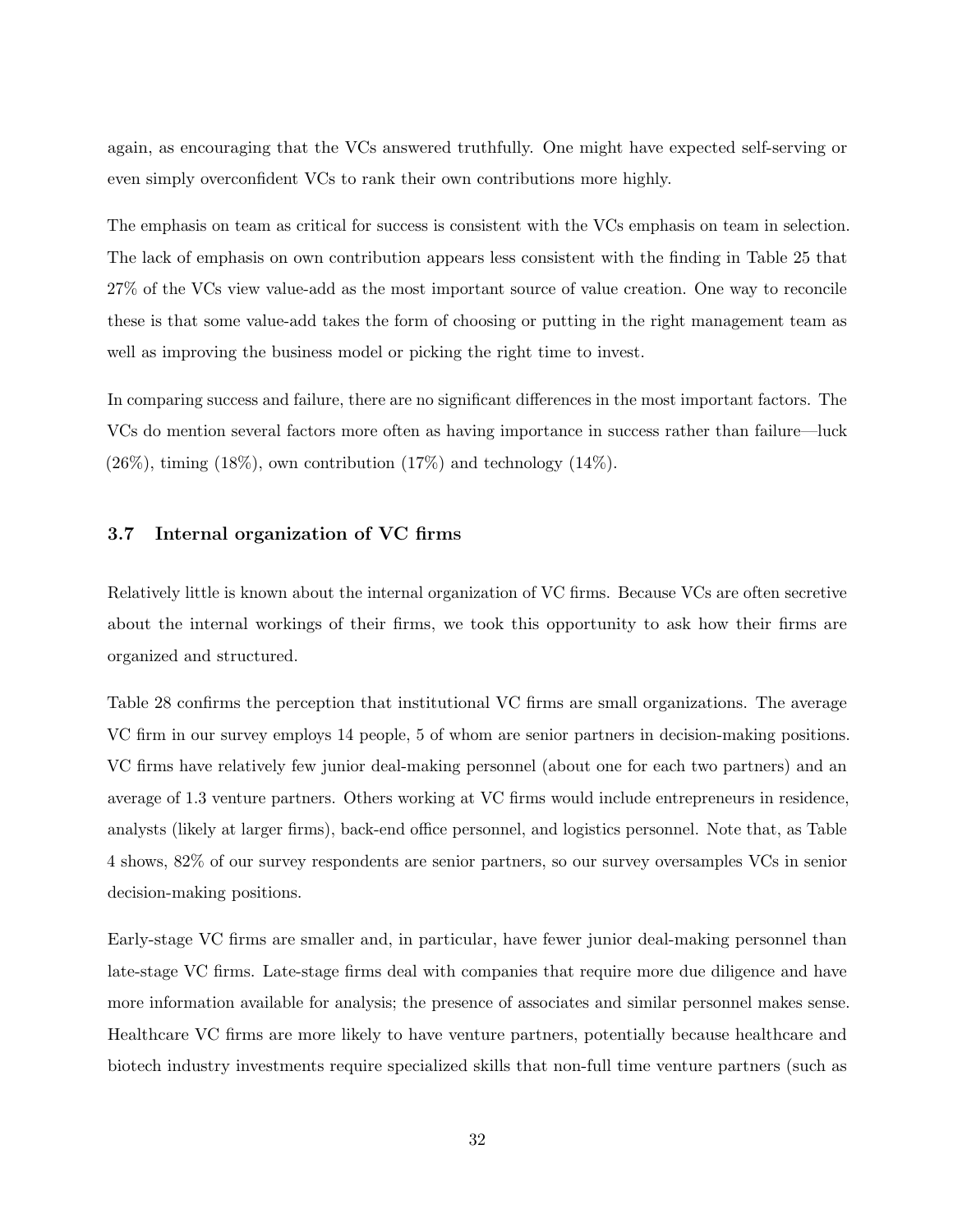medical school faculty) can provide. Other than for these two subsamples, the composition of VC firms is relatively uniform—although larger and more successful funds are, of course, larger.

Table 29 considers the extent to which VCs specialize. In 60% of the funds, partners specialize in different tasks; this degree of specialization is relatively uniform across subsamples. If respondents answered that partners in their VC firm specialized in different tasks, we asked what the respondents specialized in. Respondents could choose more than one option. Table 29 shows that for those firms with specialized partners, 44% of respondents are generalists, 52% of respondents are responsible for fund raising, and 55% and 53% of them are also responsible for deal making and deal sourcing, respectively. Interestingly, almost a third of respondents also reported that they specialized in helping start-ups with networking activities. IT VC firms are much more likely to have partners that specialize in fund raising. Partners of large VC firms are less likely to specialize in sourcing deals, making deals, or networking.

We also asked the survey respondents to describe the structure of their normal work-week.<sup>10</sup> In Table 30, respondents report working an average of 55 hours per week. VCs spend the single largest amount of time working with their portfolio companies, 18 hours a week. This may not be surprising given that the typical respondent holds 5 board seats. Healthcare VCs spend somewhat more time helping their companies than do IT VCs even though they serve on slightly fewer boards. Overall, the amount of time and involvement in portfolio companies is consistent with their reporting that they add value and help their companies.

Consistent with the importance of sourcing and selecting potential deals, sourcing is the second most important activity, at 15 hours per week. Networking is the fourth most important at 7 hours per week. It seems likely that networking is useful both for deal sourcing and for adding value to portfolio companies (through hiring and referring customers). VCs, then spend the bulk of their time on sourcing and value-adding activities. In addition, VCs spend about 8 hours per week on managing their firms and about 3 hours each week managing LP relationships and fundraising.

The next set of questions address the compensation and investment practices in the VC industry. In the VC industry, attribution of success is easier to accomplish, because in most cases a specific partner is responsible for each portfolio company. Alternatively, firms may choose to compensate

 $10$ Hoyt., Gouw and Strebulaev (2012) and Rust (2003) present some earlier evidence on VCs' time use.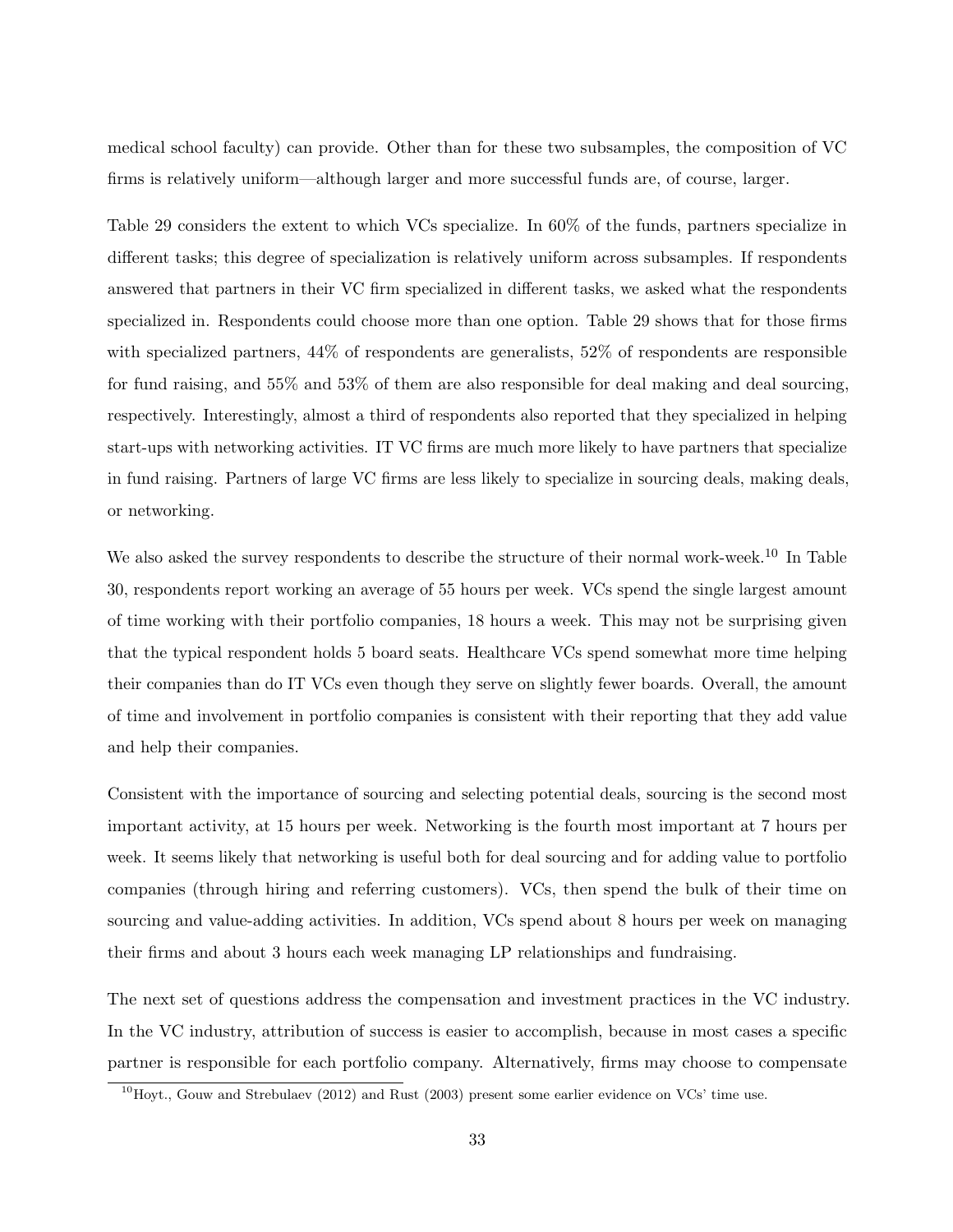partners on firm success to encourage cooperation among partners and to remove incentive to do suboptimal deals in order to get credit for them. We therefore were interested in whether partners of VC firms are compensated depending on individual investments. Table 31 reports that 74% of VC firms compensate their partners based on individual success. Interestingly, more successful and larger VC firms are less likely to allocate compensation based on success. Table 31 also reports that in 44% of VC firms partners receive an equal share of the carry, particularly partners in early-stage funds. Similarly, in 49% of the firms, partners invest an equal share of fund capital. These results are arguably consistent with firms balancing the need for cooperation against the need to reward individual success.

Overall, VC firms appear to approach compensating their partners in different ways. This has not been explored in detail in academic research. Agency theories suggest that compensation structures should have a substantial impact on effort provision and eventual outcomes. Chung et al. (2012) show that explicit pay for performance incentives exist in VC and PE, but there are also powerful implicit incentives that come with the need to raise additional capital in the future. Our results suggest that studying the relationship between compensation of VCs, their contracts with their investors (LPs), and outcomes would be an interesting avenue for further research.

We conclude this section by asking reporting how funds make initial investment decisions.<sup>11</sup> Table 32 reports that roughly half the funds—particularly smaller funds, healthcare funds and non-California funds—require a unanimous vote of the partners. An additional 7% of funds require a unanimous vote less one. Roughly 20% of the funds require consensus with some partners having veto power. Finally, 15% of the funds require a majority vote. Understanding whether these decision rules affect investment and partnership success is also an interesting avenue for future research.

## 3.8 Relationships with limited partners

We conclude our survey by asking a set of questions concerning the interactions VCs have with their limited partner investors similar to the questions in Gompers et al. (forthcoming). Table 33 indicates that the VCs believe that cash-on-cash multiples and net IRR are important benchmark metrics

 $11$ Not reported, most firms use the same decision process for subsequent financing rounds.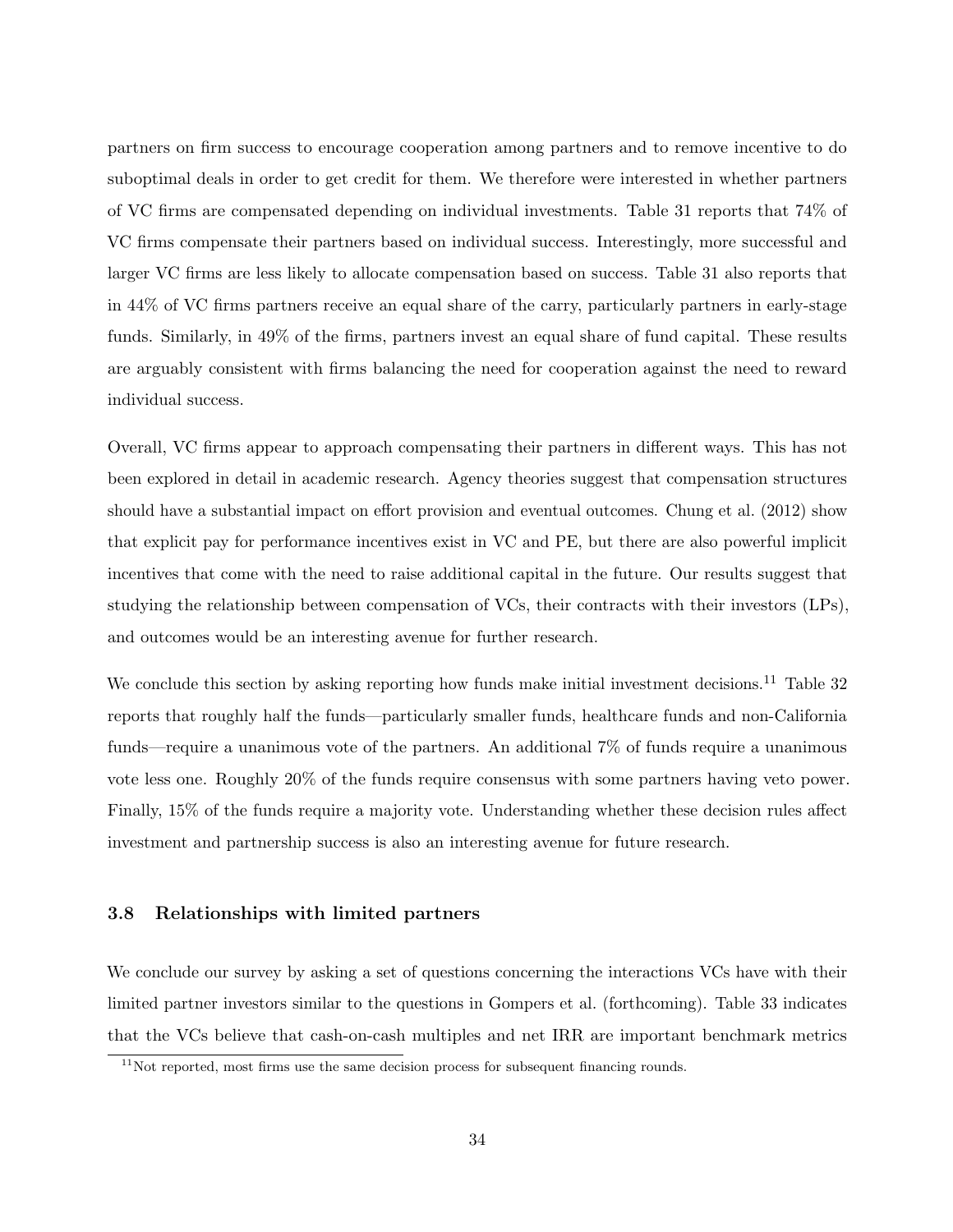for most LPs, at 84% and 81%, respectively. These benchmarks are considered the most important benchmarks by, respectively, 52% and 32% of the VCs. While performance relative to VC funds (for 60%) and relative to the S&P 500 (for 23%) are presumed to be important, they are considered most important by fewer than 10% of the sample VCs. These results are present for all of the subsamples. Accordingly, we conclude that the VCs strongly believe that LPs are primarily motivated by absolute rather than relative performance. This finding is similar to the result in Gompers et al. (forthcoming) for private equity investors, but inconsistent with finance theory where LPs should allocate their money to funds according to their relative performance expectations. It is also inconsistent with the common practices in the mutual fund industry, in which relative performance is paramount.

Table 34 shows the net IRR and cash-on-cash multiple marketed by VC firms to their LPs. The mean net IRR is consistently about 24%, with a median of 20% for all subsamples. This IRR is similar to the IRR private equity investors market to their LPs in Gompers et al. (forthcoming). Interestingly, this is not consistent with VC investments being riskier than private equity investments. At the same time, VC firms also market on average a 3.5 cash-on-cash multiple to their LPs, with early-stage VCs marketing more at 3.8 and late-stage VCs marketing less at 2.8. While these multiples are slightly higher than those for the private equity investors, the difference from private equity investments is likely explained by the longer duration of VC investments.

Finally, Table 34 asks VCs about their expectations for future performance. The vast majority (93%) of VCs expect to beat the public markets; 71% of VCs are similarly optimistic about the VC industry as a whole. While this may seem to be unreasonably optimistic, Harris et al. (2016) find that the average VC fund has performed at least as well as the S&P 500 for most vintages since 2004.

# 4 Conclusion

In this paper, we seek to better understand what VCs do and, potentially, why they have been successful. We survey 885 institutional VCs at 681 firms to learn how they make decisions across eight areas: deal sourcing; investment selection; valuation; deal structure; post-investment value-added; exits; internal VC firm issues; and external VC firm issues.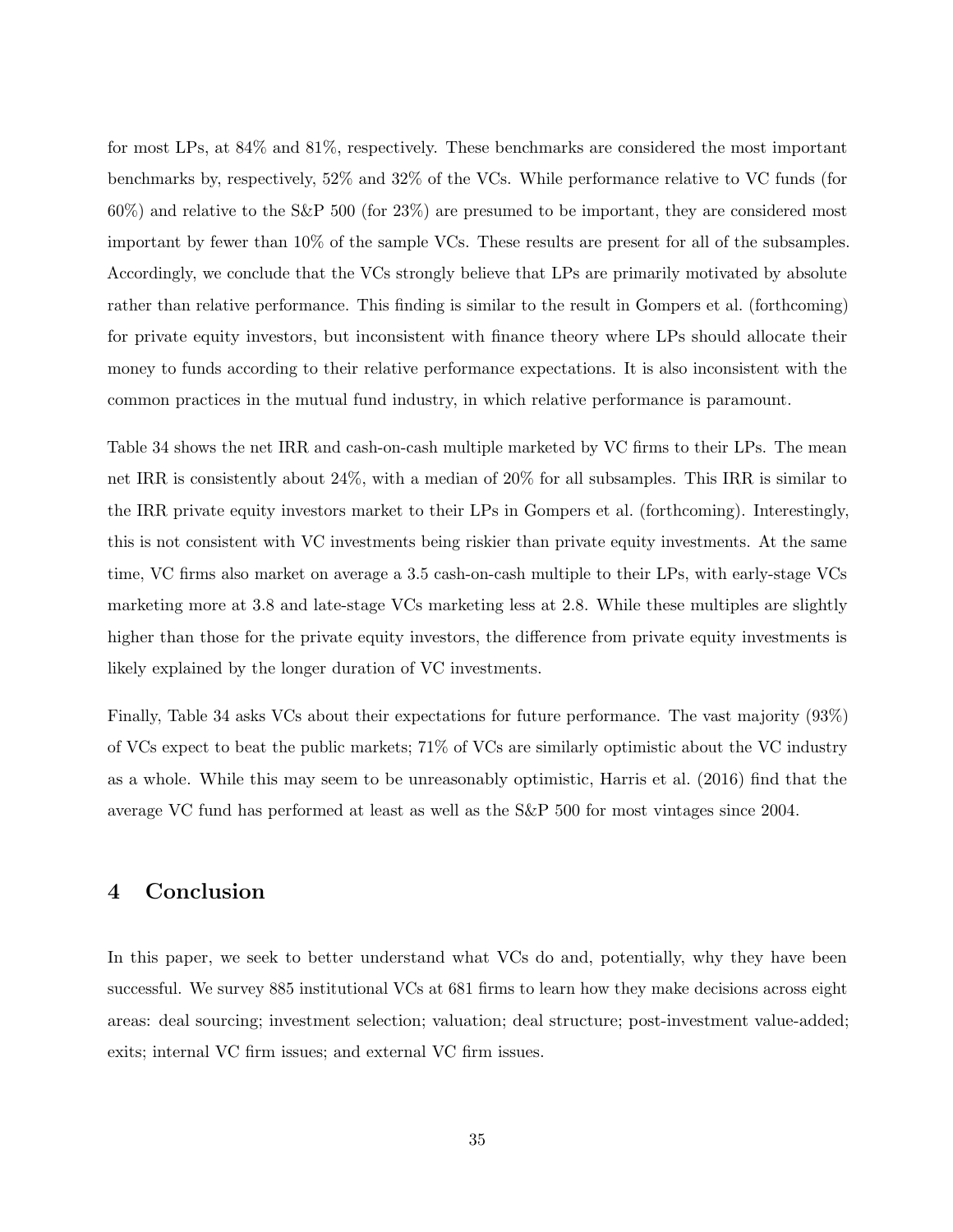The paper makes a contribution in two broad areas. First, our results add to the literature on the nature of and relative important of deal sourcing, deal selection, and value-added. VCs devote substantial resources to all three. While deal sourcing, deal selection, and post-investment value-added all contribute to value creation, deal selection emerges as the most important of the three for the sample VCs with roughly one-half of the VCs ranking it as such.

Furthermore, a recurring theme in the survey—particularly in deal selection and in understanding ultimate deal outcomes—is the pre-eminence of team in the mind of the VCs. In selecting investments, the VCs consider the management team as more important than business related characteristics such as product and technology. They also view the team as more important than the business to the ultimate success or failure of their investments. The survey, therefore, finds that VCs, on the whole, favor the jockey view of VC investing over the horse view. This result is consistent with the results in Bernstein, Korteweg and Laws (2015). A potential future use of this data set is to see if cross-sectional variation in that view predicts future VC performance.

Second, we find little evidence that VCs use the net present value or discounted cash flow techniques taught at business schools and recommended by academic finance. This contrasts with the results in Graham and Harvey (2001) for CFOs, but is more similar to the results for private equity investors in Gompers et al. (forthcoming). Like the private equity investors, the VCs rely on multiples of invested capital and internal rates of return. Unlike the CFOs and private equity investors, a meaningful minority of VCs do not forecast cash flows at all.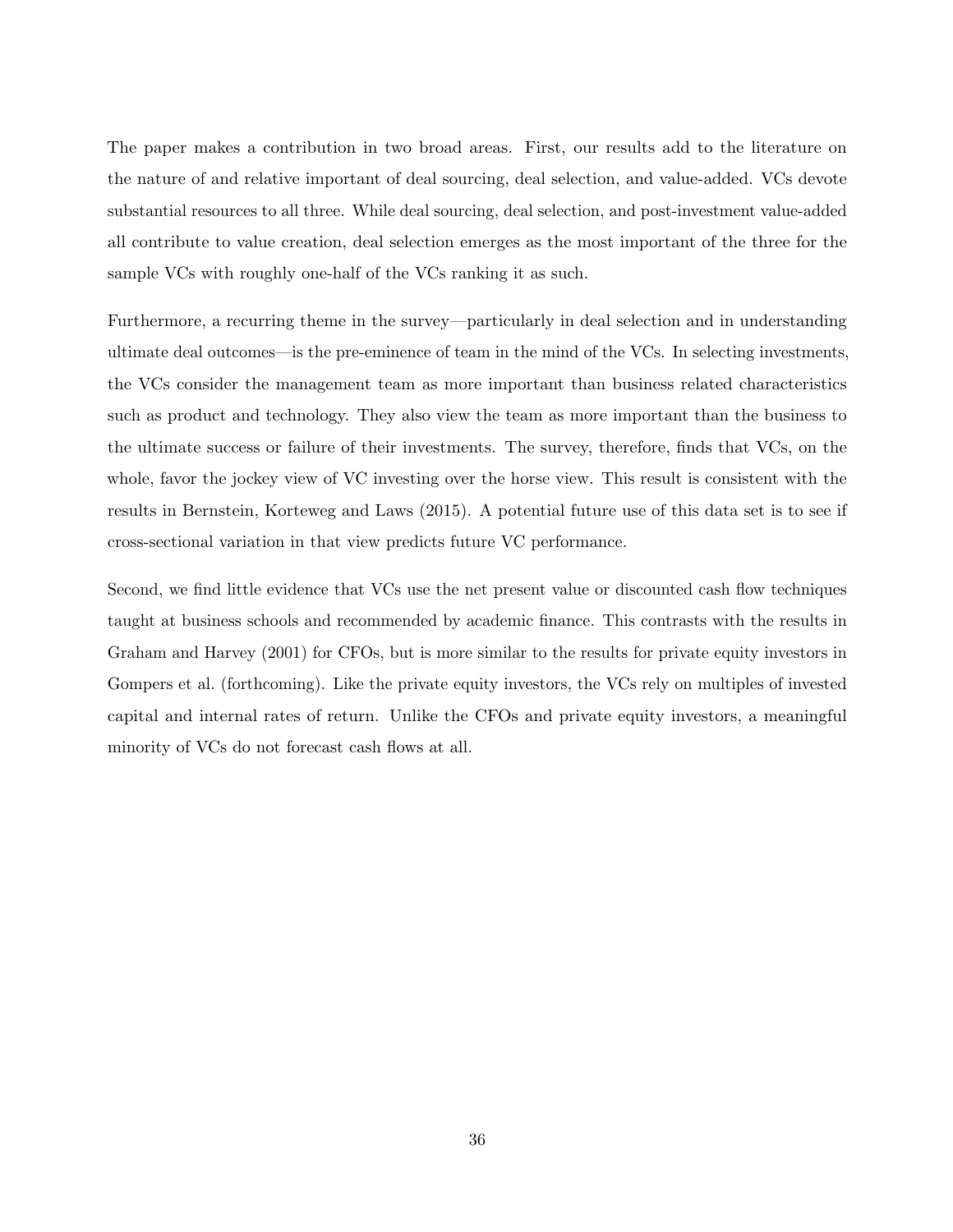# References

- Amornsiripanitch, N., Gompers, P. and Xuan, Y. (2016), More than money: Venture capitalists on boards. Harvard Business School Working Paper.
- Baker, M. and Gompers, P. A. (2003), 'The determinants of board structure at the initial public offering', Journal of Law and Economics  $46(2)$ , 569–598.
- Baron, J. N. and Hannan, M. T. (2002), 'Organizational blueprints for success in high-tech startups: Lessons from the Stanford project on emerging companies', California Management Review  $44(3), 8-36.$
- Barry, C. B., Muscarella, C. J., Peavy, J. W. and Vetsuypens, M. R. (1990), 'The role of venture capital in the creation of public companies: Evidence from the going-public process', Journal of Financial Economics  $27(2)$ , 447-471.
- Bengtsson, O. and Ravid, S. A. (2015), 'Location specific styles and us venture capital contracting', Quarterly Journal of Finance 5(03), 1550012.
- Bernstein, S., Korteweg, A. G. and Laws, K. (2015), 'Attracting early stage investors: Evidence from a randomized field experiment', Journal of Finance, Forthcoming pp. 14–17.
- Brav, A. and Gompers, P. A. (1997), 'Myth or reality? The long-run underperformance of initial public offerings: Evidence from venture and nonventure capital-backed companies', The Journal of *Finance* 52(5), 1791–1821.
- Brav, A., Graham, J. R., Harvey, C. R. and Michaely, R. (2005), 'Payout policy in the 21st century', Journal of Financial Economics 77(3), 483–527.
- Chen, H., Gompers, P., Kovner, A. and Lerner, J. (2010), 'Buy local? The geography of venture capital', Journal of Urban Economics  $67(1)$ , 90-102.
- Chung, J.-W., Sensoy, B. A., Stern, L. and Weisbach, M. S. (2012), 'Pay for performance from future fund flows: The case of private equity', Review of Financial Studies 25(11), 3259-3304.
- Cumming, D. (2008), 'Contracts and exits in venture capital finance', Review of Financial Studies 21(5), 1947–1982.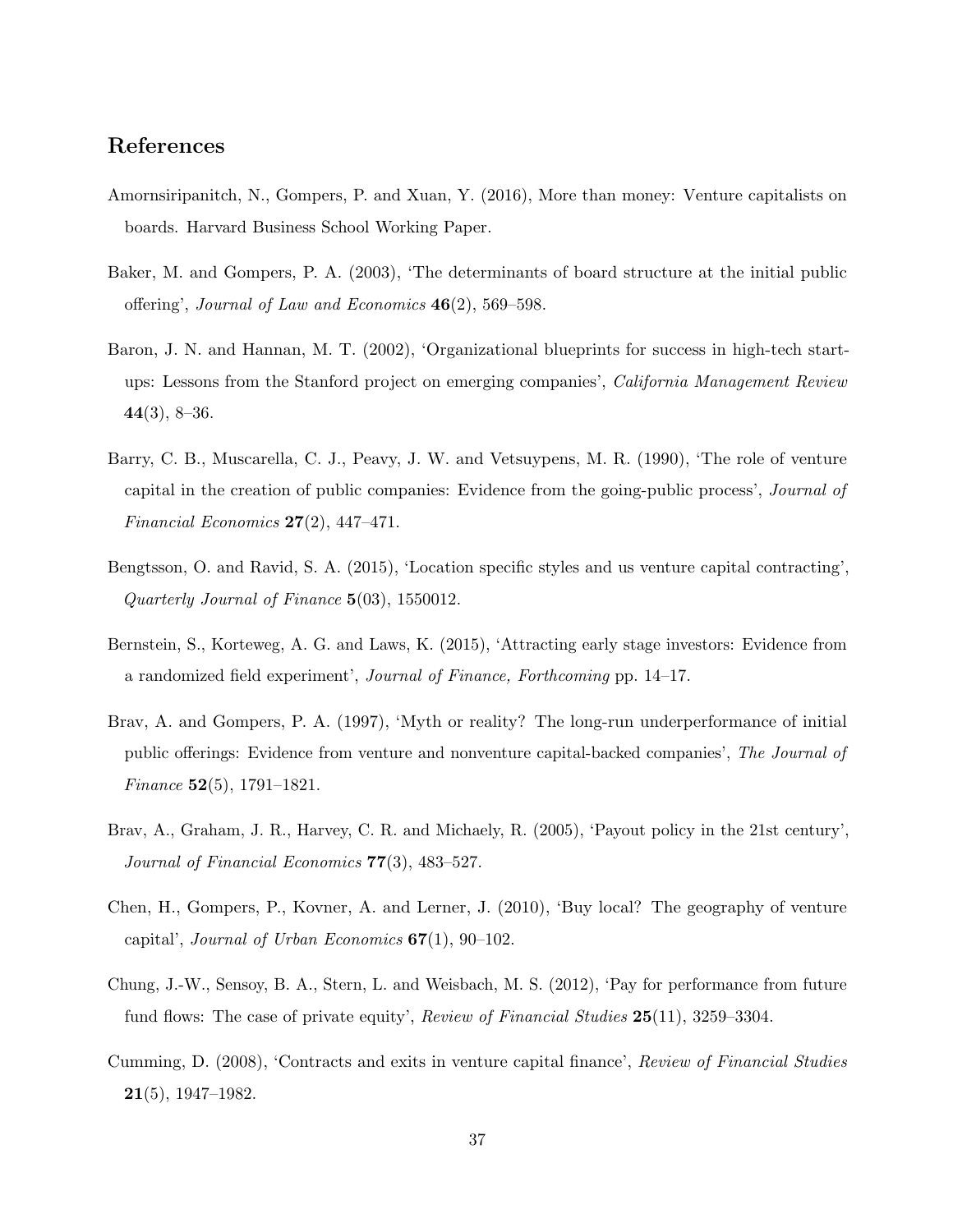- Cumming, D. J. and MacIntosh, J. G. (2003), 'A cross-country comparison of full and partial venture capital exits', Journal of Banking & Finance  $27(3)$ , 511–548.
- DaRin, M. and Phalippou, L. (2014), There is something special about large investors: Evidence from a survey of private equity limited partners. TILEC Discussion Paper.
- Gompers, P. A. (1996), 'Grandstanding in the venture capital industry', *Journal of Financial* Economics  $42(1)$ , 133-156.
- Gompers, P. A., Mukharlyamov, V. and Xuan, Y. (2016), 'The cost of friendship', *Journal of Financial* Economics 119(3), 626–644.
- Gompers, P., Kaplan, S. N. and Mukharlyamov, V. (forthcoming), 'What do private equity firms say they do?', Journal of Financial Economics .
- Gompers, P., Kovner, A., Lerner, J. and Scharfstein, D. (2010), 'Performance persistence in entrepreneurship', Journal of Financial Economics 96(1), 18–32.
- Gompers, P. and Lerner, J. (2001), *The Money of Invention*, Harvard Business School Press, Boston.
- Gorman, M. and Sahlman, W. A. (1989), 'What do venture capitalists do?', *Journal of Business Venturing*  $4(4)$ ,  $231-248$ .
- Gornall, W. and Strebulaev, I. A. (2015), The economic impact of venture capital: Evidence from public companies. Stanford University Working Paper.
- Graham, J. R. and Harvey, C. R. (2001), 'The theory and practice of corporate finance: Evidence from the field', *Journal of Financial Economics*  $60(2)$ , 187–243.
- Graham, J. R., Harvey, C. R. and Rajgopal, S. (2005), 'The economic implications of corporate financial reporting', Journal of Accounting and Economics  $40(1)$ , 3–73.
- Harris, R., Jenkinson, T. and Kaplan, S. (2016), 'How do private equity investments perform compared to public equity?', *Journal of Investment Management*  $14(3)$ , 1–24.
- Harris, R. S., Jenkinson, T. and Kaplan, S. N. (2014), 'Private equity performance: What do we know?', The Journal of Finance  $69(5)$ , 1851–1882.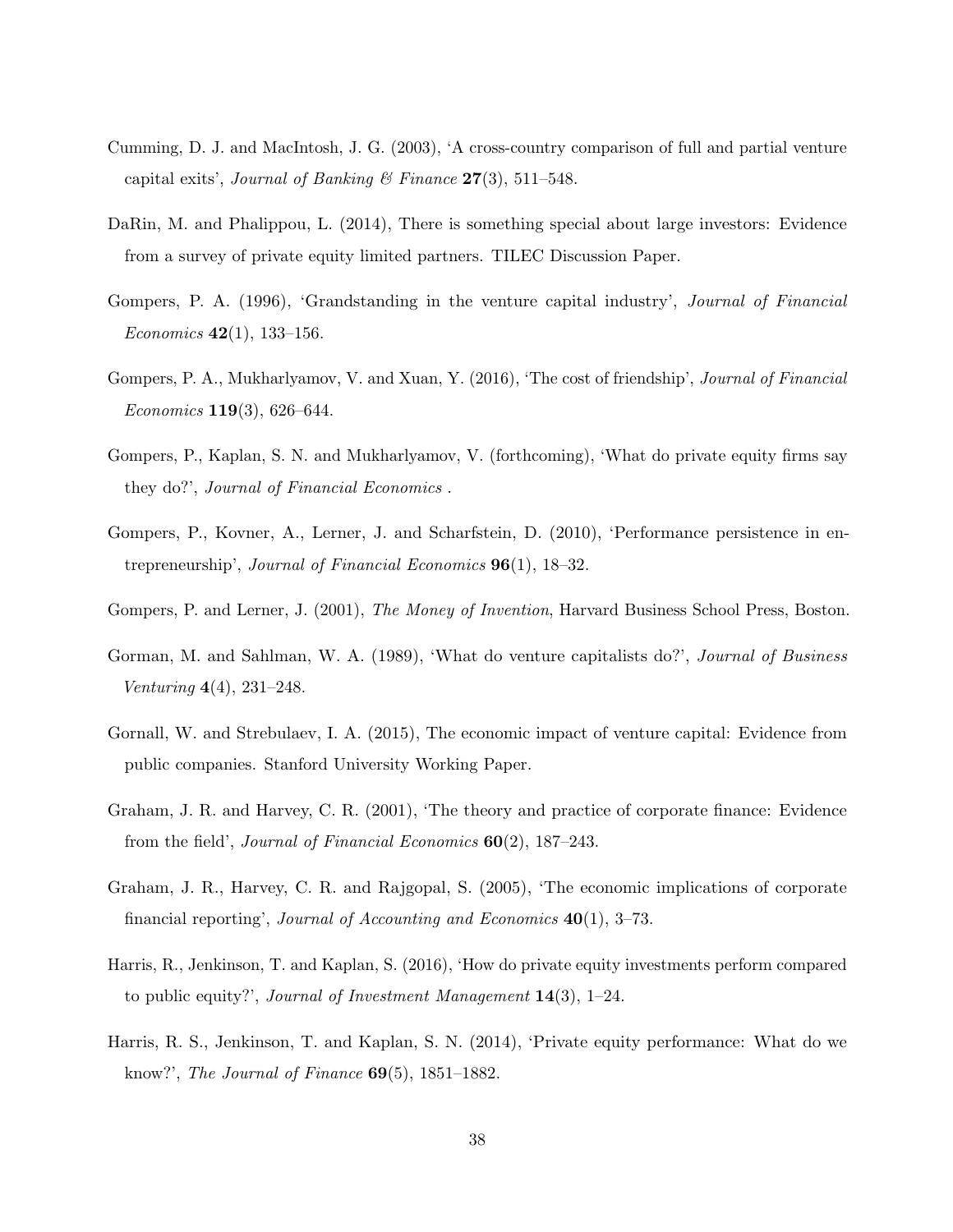- Hellmann, T. and Puri, M. (2000), 'The interaction between product market and financing strategy: The role of venture capital', Review of Financial Studies 13(4), 959–984.
- Hellmann, T. and Puri, M. (2002), 'Venture capital and the professionalization of start-up firms: Empirical evidence', The Journal of Finance 57(1), 169–197.
- Hochberg, Y. V., Ljungqvist, A. and Lu, Y. (2007), 'Whom you know matters: Venture capital networks and investment performance', The Journal of Finance 62(1), 251–301.
- Hoyt., D., Gouw, T. and Strebulaev, I. (2012), A day in the life of a venture capitalist. Teaching Note.
- Hsu, D. H. (2004), 'What do entrepreneurs pay for venture capital affiliation?', The Journal of Finance 59(4), 1805–1844.
- Kaplan, S. N. and Lerner, J. (2010), 'It ain't broke: The past, present, and future of venture capital', Journal of Applied Corporate Finance  $22(2)$ , 36-47.
- Kaplan, S. N. and Schoar, A. (2005), 'Private equity performance: Returns, persistence, and capital flows', The Journal of Finance  $60(4)$ , 1791–1823.
- Kaplan, S. N., Sensoy, B. A. and Strömberg, P. (2009), 'Should investors bet on the jockey or the horse? Evidence from the evolution of firms from early business plans to public companies', The Journal of Finance  $64(1)$ , 75-115.
- Kaplan, S. N. and Strömberg, P. (2001), 'Venture capitals as principals: Contracting, screening, and monitoring', American Economic Review: Papers and Proceedings  $91(2)$ , 426–430.
- Kaplan, S. N. and Strömberg, P. (2003), 'Financial contracting theory meets the real world: An empirical analysis of venture capital contracts', The Review of Economic Studies  $70(2)$ , 281–315.
- Kaplan, S. N. and Strömberg, P. E. (2004), 'Characteristics, contracts, and actions: Evidence from venture capitalist analyses', The Journal of Finance 59(5), 2177–2210.
- Lerner, J. (1994), 'The syndication of venture capital investments', Financial Management pp. 16–27.
- Lerner, J. (1995), 'Venture capitalists and the oversight of private firms', The Journal of Finance 50(1), 301–318.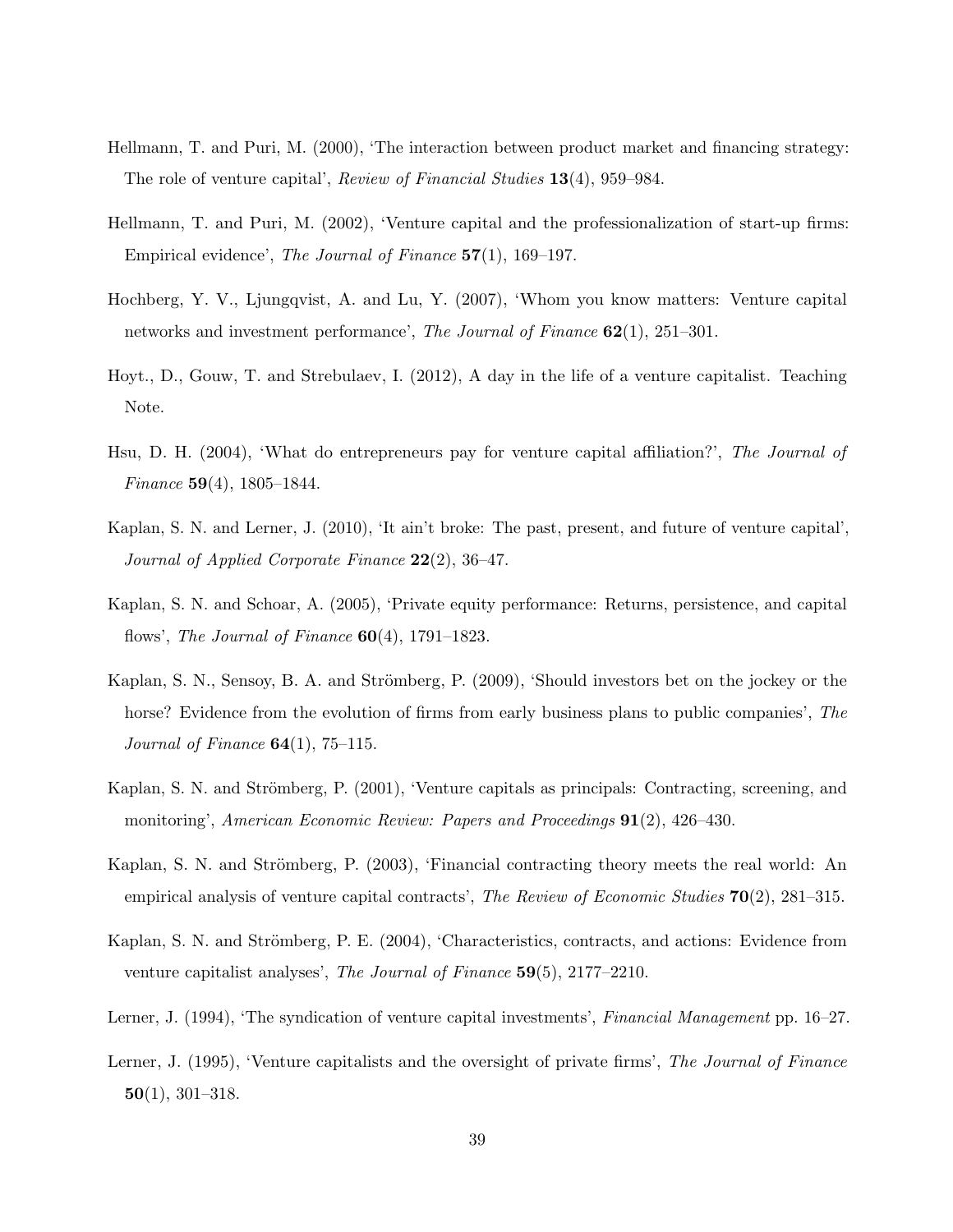- Rust, C. (2003), The role of human capital assessment (HCA) in venture capital due diligence. Masters Thesis for the Engineering Management College of Engineering and Applied Science.
- Sahlman, W. A. (1990), 'The structure and governance of venture-capital organizations', Journal of Financial Economics  $27(2)$ , 473-521.
- Sørensen, M. (2007), 'How smart is smart money? A two-sided matching model of venture capital', The Journal of Finance  $62(6)$ , 2725–2762.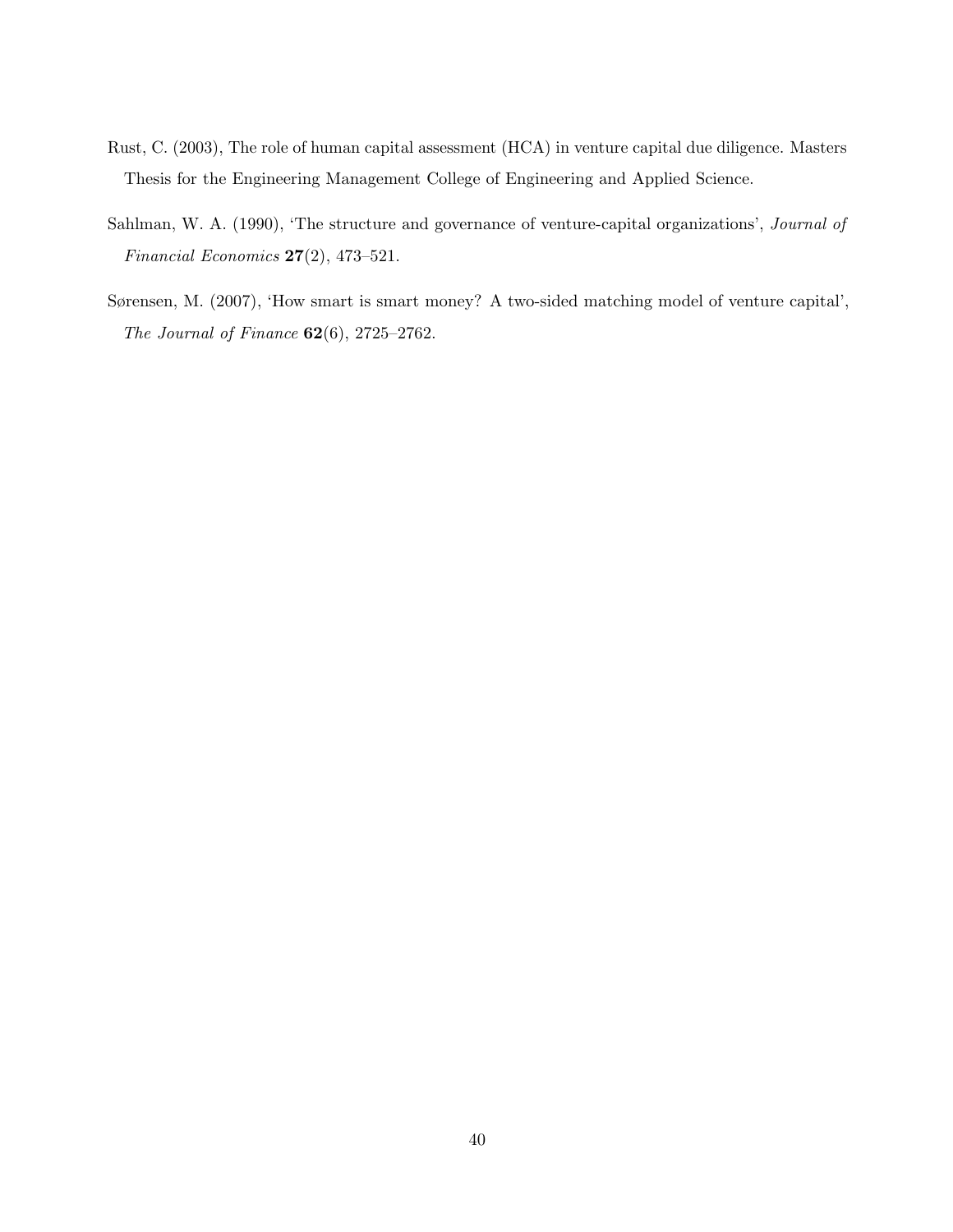# Table 1: Description of Subsamples

This table describes the subsamples used in our main analysis.

| Subsample        | Description                                                                                                                                                                          |
|------------------|--------------------------------------------------------------------------------------------------------------------------------------------------------------------------------------|
| Stage: Early     | Respondents who answered that they specialize on seed- or early-stage companies<br>and do not specialize on mid- or late-stage companies.                                            |
| Stage: Late      | Respondents who answered that they specialize on mid- or late-stage companies<br>and not on seed- or early-stage companies.                                                          |
| Industry: IT     | Respondents who answered that they specialize in the IT, software, or consumer<br>internet industries and do not specialize in any industry other than those three.                  |
| Industry: Health | Respondents who answered that they specialize on the healthcare industry and<br>do not specialize in any other industry.                                                             |
| IPO Rate: High   | Respondents whose VC firm has at least 10 exited investments over the past<br>ten years and has an above-median $\%$ IPO rate for those investments.                                 |
| IPO Rate: Low    | Respondents whose VC firm has at least 10 exited investments over the past<br>ten years and has a below-median $\%$ IPO rate for those investments.                                  |
| Fund Size: Large | Respondents who reported an above-median committed capital for their current<br>fund. If a response was not given, the fund size from VentureSource was used.                        |
| Fund Size: Small | Respondents who reported a below-median committed capital for their current<br>fund. If a response was not given, the fund size from VentureSource was used.                         |
| Location: CA     | Respondents whose LinkedIn profile indicates they are located in California. If<br>this information is not available, the firm headquarters location is used.                        |
| Location: OthUS  | Respondents whose LinkedIn profile indicates they are located in the U.S. but<br>not in California. If this information is not available, the firm headquarters<br>location is used. |
| Location: Fgn    | Respondents whose LinkedIn profile indicates they are located outside of the<br>U.S. If this information is not available, the firm headquarters location is used.                   |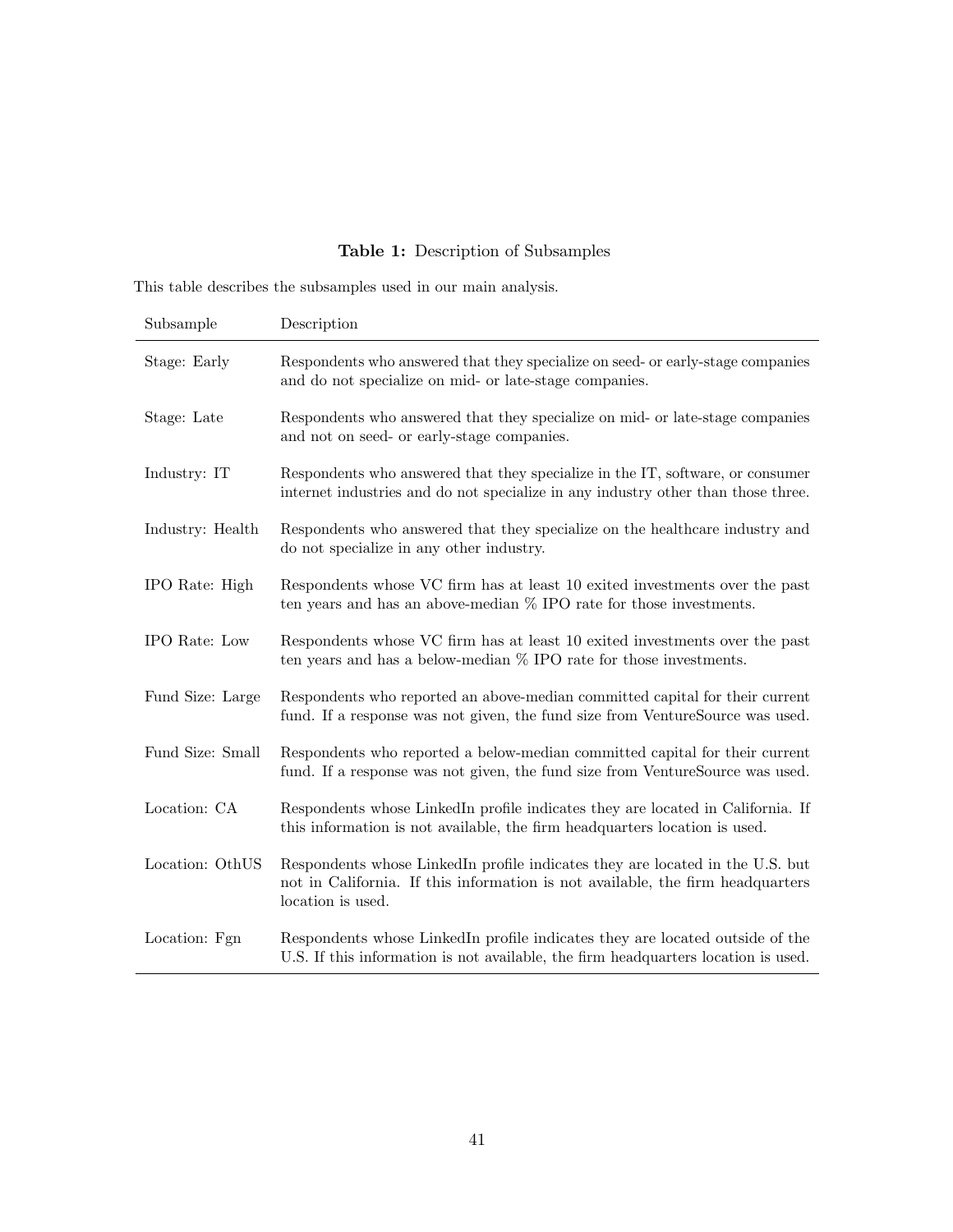|  |  |  |  | Table 2: Number of VC Firm Respondents |
|--|--|--|--|----------------------------------------|
|--|--|--|--|----------------------------------------|

Count of survey respondents and the firms that they belong to. The first panel looks at all surveys, the second panel looks at our main sample of completed surveys from respondents at institutional VC funds.

|                                               | Respondents |      |     | Firms          |
|-----------------------------------------------|-------------|------|-----|----------------|
|                                               | N           | $\%$ | N   | $\%$           |
| Total responses                               | 1110        | 100  | 860 | 100            |
| Respondents at institutional VC firms         | 885         | 80   | 681 | 79             |
| Respondents in corporate VC                   | 141         | 13   | 120 | 14             |
| Respondents at other investors                | 84          | 8    | 82  | 10             |
| Sample: Respondents at institutional VC funds |             |      |     |                |
| Total responses                               | 885         | 100  | 681 | 100            |
| Completed surveys                             | 565         | 64   | 470 | 69             |
| Surveys completed on behalf of someone else   | 11          | 1    | 11  | $\overline{2}$ |
| Matched to VentureSource                      | 789         | 89   | 589 | 86             |
| Specialize on an investment stage             | 524         | 59   | 423 | 62             |
| Seed- or early-stage                          | 401         | 45   | 325 | 48             |
| Only seed- or early-stage                     | 292         | 33   | 245 | 36             |
| Mid- or late-stage                            | 217         | 25   | 192 | $28\,$         |
| Only mid- or late-stage                       | 108         | 12   | 96  | 14             |
| Specialize on an investment industry          | 527         | 60   | 417 | 61             |
| Software, IT, Consumer Internet               | 347         | 39   | 282 | 41             |
| Only Software, IT, Consumer Internet          | 159         | 18   | 135 | 20             |
| Healthcare                                    | 260         | 29   | 210 | 31             |
| Only Healthcare                               | 113         | 13   | 88  | 13             |
| Financial                                     | 109         | 12   | 100 | 15             |
| Energy                                        | 76          | 9    | 69  | 10             |
| Specialize on an investment geography         | 404         | 46   | 342 | 50             |
| California                                    | 92          | 10   | 80  | 12             |
| U.S. East Coast                               | 81          | 9    | 71  | 10             |
| Other                                         | 75          | 8    | 66  | 10             |
| Location of venture capitalist                | 885         | 100  | 681 | 100            |
| California                                    | 258         | 29   | 190 | 28             |
| Other U.S.                                    | 340         | 38   | 275 | 40             |
| Foreign                                       | 287         | 32   | 249 | 37             |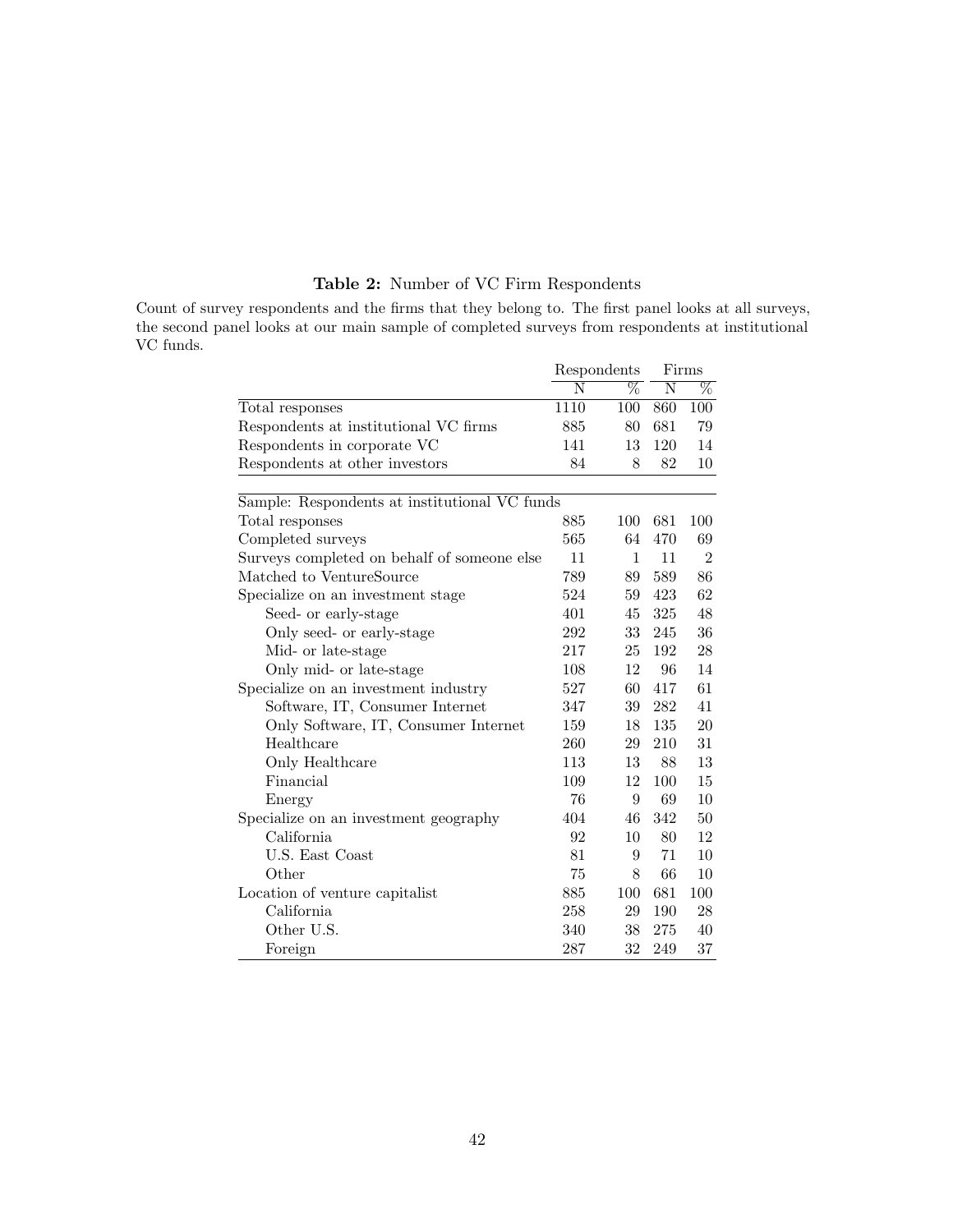## Table 3: Statistics on VC Firm Respondents

A number of statistics on our sample of firms. For each measure, we report the number of firms we have that measure for and the across-firm averages, quartiles, and standard deviations. The symbol  $^{vs}$ denotes data from Dow Jones VentureSource.

|                                              | Ν   | Mean |          | Pct 25 Median | Pct 75 | Std Dev        |
|----------------------------------------------|-----|------|----------|---------------|--------|----------------|
| Fund characteristics                         |     |      |          |               |        |                |
| Fund Size $(\text{m})$                       | 557 | 286  | 58       | 120           | 286    | 775            |
| Fund Size $(\text{m})^{\text{VS}}$           | 471 | 370  | 34       | 100           | 253    | 1335           |
| Vintage year                                 | 547 | 2012 | 2011     | 2014          | 2015   | $\overline{4}$ |
| Vintage year <sup>vs</sup>                   | 477 | 2010 | 2008     | 2012          | 2014   | 5              |
| Firm characteristics                         |     |      |          |               |        |                |
| Year founded <sup>VS</sup>                   | 508 | 1998 | 1994     | 2000          | 2005   | 10             |
| Number of partners                           | 602 | 4.8  | 3.0      | 4.0           | 5.0    | 6.1            |
| Number of investments <sup>ys</sup>          | 484 | 169  | 28       | 73            | 196    | 261            |
| Average round size $(\text{m})^{\text{VS}}$  | 467 | 33   | 6        | 11            | 19     | 178            |
| $\%$ of exited investments IPO <sup>VS</sup> | 482 | 12   | $\theta$ | 8             | 20     | 14             |
| % of investments exited <sup>vs</sup>        | 484 | 71   | 58       | 77            | 89     | 22             |
| % US deals <sup>vs</sup>                     | 484 | 66   | 17       | 91            | 100    | 41             |
| Intend to raise another fund                 | 436 | 84   | 100      | 100           | 100    | 36             |
| Previous fund decile                         | 280 | 7.8  | 7.0      | 8.0           | 9.0    | $1.9\,$        |
| Previous fund vintage year                   | 329 | 2007 | 2005     | 2008          | 2011   | 5              |

Table 4: Job Title of Respondents

The percentage of respondents who report having each job title.

|                     |                              | Stage      |                      |                        | Industry                | <b>IPO</b> Rate        |                        | Fund Size                    |                        |                      | Location                |                                  |
|---------------------|------------------------------|------------|----------------------|------------------------|-------------------------|------------------------|------------------------|------------------------------|------------------------|----------------------|-------------------------|----------------------------------|
|                     | All                          | Early Late |                      | IT                     |                         |                        |                        | Health High Low Large        | Small CA               |                      | $\overline{O}thUS$ Fgn  |                                  |
| Managing Partner    | 20<br>$\left 2\right\rangle$ | 21<br>3    | 19<br>$\overline{4}$ | 20<br>3)               | 18<br>$\vert 4 \vert$   | 23<br>$ 3\rangle$      | 23<br>$ 3\rangle$      | 22<br>$\left 2\right\rangle$ | 19<br>$\overline{2}$   | 19<br>$\mathfrak{Z}$ | 21<br>3                 | 20<br>-3)                        |
| General Partner     | 22<br>2)                     | 21<br>3    | 22<br>$\overline{4}$ | 27<br>4)               | 20<br>$\vert 4 \vert$   | 25<br>3                | 22<br>$\binom{3}{}$    | 24<br>$\left( 2\right)$      | 20<br>$\overline{2}$   | 26<br>3              | 23<br>3                 | $17**$<br>$\left 2\right\rangle$ |
| Partner             | 40<br>$ 2\rangle$            | 39<br>3    | 40<br>5)             | 40<br>4)               | 43<br>5 <sup>°</sup>    | 34<br>$\overline{4}$   | 34<br>$ 3\rangle$      | $32***$<br>3)                | $45***$<br>$ 3\rangle$ | 37<br>$3^{\circ}$    | 36<br>3                 | $45**$<br>3)                     |
| Venture Partner     | 3                            | 3          |                      |                        | $6^*$<br>$\overline{3}$ | 5<br>$\left( 2\right)$ | 4<br>$ 1\rangle$       | 4<br>$\left  \right $        | 3                      |                      | 3                       |                                  |
| Principal           | 3                            | 3          | 3<br>$\mathbf{2}$    |                        | 1)                      | 1)                     | $\overline{1}$         | 3                            |                        |                      | 3                       |                                  |
| Associate           | $\mathcal{D}$                | 5          | 6<br>$\overline{2}$  | 3                      | 4<br>$\bar{2}$          | 3<br>1)                | 6<br>$\left( 2\right)$ | G                            | G                      | O                    |                         |                                  |
| Managing Director   | 2<br>$\left( 0\right)$       |            |                      |                        | 2<br>$1^{\circ}$        | $_{1}$                 | $\left  \right $       | $3^*$                        | $\left( 0\right)$      | 3                    |                         |                                  |
| Other               |                              | b          | b<br>$\overline{2}$  | G<br>$\left( 2\right)$ | 5<br>$\left( 2\right)$  | $\overline{2}$         | 8<br>$\left( 2\right)$ |                              | O                      | $5*$                 | $8^*$<br>$\overline{2}$ | $\left 2\right\rangle$           |
| Number of responses | 623                          | 244        | 96                   | 133                    | 88                      | 148                    | 164                    | 265                          | 340                    | 178                  | 245                     | 224                              |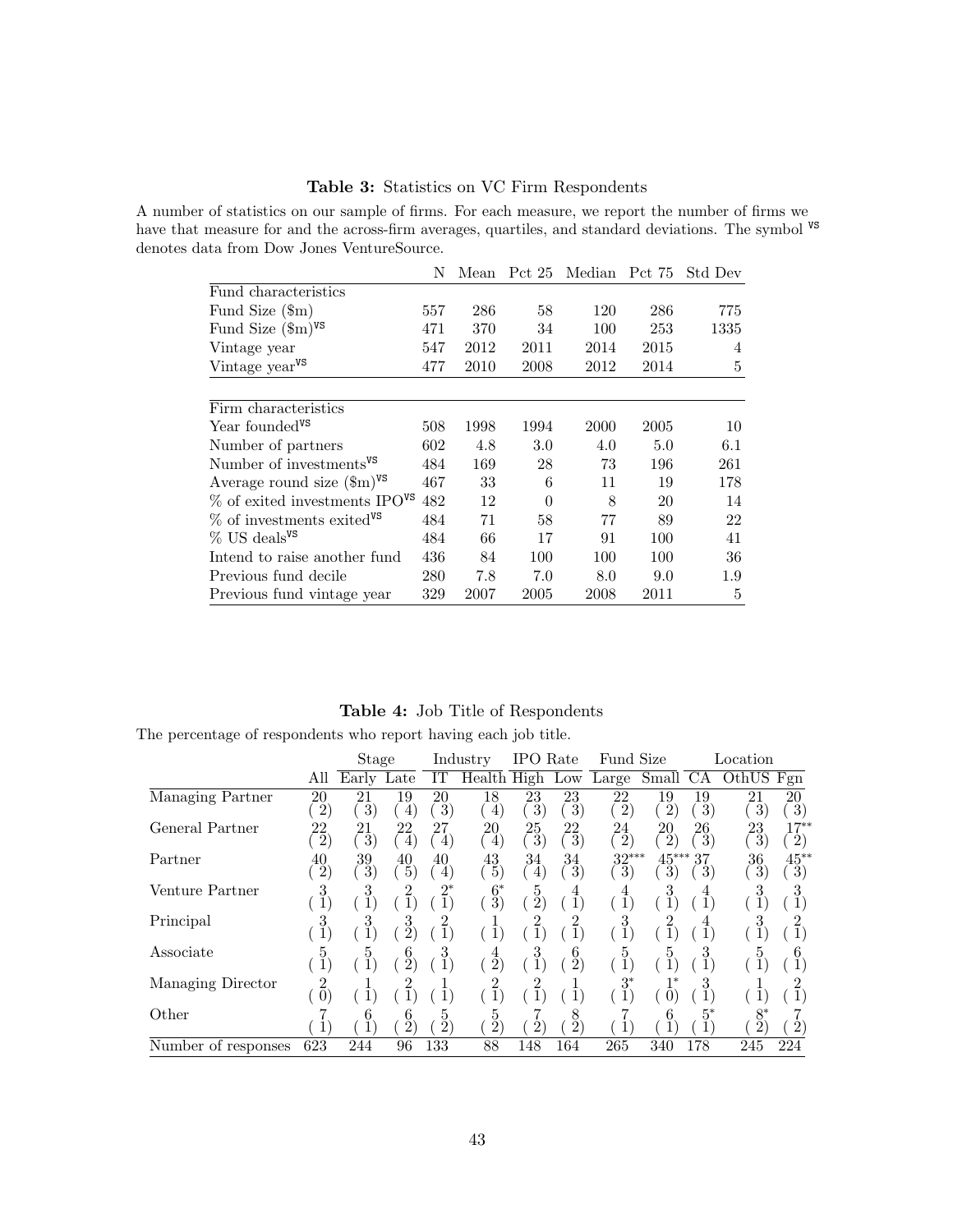|                               |                        | Stage           |                              | Industry                   |                      | <b>IPO</b> Rate      |                          | Fund Size               |                   | Location                     |                      |              |
|-------------------------------|------------------------|-----------------|------------------------------|----------------------------|----------------------|----------------------|--------------------------|-------------------------|-------------------|------------------------------|----------------------|--------------|
|                               | All                    | Early Late      |                              | ΙТ                         | Health High          |                      | Low                      | Large                   | Small CA          |                              | OthUS Fgn            |              |
| Inbound from management       | 10                     | $12^{\ast}$     | 2 <sub>1</sub>               | 10                         | 13<br>$\overline{2}$ | 11<br>$\overline{2}$ | 10                       | 10                      | 10                | 10<br>$\overline{2}$         |                      | 2            |
| Referred by portfolio company | 8<br>$1^{\circ}$       | $9^{**}$        |                              | 10<br>$\overline{2}$       | 6<br>$\overline{2}$  | 6                    | 8                        |                         |                   |                              |                      | $10^{\ast}$  |
| Referred by other investors   | 20                     | 22<br>$\bar{2}$ | 3                            | $\bar{2}$                  | 18<br>$ 3\rangle$    | 21<br>$\bar{2}$      | $20\,$<br>$\overline{2}$ | 18<br>$\left( 2\right)$ | 21<br>$\bar{2}$ ) | 18<br>$\left 2\right\rangle$ | 22<br>$\bar{2}$      | $^{18}_{2)}$ |
| Professional network          | 31                     | 31<br>$\bar{2}$ | $^{25}_{3)}$                 | 27<br>$\mathbf{3}^{\circ}$ | 29<br>$\ket{4}$      | 30<br>3              | 33<br>3                  | 31<br>$\bar{2}$         | 31<br>$\bar{2}$ , | $3^{3}_{3}$                  | 30<br>$\overline{2}$ | $^{29}_{2)}$ |
| Proactively self-generated    | 28                     | $23***$<br>2    | $42***$<br>$\left( 4\right)$ | 28<br>3                    | $\frac{30}{3}$       | 29<br>3              | 28.<br>3                 | 30<br>$\tilde{2}$       | 27<br>$\dot{2}$   | 27<br>$\overline{2}$         | 28<br>$\overline{2}$ | $^{29}_{2)}$ |
| Quantitative sourcing         | $\left 0\right\rangle$ |                 |                              |                            | ച                    | $3^*$                |                          |                         |                   |                              |                      |              |
| Number of responses           | 446                    | 202             | 72                           | 107                        | 68                   | 114                  | 122                      | 200                     | 246               | 123                          | 179                  | 160          |

Table 5: Sources of Investments

The percentage of deals closed in the past twelve months originating from each source.

### Table 6: Potential Investments that Reach Each Stage of the Deal Funnel

The first panel shows the median number of potential investments reaching each stage of consideration, among investments considered in the past twelve months. The second panel reports the average number of deals at each stage for every closed deal.

|                                                       |                                        | Stage               |                                                              |                               | Industry                                                 | <b>IPO</b> Rate    |                         | Fund Size                                       |                             |                             | Location                                 |                              |
|-------------------------------------------------------|----------------------------------------|---------------------|--------------------------------------------------------------|-------------------------------|----------------------------------------------------------|--------------------|-------------------------|-------------------------------------------------|-----------------------------|-----------------------------|------------------------------------------|------------------------------|
|                                                       | All                                    | Early Late          |                                                              | IT                            |                                                          |                    |                         |                                                 |                             |                             | Health High Low Large Small CA OthUS Fgn |                              |
| Median number of potential investments reaching stage |                                        |                     |                                                              |                               |                                                          |                    |                         |                                                 |                             |                             |                                          |                              |
| Considered                                            | 200<br>(20)                            | (32)                | $250***100***275$<br>(27)                                    | (55)                          | 185<br>$\left( 53\right)$                                | (40)               | $300**150**$<br>(43)    | 200<br>$\left( 30\right)$                       | 180<br>(28)                 | 200<br>(31)                 | 150<br>(34)                              | 200<br>(42)                  |
| Met management                                        | 50<br><sup>1</sup>                     | 60<br>(14)          | 40<br>$\left( 7\right)$                                      | $100***$<br>(13)              | $40***$<br>(8)                                           | 60<br>(17)         | 40<br>5)                | 50<br>(11)                                      | 44<br>4)                    | $90^{\ast\ast\ast}$<br>(18) | $45***$<br>5)                            | 50<br>4)                     |
| Reviewed with partners                                | $20_{\scriptscriptstyle \rm s}$<br>-1) | 20<br>$\binom{2}{}$ | 20<br>$\left(\begin{smallmatrix} 3 \end{smallmatrix}\right)$ | $30***$<br>4)                 | $15***$<br>(3)                                           | 23<br>$\bar{ }$ 3) | 20<br>$\binom{2}{}$     | 20<br>(1)                                       | 20<br>$\binom{5}{2}$        | 23<br>$\left(3\right)$      | 20<br>$\binom{2}{}$                      | 20<br>$\left( \ \ 2 \right)$ |
| Exercised due diligence                               | 12<br>$\bar{2})$                       | 13<br>2             | 12<br>$\tilde{ }3)$                                          | 15<br> 2)                     | 10<br>2)                                                 | $17***$<br>(2)     | $11***$<br>2)           | $15^{**}$<br>2)                                 | $10^{**}$<br>$\binom{1}{1}$ | 15<br>2)                    | 12<br>$\bar{2})$                         | $10***$<br>(1)               |
| Offered term sheet                                    | 5.5<br>(0.4)                           | 5.0<br>(0.6)        | 6.0<br>(0.5)                                                 | $7.0*$<br>(0.8)               | $5.0*$<br>(0.5)                                          | $5.0\,$<br>(0.6)   | $5.5\,$<br>(0.5)        | $5.5\,$<br>(0.5)                                | 5.0<br>(0.4)                | 6.0<br>(0.6)                | $5.0\,$<br>(0.5)                         | $5.5\,$<br>(0.4)             |
| Closed                                                | 4.0<br>(0.3)                           | 4.0<br>(0.5)        | $3.0\,$<br>(0.2)                                             | $5.0***$<br>(0.3)             | $3.0***$<br>(0.4)                                        | 3.5<br>(0.5)       | 4.0<br>(0.5)            | 3.5<br>(0.5)                                    | 4.0<br>(0.4)                | 4.0<br>(0.6)                | 3.5<br>(0.5)                             | 4.0<br>(0.4)                 |
| Potential investments reaching stage per closed deal  |                                        |                     |                                                              |                               |                                                          |                    |                         |                                                 |                             |                             |                                          |                              |
| Considered per close                                  | 101<br>7)                              | 119<br>(14)         | 94<br>$\left( 17\right)$                                     | $151**$<br>$\left( 22\right)$ | $78^{**}$<br>(10)                                        | 123<br>(15)        | 107<br>(13)             | 111<br>(11)                                     | 96<br>(9)                   | 115<br>(15)                 | 87<br>(9)                                | 110<br>(12)                  |
| Met management                                        | $^{28}_{3)}$                           | 34<br>7)            | 24<br>$\bar{3}$                                              | $50*$<br>$\left(13\right)$    | $20*$<br>$\left( \begin{array}{c} 3 \end{array} \right)$ | $45*$<br>(11)      | $23^{\ast}$<br>2)       | $37**$<br>(6)                                   | $21**$<br>(2)               | $46***$<br>10)              | $22^{***}$<br>2)                         | 23<br>2)                     |
| Reviewed with partners                                | 10<br><sup>1</sup>                     | 11<br>3)            | 10<br>(2)                                                    | 13<br>5)                      | 3)                                                       | $15*$<br>4         | 8*<br>1)                | $\left( \begin{array}{c} 1 \end{array} \right)$ | 10<br>$\binom{2}{}$         | 10<br><sup>1</sup>          | 12<br>$\overline{3})$                    | 8<br>$\vert$ 1)              |
| Exercised due diligence                               | 4.8<br>(0.3)                           | 4.6<br>(0.4)        | 4.4<br>(0.4)                                                 | 5.3<br>(0.6)                  | $5.3\,$<br>(0.6)                                         | (0.7)              | $6.3***4.1***$<br>(0.4) | $5.3^\ast$<br>(0.4)                             | $4.4*$<br>(0.4)             | 5.2<br>(0.3)                | 5.4<br>(0.5)                             | $3.7***$<br>(0.4)            |
| Offered term sheet                                    | 1.7<br>(0.1)                           | (0.0)               | $1.5***2.3***1.6$<br>(0.2)                                   | (0.1)                         | $1.6\,$<br>(0.1)                                         | 1.8<br>(0.1)       | 1.7<br>(0.1)            | 1.7<br>(0.1)                                    | 1.7<br>(0.1)                | 1.7<br>(0.1)                | 1.8<br>(0.1)                             | 1.6<br>(0.1)                 |
| Number of responses                                   | 442                                    | 195                 | 76                                                           | 106                           | 64                                                       | 117                | 119                     | 205                                             | 238                         | 125                         | 180                                      | 155                          |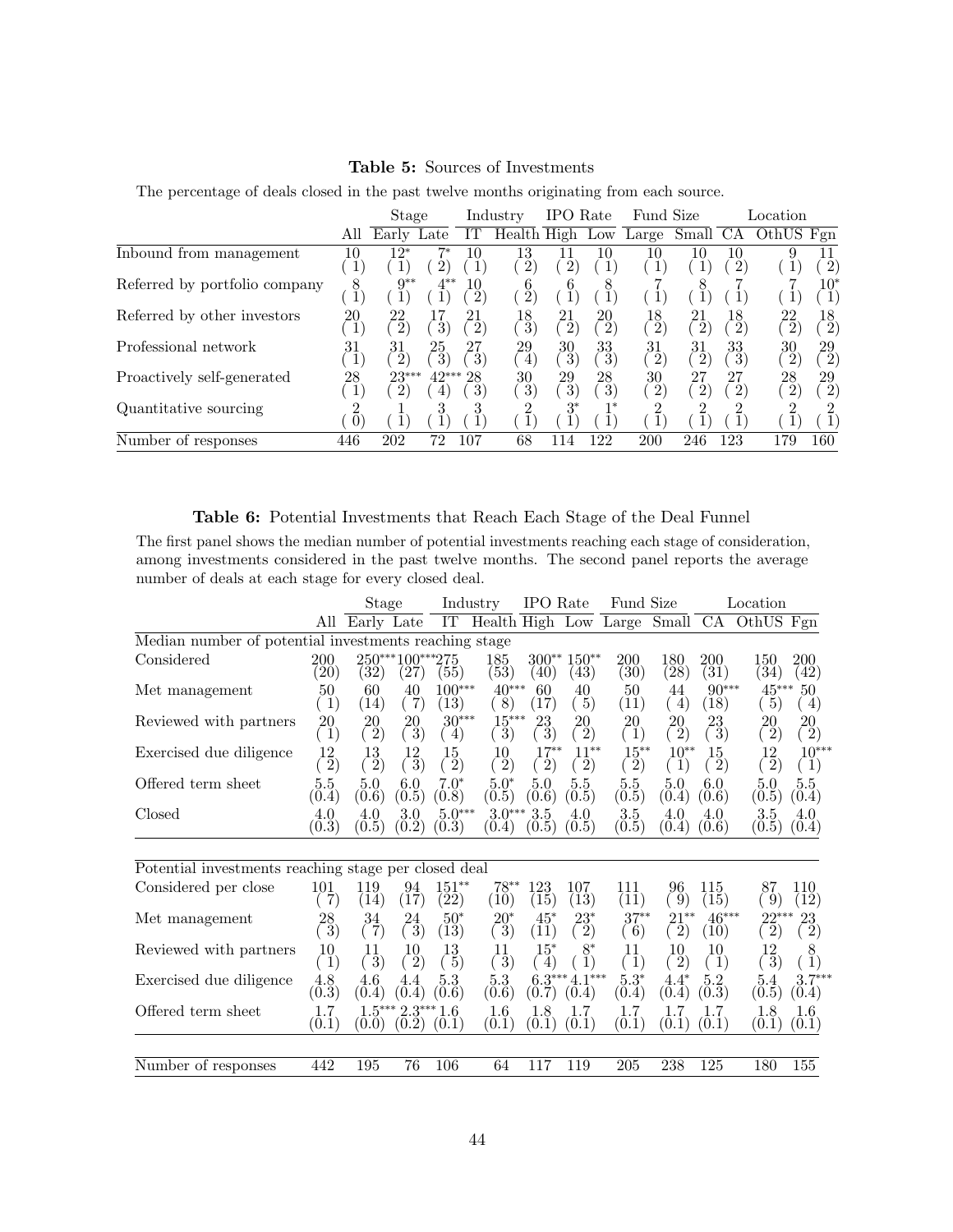| <b>Table 7:</b> Important Factors for Investment Selection                                                                                    |  |
|-----------------------------------------------------------------------------------------------------------------------------------------------|--|
| The percentage of respondents who marked each attribute as important (top) and as most important<br>(bottom) when deciding whether to invest. |  |

|                       |                                   | Stage                             |                                |                            | Industry                 | <b>IPO</b> Rate                                             |                                   | Fund Size                              |                                                        |                                                   | Location                                                 |                                                            |
|-----------------------|-----------------------------------|-----------------------------------|--------------------------------|----------------------------|--------------------------|-------------------------------------------------------------|-----------------------------------|----------------------------------------|--------------------------------------------------------|---------------------------------------------------|----------------------------------------------------------|------------------------------------------------------------|
|                       | All                               | Early Late                        |                                | IT                         | Health High Low          |                                                             |                                   | Large                                  | Small <sub>CA</sub>                                    |                                                   | OthUS Fgn                                                |                                                            |
| Important factor      |                                   |                                   |                                |                            |                          |                                                             |                                   |                                        |                                                        |                                                   |                                                          |                                                            |
| Team                  | 95<br>$\left(1\right)$            | 96<br>$\left(1\right)$            | $^{93}_{3)}$                   | $\frac{96}{2}$             | $\substack{91\3}$        | $\frac{96}{2}$                                              | $\substack{96 \ (1)}$             | $^{96}_{(1)}$                          | $\binom{95}{1}$                                        | $^{97}_{(1)}$                                     | $\binom{93}{2}$                                          | 96<br>(1)                                                  |
| <b>Business Model</b> | $\binom{83}{2}$                   | 84<br>(2)                         | 86<br>-4                       | $85^*$<br>$\hat{3}$        | $75^{\circ}$<br>4)       | $\binom{79}{3}$                                             | $\frac{82}{3}$                    | $\binom{83}{2}$                        | $\binom{82}{2}$                                        | $\binom{83}{3}$                                   | $\binom{84}{2}$                                          | $\binom{81}{3}$                                            |
| Product               | 74<br>2)                          | $81***$<br>$\left( \ \ 2\right)$  | $60^{***}$<br>$\left(5\right)$ | 75<br>(4)                  | 81<br>4                  | $\left(\begin{smallmatrix} 75 \ 3 \end{smallmatrix}\right)$ | $\binom{74}{3}$                   | $\binom{71^*}{3}$                      | $\left( \begin{array}{c} 2 \end{array} \right)$        | $81***$<br>$\left(\overline{\overline{3}}\right)$ | $71***$<br>(3)                                           | $\binom{73}{3}$                                            |
| Market                | 68<br>$\left( \frac{1}{2}\right)$ | 74<br>$\left(3\right)$            | $\binom{69}{5}$                | $80***$<br>(3)             | $56***$<br>(5)           | 68<br>4)                                                    | $\binom{74}{3}$                   | 67<br>$\binom{3}{}$                    | 70<br>$\left( \frac{3}{2} \right)$                     | $76***$<br>$\binom{3}{}$                          | $66***$<br>$\left(\begin{array}{c} 3 \end{array}\right)$ | 64<br>$\check{\text{}}(3)$                                 |
| Industry              | $\left( \bar{2} \right)$          | 30<br>$\left(3\right)$            | 37<br>5)                       | $33^{**}$<br>4)            | $19**$<br>4)             | 25<br>$\tilde{(}3)$                                         | $\frac{29}{3}$                    | 30<br>$\check{(}3)$                    | $\frac{31}{(3)}$                                       | $^{31}_{(3)}$                                     | 37<br>(3)                                                | $24***$<br>$\left( \begin{array}{c} 3 \end{array} \right)$ |
| Valuation             | 56<br>$\left( 2\right)$           | $47**$<br>(3)                     | $74***$<br>5)                  | $54^*$<br>4)               | $42*$<br>$\overline{5})$ | $59*$<br>(4)                                                | $49*$<br>(4)                      | $59*$<br>$\check{3}$                   | $\binom{52^*}{3}$                                      | 63<br>$\mathbb{Z}(4)$                             | 60<br>$\check{(-3)}$                                     | 46***<br>$\left(\ \text{3}\right)$                         |
| Ability to add value  | 46<br>2)                          | 44<br>(3)                         | 54<br>$\left(5\right)$         | 41<br>4)                   | 45<br>5)                 | $39*$<br>(4)                                                | $48*$<br>(4)                      | $41**$<br>(3)                          | $51**$<br>(3)                                          | 46<br>4)                                          | 48<br>$\left( \begin{array}{c} 3 \end{array} \right)$    | 46<br>$(\; \bar{3})$                                       |
| Fit                   | 50<br>2                           | 48<br>$\left(3\right)$            | 54<br>5 <sup>2</sup>           | 49<br>4                    | 40<br>5)                 | $38***$<br>4)                                               | $50**$<br>4)                      | $46***$<br>$\left(3\right)$            | $54**$<br>-3)                                          | 48<br>4                                           | 51<br>$\left(3\right)$                                   | 50<br>$\left(3\right)$                                     |
| Most important factor |                                   |                                   |                                |                            |                          |                                                             |                                   |                                        |                                                        |                                                   |                                                          |                                                            |
| Team                  | 47<br>$\binom{1}{2}$              | $53^{**}$<br>$\tilde{}}3)$        | $39**$<br>$\left(5\right)$     | $50***$<br>-4)             | $32***$<br>$\mathbf{5})$ | 44<br>$\left(4\right)$                                      | 51<br>(4)                         | $\binom{44}{3}$                        | 50<br>$(\v3)$                                          | 42<br>$\left( \overline{4}\right)$                | 44<br>$\left( \overline{\textbf{3}} \right)$             | 55***<br>$\check{(3)}$                                     |
| Business model        | 10<br>$ 1\rangle$                 | $7***$<br>2)                      | $19***$<br>4                   | 10<br>3)                   | 6<br>$\overline{3})$     | $\dot{2}$                                                   | $\genfrac{}{}{0pt}{}{11}{2}$      | 10<br>$\binom{5}{2}$                   | $\binom{10}{2}$                                        | $\frac{11}{2}$                                    | $\frac{11}{2}$                                           | $_{2}^{8}$                                                 |
| Product               | 13<br>$\overline{1})$             | $^{\mathbf{12}}\mathbf{\hat{2})}$ | 8<br>$\mathfrak{Z}$            | $12***$<br>$\overline{3})$ | $34***$<br>5)            | $18^{*}$<br>$\bar{(\,\,3)}$                                 | $11^*$<br>$\tilde{(-2)}$          | $15*$<br>$\binom{5}{2}$                | $10^*$<br>$\left(\begin{matrix} 2 \end{matrix}\right)$ | 13<br>$\left[ 2\right)$                           | 14<br>$\left(\overline{2}\right)$                        | 11<br>$\bar{2})$                                           |
| Market                | $^{8}_{1)}$                       | $\dot{2}$                         | $\bar{3}$                      | $13^*$<br>$\left(3\right)$ | $6^*$<br>$\check{3})$    | 11<br>$\left(\bar{2}\right)$                                | $10\,$<br>$\bar{2})$              | $11***$<br>$\left( \ 2\right)$         | $5***$<br>$ 1\rangle$                                  | $5***$<br>3)                                      | $5***$<br>(1)                                            | 5 <sub>1</sub><br>$\tilde{2})$                             |
| Industry              | 6<br>$\overline{1})$              | 6<br>$\overline{1})$              | $\overline{2})$                | $^{3*}_{2)}$               | $^{9*}_{3}$              | $\binom{6}{2}$                                              | 3<br>$\tilde{1})$                 | $\dot{2})$                             | $\left( \begin{array}{c} 1 \end{array} \right)$        | $\dot{2}$                                         | $\left( \begin{array}{c} \dot{2} \end{array} \right)$    | $2^{**}$<br>1)                                             |
| Valuation             | $\vert 0 \rangle$                 | $0***$<br>(0)                     | $3***$<br>$\left( 2\right)$    | $0^*$<br>$\left( 0\right)$ | $\frac{2^*}{2}$          | $\binom{3}{1}$                                              | $\overline{1})$                   | $(\begin{matrix} 2 \\ 1 \end{matrix})$ | $\left( \bar{1} \right)$                               | $^{2}_{1}$                                        | $\left(\begin{array}{c}\bar{1}\end{array}\right)$        | $\overline{1})$                                            |
| Ability to add value  | 2<br>$\overline{1})$              | 2<br>1)                           | 2<br>$\left(\bar{2}\right)$    | $\left(1\right)$           | 1)                       | $\begin{pmatrix} 2 \\ 1 \end{pmatrix}$                      | 2<br>$(\bar{1})$                  | 1<br>(1)                               | $\binom{2}{1}$                                         | (1)                                               | $\binom{2}{1}$                                           | $\binom{2}{1}$                                             |
| Fit                   | 14<br>$\ket{1}$                   | 13<br>2                           | 13<br>$\left(4\right)$         | 9<br>$\left( 2\right)$     | 9<br>$\overline{3})$     | 9<br>$\left( 2\right)$                                      | 12<br>$\left(\overline{2}\right)$ | $10^{**}$<br>2)                        | $17**$<br>2                                            | $10*$<br>2)                                       | $16*$<br>$\left 2\right\rangle$                          | 15<br>-2)                                                  |
| Number of responses   | 558                               | 241                               | 90                             | 129                        | 86                       | 138                                                         | 156                               | 251                                    | 310                                                    | 161                                               | 218                                                      | 199                                                        |

Table 8: Important Qualities in a Management Team

The fraction of respondents who marked each quality as among the most important qualities in a management team.

|                            |                                                       | Stage                |                         |                         | Industry               | <b>IPO</b> Rate         |                          | Fund Size         |                            | Location                |                                   |                |
|----------------------------|-------------------------------------------------------|----------------------|-------------------------|-------------------------|------------------------|-------------------------|--------------------------|-------------------|----------------------------|-------------------------|-----------------------------------|----------------|
|                            | All                                                   | Early Late           |                         |                         | Health High            |                         | Low                      | Large             | Small CA                   |                         | OthUS Fgn                         |                |
| Industry experience        | $^{60}_{2)}$                                          | $\frac{58}{3}$       | 55<br>$\overline{5}$    | $54***$                 | 1717***                | 62,                     | 61<br>$\overline{4}$     | 60<br>3           | 60<br>$\mathbf{3}^{\circ}$ | $53^{**}$               | $65^{**}$<br>$\mathbf{3}^{\circ}$ | 61<br>3        |
| Entrepreneurial experience | $50_{\scriptscriptstyle \rm \odot}$<br>$\overline{2}$ | $\frac{48}{3}$       | 44<br>$5^{\circ}$       | 49<br>$\left( 4\right)$ | $\frac{55}{5}$         | 48<br>$\left( 4\right)$ | 53<br>$\overline{4}$     | 47<br>$3^{\circ}$ | 52<br>$3^{\circ}$          | 46<br>$\ket{4}$         | $\frac{55}{3}$                    | 48<br>-3       |
| Ability                    | 67<br>$\overline{2}$                                  | $\binom{65^{**}}{3}$ | $76***$<br>4            | 69<br>$4^{\circ}$       | $\frac{59}{5}$         | $^{70}_{3)}$            | 63<br>$\overline{4}$     | 69<br>$3^{\circ}$ | 64<br>$\overline{3}$       | $^{72}_{3)}$            | 69<br>$\mathbf{3}^{\prime}$       | $62^{**}$<br>3 |
| Teamwork                   | $^{50}_{2}$                                           | $^{52}_{3)}$         | $^{50}_{\phantom{00}5}$ | 47<br>$\left( 4\right)$ | 49<br>$5^{\circ}$      | $42**$<br>4             | $54^{**}$<br>$4^{\circ}$ | $^{50}_{31}$      | 51<br>$\mathfrak{Z}$       | 47<br>$\left( 4\right)$ | 52<br>3                           | 50<br>3        |
| Passion                    | $\frac{54}{2}$                                        | $\frac{59}{3}$       | 53.<br>$\overline{5}$   | $60***$<br>4            | $42***$<br>$5^{\circ}$ | 55<br>4                 | 57<br>4                  | $^{53}_{3}$       | 56<br>3                    | $58*$<br>4              | $49*$<br>3                        | 58<br>3        |
| Number of responses        | 561                                                   | 242                  | 91                      | 132                     | 87                     | 139                     | 157                      | 250               | 314                        | 161                     | 220                               | 202            |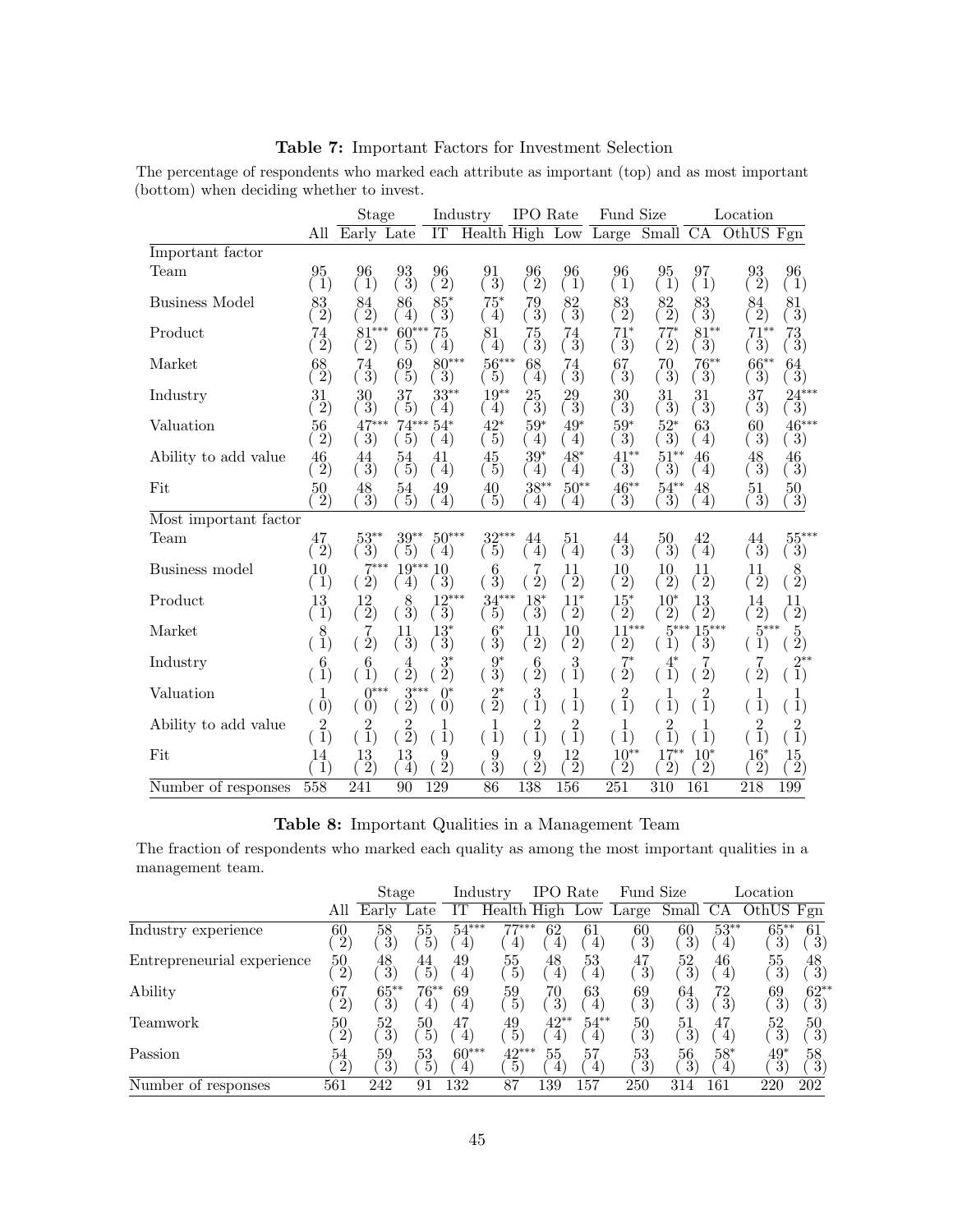|                        | Stage                               |                             |                    |                              | Industry            | <b>IPO</b> Rate |                           | Fund Size            |                         | Location     |                                |                        |  |
|------------------------|-------------------------------------|-----------------------------|--------------------|------------------------------|---------------------|-----------------|---------------------------|----------------------|-------------------------|--------------|--------------------------------|------------------------|--|
|                        | All                                 | Early Late                  |                    | IT                           | Health High Low     |                 |                           | Large                | Small CA                |              | OthUS Fgn                      |                        |  |
| Days to close deal     | 83,<br>$\left( \frac{1}{2} \right)$ | $\left 3\right\rangle$      | 73***106***<br>14) | $59***$<br>3)                | 98***<br>5)         | 83<br>8         | 83<br>$\overline{4}$      | 80<br>5 <sup>°</sup> | 86<br>-3)               | $65***$<br>8 | $83**$<br>$\mathbf{3}^{\circ}$ | $96***$<br>$ 4\rangle$ |  |
| Number of responses    | 523                                 | 223                         | 83                 | 120                          | 84                  | 133             | 142                       | 231                  | 294                     | 144          | 206                            | 192                    |  |
| Hours on due diligence | 118<br>$\left 9\right\rangle$       | $81***1$<br>6)              | $184***$<br>(39)   | $76***$<br>$\left( 7\right)$ | $120^{***}$<br>(10) | 101<br>10)      | 121<br>$(\bar{2}\bar{3})$ | 125<br>(16)          | 111<br>$\left(9\right)$ | $81***$<br>8 | $129^{**}$<br>$^{\prime}17$    | 132<br>(14)            |  |
| Number of responses    | 433                                 | 194                         | 68                 | 95                           | 72                  | 116             | 115                       | 201                  | 232                     | 127          | 178                            | 144                    |  |
| References called      | 10<br>$\left 0\right\rangle$        | $8***$<br>$\left( 0\right)$ | $13***$            | 10                           |                     | 12              | 11<br>$\mathbf{1}$        | $12***$              | $9***$<br>$\theta$      |              | 11                             | $9^{**}$               |  |
| Number of responses    | 439                                 | 195                         | 70                 | 100                          | 71                  |                 | 116                       | 204                  | 235                     | 126          | 180                            | 150                    |  |

Table 9: Investment Process Questions

This table summarizes the responses to a number of questions on VC firm's investment process.

Table 10: Important Factors for Portfolio Company Valuation

The percentage of respondents who marked each factor as important (top) and as most important (bottom) for setting valuation.

|                                                   |                                                                               | <b>Stage</b>                                                      |                                                        | Industry                  | <b>IPO</b> Rate        |                                     | <b>Fund Size</b>                   |                              | Location                  |                        |                           |  |
|---------------------------------------------------|-------------------------------------------------------------------------------|-------------------------------------------------------------------|--------------------------------------------------------|---------------------------|------------------------|-------------------------------------|------------------------------------|------------------------------|---------------------------|------------------------|---------------------------|--|
|                                                   | All                                                                           | Early Late                                                        | IT                                                     |                           |                        |                                     | Health High Low Large              | Small <sub>CA</sub>          |                           | OthUS Fgn              |                           |  |
| Important factor                                  |                                                                               |                                                                   |                                                        |                           |                        |                                     |                                    |                              |                           |                        |                           |  |
| Anticipated exit                                  | 86<br>$\left( \begin{smallmatrix} 1 \end{smallmatrix} \right)$                | $81^{**}$<br>2)                                                   | $80***$<br>$91***$<br>$\lceil \bar{3} \rceil$<br>3)    | 93***<br>$\left(3\right)$ | $90^*$<br>$\tilde{2})$ | $83*$<br>$\left( \bar{3}\right)$    | 87<br>$\tilde{2})$                 | $\frac{84}{2}$               | 85<br>$\tilde{3}$         | $\frac{85}{2}$         | 87<br>$\binom{2}{}$       |  |
| Comparable companies                              | 80 <sub>1</sub><br>$\tilde{2})$                                               | 84<br>$\binom{3}{}$                                               | 81<br>$\tilde{3})$<br>4                                | 79<br>4)                  | $\left 3\right\rangle$ | $\frac{82}{3}$                      | $\binom{83}{2}$                    | $^{78}_{2)}$                 | $^{78}_{3)}$              | 81<br>$\tilde{ }3)$    | 81<br>(3)                 |  |
| Competitive pressure                              | 43<br>2)                                                                      | 39<br>47<br>$\left( \;3\right)$                                   | $55***$<br>$\left(5\right)$<br>4)                      | $27***$<br>(5)            | 45<br>-4)              | 44<br>4)                            | $52***$<br>(3)                     | $37***$<br>(3)               | 49<br>4)                  | 42<br>(3)              | 41<br>$\left( \;3\right)$ |  |
| Desired ownership                                 | 63<br>$\left( 2\right)$                                                       | $75***$<br>3)                                                     | $46***$<br>70<br>5)<br>4)                              | 67<br>5)                  | 59<br>4)               | 62<br>4)                            | 62<br>$\bar{3}$                    | 65<br>3                      | 65<br>4)                  | 62<br>$\left(3\right)$ | 63<br>3)                  |  |
| Most important factor                             |                                                                               |                                                                   |                                                        |                           |                        |                                     |                                    |                              |                           |                        |                           |  |
| Anticipated exit                                  | 46.<br>$\left( 2\right)$                                                      | $38***$<br>$\binom{3}{}$                                          | $58***$<br>$34**$<br>5)<br>4)                          | $50^{**}$<br>(5)          | 46<br>-4               | 49<br>-4)                           | $\binom{45}{3}$                    | 47<br>-3)                    | 48<br>4)                  | 43<br>$\left(3\right)$ | 49<br>(3)                 |  |
| Comparable companies                              | $^{29}_{(2)}$                                                                 | 30<br>31<br>$\left(3\right)$                                      | 35<br>$\mathbf{5}$<br>$\vert 4 \rangle$                | $\binom{29}{5}$           | 28<br>$\overline{4}$   | $^{24}_{3)}$                        | $\frac{31}{(3)}$                   | 27<br>$\binom{7}{2}$         | $25^*$<br>$\overline{3})$ | $33^*$<br>$\tilde{3})$ | 26,<br>$\left(3\right)$   |  |
| Competitive pressure                              | $\frac{3}{1}$                                                                 | 2<br>1)                                                           | 1)<br>$\left  \right $                                 | (1)                       | $\frac{5}{2}$          | 3<br>$\overline{1})$                | $4***$<br>(1)                      | $ 1\rangle$                  | $\left( 2\right)$         | 3<br>$ 1\rangle$       | 1)                        |  |
| Desired ownership                                 | $^{18}_{2)}$                                                                  | $27***$<br>3)                                                     | $5***$<br>24<br>$\left( 2\right)$<br>$\vert 4 \rangle$ | 15<br>4)                  | 14<br>$\overline{3}$   | 19<br>3)                            | 16<br>$\left( \frac{2}{2} \right)$ | 19<br>$\left 2\right\rangle$ | 19<br>3)                  | 15<br>2                | 20<br>$\left(3\right)$    |  |
| Number of responses                               | 544                                                                           | 236<br>87                                                         | $\overline{126}$                                       | 85                        | $\overline{135}$       | 151                                 | 245                                | 302                          | 155                       | 218                    | 192                       |  |
|                                                   |                                                                               |                                                                   |                                                        |                           |                        |                                     |                                    |                              |                           |                        |                           |  |
| Set valuation using invest-<br>ment and ownership | 49<br>$\left( \ 2\right)$                                                     | $63***$<br>$\left( \begin{array}{c} 3 \end{array} \right)$<br>(5) | $29***59***$<br>-4)                                    | $41$ ***<br>(5)           | 47<br>(4)              | 53<br>4)                            | 48<br>(3)                          | 50<br>(3)                    | $55^{***}$<br>4)          | $40***$<br>(3)         | 54<br>(3)                 |  |
| Number of responses                               | 544                                                                           | 237<br>89                                                         | 129                                                    | 87                        | 135                    | 150                                 | 243                                | 304                          | 156                       | 216                    | 194                       |  |
|                                                   |                                                                               |                                                                   |                                                        |                           |                        |                                     |                                    |                              |                           |                        |                           |  |
| Target ownership stake                            | 23 <sub>1</sub><br>$\left(\begin{smallmatrix} 1 \ 1 \end{smallmatrix}\right)$ | $20^{***}$<br>(1)                                                 | $27***21$<br>$\overline{2}$<br>$\binom{1}{1}$          | 23<br>(1)                 | 22<br>(1)              | 23 <sub>1</sub><br>$\left(1\right)$ | $25***$<br>$\overline{(1)}$        | $22^{***}$<br>(1)            | $21*$<br>$ 1\rangle$      | $23^{*}$<br>(1)        | $25***$<br>(1)            |  |
| Number of responses                               | 495                                                                           | 215<br>76                                                         | 120                                                    | 86                        | 118                    | 144                                 | 217                                | 281                          | 135                       | 194                    | 184                       |  |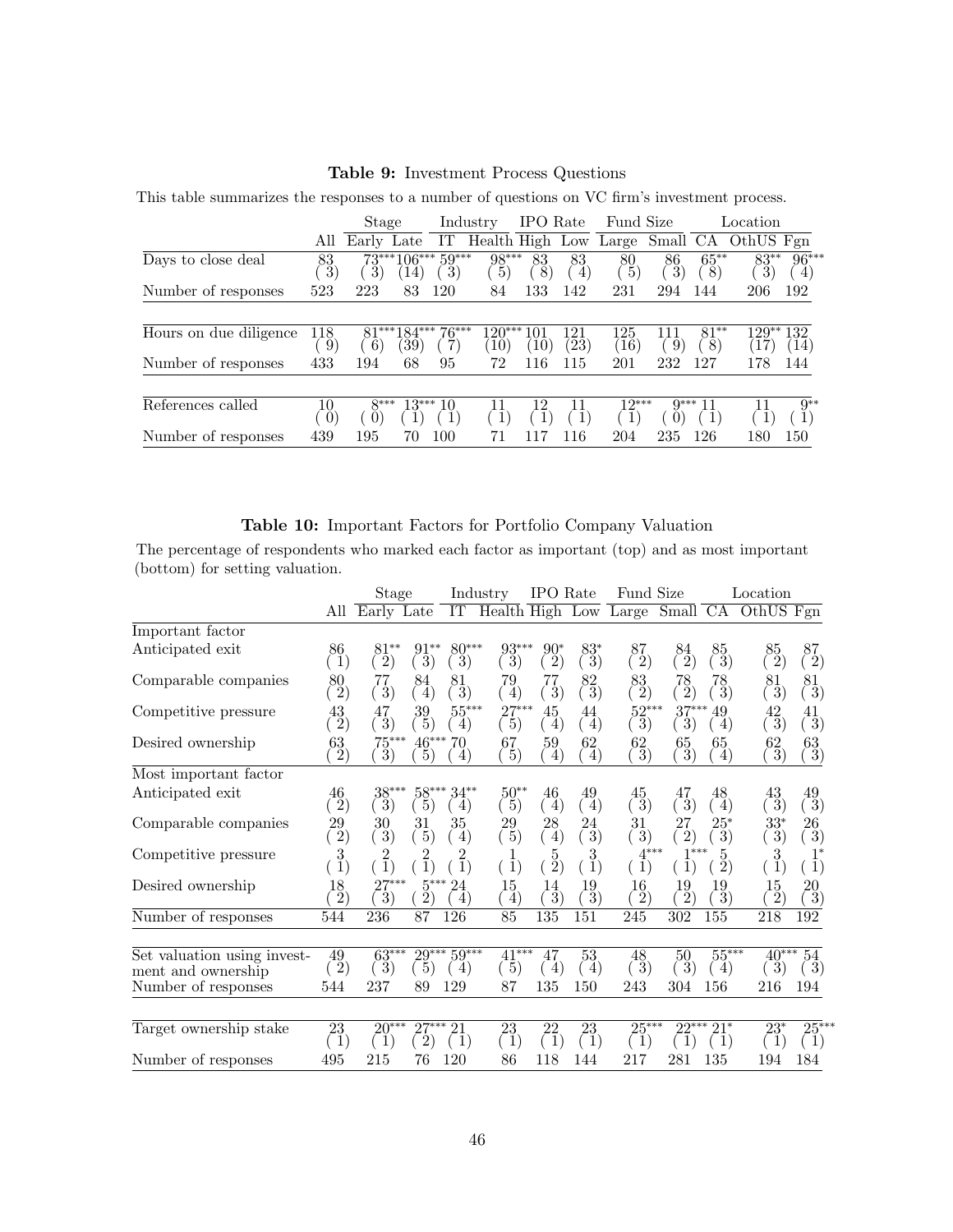|  |  |  |  |  |  | <b>Table 11:</b> Financial Metrics Used to Analyze Investments |
|--|--|--|--|--|--|----------------------------------------------------------------|
|--|--|--|--|--|--|----------------------------------------------------------------|

The percentage of respondents who use each financial metric to analyze investments.

|                                               |                             | Stage                                  |                                   |                                  | Industry                  | <b>IPO</b> Rate             |                      | Fund Size                         |                                       |                           | Location               |                                   |
|-----------------------------------------------|-----------------------------|----------------------------------------|-----------------------------------|----------------------------------|---------------------------|-----------------------------|----------------------|-----------------------------------|---------------------------------------|---------------------------|------------------------|-----------------------------------|
|                                               | All                         | Early Late                             |                                   | IT                               | Health High               |                             | $_{\text{Low}}$      | Large                             | Small                                 | CA                        | OthUS Fgn              |                                   |
| None                                          | 9<br>$\overline{1})$        | $17***$<br>$\overline{2}$              | $1***$                            | 13<br>$ 3\rangle$                | $\left(3\right)$          | 10<br>$\overline{2}$        | 12<br>2              | 9<br>$\left( \frac{5}{2} \right)$ | 10<br>$\overline{2}$                  | 11<br>$\overline{2}$      | 8<br> 2)               | 10<br>$\left( 2\right)$           |
| Cash-on-cash multiple                         | 63<br>$\left(2\right)$      | $56***$<br>3                           | $71***$<br>5)                     | $57**$<br>$ 4\rangle$            | $72**$<br>$\overline{5})$ | $72^*$<br>$\overline{3}$    | $63*$<br>$ 4\rangle$ | 65<br>$\left(3\right)$            | 61<br>3                               | 66<br>$ 4\rangle$         | 66<br>3)               | $58**$<br>3)                      |
| IRR                                           | 42<br>$\overline{2})$       | $26***$<br>3                           | $60***$<br>5)                     | 33<br>4)                         | 42<br>5)                  | 35<br>$\overline{4}$        | 36<br>4)             | 40<br>3                           | 42<br>3                               | $31^{\ast\ast\ast}$<br>4) | $49***$<br>3)          | 42<br>3)                          |
| NPV                                           | 22<br>2)                    | $12**$<br>$\left( \frac{2}{2} \right)$ | $21***$<br>4                      | $16***$<br>3)                    | $29**$<br>5)              | 19<br>3                     | 16<br>3)             | 24<br>3)                          | 21<br>$\overline{2}$                  | 16<br>3)                  | 20<br>3)               | $29***$<br>3)                     |
| Other                                         | 8<br>$\left  \right $       | 9<br>$\bar{2}$                         | $\left( 2\right)$                 | $\left 2\right\rangle$           | 10<br>$\overline{3})$     | 8<br>$\overline{2}$         | 8<br>$\tilde{2}$     | 8<br>$\left( 2\right)$            |                                       | 9<br>$\left( 2\right)$    | 6<br>$\left( 2\right)$ | 9<br>$\left( 2\right)$            |
| Number of metrics                             | 2.1<br>(0.0)                | $1.8***$<br>(0.1)                      | $2.4***2.0$<br>$\left(0.1\right)$ | $\left(0.1\right)$               | 2.0<br>(0.1)              | 2.0<br>(0.1)                | 2.0<br>(0.1)         | 2.1<br>(0.1)                      | 2.0<br>(0.1)                          | 2.0<br>$\left(0.1\right)$ | 2.1<br>(0.1)           | 2.1<br>(0.1)                      |
| Number of responses                           | 546                         | 238                                    | 90                                | 130                              | 88                        | 136                         | 152                  | 243                               | 306                                   | 156                       | 217                    | 195                               |
| Often make gut in-<br>vestment decisions      | 44<br>$\overline{2}$<br>563 | $48^*$<br>$\overline{3})$<br>243       | $37^{*}$<br>-5)<br>91             | $45*$<br>$\left(4\right)$<br>132 | $34*$<br>5)<br>88         | 42<br>$\overline{4}$<br>140 | 43<br>4)<br>158      | $40^*$<br>$\left(3\right)$<br>251 | $47^*$<br>$\mathbf{3}^{\circ}$<br>315 | 41<br>4<br>162            | 41<br>3)<br>221        | $\overline{49}^{**}$<br>3)<br>202 |
| Number of responses                           |                             |                                        |                                   |                                  |                           |                             |                      |                                   |                                       |                           |                        |                                   |
| Quantitatively<br>analyze<br>past investments | 11<br>$\vert$ 1             | 12<br>$\overline{2}$                   | 8<br>$\check{3}$                  | 11<br>$\vert 3 \rangle$          | 16<br>$\left(4\right)$    | 15<br>3                     | 11<br>3              | 11<br>2                           | 11<br>$\overline{2}$                  | 12<br>$ 3\rangle$         | 9<br>2)                | 13<br>3)                          |
| Number of responses                           | 488                         | 213                                    | 82                                | 115                              | 76                        | 127                         | 138                  | 228                               | 263                                   | 140                       | 199                    | 169                               |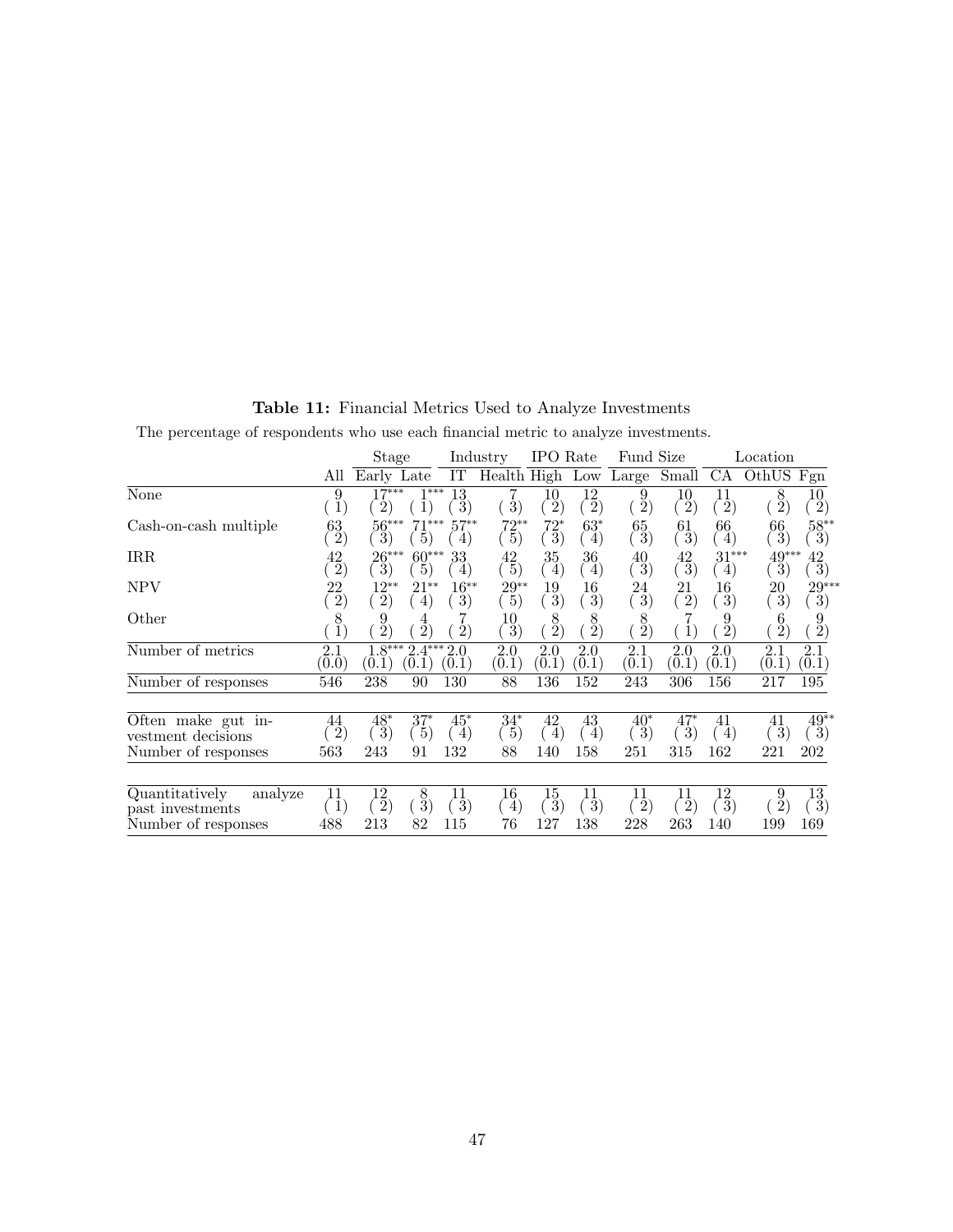|                       |                                    | Stage                |                      |                              | Industry              | IPO Rate                  |                              | Fund Size                 |                  | Location          |                     |                        |
|-----------------------|------------------------------------|----------------------|----------------------|------------------------------|-----------------------|---------------------------|------------------------------|---------------------------|------------------|-------------------|---------------------|------------------------|
|                       | All                                | Early Late           |                      | IT                           | Health High Low Large |                           |                              |                           | Small CA         |                   | OthUS Fgn           |                        |
| Required IRR          | 31<br>$\left\lceil 1 \right\rceil$ | $33*$<br>$2^{\circ}$ | $29*$<br>$\ket{1}$   | 34<br>$\bar{2}$              | 33<br>2)              | 30<br>$\tilde{[2]}$       | 30<br>$\left 2\right\rangle$ | $28***$                   | $33***$          | 31<br>2           | 30                  | 31<br>$\left(1\right)$ |
| Median                | 30                                 | 30                   | 30<br>$\overline{2}$ | 30<br>$\left 2\right\rangle$ | 30<br>$ 2\rangle$     | 30<br>$\left(2\right)$    | 28<br>$2^{\circ}$            | $25***$<br>$\overline{2}$ | $30**$           | 30                | 30<br>2)            | 30                     |
| Number of responses   | 216                                | 58                   | 49                   | 41                           | 35                    | 48                        | 52                           | 99                        | 114              | 48                | 93                  | 79                     |
| Required cash-on-cash | 5.5<br>(0.3)                       | $7.5***$<br>(0.8)    |                      | $3.2***7.0$<br>1.3)          | 4.9<br>(0.3)          | 6.2<br>$(0.\overline{9})$ | 5.4<br>(0.3)                 | $4.9**$<br>(0.2)          | $6.2**$<br>(0.6) | $6.7***$<br>(1.0) | $4.8^{**}$<br>(0.2) | 5.5<br>(0.3)           |
| Median                | $5.0\,$<br>(0.5)                   | $5.0*$<br>(0.8)      | $3.0*$<br>(0.0)      | 5.0<br>(0.1)                 | 4.5<br>(0.5)          | 5.0<br>(0.3)              | 5.0<br>(0.2)                 | $4.0**$<br>(0.4)          | $5.0**$<br>(0.2) | 5.0<br>(0.4)      | 4.0<br>(0.5)        | 5.0<br>(0.4)           |
| Number of responses   | 346                                | 127                  | 63                   | 73                           | 61                    | 104                       | 96                           | 165                       | 179              | 103               | 141                 | 114                    |

Table 12: Required IRR and Cash-on-Cash Multiples for Investments

The mean and median required IRR and the mean and median required cash-on-cash multiple for investment.

# Table 13: Adjustments to Required Financial Metrics

The percentage of respondents who report that their required financial metrics vary with each factor.

|                             |                      | Stage                        |                                                     |                          | Industry                | <b>IPO</b> Rate      |                                    | <b>Fund Size</b> |                              |                         | Location              |                                          |
|-----------------------------|----------------------|------------------------------|-----------------------------------------------------|--------------------------|-------------------------|----------------------|------------------------------------|------------------|------------------------------|-------------------------|-----------------------|------------------------------------------|
|                             | All                  | Early Late                   |                                                     | IΤ                       | Health High             |                      |                                    | Low Large        | Small CA                     |                         | OthUS Fgn             |                                          |
| Same for all investments    | $^{23}$              | 26<br>$\left(3\right)$       | $30_{\scriptscriptstyle \rm \odot}$<br>$\mathbf{5}$ | 27<br>4                  | 21<br>5 <sup>2</sup>    | 23<br>4              | 22<br>$\overline{4}$               | $19**$<br>3)     | $27**$<br>3'                 | 24<br>$\overline{4}$    | 22<br>$ 3\rangle$     | 23<br>$\left\lceil \v3 \right\rceil$     |
| Investment's riskiness      | 64<br>$\bar{2}$      | $52***$<br>$\left( 4\right)$ | $69***$<br>$5^{\circ}$                              | $53^{**}$<br>$5^{\circ}$ | $67^{**}$<br>5)         | $ 4\rangle$          | 67<br>$ 4\rangle$                  | $68*$<br>3)      | $61^*$<br>$\bar{3}$          | 63<br>$ 4\rangle$       | 65<br>$ 3\rangle$     | $\binom{65}{3}$                          |
| Financial market conditions | 19<br>$\tilde{2}$    | 16<br>$\left(3\right)$       | 17<br>$\vert 4 \rangle$                             | 19<br>$\overline{4}$     | 19<br>$\left( 4\right)$ | 19<br>$\mathfrak{Z}$ | 19<br>$\left\lceil 3 \right\rceil$ | $\overline{2}$   | 20<br>$\tilde{2}$            | $ 3\rangle$             | 21<br>$ 3\rangle$     | 18<br>$\left\lceil \bar{3} \right\rceil$ |
| Industry conditions         | 26<br>$\overline{2}$ | 26<br>$\left(3\right)$       | 19<br>$\left( 4\right)$                             | 21<br>$\overline{4}$     | 25<br>5)                | 24<br>$\overline{4}$ | 23<br>$\overline{4}$               | 25<br>3)         | 27<br>$\mathbf{3}^{\circ}$   | 23<br>$\vert 4 \rangle$ | 28<br>$\overline{3})$ | 26<br>$\overline{3}$                     |
| Time to liquidity           | 56<br>$\overline{2}$ | $57*$<br> 4                  | $46*$<br>5 <sup>2</sup>                             | $49***$<br>$5^{\circ}$   | $73***$<br>5)           | 58<br>4              | 57<br>$\overline{4}$               | 59<br>3)         | 54<br>$\left 3\right\rangle$ | 56<br>$ 4\rangle$       | 60<br>$ 3\rangle$     | 52<br>$ 4\rangle$                        |
| Other                       |                      |                              | $\bar{2}$                                           | $9^{**}$<br>$3^{\circ}$  | $2**$                   | $3^*$                | $\overline{2}$                     |                  |                              | 2)                      |                       | 2)                                       |
| Number of responses         | 490                  | 192                          | 89                                                  | 109                      | 78                      | 123                  | 131                                | 224              | 267                          | 136                     | 195                   | 178                                      |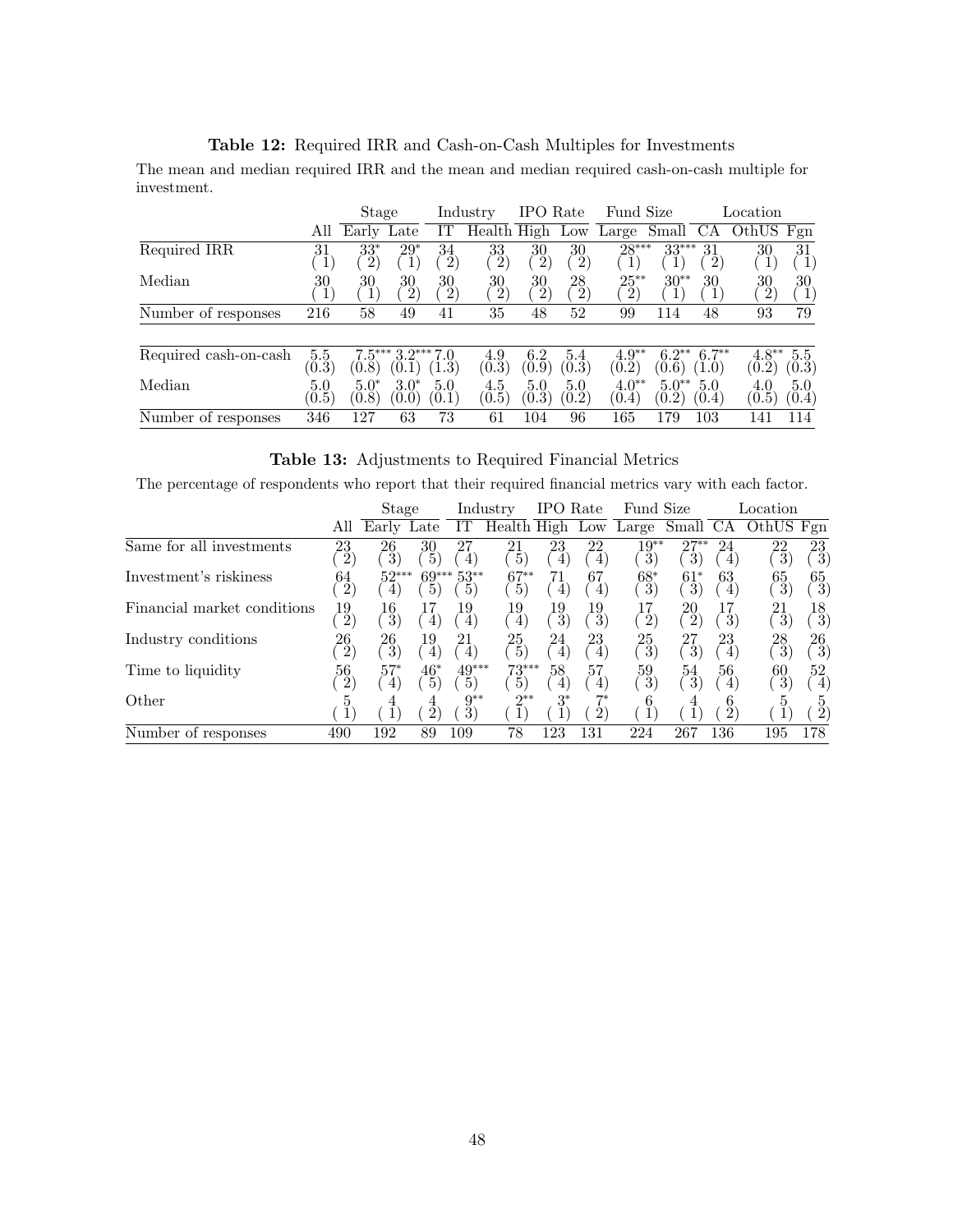|                                             | Stage               |                           |                              | IPO Rate<br>Industry  |                      |                         | Fund Size      |                     |                    | Location    |                |                                    |
|---------------------------------------------|---------------------|---------------------------|------------------------------|-----------------------|----------------------|-------------------------|----------------|---------------------|--------------------|-------------|----------------|------------------------------------|
|                                             | All                 | Early                     | Late                         |                       | Health               | High                    | Low            | Large               | Small CA           |             | OthUS Fgn      |                                    |
| Do not adjust for risk                      | $^{36}_{2)}$        | $48***$<br>$\overline{4}$ | $31***$<br>$\overline{5}$    | $47**$<br>$5^{\circ}$ | $\sqrt{33}^{**}$     | 29<br>$\overline{4}$    | $^{33}_{4}$    | $^{32^{\ast}}_{3)}$ | $\substack{39 \3}$ | 37          | $\frac{35}{3}$ | $3^{5}_{3)}$                       |
| Adjust, treat all risk the same             | $\frac{42}{2}$      | $33***$<br>(3)            | $50^{***}$<br>$\overline{5}$ | 35<br>$\overline{4}$  | $\frac{40}{5}$       | 47<br>$\left( 4\right)$ | $^{40}_{4}$    | $\frac{42}{3}$      | $\frac{41}{3}$     | 42          | 3              | 44<br>$\left( \overline{4}\right)$ |
| Adjust, discount systematic risk more       | 5<br>$\overline{1}$ | $\overline{2}$            | $\left( 2\right)$            | $\frac{6}{2}$         | 8<br>$\overline{3}$  | 2)                      | $\overline{2}$ |                     |                    |             |                | $\dot{2}$                          |
| Adjust, discount idiosyncratic risk more 14 |                     | $^{13}$                   | $\perp 3$<br>$\overline{4}$  | $^{10}_{3)}$          | 13<br>$\overline{4}$ | $^{14}_{3}$             | $^{18}_{3}$    | $2^{\circ}$         | $\overline{2}$     | 14<br>3     | $\frac{15}{3}$ | $\frac{12}{2}$                     |
| Other                                       |                     | $\mathbf{1}$              | $2^{\circ}$                  |                       | $3^{\circ}$          | 2)                      | $\overline{2}$ |                     |                    | $ 2\rangle$ |                |                                    |
| Number of responses                         | 490                 | 192                       | 89                           | 109                   | 78                   | 123                     | 131            | 224                 | 267                | 136         | 195            | 178                                |

Table 14: Adjustments to Financial Metrics for Systematic and Idiosyncratic Risk

The percentage of respondents who adjust their required financial metric more or less for systematic risk than for idiosyncratic risk.

Table 15: Forecasting Period

The portion of respondents who report forecasting portfolio company financials for each time period.

|                                            |                              | <b>Stage</b>            |                             |                              | Industry                 | <b>IPO</b> Rate             |                         | Fund Size              |                          |                              | Location         |                                          |
|--------------------------------------------|------------------------------|-------------------------|-----------------------------|------------------------------|--------------------------|-----------------------------|-------------------------|------------------------|--------------------------|------------------------------|------------------|------------------------------------------|
|                                            | All                          | Early Late              |                             | IT                           | Health High              |                             |                         | Low Large              | Small                    | CА                           | OthUS Fgn        |                                          |
| Do not forecast                            | 20<br>-2,                    | $31***$<br>$ 3\rangle$  | $7***$<br>3)                | 22<br>$\left(4\right)$       | 29<br>5 <sup>°</sup>     | 19<br>$\overline{3}$        | 17<br>3                 | $17^{**}$<br>2         | $24**$<br>$\overline{2}$ | 24<br>3                      | 20<br>3)         | 18<br>3)                                 |
| $1-2$ years                                | 11<br>$\mathbf{1}$           | 14<br>$\left( 2\right)$ | 8<br>3)                     | $20**$<br>4                  | $8^{**}$<br>3            | 12<br>3)                    | 12<br>3)                | 9<br>$\left( 2\right)$ | 11<br>$\overline{2}$     | 12<br>$\left 3\right\rangle$ | 9<br>2)          | 12<br>-2)                                |
| 3-4 years                                  | 40<br>$\overline{2}$         | 38<br>3)                | 39<br>5 <sup>2</sup>        | $41*$<br>$\overline{4}$      | $28^*$<br>5 <sup>°</sup> | 38<br>$\vert 4 \rangle$     | 43<br>$\left( 4\right)$ | 44*<br>-3)             | $36^*$<br>3              | 38<br>$\left( 4\right)$      | 36<br>3          | $44*$<br>3                               |
| 5-6 years                                  | 27<br>$\left 2\right\rangle$ | $16***$<br>$ 2\rangle$  | $42***$<br>5 <sup>2</sup>   | $16^\ast$<br>$ 3\rangle$     | $27^{\ast}$<br>5)        | 28<br>$\overline{4}$        | 25 <sub>1</sub><br>3    | 27<br>-3)              | 27<br>3                  | $24**$<br>3)                 | $34**$<br>3      | $21**$<br>3)                             |
| $7+$ years                                 | 3<br>$\left  \right $        | $1**$                   | $5***$<br>$\left( 2\right)$ | $1***$<br>$\vert 0 \vert$    | $8***$<br>3)             | 4<br>$1^{\circ}$            | 2<br>$\left  \right $   | 3<br>1)                | $1^{\circ}$              | 2<br>1)                      |                  | $5^{**}$<br>$\left( \frac{1}{2} \right)$ |
| Average                                    | $3.1\,$<br>(0.1)             | $2.4***$<br>(0.1)       | $3.9***2.5**$<br>(0.2)      | (0.2)                        | $3.2**$<br>(0.3)         | $3.2\,$<br>(0.2)            | 3.0<br>(0.1)            | $3.2\,$<br>(0.1)       | 2.9<br>(0.1)             | 2.8<br>$(0.\bar{2})$         | $3.1\,$<br>(0.1) | 3.2<br>(0.2)                             |
| Number of responses                        | 530                          | 225                     | 90                          | 123                          | 82                       | 131                         | 146                     | 237                    | 295                      | 149                          | 211              | 191                                      |
| $%$ of companies which<br>meet projections | 28<br>$\mathbf{1}$           | $26***$                 | $33***$<br>$ 2\rangle$      | 28<br>$\left 2\right\rangle$ | 28<br>$\overline{2}$     | $28^{**}$<br>$\overline{2}$ | $23**$                  | $31***$                | $26***$                  | 28<br>$\left 2\right\rangle$ | 27               | 29                                       |
| Number of responses                        | 493                          | 214                     | 82                          | 115                          | 77                       | 126                         | 129                     | 228                    | 264                      | 141                          | 195              | 176                                      |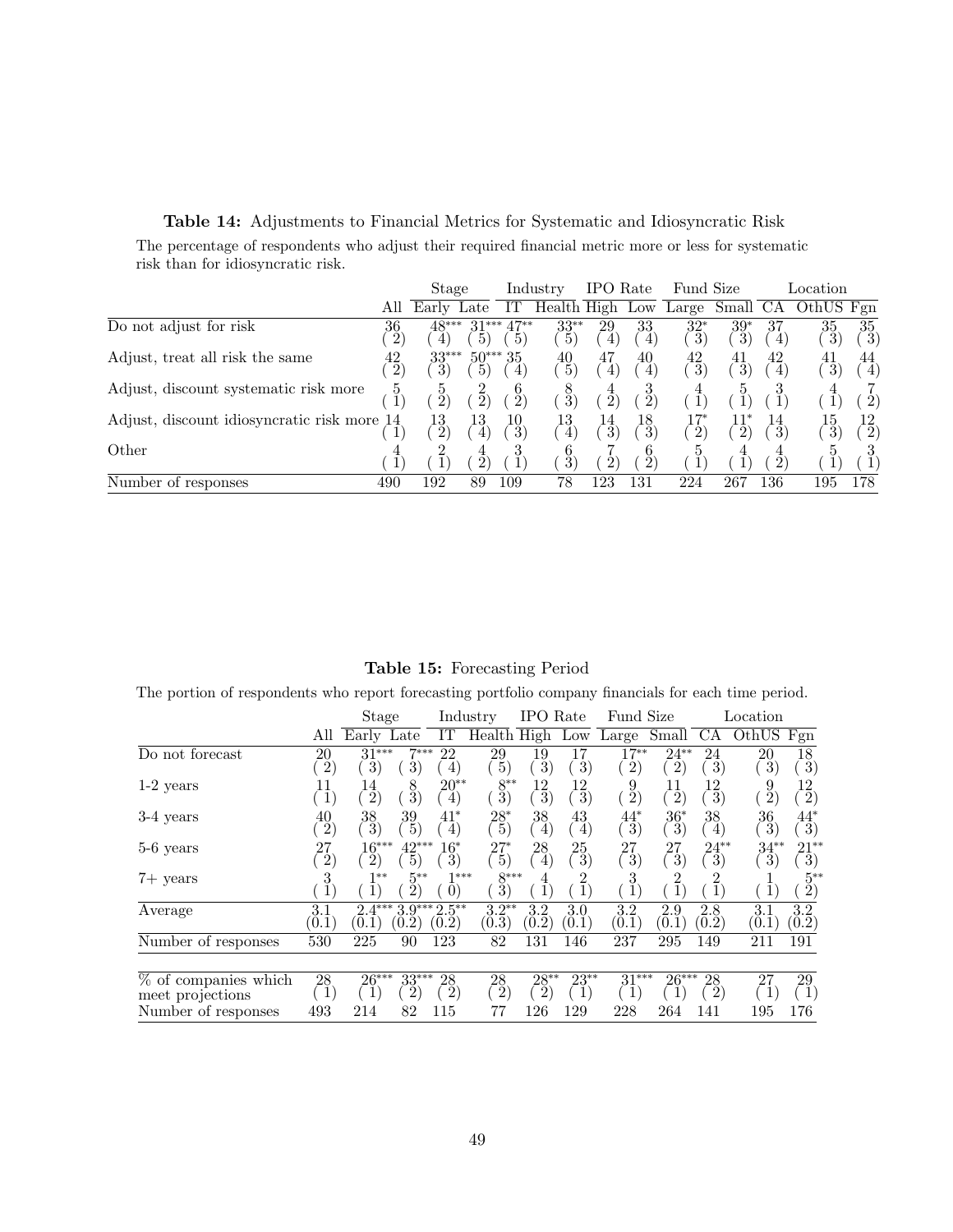This table reports the average fraction of respondents who invested in unicorns and the percentage of respondents who think unicorns are either slightly or significantly overvalued. The percentage of respondents who think unicorns are overvalued is calculated separately for unicorn investors and non-investors.

|                                 |                        | <b>Stage</b>                       |                                |                        | Industry             | <b>IPO</b> Rate |                                | Fund Size             |                      |                                                                 | Location             |                        |
|---------------------------------|------------------------|------------------------------------|--------------------------------|------------------------|----------------------|-----------------|--------------------------------|-----------------------|----------------------|-----------------------------------------------------------------|----------------------|------------------------|
|                                 | All                    | Early Late                         |                                | IT                     |                      |                 |                                | Health High Low Large | Small                | CA                                                              | OthUS Fgn            |                        |
| Investor in unicorns            | 37<br>2)               | 39<br>$ 3\rangle$                  | 37<br>-5)                      | $50***$<br>-5)         | $29***$<br>-5)       | $60***$<br>4    | $31***$<br>4)                  | $52***$<br>3)         | $27***$<br>-3)       | $55***$<br>$\left( 4\right)$                                    | 3)                   | $37***$ $28***$<br>-3) |
| Number of responses             | 516                    | 226                                | 84                             | 121                    | 79                   | 130             | 143                            | 233                   | 285                  | 143                                                             | 207                  | 186                    |
| Unicorns overvalued             | 91<br>$\left(1\right)$ | 91<br>$\tilde{2}$                  | 93<br>$\left(3\right)$         | 87<br>3)               | 89<br>3              | 92<br>$\bar{2}$ | 94<br>$\left( \bar{2} \right)$ | $\frac{92}{2}$        | 91<br>$\bar{2}$      | $90_{\scriptscriptstyle \rm s}$<br>$\left\lceil 2 \right\rceil$ | 92<br>$\overline{2}$ | $^{92}_{2)}$           |
| Number of responses             | 514                    | 221                                | 83                             | 118                    | 82                   | 134             | 140                            | 231                   | 282                  | 144                                                             | 202                  | 189                    |
| Among investors in unicorns     |                        |                                    |                                |                        |                      |                 |                                |                       |                      |                                                                 |                      |                        |
| Unicorns overvalued             | $^{92}_{2)}$           | $^{93}_{3)}$                       | 89<br>$\tilde{6}$              | 90<br>$\ket{4}$        | 92<br>5)             | 94<br>$\bar{2}$ | 94<br>$\left(3\right)$         | $^{92}_{2)}$          | $^{92}_{3)}$         | $\frac{91}{3}$                                                  | $\bar{3}$            | $\frac{93}{3}$         |
| Number of responses             | 185                    | 81                                 | 28                             | 55                     | 23                   | 81              | 41                             | 118                   | 70                   | 74                                                              | 74                   | 51                     |
| Among non-investors in unicorns |                        |                                    |                                |                        |                      |                 |                                |                       |                      |                                                                 |                      |                        |
| Unicorns overvalued             | 91<br>2)               | 90<br>$\left( \frac{3}{3} \right)$ | 95 <sub>1</sub><br>$\tilde{3}$ | 85<br>$\left(5\right)$ | 88<br>$\overline{4}$ | 90              | 95<br>$\overline{2}$           | 92<br>3               | 91<br>$\overline{2}$ | 90<br>$\vert 4 \rangle$                                         | $\overline{2}$       | -2)                    |
| Number of responses             | 307                    | 132                                | 50                             | 55                     | 54                   | 53              | 94                             | 109                   | 192                  | 61                                                              | 121                  | 128                    |

Table 17: Frequency with which Contractual Features Are Used The average frequency with which each contractual feature is used by respondents.

|                                  |                   | Stage                     |                              |                                   | Industry                    | <b>IPO</b> Rate       |                            | Fund Size                           |                        |                   | Location                    |                                   |
|----------------------------------|-------------------|---------------------------|------------------------------|-----------------------------------|-----------------------------|-----------------------|----------------------------|-------------------------------------|------------------------|-------------------|-----------------------------|-----------------------------------|
|                                  | All               | Early Late                |                              |                                   | Health                      | High                  | $_{\text{Low}}$            | Large                               | Small CA               |                   | OthUS Fgn                   |                                   |
| Pro-rata rights                  | 81                | 85<br>$\tilde{2}$         | 83<br>$\left 3\right\rangle$ | $85^{**}$<br>$ 2\rangle$          | $77***$<br>3)               | $82^*$<br>$2^{\circ}$ | $87*$<br>$\left( 2\right)$ | $83^\ast$<br>$\left 2\right\rangle$ | $79^*$<br>$ 2\rangle$  | 81<br>$2^{\circ}$ | 84<br>$\overline{2}$        | $78**$<br>$2^{\circ}$             |
| Participation                    | 53                | 51<br>$\overline{2}$      | 54<br>3                      | $41***$<br>$\left 3\right\rangle$ | $67***$<br>$ 3\rangle$      | 52<br>3)              | 53<br>$3^{\circ}$          | 49**<br>$\overline{2}$              | $55***$<br>$ 2\rangle$ | $42***$<br>3)     | $57***$<br>$\overline{2}$   | 56<br>$2^{\circ}$                 |
| Redemption rights                | 45<br>$ 2\rangle$ | $42*$<br>2 <sub>1</sub>   | $50*$<br>4)                  | 43<br>$\left(3\right)$            | 51<br>$\overline{4}$        | 42<br>3)              | 43<br>3                    | 46<br>$\overline{2}$                | 43<br>$\overline{2}$   | $35***$<br>3      | $56***$<br>$\overline{2}$   | $39***$<br>$\left 3\right\rangle$ |
| Cumulative dividends             |                   | $21***$<br>$\overline{2}$ | $35***$<br>3                 | $25***$<br>$\mathcal{S}$          | $35^{**}$<br>$\overline{4}$ | 23<br>$\overline{2}$  | 25<br>$\overline{2}$       | 28<br>$\bar{2}$                     | 25<br>$\overline{2}$   | $22***$<br>3)     | $35***$<br>$\overline{2}$   | $20***$<br>$\overline{2}$         |
| Full-ratchet antidilution        | 27<br>$\ket{1}$   | $22***$<br>$\overline{2}$ | $34***$                      | $21***$<br>$\overline{2}$         | $31**$<br>$3^{\circ}$       | 26<br>$\overline{2}$  | 22<br>$\left( 2\right)$    | 26<br>$\tilde{2}$                   | 28<br>$2^{\circ}$      | 21<br>$2^{\circ}$ | 24<br>$2^{\circ}$           | $34***$<br>$2^{\circ}$            |
| $\geq$ 2x liquidation preference | 19                | 15                        | 18<br>2                      | $12***$<br>2 <sub>1</sub>         | $27***$<br>3                | $21***$<br>2          | $14***$<br>$\overline{2}$  | 19<br>$\overline{2}$                | 18                     | $14**$            | $19^{**}$<br>$\overline{2}$ | $22**$<br>$\overline{2}$          |
| Number of responses              | 509               | 220                       | 81                           | 118                               | 79                          | 130                   | 142                        | 234                                 | 278                    | 145               | 203                         | 181                               |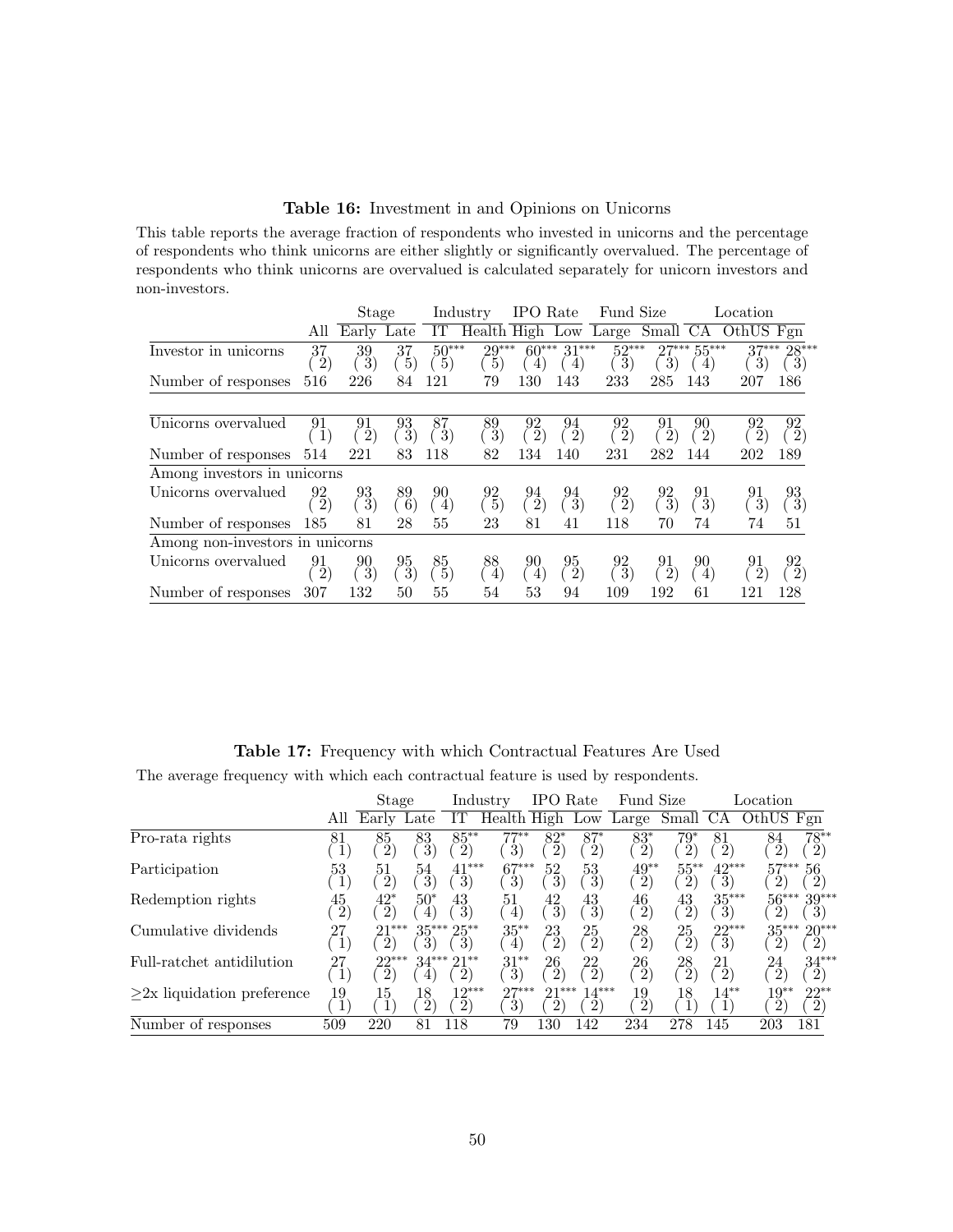|                         |                               | <b>Stage</b>                       |                                     |                                         | Industry                  | <b>IPO</b> Rate                    |                        | Fund Size                   |                                    |                      | Location                                                        |                  |
|-------------------------|-------------------------------|------------------------------------|-------------------------------------|-----------------------------------------|---------------------------|------------------------------------|------------------------|-----------------------------|------------------------------------|----------------------|-----------------------------------------------------------------|------------------|
|                         | All                           | Early                              | Late                                | IT                                      | Health                    | <b>High</b>                        | Low                    | Large                       | Small                              | CA                   | OthUS Fgn                                                       |                  |
| Pro-rata rights         | -47<br>2)                     | $-49$<br>$\left(\ \text{3}\right)$ | $-43$<br>$\tilde{4}$                | $-51$<br>$^{\circ}$ 4)                  | $-41$<br>(5)              | -51<br>$\tilde{c}(3)$              | $-51$<br>$\tilde{ }3)$ | $-50$<br>3)                 | $-45$<br>$\left(\ \text{3}\right)$ | $-47$<br>4)          | $-48$<br>$\left(\ \text{3}\right)$                              | -45<br>(3)       |
| Liquidation preferences | $\frac{-29}{(2)}$             | -24<br>$\left( 4\right)$           | -34<br>$\mathfrak{F}(\mathfrak{h})$ | -34<br>$\vert 4 \rangle$                | $\binom{-33}{5}$          | $-30$<br>-4)                       | $-28$<br>4)            | -29<br>-3)                  | $\binom{-28}{3}$                   | -31<br>4)            | $-28$<br>$\tilde{c}(3)$                                         | $-28$<br>-4)     |
| Anti-dilution           | -25<br>$\left 2\right\rangle$ | $-19$<br>$\bar{3}$                 | -29<br>(5)                          | -24<br>5 <sup>°</sup>                   | -24<br>(5)                | $-25$<br>(4)                       | -22<br>4)              | -27<br>(3)                  | $-23$<br>$\tilde{(}3)$             | -21<br>4)            | $-26$<br>(3)                                                    | -26<br>-4)       |
| Valuation               | $-20$<br>$\left  \right $     | $\binom{2}{}$                      | $-25*$<br>-4)                       | $-16**$<br>3)                           | $-28**$<br>4)             | -26<br>-3)                         | -21<br>(3)             | -19<br>$\left( 2\right)$    | $-20$<br>$\left( 2\right)$         | -17<br>2)            | $-20$<br>$\left( \ 2\right)$                                    | -21<br>(3)       |
| Board control           | $\left( 2\right)$             | $-16$<br>$ 4\rangle$               | $-13$<br>6)                         | $-8***$<br>4)                           | $-43***$<br>5)            | -14<br>$5^{\circ}$                 | $-13$<br>4)            | -18<br>$\vert 4 \rangle$    | $-18$<br>3)                        | 12<br>4)             | -13<br>$\vert 4 \vert$                                          | $-26***$<br>4)   |
| Vesting                 | $\left( 2\right)$             | $-20***$<br>(3)                    | 5)                                  | $-4***-24$<br>4)                        | $-23$<br>(4)              | -21<br>(3)                         | -17<br>4)              | -21<br>(3)                  | -15<br>$ 3\rangle$                 | $-23$<br>3)          | $-18$<br>$\left(\begin{smallmatrix} 3 \end{smallmatrix}\right)$ | $-11**$<br>(3)   |
| Ownership stake         | $^{-8}$ <sub>2</sub> )        | $-13^{**}$<br>$\overline{3})$      | $-0^{**}$<br>5)                     | $\text{--}6^{\ast\ast}$<br>4)           | $-19**$<br>4)             | -10<br>-3)                         | 3)                     | -10<br>3)                   | $\left 2\right\rangle$             | 3)                   | $\binom{-5}{3}$                                                 | 3)               |
| Participation           | $^{-2}$ <sub>2</sub> )        | $\frac{3}{3}$                      | 4)                                  | $7***$<br>5)                            | $-15***$<br>5)            | -5<br>(4)                          | 3<br>$\overline{4})$   | $4^{**}$<br>$\overline{3})$ | $-6^{**}$<br>$\overline{3})$       | 4)                   | $\binom{-2^*}{3}$                                               | -7<br>4)         |
| Investment amount       | $\binom{-0}{2}$               | $-0$<br>$\tilde{2})$               | $\binom{7}{5}$                      | $\frac{4}{3}$                           | $-6*$<br>4)               | $\binom{-3}{3}$                    | $\frac{0}{3}$          | U<br>$\tilde{2})$           | $-Q$<br>$\tilde{2}$                | $\frac{2}{3}$        | $\frac{3}{3}$                                                   | $\binom{-3}{3}$  |
| Option pool             | $^{2}_{2)}$                   | $0^*$<br>$\check{3})$              | $9^*$<br>$\overline{4})$            | $-3$<br>4                               | $\frac{2}{4}$             | $\theta$<br>$\left(3\right)$       | $\frac{2}{3}$          | $\frac{2}{2}$               | $\frac{2}{2}$                      | 0<br>$\overline{3})$ | $\theta$<br>$\check{3})$                                        | 6<br>$\tilde{3}$ |
| Redemption rights       | $\frac{4}{2}$                 | $16***$<br>4)                      | 5)                                  | $\mathfrak{t}^*$<br>$\overline{5}$      | $-0^*$<br>$\overline{5})$ | 15<br>$\left\lceil 5 \right\rceil$ | 9<br>4)                | 6<br>$\overline{4})$        | $\frac{3}{3}$                      | $20***$<br>4)        | $-1***$<br>$ 4\rangle$                                          | -0<br>4)         |
| Dividends               | 28<br>$\overline{2}$          | 33<br>$ 4\rangle$                  | 23<br>6)                            | $41***$<br>5)                           | $14***$<br>6)             | $38**$<br>5)                       | $24**$<br>4)           | 29<br>3)                    | 27<br>3)                           | $45***$<br>4)        | $25***$<br>3)                                                   | $20**$<br>4)     |
| Average                 | $-11$<br>$\mathbf{1}$         | $-9$<br>$\left( 2\right)$          | -9<br>$\overline{3})$               | $-8***$<br>$\left( \frac{1}{2} \right)$ | $-18***$<br>$ 3\rangle$   | -11<br>$\overline{2}$              | $-10$<br>2)            | -11<br>$\mathbf{1}$         | $-11$<br>-1                        | $-8$<br>$ 2\rangle$  | $-11$<br>$\left 2\right\rangle$                                 | $-13$<br>2)      |
| Number of responses     | 524                           | 227                                | 85                                  | 121                                     | 80                        | 132                                | 144                    | 239                         | 288                                | 146                  | 209                                                             | 189              |

# Table 18: Flexibility on Contractual Terms The flexibility respondents have when negotiating each of the following contractual features on a

new investment. The table gives the average flexibility reported on a scale of -100 to 100 (not at all flexible and investor friendly is -100, not very flexible -50, somewhat flexible 0, very flexible 50,

extremely flexible and founder friendly 100).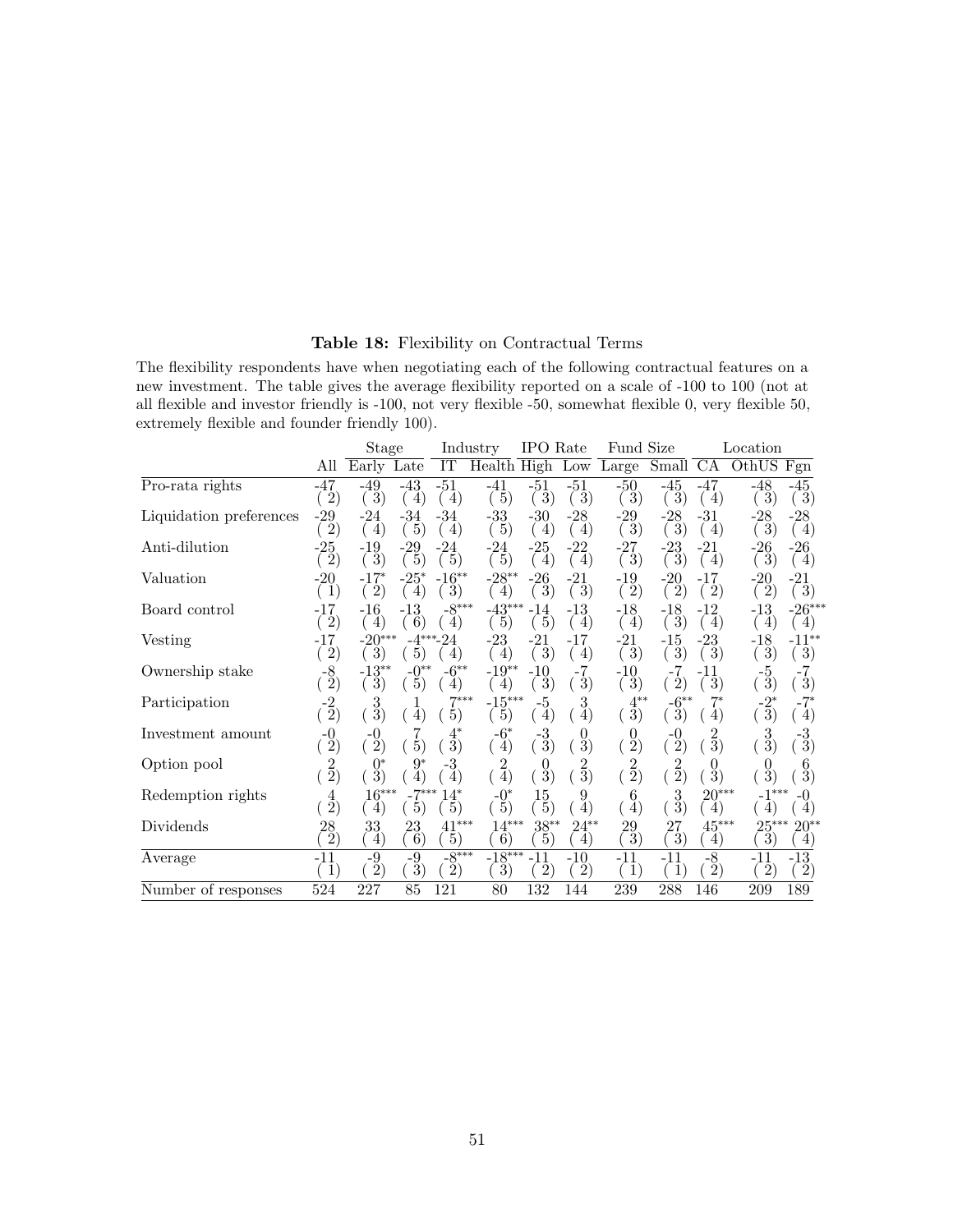|                             |                         | <b>Stage</b>                                        |                 |                               | Industry                | <b>IPO</b> Rate            |                            | Fund Size                          |                                    |                                    | Location                            |                      |
|-----------------------------|-------------------------|-----------------------------------------------------|-----------------|-------------------------------|-------------------------|----------------------------|----------------------------|------------------------------------|------------------------------------|------------------------------------|-------------------------------------|----------------------|
|                             | All                     | Early                                               | Late            | IT                            | Health High             |                            | Low                        | Large                              | Small                              | CA                                 | OthUS Fgn                           |                      |
| % of investments syndicated | 65<br><sup>1</sup>      | $73***$<br>$\left(2\right)$                         | $49***$<br>3)   | $64***$<br>$\left(3\right)$   | $79***$<br>-2)          | $65^{**}$<br>$\binom{3}{}$ | $73**$<br>$\left(2\right)$ | 64<br>$\left( \frac{1}{2} \right)$ | 68<br>$\left 2\right\rangle$       | 67<br>$\left( \frac{2}{2} \right)$ | 67<br>2                             | $61***$<br>$^{(2)}$  |
| Number of responses         | 410                     | 177                                                 | 65              | 99                            | 65                      | 107                        | 110                        | 193                                | 220                                | 109                                | 166                                 | 149                  |
| Important factor            |                         |                                                     |                 |                               |                         |                            |                            |                                    |                                    |                                    |                                     |                      |
| Complementary expertise     | $\binom{77}{2}$         | $\frac{80}{3}$                                      | $^{71}_{-5)}$   | $84^*$<br>$\bar{3}$           | $\binom{73^*}{5}$       | 75<br>$\left(4\right)$     | 80<br>$\check{3})$         | $^{78}_{3)}$                       | 76<br>3                            | 74<br>$\left( 4\right)$            | 76,<br>$\left( \frac{3}{3} \right)$ | 80<br>$\tilde{(-3)}$ |
| Capital constraints         | $^{75}_{2)}$            | 76<br>$\mathfrak{z}_3$                              | $^{73}_{5)}$    | 76.<br>$\left(4\right)$       | 76.<br>$\left(5\right)$ | 67<br>4                    | $\binom{72}{4}$            | 68***<br>$\left(3\right)$          | $81***$<br>$\left 2\right\rangle$  | 74<br>4                            | 80<br>$\tilde{.}(3)$                | $70^{*}$<br>(4)      |
| Risk sharing                | 71<br>$\overline{2}$    | $\left(3\right)$                                    | $53***$<br>6)   | $66^{**}$<br>5 <sup>2</sup>   | $82^{**}$<br>4)         | 74<br>$\vert 4 \rangle$    | 75<br>$\vert 4\rangle$     | $^{72}_{3)}$                       | 71<br>$\overline{3}$               | 75<br>$\vert 4 \rangle$            | $^{73}_{(3)}$                       | 67<br>(4)            |
| Future deals                | 29<br> 2)               | $30**$<br>$\left(3\right)$                          | $17^{**}$<br>4) | 29<br>4)                      | $^{22}_{\ 5)}$          | 28<br>4)                   | 30<br>4)                   | $24**$<br>3)                       | $33**$<br>3)                       | 29<br>4)                           | 27<br>-3)                           | 31<br>(4)            |
| Most important factor       |                         |                                                     |                 |                               |                         |                            |                            |                                    |                                    |                                    |                                     |                      |
| Complementary expertise     | 33<br>$\left( 2\right)$ | 27<br>$\left(\begin{array}{c} 3 \end{array}\right)$ | 34<br>6)        | $36**$<br>$\left(5\right)$    | $22**$<br>5)            | 30<br>4                    | 36<br>4)                   | 36<br>$\left(3\right)$             | 31<br>$\left\lceil 3 \right\rceil$ | $36*$<br>$\vert 4 \vert$           | $27^*$<br>$\left(3\right)$          | 38<br>(4)            |
| Capital constraints         | 39<br>2)                | 42<br>$\left(\overline{\cdot 3}\right)$             | 43<br>(6)       | 37<br>$\left(5\right)$        | 41<br>6)                | 36<br>$\left(4\right)$     | 35<br>4)                   | $33**$<br>3)                       | $43**$<br>3                        | 34<br>4                            | 43<br>4)                            | 37<br>(4)            |
| Risk sharing                | 24<br>$\bar{2}$         | 27<br>$\bar{3}$                                     | $^{20}_{5)}$    | $21^{*}$<br>$\vert 4 \rangle$ | $34^*$<br>5)            | 28<br>$\vert 4 \rangle$    | 25<br>4)                   | $^{28}_{3)}$                       | $^{22}_{3)}$                       | 26,<br>$\vert 4 \rangle$           | $^{28}_{-3}$                        | $20^*$<br>$\bar{3})$ |
| Future deals                | 3<br>1)                 | 3<br>$\ket{1}$                                      | 0<br>$\ddot{0}$ | $\frac{3}{2}$                 | $\frac{3}{2}$           | 3<br>1)                    | $\frac{3}{1}$              | $\frac{2}{1}$                      | 1)                                 | $\frac{2}{1}$                      | $\lceil$                            | $\overline{2})$      |
| Number of responses         | 459                     | 205                                                 | 71              | 106                           | 74                      | 120                        | 126                        | 211                                | 249                                | 131                                | 187                                 | 158                  |

## Table 19: Factors That Lead to Syndication

The first panel gives the average fraction of rounds syndicated. The second panel gives the percentage of respondents who marked each factor as important (top) and as most important (bottom) when deciding whether to syndicate a round.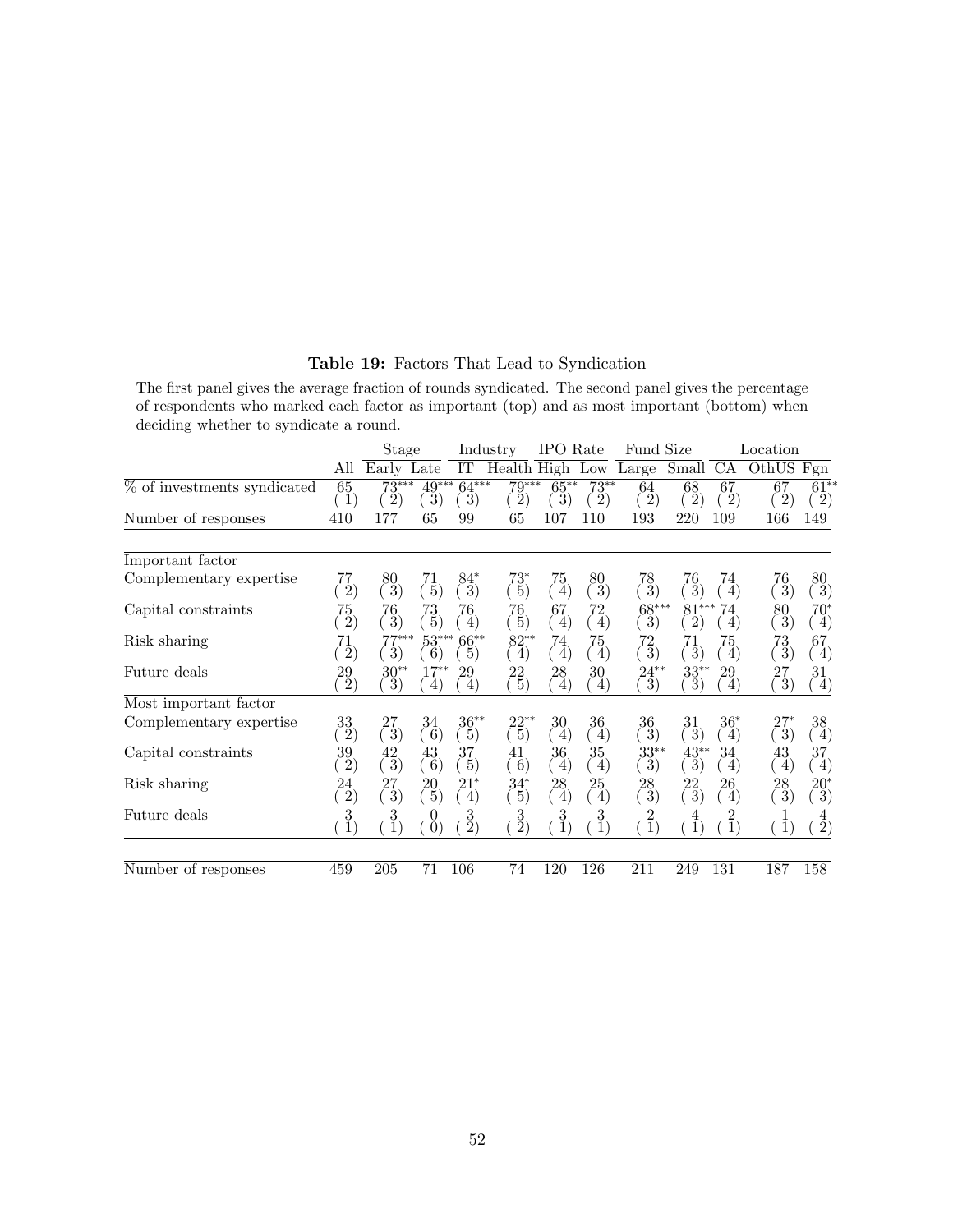|  | Table 20: Important Factors when Choosing Syndicate Partners |  |  |  |  |  |
|--|--------------------------------------------------------------|--|--|--|--|--|
|--|--------------------------------------------------------------|--|--|--|--|--|

The percentage of respondents who marked each factor as important (top) and as most important (bottom) when choosing syndicate partners.

|                       |                                   | Stage                                     |                                          |                        | Industry                      | <b>IPO</b> Rate                                        |                                    | <b>Fund Size</b>                                  |                                                           |                                         | Location                                                     |                                   |
|-----------------------|-----------------------------------|-------------------------------------------|------------------------------------------|------------------------|-------------------------------|--------------------------------------------------------|------------------------------------|---------------------------------------------------|-----------------------------------------------------------|-----------------------------------------|--------------------------------------------------------------|-----------------------------------|
|                       | All                               | Early Late                                |                                          | IT                     | Health High Low Large         |                                                        |                                    |                                                   | Small CA                                                  |                                         | OthUS Fgn                                                    |                                   |
| Important factor      |                                   |                                           |                                          |                        |                               |                                                        |                                    |                                                   |                                                           |                                         |                                                              |                                   |
| Expertise             | $\stackrel{73}{2})$               | $\binom{74}{3}$                           | 64<br>6 <sup>°</sup>                     | $68^{**}$<br>(4)       | $83^{**}$<br>4)               | 73<br>4)                                               | 70<br>4)                           | 74<br>$\left(\begin{array}{c}3\end{array}\right)$ | $\frac{72}{3}$                                            | 74<br>$\overline{4})$                   | 74<br>$\hat{3}$                                              | 70<br>$\ddot{3})$                 |
| Past shared success   | 65<br>$\left( \frac{1}{2}\right)$ | 67<br>$^{\circ}3)$                        | $^{72}_{(5)}$                            | $65^{**}$<br>(5)       | $78^{**}$<br>$\left(5\right)$ | 75<br>(4)                                              | 72<br>$\left( \overline{4}\right)$ | 66<br>$\tilde{(-3)}$                              | $\binom{65}{3}$                                           | 73<br>(4)                               | 69<br>$\check{(\,\,3)}$                                      | $54***$<br>(4)                    |
| Reputation            | 60<br>$\left( 2\right)$           | $\frac{59}{3}$                            | 56<br>$\hat{6}$                          | $\binom{63^{**}}{5}$   | $48^{**}$<br>$\overline{6})$  | 54<br>(4)                                              | 57<br>$\left(4\right)$             | $\frac{58}{3}$                                    | $\binom{63}{3}$                                           | 62<br>(4)                               | 59<br>(4)                                                    | 62<br>4                           |
| Track record          | 61<br>$\left( \bar{2}\right)$     | 63<br>$\tilde{3}$                         | 61<br>$\left\lceil \bar{6} \right\rceil$ | $\frac{66}{5}$         | $\frac{59}{5}$                | 60<br>4)                                               | 63<br>$\left( \frac{1}{4} \right)$ | 61<br>$\tilde{3})$                                | 63<br>$\check{\;}$ 3)                                     | $70***$<br>4)                           | $55***$<br>(4)                                               | 63<br>4)                          |
| Capital               | 59<br>2)                          | 60<br>$\left 3\right\rangle$              | 51<br>$\left(6\right)$                   | 54<br>(5)              | 64<br>(5)                     | 60<br>(4)                                              | 54<br>(4)                          | $54**$<br>(3)                                     | $63**$<br>$\left( \begin{array}{c} 3 \end{array} \right)$ | 61<br>(4)                               | 59<br>(4)                                                    | 57<br>(4)                         |
| Geography             | 24<br>$\left( \bar{2}\right)$     | 24<br>$\bar{3})$                          | 16<br>$\left(4\right)$                   | $31***$<br>(4)         | $10***$<br>3)                 | 22<br>$\bar{3})$                                       | 21<br>$\bar{3})$                   | 23<br>$\left(\overline{3}\right)$                 | 26<br>$\left(\begin{array}{c} 3 \end{array}\right)$       | 19<br>$\left(3\right)$                  | 23<br>$\left(\begin{array}{c}3\end{array}\right)$            | $30**$<br>(3)                     |
| Social connections    | 20<br>$\left( 2\right)$           | $21**$<br>-3)                             | $10^{**}$<br>-3)                         | $23^{**}$<br>4)        | $11***$<br>3)                 | 17<br>3)                                               | 15<br>$\left(3\right)$             | $16***$<br>(2)                                    | $23**$<br>(3)                                             | $21*$<br>$\lceil \bar{3} \rceil$        | $14*$<br>$\left( 2\right)$                                   | $26***$<br>$\left(3\right)$       |
| Most important factor |                                   |                                           |                                          |                        |                               |                                                        |                                    |                                                   |                                                           |                                         |                                                              |                                   |
| Expertise             | 25<br>$\bar{2})$                  | 26<br>$\binom{5}{3}$                      | 20<br>(5)                                | $19^{**}$<br>(4)       | $32**$<br>$\mathbf{5})$       | 20<br>$\left(\bar{3}\right)$                           | 25<br>(4)                          | 25<br>$\tilde{(-3)}$                              | $^{24}_{(3)}$                                             | $^{22}_{(3)}$                           | 26<br>$\tilde{(}3)$                                          | 25<br>$\binom{5}{3}$              |
| Past shared success   | $\substack{28\\-2)}$              | $^{29}_{(3)}$                             | $\substack{32 \ 5}$                      | 25<br>4)               | $3^{4}_{5)}$                  | $39**$<br>4)                                           | $27^{**}$<br>-4)                   | $^{29}_{(3)}$                                     | $^{28}_{(3)}$                                             | 30<br>(4)                               | 33<br>$\tilde{(-3)}$                                         | $21***$<br>(3)                    |
| Reputation            | 16<br>$\left( 2\right)$           | 14<br>$\bar{2})$                          | $^{21}_{5)}$                             | 18<br>4)               | $\frac{2}{3}$                 | $9^*$<br>$\tilde{2})$                                  | $16*$<br>$\lceil \v3 \rceil$       | 17<br>$\binom{5}{2}$                              | 16<br>$(\v2)$                                             | 14<br>$\bar{3})$                        | 16<br>$\left(\begin{smallmatrix} 3 \end{smallmatrix}\right)$ | 19<br>$\tilde{(-3)}$              |
| Track record          | 16<br>$\left(2\right)$            | 15<br>$\bar{2}$                           | $^{21}_{(5)}$                            | $22^{*}$<br>$\bar{4})$ | $12^{*}$<br>$(\bar{4})$       | 14<br>$\bar{3}$                                        | $\binom{18}{3}$                    | 16<br>$\rm(\v2)$                                  | 17<br>$\binom{6}{2}$                                      | $\binom{18}{3}$                         | 14<br>$\bar{(-2)}$                                           | 18,<br>$\bar{(\,3)}$              |
| Capital               | 9<br>1)                           | $10^{**}$<br>$\left( \frac{2}{2} \right)$ | $3^{**}$<br>2)                           | $\frac{9}{3}$          | $_{3}^{8}$                    | $\frac{12}{3}$                                         | $\frac{8}{2}$                      | $_{2}^{8}$                                        | 11<br>$\bar{(-2)}$                                        | 11<br>$\left(\overline{\cdot 3}\right)$ | 6<br>$\left(\begin{array}{c}\v{2}\end{array}\right)$         | 11<br>$\left(\overline{2}\right)$ |
| Geography             | $\frac{2}{1}$                     | $^{2}_{1}$                                | 0<br>$\overline{0}$ )                    | 3<br>$\tilde{2}$ )     | $\theta$<br>$\overline{0}$ )  | $\left(\begin{array}{c}\overline{1}\end{array}\right)$ | $\frac{2}{1}$                      | 3<br>$(\tilde{1})$                                | 1<br>(1)                                                  | $\theta$<br>$\left( 0\right)$           | $\binom{2}{1}$                                               | 3<br>$\overline{1})$              |
| Social connections    | 3<br>$1^{\circ}$                  | 2<br>$\left  \right $                     | 0<br>$\left( 0\right)$                   | 3<br>$\overline{2})$   | 1)                            | $\overline{1}$                                         | 1)                                 | $1***$<br>1)                                      | $4^{**}$<br>$ 1\rangle$                                   | 2<br>$\left( \frac{1}{2} \right)$       | $\ket{1}$                                                    | $5***$<br>2)                      |
| Number of responses   | 464                               | 208                                       | 73                                       | 106                    | 74                            | 121                                                    | 126                                | 213                                               | 251                                                       | 132                                     | 189                                                          | 160                               |

Table 21: Involvement in Portfolio Companies

The percentage of respondents who answered that they interacted with their portfolio companies at each frequency in the first six months after investment.

|                       |                              | Stage             |                        |                              | Industry               | <b>IPO</b> Rate             |                      | <b>Fund Size</b> |                      |                         | Location  |                                            |
|-----------------------|------------------------------|-------------------|------------------------|------------------------------|------------------------|-----------------------------|----------------------|------------------|----------------------|-------------------------|-----------|--------------------------------------------|
|                       | All                          | Early Late        |                        | ΙТ                           | Health High Low Large  |                             |                      |                  | Small CA             |                         | OthUS Fgn |                                            |
| Less than monthly     | 2<br>$1^{\circ}$             |                   | 3<br>$\left( 2\right)$ |                              | $1^{\circ}$            | 3<br>$\left 2\right\rangle$ | 1)                   | 1)               |                      |                         |           |                                            |
| Once a month          | 10                           | 13<br>$ 2\rangle$ | 3)                     | 10<br>$\left 3\right\rangle$ | 8<br>$\overline{3})$   | 2)                          | $2^{\circ}$          | 9<br>2)          | 10<br>$\overline{2}$ | 2                       | 2)        | 10<br>(2)                                  |
| 2-3 times a month     | 26<br>2                      | 23<br>3)          | 26<br>5)               | 28<br>$\vert 4 \vert$        | 25<br>5)               | $33**$<br>$\overline{4}$    | $22**$<br>4          | 28<br>3)         | 25<br>3)             | 34<br>$ 4\rangle$       | 26<br>3)  | 23<br>$\overline{3})$                      |
| Once a week           | 33<br>$\left( 2\right)$      | 33<br>3           | 39<br>6)               | 36<br>$5^{\circ}$            | 36<br>$5^{\circ}$      | 29<br>$\overline{4}$        | 35<br>$\overline{4}$ | 32<br>$\bar{3}$  | 34<br>3              | 28<br>4)                | 34<br>3)  | 35<br>$\vert 4 \rangle$                    |
| Multiple times a week | 27<br>$\left 2\right\rangle$ | 28<br>3)          | 23<br>5 <sup>2</sup>   | 23<br>$\overline{4}$         | 30<br>5 <sup>°</sup>   | 28<br>$\overline{4}$        | 33<br>4              | 28<br>3)         | 27<br>3              | 27<br>$\left( 4\right)$ | 26<br>3)  | 28<br>$\left\lceil \tilde{3} \right\rceil$ |
| Every day             | $\left 0\right\rangle$       |                   |                        | $\mathbf{1}$                 | 0<br>$\left( 0\right)$ | 0<br>$\left( 0\right)$      |                      | U<br>$\vert$ 0)  |                      |                         |           |                                            |
| Number of responses   | 469                          | 209               | 76                     | 105                          | 76                     | 121                         | 127                  | 213              | 256                  | 132                     | 192       | 162                                        |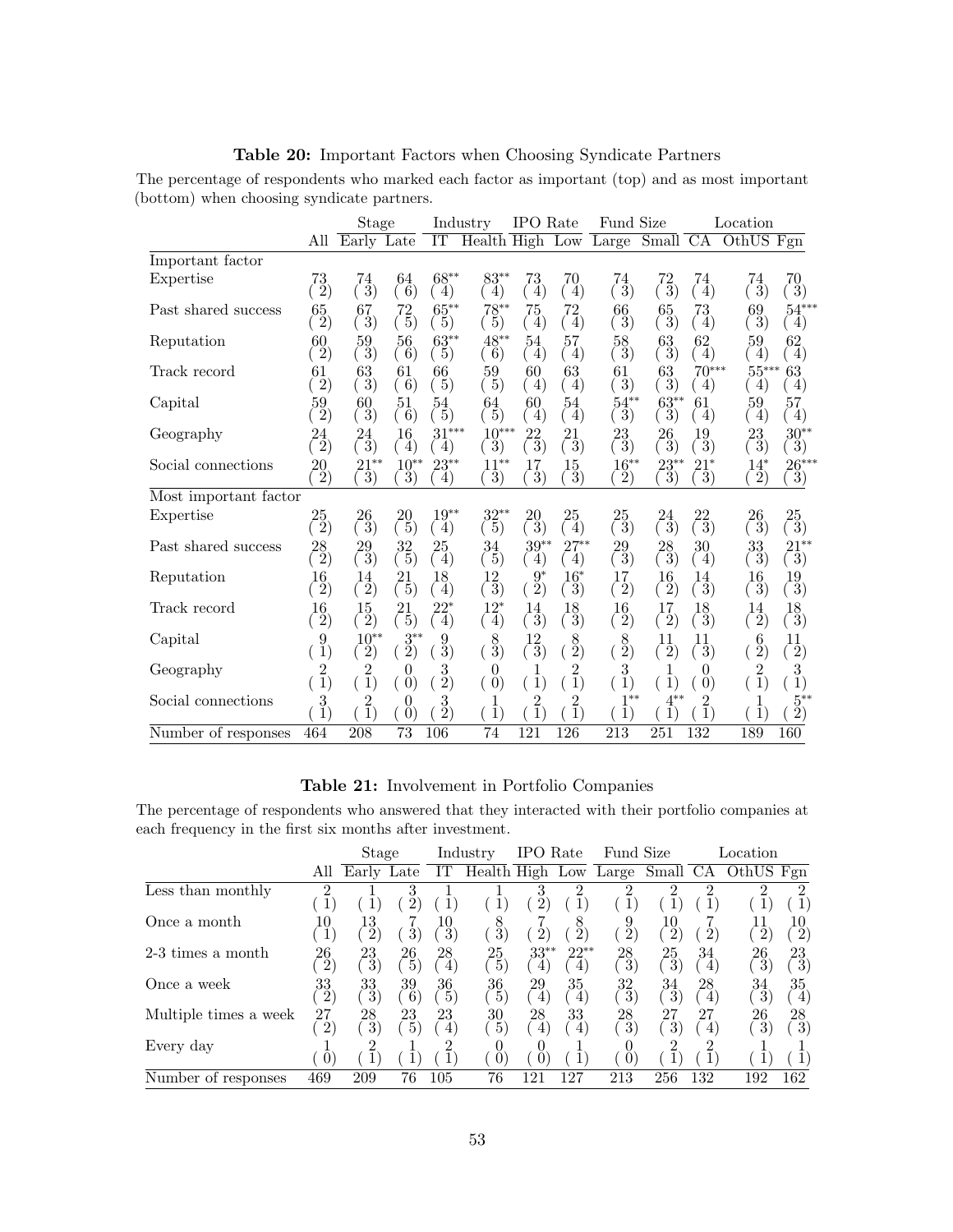Table 22: Activities in Portfolio Companies

The average percentage of portfolio companies with which respondents undertake each activity.

|                                         |                        |                              | Stage                |                              | Industry              | <b>IPO</b> Rate                      |                        | Fund Size         |                      |                       | Location       |                        |
|-----------------------------------------|------------------------|------------------------------|----------------------|------------------------------|-----------------------|--------------------------------------|------------------------|-------------------|----------------------|-----------------------|----------------|------------------------|
|                                         | All                    | Early Late                   |                      |                              | Health High Low Large |                                      |                        |                   | Small CA             |                       | OthUS Fgn      |                        |
| Hire board members                      | 58                     | 55                           | 60                   | $52***$                      | $70***$               | 65                                   | 61                     | 60                | 57                   | 56                    | 59             | 61                     |
|                                         | $\left 2\right\rangle$ | $\overline{2}$               | $\overline{4}$       | 3)                           | 3)                    | 3                                    | $\left 3\right\rangle$ | $\left( 2\right)$ | 2                    | 3)                    | $\overline{2}$ | $\mathbf{3}^{\circ}$   |
| Hire employees                          | 46                     | $51**$                       | $41**$               | 49                           | 43                    | 46                                   | 49                     | 44                | 48                   | $52*$                 | 46*            | $41**$                 |
|                                         | $\overline{2}$         | $\overline{2}$               | 4                    | 3                            | $\overline{4}$        | $\left\lceil \tilde{3} \right\rceil$ | $\mathbf{3}^{\circ}$   | $\overline{2}$    | $\overline{2}$       | $\mathcal{S}$         | 3              | $\left 3\right\rangle$ |
| Connect customers                       | 69<br>$\mathbf{1}$     | 69<br>$\left 2\right\rangle$ | 67<br>$\overline{4}$ | 71<br>$3^{\circ}$            | 71<br>3)              | 70<br>$\overline{2}$                 | 67<br>3                | 68<br>$ 2\rangle$ | 69<br>$\overline{2}$ | $74**$<br>$2^{\circ}$ | $67**$         | 67<br>2)               |
| Connect investors                       | 72                     | $81***$                      | $58***$              | 76                           | 81                    | 74                                   | 76                     | $69***$           | $76***$              | $76***$               | $69**$         | 75                     |
|                                         | $\mathbf{1}$           | 2                            | 4                    | 3                            | 3)                    | $\vert 3 \rangle$                    | $\overline{2}$         | $ 2\rangle$       | $\overline{2}$       | 3 <sup>1</sup>        | 2 <sub>1</sub> | $\left 2\right\rangle$ |
| Strategic guidance                      | 87<br>$\mathbf{1}$     | 86                           | 88<br>2              | 87<br>$\left 2\right\rangle$ | 89<br>2               | 87<br>$\left( 2\right)$              | 89<br>$\overline{2}$   | 86                | 88                   | 87<br>$\overline{2}$  | 87             | 87                     |
| Operational guidance                    | 65                     | 65                           | 62                   | 67                           | 66                    | 66                                   | 67                     | 63                | 67                   | 68                    | 66             | $61***$                |
|                                         | 1                      | $\overline{2}$               | $\overline{4}$       | 3                            | 3                     | $\left 2\right\rangle$               | 3                      | 2 <sub>1</sub>    | $\overline{2}$       | 3                     | $\overline{2}$ | $\left 2\right\rangle$ |
| Other                                   | 20                     | 19                           | 17                   | $23**$                       | $12***$               | 18                                   | 19                     | 20                | 21                   | 19                    | 23             | 19                     |
|                                         | $\left 2\right\rangle$ | $\overline{2}$               | 4                    | 4                            | 3)                    | 3                                    | 3                      | 2 <sub>1</sub>    | 2                    | $3^{\circ}$           | 3              | 3                      |
| $\overline{\text{Number of responses}}$ | 444                    | 196                          | 71                   | 101                          | 75                    | 118                                  | 122                    | 202               | 243                  | 125                   | 180            | 154                    |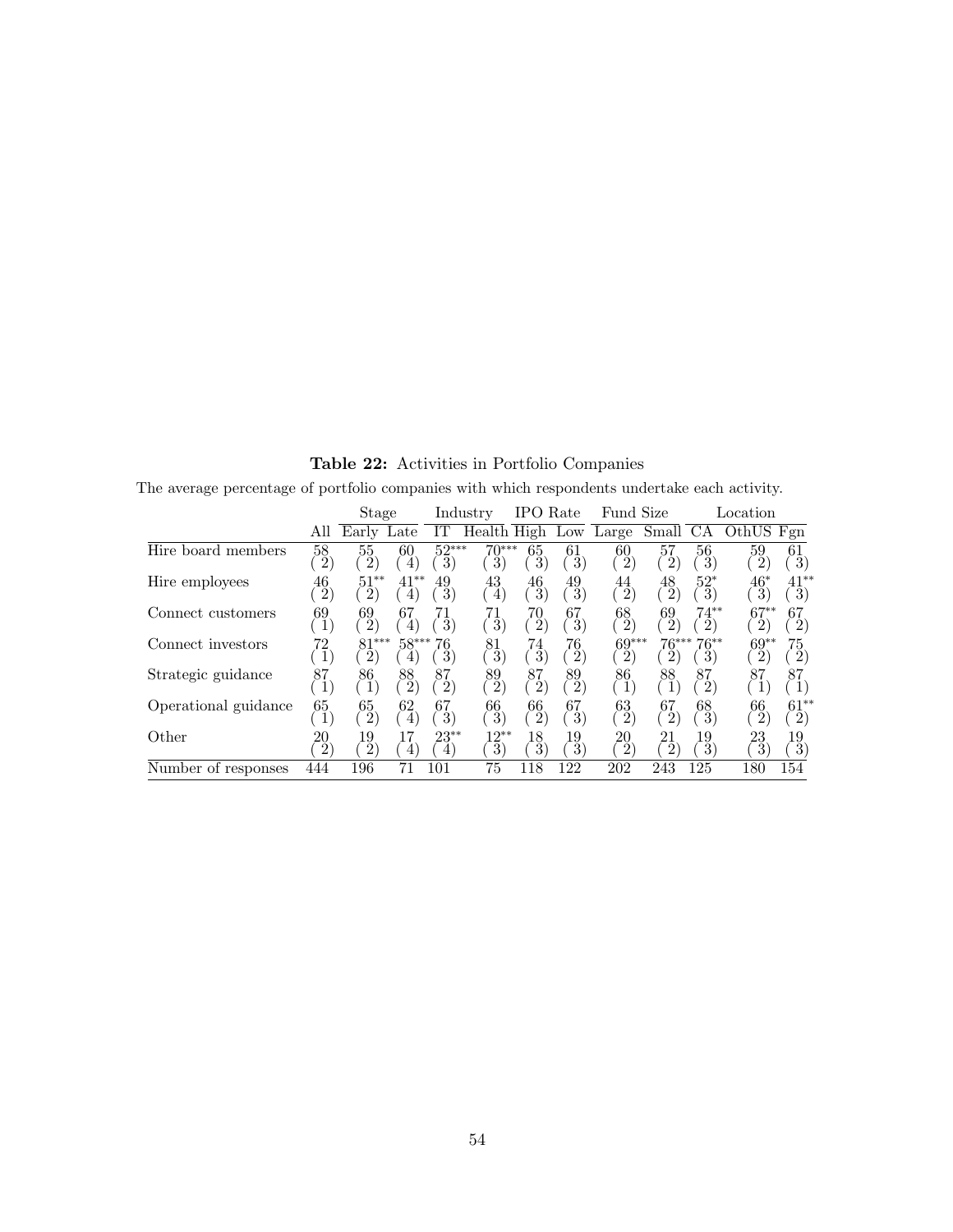|  | Table 23: Frequency of IPO, M&A, and Failure |  |  |  |  |
|--|----------------------------------------------|--|--|--|--|
|--|----------------------------------------------|--|--|--|--|

This table looks at how frequent each outcome is among exited investments. The first panel calculated the rates using respondent answers; the second calculates the rates from the last 10 years of VentureSource data; the third calculates the rates using all VentureSource data.

|                                                           |                    | <b>Stage</b><br>Industry               |                               |                    | <b>IPO</b> Rate                                            |                         | Fund Size              |                         |                          | Location           |                              |                              |
|-----------------------------------------------------------|--------------------|----------------------------------------|-------------------------------|--------------------|------------------------------------------------------------|-------------------------|------------------------|-------------------------|--------------------------|--------------------|------------------------------|------------------------------|
|                                                           |                    | All Early Late IT                      |                               |                    | Health High Low Large Small CA                             |                         |                        |                         |                          |                    | OthUS Fgn                    |                              |
| Frequency of exit reported in survey                      |                    |                                        |                               |                    |                                                            |                         |                        |                         |                          |                    |                              |                              |
| $\%$ IPO                                                  | 15<br>$ 1\rangle$  | $12***$<br>(1)                         | 2)                            | $19***13***$<br>2) | 23***<br>(2)                                               | $24***$<br>2)           | $11***$<br>1)          | $20***$<br><sup>1</sup> | (1)                      | $12***20***$<br>2) | $14***$<br>(1)               | 14<br>1)                     |
| $\%$ MA                                                   | 53<br>$\mathbf{1}$ | $50***$<br>$\left 2\right\rangle$      | 3)                            | 60***55**<br>2)    | $48^{**}$<br>$\overline{3})$                               | $47***$<br>(2)          | $55***$<br>2)          | 51<br>$ 1\rangle$       | 54<br>$\left(2\right)$   | 50<br>2)           | 54<br>$\left 2\right\rangle$ | 54<br>2)                     |
| % Failure                                                 | 32<br>$\ket{1}$    | $38***$<br>2)                          | -2)                           | $21***32$<br>2)    | 29<br>$\left( \frac{1}{2} \right)$                         | $29^{**}$<br>2)         | $34**$<br>2)           | $29^{**}$<br>$\vert$ 1) | $34**$<br>2)             | 30<br>2)           | 32<br><sup>1</sup>           | 32<br>$\bar{2})$             |
| Number of responses                                       | 426                | 187                                    | 69                            | 98                 | 72                                                         | 117                     | 114                    | 198                     | 231                      | 118                | 171                          | 151                          |
|                                                           |                    |                                        |                               |                    |                                                            |                         |                        |                         |                          |                    |                              |                              |
| Frequency of exit in last ten years of VentureSource data |                    |                                        |                               |                    |                                                            |                         |                        |                         |                          |                    |                              |                              |
| % IPO                                                     | 11<br>$\perp$      | 9<br>1)                                | 11<br>$^{\prime}$ 2)          | $9***$<br>2)       | $17***$<br>$\left( \begin{array}{c} 2 \end{array} \right)$ | $21***$<br>(1)          | $2***$<br>(0)          | $15***$<br><sup>1</sup> | 1)                       | 13                 | 12<br>$^{\prime}$ 2)         | 10<br>(1)                    |
| $\%$ MA                                                   | 43<br>$\ket{1}$    | 42*<br>2)                              | $50*$<br>(3)                  | $49^{**}$<br>3)    | $39***$<br>3)                                              | 47<br>(2)               | 47<br>2)               | $48***$<br>-2)          | $38***$<br>2)            | 47<br>2)           | 47<br>$\left( 2\right)$      | $34***$<br>(2)               |
| % Apparent failure                                        | 46<br>$ 1\rangle$  | $49^{**}$<br>2)                        | $39^{**}$<br>$\left(3\right)$ | 42<br>3)           | 44<br>$\overline{3})$                                      | $32***$<br><sup>1</sup> | $51***$<br>2)          | $37***$<br>2)           | $56***$<br>2)            | 40<br>2)           | 41<br>2)                     | $55***$<br>2)                |
| Number of responses                                       | 312                | 140                                    | 53                            | 64                 | 62                                                         | 117                     | 114                    | 164                     | 155                      | 95                 | 127                          | 103                          |
|                                                           |                    |                                        |                               |                    |                                                            |                         |                        |                         |                          |                    |                              |                              |
| Frequency of exit in all years VentureSource data         |                    |                                        |                               |                    |                                                            |                         |                        |                         |                          |                    |                              |                              |
| $\overline{\%$ IPO                                        | 13<br>$ 1\rangle$  | 12<br>(1)                              | 13<br>(2)                     | $12***$<br>2)      | $22***$<br>(2)                                             | $23***$<br>(1)          | $6***$<br><sup>1</sup> | $18***$<br><sup>1</sup> | $9***$<br><sup>1</sup>   | 17<br><sup>2</sup> | 13<br>(2)                    | 12<br>(1)                    |
| $\%$ MA                                                   | 43<br>$\Box$       | $42**$<br>$\left( \frac{2}{2} \right)$ | $49**$<br>(2)                 | $48***$<br>2)      | $38***$<br>(2)                                             | 46<br>$\left(1\right)$  | 47<br>(2)              | $47***$<br><sup>1</sup> | $39***$<br>$\binom{2}{}$ | 48<br>-2)          | 47<br>$\left( \ \ 2 \right)$ | $35***$<br>$\left( 2\right)$ |
| % Apparent failure                                        | 44<br>$\perp$      | $47**$<br>2)                           | $37**$<br>3)                  | *40<br>3)          | 40<br>$ 3\rangle$                                          | $31***$<br>$\mathbf{1}$ | $47***$<br>2)          | $35***$<br>$\perp$      | $52***$<br>2)            | 36<br>-2)          | 40<br>2)                     | $53***$<br>2)                |
| Number of responses                                       | 317                | 143                                    | 54                            | 65                 | 63                                                         | 117                     | 114                    | 166                     | 158                      | 97                 | 129                          | 104                          |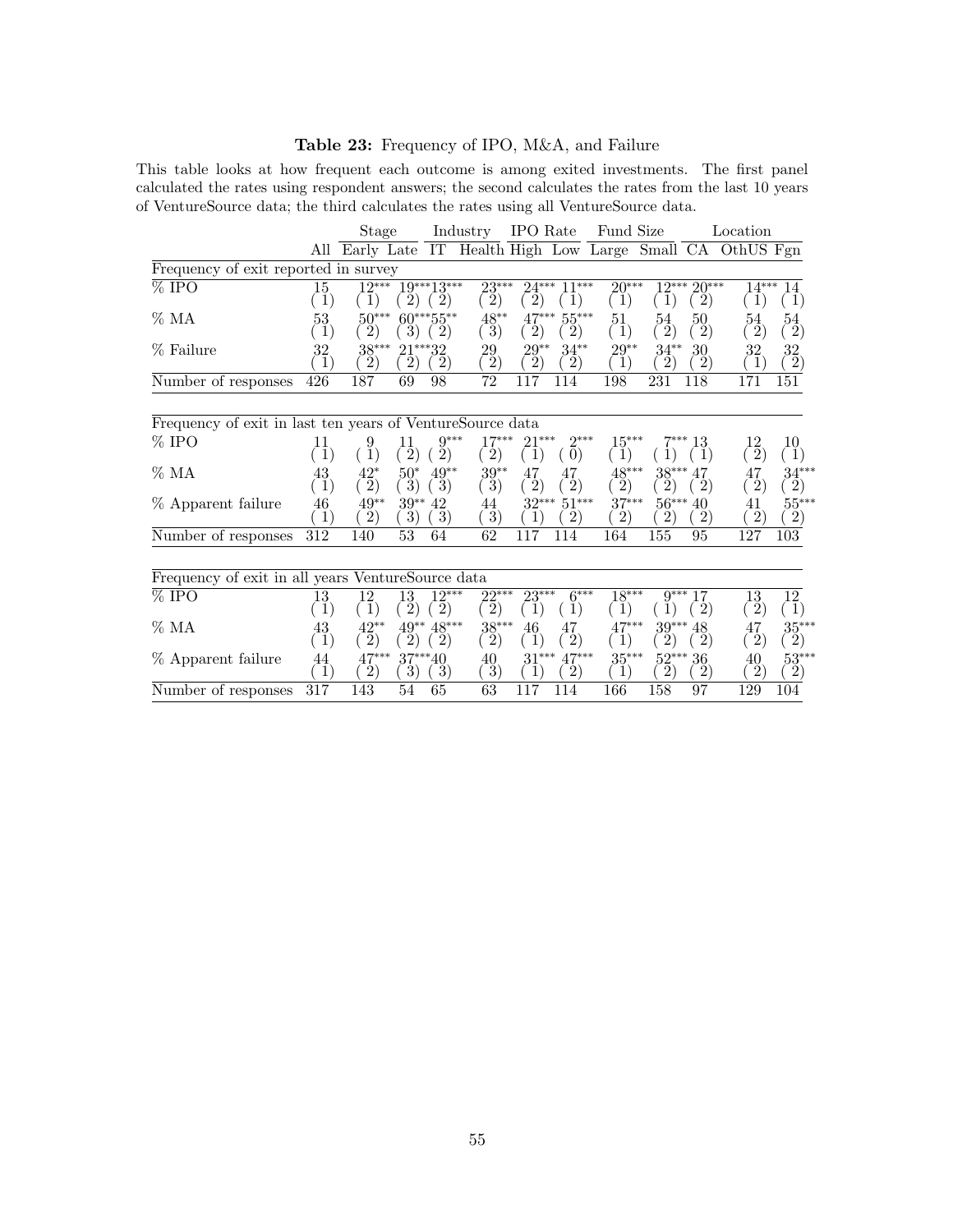|                        |                         | Stage            |                            | Industry                          |                          | <b>IPO</b> Rate             |                         | Fund Size         |                            |                              | Location                          |                                    |
|------------------------|-------------------------|------------------|----------------------------|-----------------------------------|--------------------------|-----------------------------|-------------------------|-------------------|----------------------------|------------------------------|-----------------------------------|------------------------------------|
|                        | All                     | Early Late       |                            | IT                                | Health High Low Large    |                             |                         |                   | Small                      | CA                           | OthUS Fgn                         |                                    |
| $\leq$ 1               | 24<br>$\lceil$          | $27**$<br>2      | $20**$<br>$\tilde{2}$      | $26***$<br>$\left 2\right\rangle$ | $20**$<br>$ 2\rangle$    | 25<br>$\bar{2}$             | 28<br>(2)               | 25<br>1           | 24<br>$ 1\rangle$          | 25<br>2                      | 25<br>$\left( \frac{1}{2}\right)$ | 23<br>$\left( \frac{2}{2} \right)$ |
| $1-2$                  | 19<br>$\lceil 1 \rceil$ | 18               | 18<br>$\bar{2}$            | $15^*$                            | $19^*$<br>$\overline{2}$ | 17<br>$\lceil$              | 20<br>2                 | 18,               | $19\,$<br>$\left  \right $ | 19<br>$\left(2\right)$       | 20<br>$\mathbf{1}$                | 19<br><sup>1</sup>                 |
| $2 - 3$                | 19<br>$\mathbf{1}$      | $14***$          | $28***$<br>$ 3\rangle$     | 18<br>$\overline{2}$              | 19<br>$\overline{2}$     | 17<br>1                     | 19                      | 19<br>$\ket{1}$   | 19<br>$\ket{1}$            |                              | 19                                | 20<br>$\langle 2 \rangle$          |
| $3-5$                  | 16<br>$\lceil$          | 16               | 20<br>$\tilde{2}$          | 17<br>$\left 2\right\rangle$      | 17<br>$\overline{2}$     | 17                          | 16<br>2,                | 17                | 16                         | 16<br>$\left 2\right\rangle$ | 16                                | 16<br>2                            |
| $5 - 10$               | 12<br>$\ket{1}$         | $13**$           | $8^{**}$                   | 12<br>$\overline{2}$              | 16<br>3                  | $15^{**}$<br>2 <sub>1</sub> | $10^{**}$               | 13                | 12<br>$ 1\rangle$          | 12<br>2                      | 13                                | 11<br>$^{\circ}2,$                 |
| $10+$                  | 9                       | $12**$           | $7^{**}$<br>$\overline{2}$ | 13<br>$\overline{2}$              | 9<br>$2^{\circ}$         | $9*$                        |                         | 9                 | 9                          | $10^*$                       |                                   | 10<br>$\overline{2}$               |
| Mean reported multiple | 3.8<br>(0.1)            | $4.2**$<br>(0.2) | $3.5***$<br>(0.2)          | 4.2<br>(0.3)                      | 4.1<br>(0.3)             | (0.2)                       | $4.0***3.4***$<br>(0.2) | $3.8\,$<br>(0.1)  | 3.8<br>(0.2)               | 3.9<br>(0.2)                 | $3.6\,$<br>(0.2)                  | 3.9<br>$(\bar{0}.\bar{2})$         |
| Std reported multiple  | $2.9\,$<br>(0.1)        | $3.1**$<br>(0.1) | $2.6***$<br>(0.2)          | $3.4***$<br>(0.2)                 | $2.7***$<br>(0.2)        | $3.3**$<br>(0.1             | $2.9**$<br>(0.1)        | $3.1***$<br>(0.1) | $2.7***$<br>(0.1)          | $3.2^*$<br>(0.2)             | $2.9*$<br>(0.1)                   | $2.5***$<br>(0.1)                  |
| Number of responses    | 410                     | 179              | 70                         | 96                                | 67                       | 115                         | 109                     | 189               | 221                        | 114                          | 165                               | 144                                |

### Table 24: Exit Multiple Frequency

The average percentage of cash-on-cash exit multiples in each range. Mean reported multiple is the average of these, with each bucket coded as its midpoint and the 10x+ bucket coded at 15.

## Table 25: Important Contributors to Value Creation

The percentage of respondents who marked each factor as important (top) and as most important (bottom) for value creation.

|                       |                         | <b>Stage</b>            |                         |                              | Industry                              | IPO Rate               |               | Fund Size                    |                              |                                 | Location                      |                             |
|-----------------------|-------------------------|-------------------------|-------------------------|------------------------------|---------------------------------------|------------------------|---------------|------------------------------|------------------------------|---------------------------------|-------------------------------|-----------------------------|
|                       | All                     | Early Late              |                         | IT                           | Health High Low Large                 |                        |               |                              | Small CA                     |                                 | OthUS Fgn                     |                             |
| Important factor      |                         |                         |                         |                              |                                       |                        |               |                              |                              |                                 |                               |                             |
| Deal flow             | 65<br>2)                | 68<br>$ 3\rangle$       | 65<br>$5^{\circ}$       | $73***$<br>$\vert 4 \rangle$ | $49***$<br>-5)                        | 62<br>$ 4\rangle$      | 64<br>4)      | 69<br>$\left(3\right)$       | 62<br>$\left(3\right)$       | $73_\circ$<br>$\vert 4 \rangle$ | 67<br>3                       | $57***$<br>4)               |
| Selection             | 86<br><sup>1</sup>      | 87<br>$\left( 2\right)$ | 87<br>$ 4\rangle$       | $91**$<br>3)                 | $81**$<br>$ 4\rangle$                 | 89<br>3)               | 88<br>3)      | 88<br>$\zeta_2$              | 85<br>$\left 2\right\rangle$ | 87<br>3                         | 87<br>$\left 2\right\rangle$  | 84<br>$\left(3\right)$      |
| Value-add             | 84<br>$\left( 2\right)$ | $85*$<br>2)             | $77^{\ast}$<br>-5)      | $78**$<br>4)                 | 89**<br>$ 4\rangle$                   | 87<br>3)               | 83<br>3)      | 84<br>$\left 2\right\rangle$ | 83<br>2                      | $86*$<br>3                      | $79*$<br>3)                   | 89**<br>2)                  |
| Other                 | 1)                      | 3<br>1)                 | 6<br>$\overline{3})$    | 3                            | 3<br>$\overline{2})$                  | 5<br>$\left( 2\right)$ | 4<br>2)       | 4<br>$\mathbf{1}$            | 4<br>$1^{\circ}$             | 2<br>$\left  \right $           | 4<br>$1^{\circ}$              | 5<br>$\left( 2\right)$      |
| Most important factor |                         |                         |                         |                              |                                       |                        |               |                              |                              |                                 |                               |                             |
| Deal flow             | 23<br>2)                | 27<br>3)                | 19<br>$\left( 4\right)$ | $29***$<br>-4)               | $13***$<br>4                          | $19***$<br>3)          | $31***$<br>4) | 27<br>-3)                    | 21<br>$\bar{2})$             | 27<br>4                         | 25<br>$\bar{3})$              | $18***$<br>$\left(3\right)$ |
| Selection             | 49<br>$\overline{2})$   | 44<br>$\bar{3}$         | 52<br>-5)               | 49<br>4                      | 52<br>5 <sup>°</sup>                  | $57^{\ast\ast}$<br>4)  | $46**$<br>4)  | 51<br>3)                     | 46<br>$\binom{3}{}$          | 48<br>$\vert 4 \rangle$         | 50<br>$\left(3\right)$        | 48<br>4                     |
| Value-add             | 27<br>2)                | 27<br>3)                | 27<br>-5)               | $21***$<br>$\vert 4 \rangle$ | $35^{**}$<br>5)                       | 22<br>3)               | 22<br>-3)     | $22***$<br>$\binom{3}{}$     | $32***$<br>3)                | 23<br>-3)                       | $23_{\circ}$<br>$\binom{3}{}$ | $34**$<br>-3)               |
| Other                 | (0)                     | $ 1\rangle$             | 1)                      | 1)                           | $\left( \right)$<br>$\left( 0\right)$ | 1)                     |               | $\mathbf{1}$                 | $1^{\circ}$                  | 1                               | 1                             | $\cup$<br>$\left( 0\right)$ |
| Number of responses   | 509                     | 226                     | 82                      | 122                          | 78                                    | 129                    | 139           | 231                          | 281                          | 145                             | 205                           | 179                         |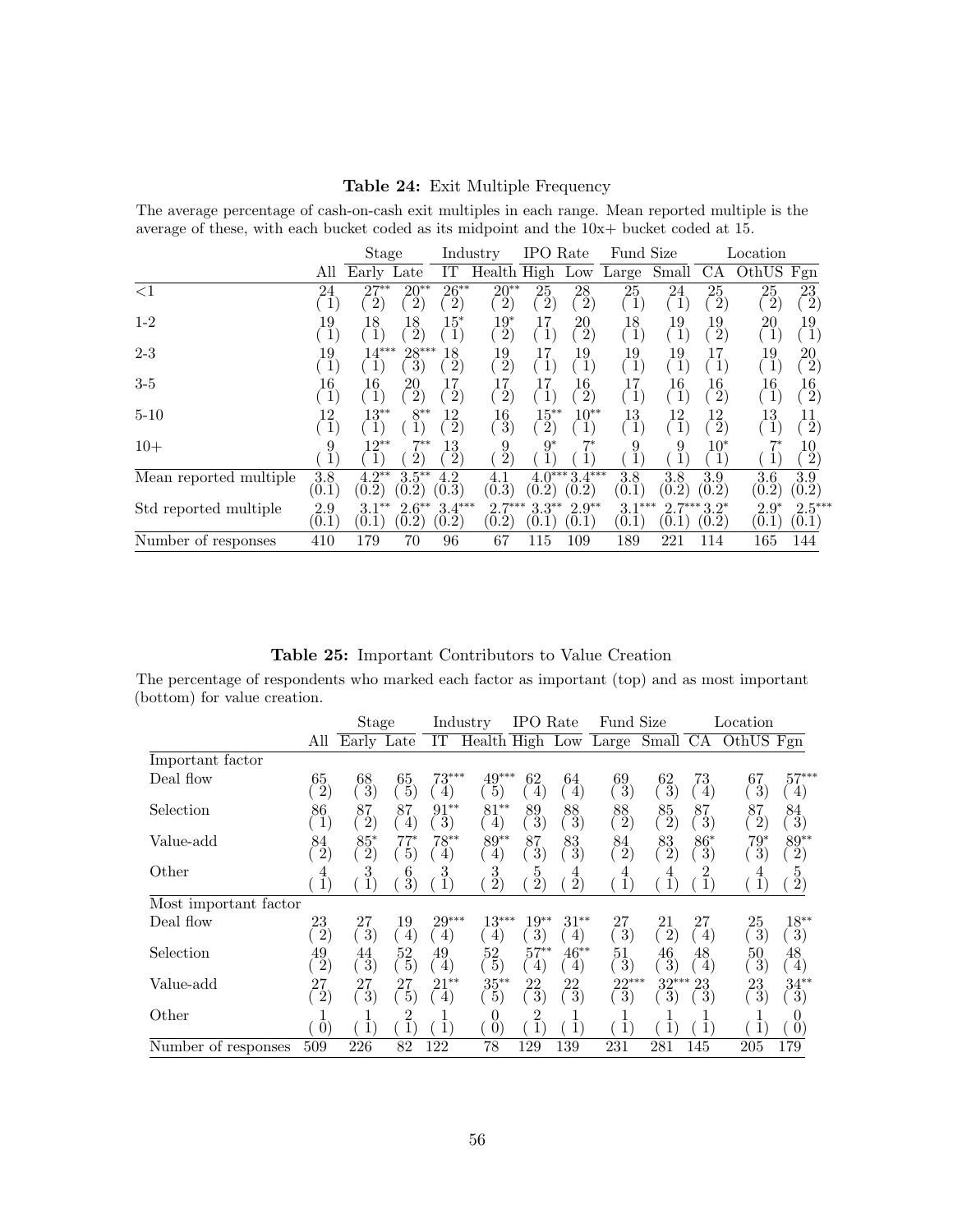|                       |                                                   | Stage                                                                      |                                                                  | Industry                                                           | <b>IPO</b> Rate                                              |                                                                  | <b>Fund Size</b>                                    |                                                       |                               | Location                    |                                        |
|-----------------------|---------------------------------------------------|----------------------------------------------------------------------------|------------------------------------------------------------------|--------------------------------------------------------------------|--------------------------------------------------------------|------------------------------------------------------------------|-----------------------------------------------------|-------------------------------------------------------|-------------------------------|-----------------------------|----------------------------------------|
|                       | All                                               | Early Late                                                                 | IT                                                               | Health High Low Large                                              |                                                              |                                                                  |                                                     | Small CA                                              |                               | OthUS Fgn                   |                                        |
| Important factor      |                                                   |                                                                            |                                                                  |                                                                    |                                                              |                                                                  |                                                     |                                                       |                               |                             |                                        |
| Team                  | 96<br>1)                                          | 96<br>$\left(3\right)$<br><sup>1</sup>                                     | $\binom{94}{2}$                                                  | $\frac{96}{2}$                                                     | $\begin{smallmatrix} 97 \ 1) \end{smallmatrix}$              | $\binom{96}{2}$                                                  | ${97 \choose 1}$                                    | $\frac{96}{1}$                                        | $\binom{96}{2}$               | 96<br>$\vert$ 1)            | $\binom{97}{1}$                        |
| Business model        | 60<br>2)                                          | $55***$<br>73***<br>$\left( \begin{array}{c} 3 \end{array} \right)$<br>(5) | 63***<br>-4)                                                     | $32***$<br>(5)                                                     | $54\,$<br>(4)                                                | 55<br>(4)                                                        | 63<br>$\left(\begin{array}{c} 3 \end{array}\right)$ | $\frac{58}{3}$                                        | 59<br>(4)                     | 60<br>$\binom{3}{}$         | 61<br>$\tilde{(-3)}$                   |
| Technology            | $\stackrel{59}{_{2})}$                            | $\binom{52}{5}$<br>60<br>$\left(\begin{array}{c} 3 \end{array}\right)$     | $53***$<br>(4)                                                   | 79***<br>(5)                                                       | 62<br>(4)                                                    | 59<br>(4)                                                        | $\binom{58}{3}$                                     | 59<br>$\left( \begin{array}{c} 3 \end{array} \right)$ | $67*$<br>(4)                  | ${58^* \choose 3}$          | $53*$<br>(4)                           |
| Market                | $\frac{34}{2}$                                    | $34*$<br>$44*$<br>$\check{(-3)}$<br>(5)                                    | 42<br>(4)                                                        | 36<br>$\tilde{(-5)}$                                               | 37<br>(4)                                                    | 30<br>(4)                                                        | 36<br>$\check{\text{}}(3)$                          | 33<br>$\binom{5}{3}$                                  | 39<br>(4)                     | 36<br>$\tilde{c}(\v3)$      | $\binom{31}{3}$                        |
| Industry              | $\frac{59}{2}$                                    | $68^{**}$<br>$54***$<br>$\check{(-3)}$<br>(5)                              | 59<br>(4)                                                        | $\binom{48}{5}$                                                    | $49**$<br>(4)                                                | $60**$<br>(4)                                                    | $\binom{58}{3}$                                     | 60<br>$\left(3\right)$                                | 59<br>(4)                     | 60<br>$^{\circ}3)$          | 57<br>(4)                              |
| Timing                | 67<br>$\left( \frac{2}{2} \right)$                | $\binom{62}{5}$<br>64<br>(3)                                               | $69**$<br>-4)                                                    | $55^{**}$<br>$\binom{5}{5}$                                        | 70<br>(4)                                                    | 65<br>(4)                                                        | 67<br>(3)                                           | 66<br>$\left(\begin{array}{c}3\end{array}\right)$     | 71<br>(4)                     | 65<br>$^{\small (3)}$       | $\binom{65}{3}$                        |
| Luck                  | $\frac{56}{2}$                                    | $61***$<br>$38^{**}$<br>$(5)$<br>$(\bar{3})$                               | $63^{*}$<br>4)                                                   | $\left( \begin{smallmatrix} 51^\ast \ 5 \end{smallmatrix} \right)$ | $\binom{57}{4}$                                              | $\stackrel{58}{4})$                                              | $\binom{53}{3}$                                     | $\frac{58}{3}$                                        | $64^{**}$<br>(4)              | $51^{**}$<br>$\tilde{ }3)$  | 55<br>(4)                              |
| Board of directors    | $^{29}_{(2)}$                                     | $\frac{32}{(3)}$<br>$\frac{24}{5}$                                         | 26<br>4                                                          | $^{27}_{\ 5)}$                                                     | $^{25}_{(3)}$                                                | $\binom{33}{4}$                                                  | $25***$<br>$\bar{3}$                                | $34***$<br>$\left(3\right)$                           | 4                             | $\overset{31}{\rightarrow}$ | $\binom{26}{3}$                        |
| My contribution       | $\frac{26}{2}$                                    | 25<br>25<br>$\left( \frac{3}{3} \right)$<br>$\left\lceil 5 \right\rceil$   | 25<br>4)                                                         | 23<br>$\tilde{5}$                                                  | 17<br>$\left(\begin{smallmatrix} 3 \end{smallmatrix}\right)$ | 23<br>$\bar{ }^{2}\bar{3})$                                      | $20***$<br>2                                        | $30***$<br>-3)                                        | 27<br>3)                      | 25<br>$\lceil \v3 \rceil$   | $^{25}_{(3)}$                          |
| Most important factor |                                                   |                                                                            |                                                                  |                                                                    |                                                              |                                                                  |                                                     |                                                       |                               |                             |                                        |
| Team                  | 56<br>2)                                          | $64***$<br>$42***$<br>(3)<br>5)                                            | $55^{\ast}$<br>-4)                                               | $\binom{42^*}{5}$                                                  | 53<br>(4)                                                    | 59<br>(4)                                                        | $\binom{52^*}{3}$                                   | $59*$<br>$\check{(}3)$                                | 55<br>(4)                     | 55<br>$\tilde{(-3)}$        | 60<br>(4)                              |
| Business model        | 7<br>$\left(1\right)$                             | $4***$<br>$18***$<br>(1)<br>(4)                                            | 8<br>2)                                                          | 3<br>$(\; \bar{2})$                                                | 5<br>$\binom{5}{2}$                                          | 6<br>(2)                                                         | $_{2}^{8}$                                          | $\left  \right $                                      | 6<br>(2)                      | $\overline{2})$             | $\binom{2}{}$                          |
| Technology            | $\begin{smallmatrix} 9 \\ 1 \end{smallmatrix}$    | 11<br>6<br>$\check{2})$<br>$\bar{3}$                                       | $7***$<br>$\dot{2})$                                             | $31***$<br>$\left(\bar{5}\right)$                                  | $\binom{12}{3}$                                              | 10<br>$\left(\begin{smallmatrix} 2 \ 2 \end{smallmatrix}\right)$ | $\binom{10}{2}$                                     | $\frac{9}{2}$                                         | $\frac{9}{2}$                 | $\check{2})$                | 10<br>$\rm(\bar{2})$                   |
| Market                | $\frac{2}{1}$                                     | $\begin{pmatrix} 1 \\ 0 \end{pmatrix}$<br>$\binom{4^*}{2}$                 | $0^*$<br>$\left( \begin{array}{c} \tilde{0} \end{array} \right)$ | $\binom{3^*}{2}$                                                   | $\begin{pmatrix} 4 \\ 2 \end{pmatrix}$                       | $(\begin{matrix} 2 \\ 1 \end{matrix})$                           | $\begin{smallmatrix} 3 \\ 1 \end{smallmatrix}$      | (1)                                                   | $\frac{2}{1}$                 | $\frac{2}{1}$               | $\begin{pmatrix} 2 \\ 1 \end{pmatrix}$ |
| Industry              | $\binom{7}{1}$                                    | 10<br>$\binom{6}{2}$<br>$\binom{5}{3}$                                     | 6<br>$\check{2})$                                                | 6<br>$\left(\ \frac{3}{2}\right)$                                  | $(\frac{6}{2})$                                              | $^{8}_{2)}$                                                      | $(\frac{8}{2})$                                     | $\binom{6}{1}$                                        | 6<br>$\check{2}$              | $\binom{1}{2}$              | $\binom{6}{2}$                         |
| Timing                | $^{12}_{1)}$                                      | 11<br>$\bar{2}$<br>$\overline{3}$                                          | $^{16^*}_{(3)}$                                                  | $\dot{3})$                                                         | $\dot{2}$                                                    | $\breve{2}$                                                      | $\binom{10}{2}$                                     | $\begin{smallmatrix} 13 \\ 2 \end{smallmatrix}$       | 11<br>$\overline{3})$         | 11<br>$\bar{2}$             | $\binom{11}{2}$                        |
| Luck                  | 6<br>$\overline{1})$                              | $\begin{pmatrix} 5 \\ 2 \end{pmatrix}$<br>$^{7}_{2)}$                      | $^{6}_{2)}$                                                      | $\binom{3}{2}$                                                     | $\frac{9}{2}$                                                | 6<br>$\tilde{2})$                                                | $\begin{pmatrix} 7 \\ 2 \end{pmatrix}$              | (1)                                                   | $11^*$<br>$\bar{(\,\bar{2})}$ | $\left(1\right)$            | $(\mathbf{1})$                         |
| Board of directors    | $\left(\begin{array}{c}\bar{0}\end{array}\right)$ | $\frac{2}{2}$<br>0<br>$\check{0}$ )                                        | $\frac{1}{1}$                                                    | $\begin{pmatrix} 4 \\ 2 \end{pmatrix}$                             | $\frac{2}{1}$                                                | $(\bar{1})$                                                      | $(\bar{1})$                                         | $(\bar{1})$                                           | 0<br>$\tilde{0}$ )            | $\overline{1}$              | $(\bar{1})$                            |
| My contribution       | 0<br>$\left( 0\right)$                            | 0<br>$\theta$<br>$\left( 0\right)$<br>$\left( 0\right)$                    | $\theta$<br>$\left( 0\right)$                                    | 1)                                                                 | 0<br>$\left 0\right\rangle$                                  | 0<br>$\left( 0\right)$                                           | 0<br>$\left( 0\right)$                              | 0<br>$\left 0\right\rangle$                           | $\theta$<br>$\left( 0\right)$ | 1<br>$1^{\circ}$            | $\left( 0\right)$                      |
| Number of responses   | 513                                               | $\overline{84}$<br>225                                                     | $\overline{120}$                                                 | 78                                                                 | $\overline{130}$                                             | 140                                                              | 236                                                 | 281                                                   | 145                           | 206                         | 182                                    |

Table 26: Factors That Contributed to Successful Investments

The percentage of respondents who marked each factor as important (top) and as most important (bottom) to the success of startups.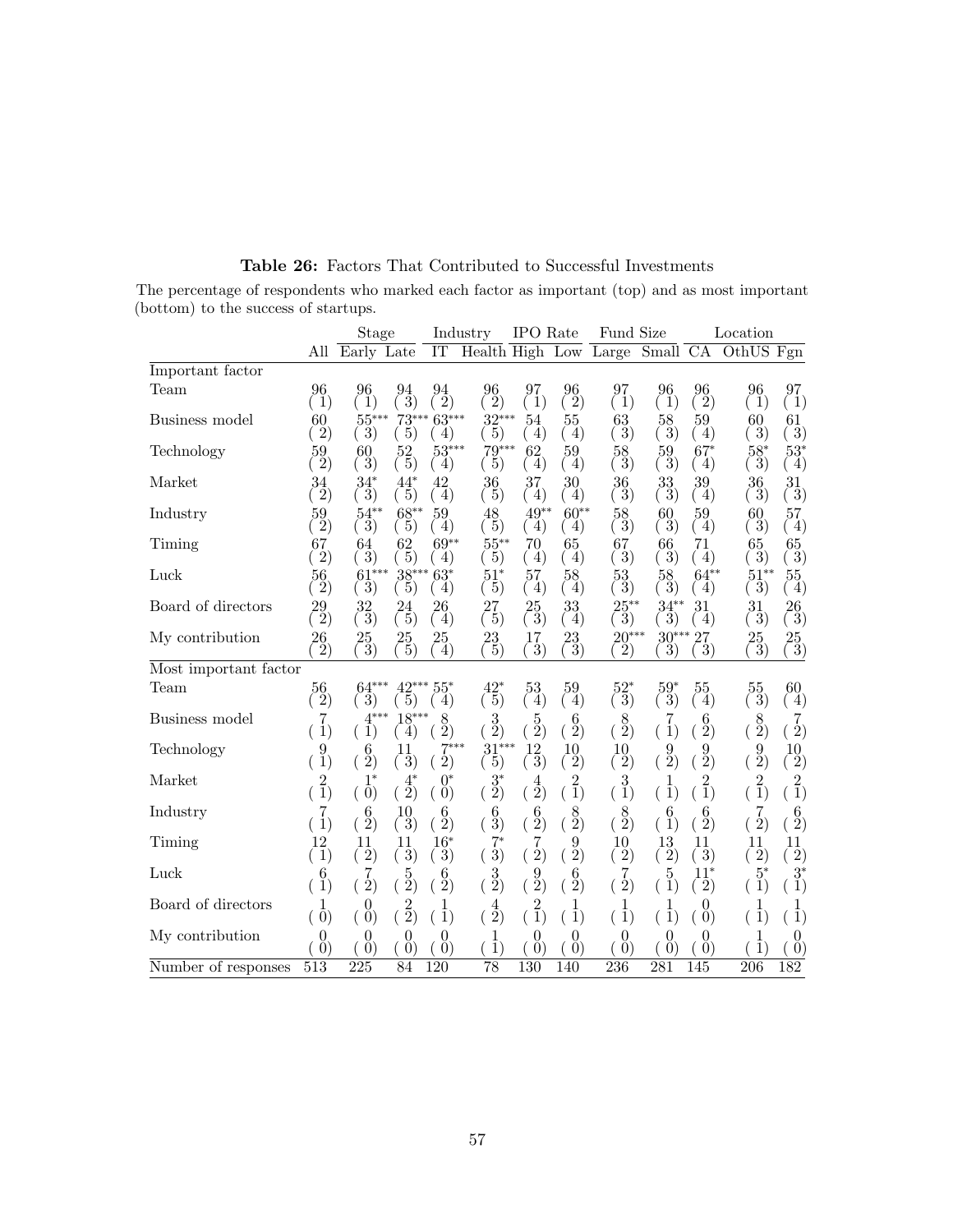|                       |                                    | Stage                                                    |                                                       |                                                | Industry                                        | <b>IPO</b> Rate                                            |                                   | Fund Size                                                            |                                                             |                               | Location                                       |                                                              |
|-----------------------|------------------------------------|----------------------------------------------------------|-------------------------------------------------------|------------------------------------------------|-------------------------------------------------|------------------------------------------------------------|-----------------------------------|----------------------------------------------------------------------|-------------------------------------------------------------|-------------------------------|------------------------------------------------|--------------------------------------------------------------|
|                       | All                                | Early Late                                               |                                                       | IT                                             | Health High Low Large                           |                                                            |                                   |                                                                      | $\overline{\text{Small }}$ CA                               |                               | OthUS Fgn                                      |                                                              |
| Important factor      |                                    |                                                          |                                                       |                                                |                                                 |                                                            |                                   |                                                                      |                                                             |                               |                                                |                                                              |
| Team                  | $\binom{92}{1}$                    | $\binom{91}{2}$                                          | $^{91}_{(3)}$                                         | $\binom{93^{**}}{2}$                           | $84**$<br>4)                                    | 90<br>$\tilde{3})$                                         | $\stackrel{91}{_{2}})$            | $\stackrel{92}{_{2}})$                                               | $\binom{91}{2}$                                             | $\stackrel{92}{_{2}})$        | $91\over 2)$                                   | $\overset{91}{2})$                                           |
| Business model        | 57<br>$\left( \frac{2}{2} \right)$ | 54<br>$\left(3\right)$                                   | 60<br>$\tilde{5}$                                     | $63***$<br>(4)                                 | $39***$<br>(5)                                  | 54<br>(4)                                                  | 57<br>(4)                         | $\binom{58}{3}$                                                      | $\binom{57}{3}$                                             | $\binom{58}{4}$               | 61<br>$\tilde{3}$                              | $52*$<br>(4)                                                 |
| Technology            | $\frac{45}{2}$                     | 46<br>$\left(\ \bar{3}\right)$                           | 36<br>(5)                                             | $41***$<br>(4)                                 | $64***$<br>$\left(5\right)$                     | 49<br>(4)                                                  | $\binom{44}{4}$                   | $\frac{46}{(3)}$                                                     | $\binom{45}{3}$                                             | $\binom{51}{4}$               | $\binom{46}{3}$                                | 41<br>(4)                                                    |
| Market                | $\overset{31}{_{2})}$              | $35^*$<br>$\check{(}3)$                                  | $25^{*}$<br>(5)                                       | $26*$<br>(4)                                   | $37^*$<br>(5)                                   | 35<br>(4)                                                  | 27<br>(4)                         | 30<br>$\check{(}3)$                                                  | $\binom{33}{3}$                                             | 37<br>(4)                     | 34<br>$\left(\overline{3}\right)$              | $25^{**}$<br>$\left( \begin{array}{c} 3 \end{array} \right)$ |
| Industry              | $\stackrel{58}{\substack{2}})$     | $\tilde{}}3)$                                            | 60<br>$\tilde{5}$                                     | $59*$<br>(4)                                   | $46^*$<br>(5)                                   | 50<br>(4)                                                  | 59<br>(4)                         | 56<br>$\check{(\;\;3)}$                                              | $\binom{59}{3}$                                             | 58<br>(4)                     | $\frac{59}{(3)}$                               | 56<br>(4)                                                    |
| Timing                | 49<br> 2)                          | 50<br>$\H(3)$                                            | $\binom{42}{5}$                                       | $57***$<br>(4)                                 | $41**$<br>(5)                                   | 46<br>(4)                                                  | 50<br>(4)                         | $\binom{48}{3}$                                                      | $\left(\begin{smallmatrix} 50 \ 3 \end{smallmatrix}\right)$ | 50<br>(4)                     | 47<br>$\binom{3}{}$                            | 51<br>(4)                                                    |
| Luck                  | 30 <sub>1</sub><br>$\tilde{2})$    | $\binom{30}{3}$                                          | $^{24}_{(5)}$                                         | $\binom{32}{4}$                                | $3^{2}_{5)}$                                    | 31<br>(4)                                                  | $\binom{29}{4}$                   | $^{29}_{(3)}$                                                        | $\binom{32}{3}$                                             | $38^{**}$<br>(4)              | $27**$<br>$\binom{3}{}$                        | $\frac{30}{3}$                                               |
| Board of directors    | $\overset{33}{_{2}})$              | $^{28}_{(3)}$                                            | $\binom{33}{5}$                                       | 25<br>$\binom{7}{4}$                           | $\begin{smallmatrix} 30 \\ 5 \end{smallmatrix}$ | 35<br>(4)                                                  | 36<br>(4)                         | $^{31}_{(3)}$                                                        | $\binom{35}{3}$                                             | $39**$<br>(4)                 | $27**$<br>(3)                                  | 36<br>$\left(\begin{array}{c}3\end{array}\right)$            |
| My contribution       | 9<br>1)                            | 8<br>$\tilde{2}$                                         | 6<br>$\overline{3})$                                  | 10<br>$\binom{3}{}$                            | 6<br>$\overline{3})$                            | 7<br>$\left( 2\right)$                                     | 8<br>$\left( \frac{1}{2} \right)$ | T<br>1)                                                              | 11<br>$\left( 2\right)$                                     | 11<br>2                       | 7<br>$\left( 2\right)$                         | 10<br>$\left( 2\right)$                                      |
| Most important factor |                                    |                                                          |                                                       |                                                |                                                 |                                                            |                                   |                                                                      |                                                             |                               |                                                |                                                              |
| Team                  | $55\,$<br>2)                       | $60*$<br>$\left( \begin{array}{c} 3 \end{array} \right)$ | $48*$<br>(5)                                          | $57***$<br>(4)                                 | $34***$<br>(5)                                  | 51<br>(4)                                                  | 59<br>(4)                         | $50**$<br>$\left( \frac{3}{2} \right)$                               | $59**$<br>$\left( \frac{1}{3} \right)$                      | 54<br>(4)                     | 52<br>$\left(\overline{3}\right)$              | 59<br>(4)                                                    |
| Business model        | 10<br>(1)                          | $7^{**}$<br>2)                                           | $16***$<br>(4)                                        | 13<br>(3)                                      | 10<br>(3)                                       | (2)                                                        | 9<br>$\left( 2\right)$            | $6***$<br>(1)                                                        | $12**$<br>(2)                                               | 8<br>2)                       | 11<br>$\bar{(-2)}$                             | 10<br>(2)                                                    |
| Technology            | $\{8}{1}$                          | $^{6}_{2}$                                               | $\binom{3}{}$                                         | $3^{***}$<br>$\tilde{1})$                      | $36***$<br>(5)                                  | $16***$<br>$\left( \begin{array}{c} 3 \end{array} \right)$ | $7***$<br>$\left( 2\right)$       | $13***$<br>$\left( \begin{array}{c} \tilde{2} \end{array} \right)$   | $5^{***}$<br>(1)                                            | $^{8}_{2)}$                   | $^{9}_{2)}$                                    | $_{2}^{8}$                                                   |
| Market                | $\frac{3}{1}$                      | $\frac{3}{1}$                                            | $\hat{1}$                                             | $\begin{smallmatrix} 3 \\ 1 \end{smallmatrix}$ | $^{3}_{2)}$                                     | $\begin{pmatrix} 4 \\ 2 \end{pmatrix}$                     | $\frac{2}{1}$                     | $0***$<br>(0)                                                        | $4***$<br>$(\bar{1})$                                       | $6^{**}$<br>$\tilde{2})$      | $2^{**}$<br>$(\bar{1})$                        | $\overline{1})$                                              |
| Industry              | 10<br>$\vert 1 \rangle$            | $^{10}_{(2)}$                                            | 16<br>$\left(4\right)$                                | $^{13}_{-3)}$                                  | $rac{7}{3}$                                     | $\frac{9}{2}$                                              | $^{8}_{2)}$                       | $14^{**}$<br>$\left(\begin{smallmatrix} -2 \end{smallmatrix}\right)$ | $\binom{8^{**}}{2}$                                         | $\frac{9}{2}$                 | $\binom{13}{2}$                                | $\frac{9}{2}$                                                |
| Timing                | $\check{1}$                        | $\frac{8}{2}$                                            | $^{10}_{-3)}$                                         | $\frac{9}{3}$                                  | $\frac{5}{3}$                                   | $\frac{8}{2}$                                              | $^{9}_{2)}$                       | 10<br>$\mathbf{z}^2$                                                 | $(\frac{8}{2})$                                             | $^{\rm 10}_{\rm 2)}$          | $\begin{pmatrix} 9 \\ 2 \end{pmatrix}$         | $\frac{9}{2}$                                                |
| Luck                  | $\frac{3}{1}$                      | $\frac{4}{1}$                                            | $\left( \begin{array}{c} \bar{1} \end{array} \right)$ | $\frac{2}{1}$                                  | $\frac{1}{1}$                                   | $\begin{pmatrix} 4 \\ 1 \end{pmatrix}$                     | $\frac{4}{1}$                     | $\binom{3}{1}$                                                       | $(\begin{matrix} 2 \\ 1 \end{matrix})$                      | $rac{4}{2}$                   | $\begin{smallmatrix} 3 \\ 1 \end{smallmatrix}$ | 1)                                                           |
| Board of directors    | $\frac{3}{1}$                      | $\binom{2}{1}$                                           | $\binom{1}{1}$                                        | $\frac{2}{1}$                                  | $rac{4}{2}$                                     | $\begin{pmatrix} 1 \\ 1 \end{pmatrix}$                     | 3<br>$\overline{1})$              | $\begin{pmatrix} 2 \\ 1 \end{pmatrix}$                               | $\begin{smallmatrix} 3 \\ 1 \end{smallmatrix}$              | $\overline{1})$               | $\binom{2}{1}$                                 | (1)                                                          |
| My contribution       | $\theta$<br>$\left( 0\right)$      | 0<br>$\left( 0\right)$                                   | $\theta$<br>$\vert 0 \rangle$                         | 0<br>$\vert 0 \rangle$                         | $\theta$<br>$\left( 0\right)$                   | 0<br>$\left( 0\right)$                                     | 0<br>$\vert 0\rangle$             | $\theta$<br>$\vert 0\rangle$                                         | $\theta$<br>$\vert 0 \rangle$                               | $\theta$<br>$\left( 0\right)$ | $\theta$<br>$\vert 0 \rangle$                  | $\theta$<br>$\left( 0\right)$                                |
| Number of responses   | 511                                | $\overline{226}$                                         | $\overline{82}$                                       | $\overline{120}$                               | 78                                              | $\overline{130}$                                           | 141                               | 235                                                                  | 279                                                         | 145                           | 205                                            | 181                                                          |

Table 27: Factors That Contributed to Failed Investments

The percentage of respondents who marked each factor as important (top) and as most important (bottom) to the failure of startups.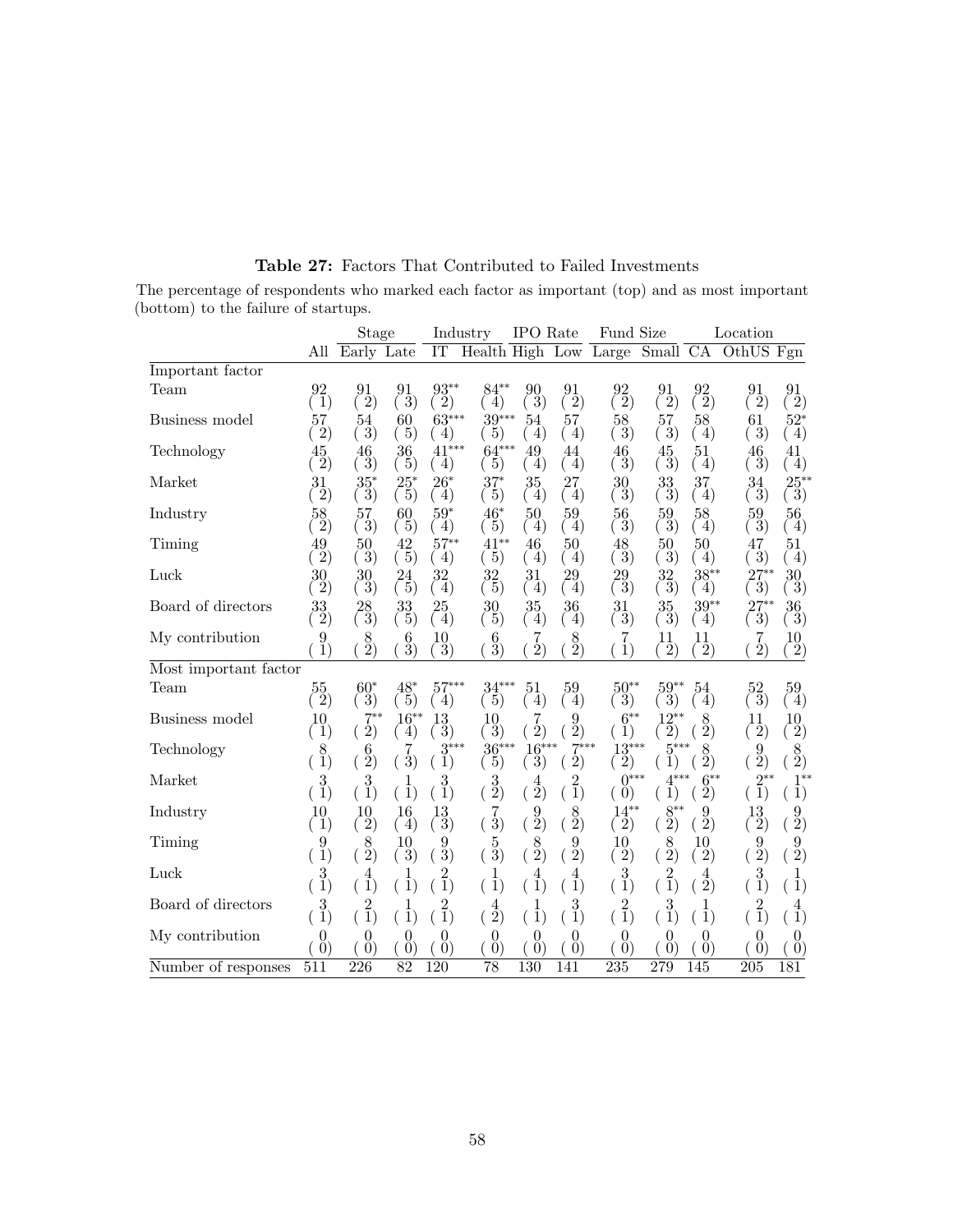## Table 28: Number of People Working at Funds

The number of people in each role and the percentage of total people in each role at each responding fund.

|                     |                           | Stage                   | Industry                            |                   |                                   | <b>IPO</b> Rate         |                          | Fund Size               |                                 |                        | Location           |                        |
|---------------------|---------------------------|-------------------------|-------------------------------------|-------------------|-----------------------------------|-------------------------|--------------------------|-------------------------|---------------------------------|------------------------|--------------------|------------------------|
|                     | All                       | Early Late              |                                     | IТ                | Health High Low Large Small       |                         |                          |                         |                                 | CA.                    | OthUS              | Fgn                    |
| Partners            | 4.7<br>(0.2)              | $3.9***$<br>(0.2)       | $6.3***$<br>(1.2)                   | 4.1<br>(0.2)      | 4.4<br>(0.3)                      | $7.2***$<br>(0.7)       | $4.2***$<br>(0.2)        | $6.2***$<br>(0.3)       | $3.\overline{5***5.3}$<br>(0.2) | (0.5)                  | 4.5<br>(0.2)       | 5.3<br>(0.7)           |
| Venture partners    | $1.3\,$<br>(0.1)          | (0.1)                   | 1.4<br>(0.3)                        | $0.9***$<br>(0.1) | $2.1***$<br>(0.3)                 | $1.9**$<br>(0.2)        | $1.3***$<br>(0.2)        | $1.8***$<br>(0.2)       | $1.0***$<br>(0.2)               | -1.6<br>(0.3)          | 1.2<br>(0.2)       | 1.4<br>(0.2)           |
| Associates          | 2.9<br>$(0.\overline{2})$ | $2.0***$<br>(0.2)       | $4.7***$<br>(0.7)                   | 2.4<br>(0.3)      | 2.2<br>(0.3)                      | 4.4***<br>(0.7)         | $2.4***$<br>(0.2)        | $4.4***$<br>(0.4)       | (0.1)                           | 2.7<br>(0.3)           | 2.7<br>(0.3)       | $3.7**$<br>(0.5)       |
| Other               | 4.5<br>(0.7)              | $3.2**$<br>(0.4)        | $5.3**$<br>(0.9)                    | 5.0<br>[1.4]      | $3.1\,$<br>(0.5)                  | (2.6)                   | $9.9***3.1***$<br>(0.4)  | $7.8***$<br>(1.5)       | $2.2***$<br>(0.3)               | 5.8<br>(1.3)           | 4.5<br>(0.9)       | 4.6<br>(1.4)           |
| Total               | $13.5\,$<br>(0.9)         | (0.7)                   | $10.3***17.7***12.3$<br>$2.4^\circ$ |                   | 11.8<br>(0.9)                     | (3.4)                   | $23.5***1.0***$<br>(0.7) | $20.2***$<br>(1.9)      | $8.4***15.4$<br>(0.6)           | 1.8                    | 12.9<br>(1.4)      | 15.0<br>(1.9)          |
| % Partners          | 48<br>$\binom{1}{1}$      | $50**$<br>2)            | $43**$<br>$\left( 2\right)$         | 48<br>-2)         | 47<br>2                           | 44<br>2                 | 48<br>2)                 | $42***$<br><sup>1</sup> | $53***$<br>$\mathbf{1}$         | 51<br>2                | 49<br>-2)          | $44^{***}$<br>-2)      |
| % Venture partners  | 10<br>$\ket{1}$           | 10<br><sup>1</sup>      | 8                                   | $8***$            | $15***$<br>$\left 2\right\rangle$ | 11<br>$\vert$ 1)        | 11<br>$\lceil 1 \rceil$  | 10<br>$\lceil 1 \rceil$ | 10<br><sup>1</sup>              | $\lceil 1 \rceil$      | 9<br>$\ket{1}$     | 10<br>$\left(1\right)$ |
| % Associates        | 20<br>$\ket{1}$           | $18***$<br><sup>1</sup> | $24***$<br>$2^{\circ}$              | 20<br>2           | 17<br>$\left 2\right\rangle$      | 20<br>$\vert 1 \rangle$ | 19<br>$\vert 1 \rangle$  | $22**$<br><sup>1</sup>  | $19**$<br><sup>1</sup>          | $17^*$<br>$\mathbf{1}$ | $20*$              | $24***$<br>-1)         |
| % Other             | 22<br>$\ket{1}$           | 22<br><sup>1</sup>      | 25<br>$\left( 2\right)$             | 24<br>2           | 21<br>2                           | 25<br>$\overline{2}$    | 22<br><sup>1</sup>       | $25***$<br><sup>1</sup> | $19***$<br>1)                   | 21<br>2 <sub>1</sub>   | 22<br><sup>1</sup> | 22<br><sup>1</sup>     |
| Number of responses | 610                       | 245                     | 96                                  | 131               | 87                                | 144                     | 165                      | 263                     | 335                             | 176                    | 239                | 219                    |

## Table 29: Partners' Specialization

The first panel reports the fraction of respondents where partners specialize in different taskes. The second panel reports the roles selected among those respondents who stated that partners in their fund specialized.

|                                                                 |                   | Stage            |                          |                         | Industry              | <b>IPO</b> Rate |                | Fund Size                |                           |                   | Location          |                  |
|-----------------------------------------------------------------|-------------------|------------------|--------------------------|-------------------------|-----------------------|-----------------|----------------|--------------------------|---------------------------|-------------------|-------------------|------------------|
|                                                                 | All               | Early Late       |                          | IТ                      | Health High Low Large |                 |                |                          | Small CA                  |                   | OthUS Fgn         |                  |
| Partners specialize                                             | 60                | 58               | 63                       | 53                      | 62                    | 52              | 54             | 59                       | 60                        | 59                | 59                | 62               |
|                                                                 | 2)                | -3)              | 6)                       | -5)                     | 5)                    | $ 4\rangle$     | 4)             | -3)                      | -3)                       | -4)               | 4                 | 4)               |
| Number of responses                                             | 448               | 194              | 74                       | 101                     | 75                    | 119             | 117            | 208                      | 245                       | 128               | 181               | 155              |
| Among funds where partners specialize, the respondent's role is |                   |                  |                          |                         |                       |                 |                |                          |                           |                   |                   |                  |
| Generalist                                                      | 44                | 41               | 38                       | 34                      | 33                    | 39              | 46             | 44                       | 44                        | 43                | 45                | 45               |
|                                                                 | $\left(3\right)$  | -5)              | $\left( 7\right)$        | 6 <sup>°</sup>          | -7)                   | (6)             | 6)             | 4)                       | $\overline{4}$            | -5)               | -5)               | $\left(5\right)$ |
| Fund raising                                                    | 52                | 54               | 56                       | $65***$                 | $43**$                | 50              | 50             | 54                       | 50                        | 53                | 51                | 52               |
|                                                                 | 3)                | $\left(5\right)$ | $\left  7 \right\rangle$ | $6^{\circ}$             | -7)                   | (6)             | 6)             | 4)                       | $\left( 4\right)$         | -5)               | 5)                | 5)               |
| Deal making                                                     | 55                | 56               | 56                       | 54                      | 59                    | 52              | 59             | $46***$                  | $62***$                   | 51                | 58                | 57               |
|                                                                 | 3)                | -5)              | $\left( 7\right)$        | $\mathbf{7}$            | -7)                   | (6)             | 6)             | $\overline{4}$           | 4                         | -6)               | 5)                | -5)              |
| Sourcing deals                                                  | 53<br>3)          | 51<br>5)         | 49                       | 53<br>$\left( 7\right)$ | 55<br>-7)             | 47<br>(6)       | 52<br>6)       | 44***<br>$\vert 4 \vert$ | $61***$<br>$\overline{4}$ | 55<br>-5)         | 57<br>5)          | $46*$<br>5)      |
| Networking                                                      | 32                | $40**$           | $21**$                   | 36                      | 31                    | 32              | 27             | $26***$                  | $38**$                    | 36                | 33                | 28               |
|                                                                 | 3)                | -5)              | 6 <sup>°</sup>           | 6)                      | (7)                   | $\mathbf{5})$   | 5)             | 4)                       | $\overline{4}$            | $\binom{5}{2}$    | $\left( 4\right)$ | 4                |
| Other                                                           | 17                | 17               | 22                       | 14                      | 22                    | 20              | 20             | 15                       | 18                        | 19                | 17                | 15               |
|                                                                 | $\left( 2\right)$ | 3                | 6 <sup>°</sup>           | $ 4\rangle$             | 6)                    | $5^{\circ}$     | 5 <sup>2</sup> | 3)                       | $3^{\circ}$               | $\left( 4\right)$ | $\left( 4\right)$ | -3)              |
| Number of responses                                             | 287               | 116              | 48                       | 59                      | 50                    | 76              | 69             | 136                      | 152                       | 82                | 112               | 100              |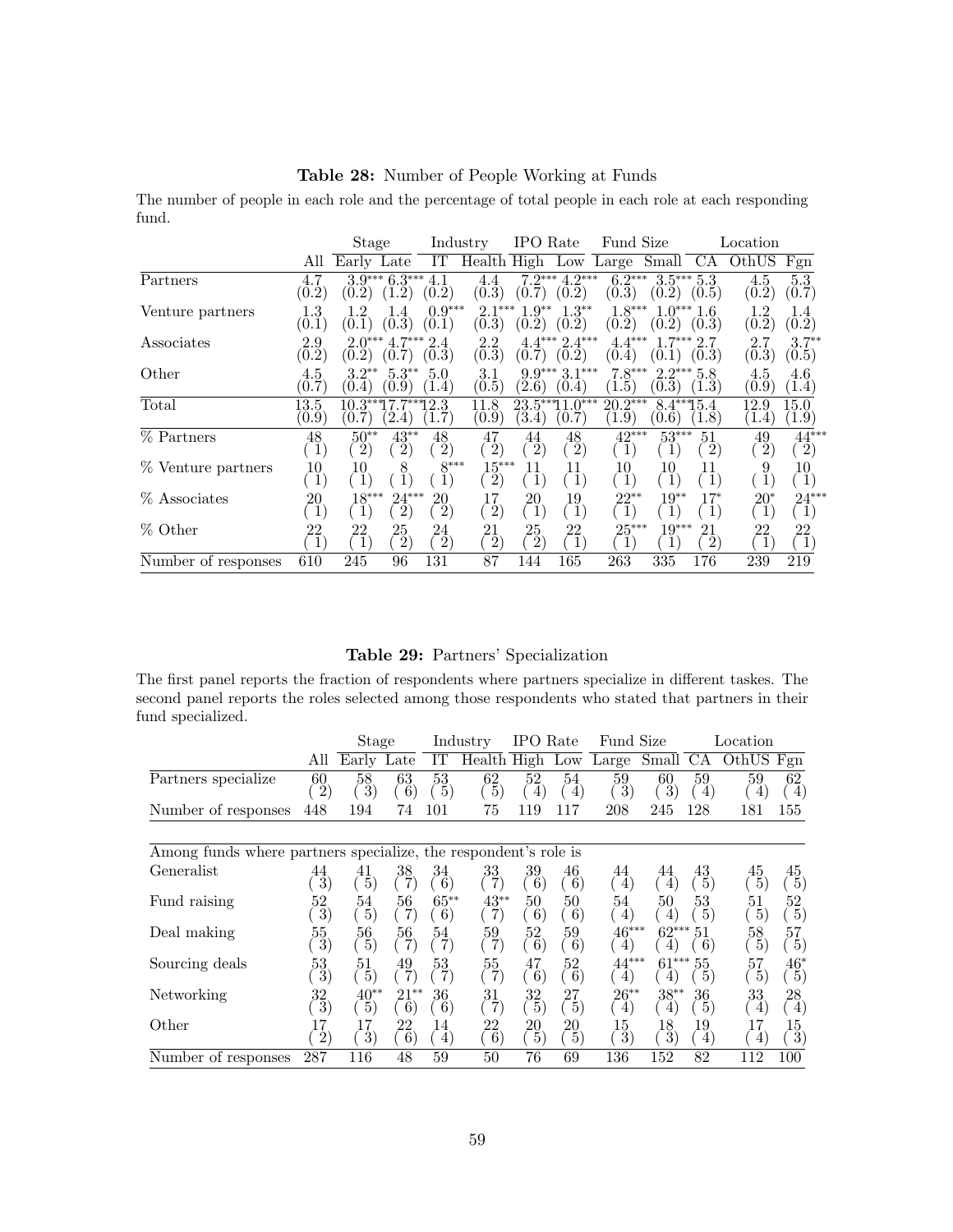## Table 30: Time Use

The first panel reports the average hours per week spent by respondents on each activity in a normal week. The second reports the number of board seats they hold.

|                               | <b>Stage</b>  |          | Industry      |                   | <b>IPO</b> Rate |       | Fund Size |               |          | Location |           |           |
|-------------------------------|---------------|----------|---------------|-------------------|-----------------|-------|-----------|---------------|----------|----------|-----------|-----------|
|                               | All           | Early    | Late          | IT                | Health High     |       | Low       | Large         | Small    | CА       | OthUS     | Fgn       |
| Sourcing deals                | 15.2          | 14.9     | $16.6\,$      | 15.7              | 14.7            | 16.4  | 15.1      | $16.2**$      | $14.3**$ | 16.4     | $15.5\,$  | $14.1***$ |
|                               | (0.4)         | (0.6)    | (1.2)         | (0.8)             | (1.0)           | (0.8) | (0.7)     | (0.6)         | (0.5)    | (0.8)    | (0.6)     | (0.6)     |
| Assisting portfolio companies | $18.3\,$      | 18.7     | 17.3          | $16.6^{\ast\ast}$ | $20.4**$        | 17.2  | 19.1      | 18.4          | 18.1     | 17.8     | 18.4      | 18.5      |
|                               | $(\bar{0}.5)$ | (0.7)    | (1.4)         | (0.8)             | (1.4)           | (0.7) | (1.0)     | (0.7)         | (0.6)    | (0.9)    | (0.8)     | (0.8)     |
| Networking                    | 7.4           | $8.3*$   | $7.1^*$       | $7.9**$           | $6.3**$         | 6.6   | 7.2       | 7.3           | 7.4      | 7.5      | 7.5       | 7.2       |
|                               | (0.2)         | (0.4)    | (0.6)         | (0.5)             | (0.5)           | (0.4) | (0.4)     | (0.3)         | (0.3)    | (0.4)    | (0.4)     | (0.4)     |
| Managing VC firm              | 8.5           | 8.2      | 8.8           | 8.1               | 9.5             | 8.5   | 7.6       | 8.3           | 8.7      | $7.2**$  | $9.0**$   | 8.9       |
|                               | $(\bar{0}.3)$ | (0.4)    | $(0.\bar{7})$ | (0.6)             | (0.8)           | (0.5) | (0.5)     | (0.4)         | (0.4)    | (0.4)    | (0.5)     | (0.5)     |
| Meeting LPs                   | 3.0           | $2.8**$  | $3.9**$       | 2.8               | 3.0             | 2.6   | 2.8       | $2.6**$       | $3.4**$  | 2.7      | 2.9       | 3.4       |
|                               | (0.2)         | (0.2)    | (0.5)         | (0.3)             | (0.5)           | (0.3) | (0.3)     | (0.2)         | (0.2)    | (0.3)    | (0.3)     | (0.3)     |
| Other                         | 2.4           | 2.4      | 1.5           | 2.4               | 2.2             | 2.3   | 2.8       | 2.4           | 2.4      | 2.3      | $\rm 2.1$ | 2.8       |
|                               | (0.2)         | (0.3)    | (0.4)         | (0.4)             | (0.5)           | (0.4) | (0.4)     | (0.3)         | (0.3)    | (0.4)    | (0.3)     | (0.4)     |
| Total hours                   | 54.7          | 55.2     | 55.2          | 53.6              | 56.1            | 53.6  | 54.6      | 55.1          | 54.3     | 53.9     | 55.4      | 54.9      |
|                               | (0.7)         | (1.1)    | (1.8)         | (1.3)             | $(\v2.1)$       | (1.2) | (1.3)     | (1.0)         | (1.0)    | (1.3)    | $\v(1.1)$ | (1.3)     |
| Number of responses           | 444           | 192      | 71            | 99                | 73              | 118   | 118       | 205           | 239      | 126      | 181       | 153       |
| Boards memberships            | 4.8           | $5.2***$ | $4.1***$      | $5.4*$            | $4.6*$          | 5.1   | 5.1       | 4.9           | 4.7      | 5.0      | 4.6       | 4.9       |
|                               | 0.1           | (0.2)    | (0.3)         | (0.3)             | (0.3)           | (0.2) | (0.2)     | $0.2^{\circ}$ | 0.2      | (0.2)    | 0.2       | (0.3)     |
| Number of responses           | 456           | 204      | 73            | 103               | 76              | 118   | 126       | 207           | 251      | 129      | 185       | 159       |

Table 31: Fund Structure Questions

This table summarizes the responses to a number of questions on VC fund structure.

|                                                 | Stage     |               |                             | Industry |                        | <b>IPO</b> Rate      |                              | Fund Size     |          | Location        |           |          |  |
|-------------------------------------------------|-----------|---------------|-----------------------------|----------|------------------------|----------------------|------------------------------|---------------|----------|-----------------|-----------|----------|--|
|                                                 | All       | Early Late    |                             | IT       | Health High Low Large  |                      |                              |               | Small CA |                 | OthUS Fgn |          |  |
| Compensation depends<br>on individual success   | 74<br>-2) | $78*$<br>3)   | $67*$<br>5)                 | 81<br>4) | 77<br>$\left(5\right)$ | $66***$<br>4)        | $81***$<br>$\left( 4\right)$ | $65***$<br>3) | 2)       | $84***73$<br>4) | 76<br>3)  | 73<br>4) |  |
| Number of responses                             | 446       | 193           | 74                          | 101      | 74                     | 118                  | 117                          | 205           | 244      | 127             | 181       | 154      |  |
| Partners<br>equal<br>get<br>shares of carry     | 44<br>2)  | $51***$<br>4) | $35***$<br>$\left(6\right)$ | 50<br>5) | 52<br>(6)              | 44<br>5 <sup>2</sup> | 48<br>5)                     | 42<br>3)      | 48<br>3) | 43<br>-5)       | 43<br>4)  | 46<br>4) |  |
| Number of responses                             | 429       | 182           | 71                          | 95       | 71                     | 113                  | 110                          | 197           | 234      | 110             | 178       | 152      |  |
| Partners invest equal<br>shares of fund capital | 49<br>2)  | 53<br>4)      | 44<br>6)                    | 55<br>5) | 52<br>(6)              | 50<br>$ 4\rangle$    | 54<br>$\left( 4\right)$      | 47<br>-3)     | 52<br>3) | 55<br>4)        | 46<br>4)  | 47<br>4  |  |
| Number of responses                             | 442       | 193           | 71                          | 101      | 73                     | 118                  | 116                          | 203           | 242      | 127             | 179       | 152      |  |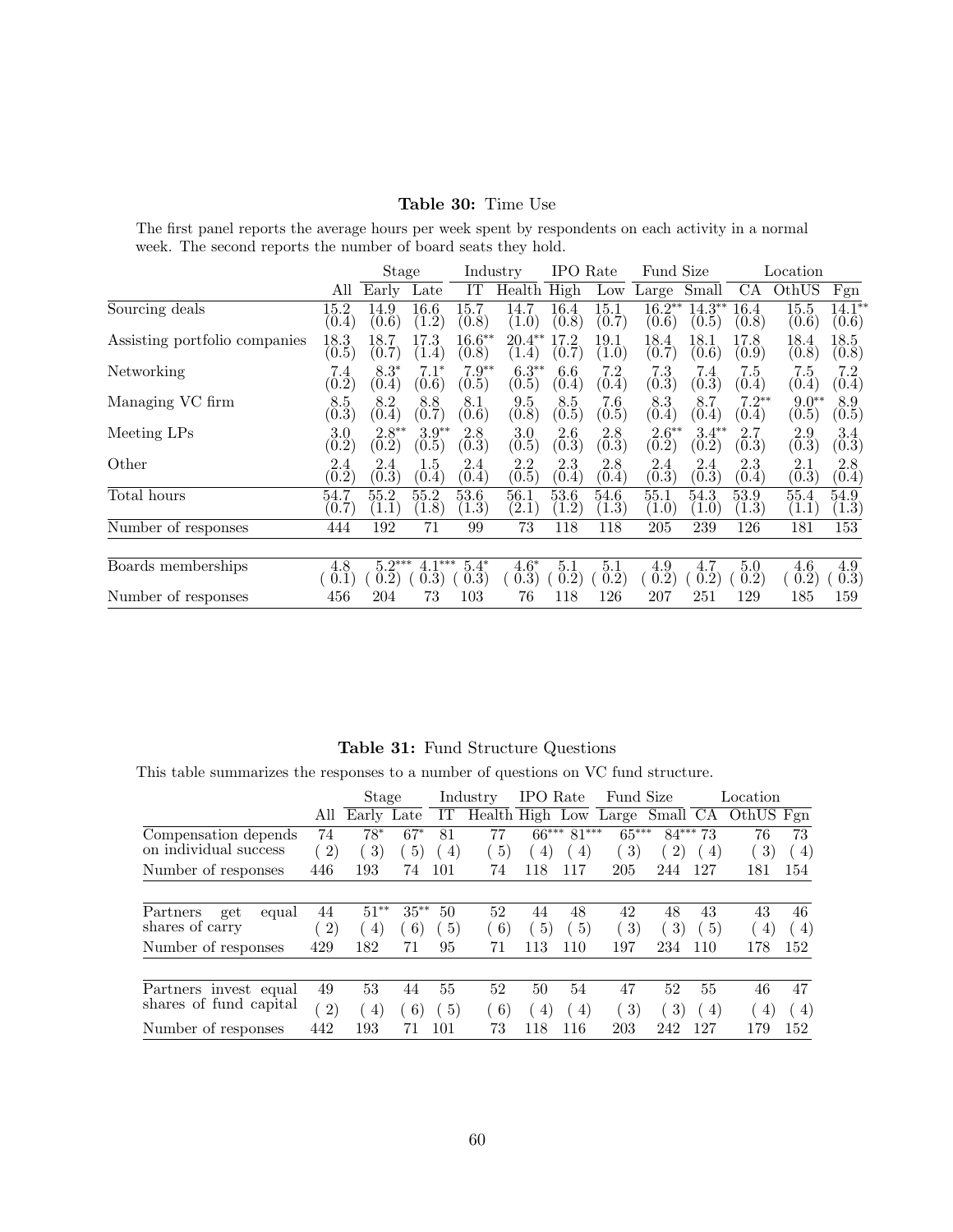|                       |                              |                            | Stage                          |                         | Industry                   |              | <b>IPO</b> Rate              |                       | Fund Size                      |                         | Location             |                             |
|-----------------------|------------------------------|----------------------------|--------------------------------|-------------------------|----------------------------|--------------|------------------------------|-----------------------|--------------------------------|-------------------------|----------------------|-----------------------------|
|                       | All                          | Early Late                 |                                | IT                      | Health High Low Large      |              |                              |                       | Small CA                       |                         | OthUS Fgn            |                             |
| Unanimous             | 49<br>$\left 2\right\rangle$ | 53<br>$\mathfrak{Z}$ )     | 53<br>$5^{\circ}$              | $41***$<br>4)           | $56***$<br>$5^{\circ}$     | $40**$<br>4  | $52**$<br>$\overline{4}$     | $40***$<br>3)         | $56***$<br>3)                  | $35***$                 | $55***$<br>3         | 52<br>$ 3\rangle$           |
| Unanimous - 1         | 1                            | 6<br>$\left( 2\right)$     | $\left( 2\right)$              | $\left( 2\right)$       | 6<br>$ 3\rangle$           | $\tilde{2})$ | $\left( 2\right)$            | 8<br>$\tilde{2}$      | 6                              | $\overline{2}$          | 6                    | $10^{**}$<br>$\overline{2}$ |
| Consensus             | 20<br>$\tilde{2}$            | 18<br>$\overline{2}$       | 21<br>$\overline{4}$           | 23<br>$\left( 4\right)$ | 21<br>$\overline{4}$       | 20<br>3)     | 19<br>3                      | $25^{**}$<br>3        | $17^{\ast\ast}$<br>$2^{\circ}$ | 26<br>3                 | 22<br>$\overline{3}$ | $14***$<br>2                |
| Majority of partners  | 15<br>$1^{\circ}$            | 11<br>$\bar{2}$            | $\overline{4}$                 | 15<br>3                 | 14<br>$\mathbf{3}^{\circ}$ | 20<br>3)     | 15<br>$\left 3\right\rangle$ | 18<br>$\overline{2})$ | 13<br>$\tilde{2}$              | $19***$<br>3            | $10***$<br>2         | 18<br>3                     |
| Scoring               | $1^{\circ}$                  | 3                          |                                |                         | 0<br>$\vert 0 \rangle$     | 2            | 3                            | 2                     | 2                              | 3                       |                      |                             |
| Independent decisions | 4<br>$1^{\degree}$           | $6^{**}$<br>$\overline{2}$ | $0^{**}$<br>$\left( 0 \right)$ | $\left( 2\right)$       | $2^*$<br>$1^{\circ}$       | 5<br>2)      | 3                            |                       | 3                              | $8^{**}$<br>$2^{\circ}$ | $3^{**}$             |                             |
| Other                 | ٠Ď                           | 3                          | $2^{\circ}$                    | b<br>$2^{\circ}$        |                            |              |                              | Ő                     |                                | $\overline{2}$          |                      |                             |
| Number of responses   | 556                          | 239                        | 90                             | 130                     | 88                         | 139          | 155                          | 248                   | 311                            | 158                     | 219                  | 201                         |

Table 32: Fund-Level Decision Making Process

This table lists the fraction of funds using each decision rule for their initial investments.

## Table 33: Benchmarks Important to LPs

The percentage of respondents who indicate a given benchmark is important (top) and as most important (bottom) to LPs. 'Fraction that are relative' is the average percentage of selected benchmarks that are relative to either the S&P 500 or to other VC funds.

|                            |                                                             | Stage                |                               | Industry                      |                                                                     | <b>IPO</b> Rate              |                                     | Fund Size                             |                                       | Location                 |                                                |                                       |
|----------------------------|-------------------------------------------------------------|----------------------|-------------------------------|-------------------------------|---------------------------------------------------------------------|------------------------------|-------------------------------------|---------------------------------------|---------------------------------------|--------------------------|------------------------------------------------|---------------------------------------|
|                            | All                                                         | Early Late           |                               | IT                            | Health High Low Large                                               |                              |                                     |                                       | Small CA                              |                          | OthUS Fgn                                      |                                       |
| Important benchmark        |                                                             |                      |                               |                               |                                                                     |                              |                                     |                                       |                                       |                          |                                                |                                       |
| Cash-on-cash multiple      | 84<br>-2)                                                   | 87<br>(2)            | 85<br>(4)                     | 89<br>$\overline{3})$         | 87<br>(4)                                                           | 85<br>$\left(3\right)$       | 88<br>3)                            | $90***$<br>$\left( \ 2\right)$        | $80***$<br>3)                         | $90*$<br>3)              | 83*<br>(3)                                     | 82<br>(3)                             |
| Net IRR                    | $\overset{81}{2})$                                          | $\left(3\right)$     | $89^{**}$<br>$\left(3\right)$ | 84<br>4)                      | $\binom{75}{5}$                                                     | 87<br>$\left 3\right\rangle$ | 80<br>$ 4\rangle$                   | $\binom{84}{2}$                       | $^{78}_{3}$                           | 78<br>$\left( 4\right)$  | $\binom{85}{3}$                                | $\binom{78}{3}$                       |
| Gross IRR                  | 27<br>$\binom{5}{2}$                                        | $^{26}_{3)}$         | $3^{2}_{5}$                   | 29<br>4)                      | 21<br>$\left(\bar{5}\right)$                                        | $15***$<br>3)                | $29***$<br>4)                       | $23^{*}$<br>$\tilde{3})$              | $\frac{31}{3}$                        | 28.<br>$\vert 4 \rangle$ | 21<br>$\left(\bar{3}\right)$                   | $32^{*}$<br>4)                        |
| Perf. relative to S&P 500  | $\binom{23}{2}$                                             | $\substack{25 \ 3)}$ | $^{28}_{(5)}$                 | $25^*$<br>4)                  | $14^*$<br>(4)                                                       | 24<br>$\vert 4 \rangle$      | 23<br>$\vert 4 \rangle$             | $^{25}_{(3)}$                         | $^{22}_{3)}$                          | 29<br>4)                 | 27<br>$\left(\bar{3}\right)$                   | $14***$<br>(3)                        |
| Perf. relative to VC funds | $\binom{60}{2}$                                             | $^{63}_{(3)}$        | 61<br>$\binom{6}{ }$          | 66<br>$\check{5})$            | $\frac{55}{6}$                                                      | 70<br>4                      | 64<br>$\left( \overline{4}\right)$  | $\binom{65^*}{3}$                     | $\binom{56^*}{3}$                     | 67<br>$\left(4\right)$   | 59<br>4)                                       | 57<br>4)                              |
| Other                      | $\overline{2}$<br>1)                                        | $\mathbf{1}$         | 0<br>$\left( 0\right)$        | $0^{**}$<br>$\left( 0\right)$ | $5^{**}$<br>$\left( 2\right)$                                       | $\frac{2}{1}$                | 1)                                  | $\overline{1}$                        | $\left  \right $                      | 3<br>$\overline{1})$     | $\overline{1}$                                 | (1)                                   |
| Most important benchmark   |                                                             |                      |                               |                               |                                                                     |                              |                                     |                                       |                                       |                          |                                                |                                       |
| Cash-on-cash multiple      | $\!\!\!{\begin{array}{c} 52\\[-1.2mm] 2 \end{array}}\!\!\!$ | $\frac{59}{3}$       | 50<br>6 <sup>°</sup>          | 67<br>5)                      | $\frac{59}{6}$                                                      | $\ket{4}$                    | 51<br>$\overline{4})$               | $\frac{55}{3}$                        | 49<br>$\left[3\right]$                | 61<br>$\left( 4\right)$  | 54<br>4)                                       | $41***$<br>4)                         |
| Net IRR                    | $^{32}_{2)}$                                                | $^{26}_{(3)}$        | $36^*$<br>6)                  | 23<br>4)                      | $\frac{25}{(5)}$                                                    | 32<br>4)                     | 29<br>4)                            | $\overset{31}{\mathbf{3}})$           | 34<br>$\left 3\right\rangle$          | 26<br>4)                 | $\frac{32}{3}$                                 | $37*$<br>4)                           |
| Gross IRR                  | $\binom{6}{1}$                                              | 4<br>$ 1\rangle$     | 6<br>3)                       | $\overline{2})$               | (3)                                                                 | $1**$<br>1)                  | $6^{**}$<br>$\left( 2\right)$       | $\frac{5}{2}$                         | 6<br>$\overline{1}$                   | 5<br>$\left( 2\right)$   | $\begin{smallmatrix} 3 \\ 1 \end{smallmatrix}$ | $9**$<br>(2)                          |
| Perf. relative to S&P 500  | $\begin{pmatrix} 1 \\ 1 \end{pmatrix}$                      | $\frac{2}{1}$        | $\frac{3}{2}$                 | U<br>(0)                      | $\theta$<br>$\left( \begin{array}{c} \tilde{0} \end{array} \right)$ | $^{2}_{1}$                   | $^{3}_{2)}$                         | $\frac{1}{1}$                         | $^{2}_{1}$                            | $0^*$<br>$\check{0}$ )   | $3^*$<br>$\tilde{1}$                           | $\bar{1})$                            |
| Perf. relative to VC funds | $\frac{8}{1}$                                               | $\frac{9}{2}$        | $\frac{5}{3}$                 | $^{5}_{2)}$                   | $\binom{8}{3}$                                                      | 10<br>$\check{3}$            | 11<br>$\bar{3}$                     | $\dot{2}$                             | $\frac{9}{2}$                         | $\dot{2}$                | $ 2\rangle$                                    | 11<br>$\bar{2})$                      |
| Other                      | $\overline{0}$ )                                            | $1^{\circ}$          | $\left( 0\right)$             | $\check{0}$ )                 | $\overline{1}$                                                      | $\left  \right $             | $\overline{1}$                      | U<br>$\dot{0}$                        | $\left  \right $                      | $1^{\circ}$              | $\mathbf{1}$                                   | $\left  \right $                      |
| Number of benchmarks       | 3<br>$\left( 0\right)$                                      | 3<br>$\overline{0}$  | 3<br>$\overline{0})$          | $3^{**}$<br>$\left( 0\right)$ | $\overline{3^{**}}$<br>$\left( 0\right)$                            | 3<br>$\left( 0\right)$       | $\overline{3}$<br>$\left( 0\right)$ | $\overline{3^*}$<br>$\left( 0\right)$ | $\overline{3^*}$<br>$\left( 0\right)$ | 3<br>$\left( 0\right)$   | 3<br>$\tilde{0}$                               | $\overline{3^*}$<br>$\left( 0\right)$ |
| Number of responses        | 446                                                         | 199                  | 75                            | 99                            | 74                                                                  | 117                          | 120                                 | 209                                   | 242                                   | 128                      | 182                                            | $\overline{153}$                      |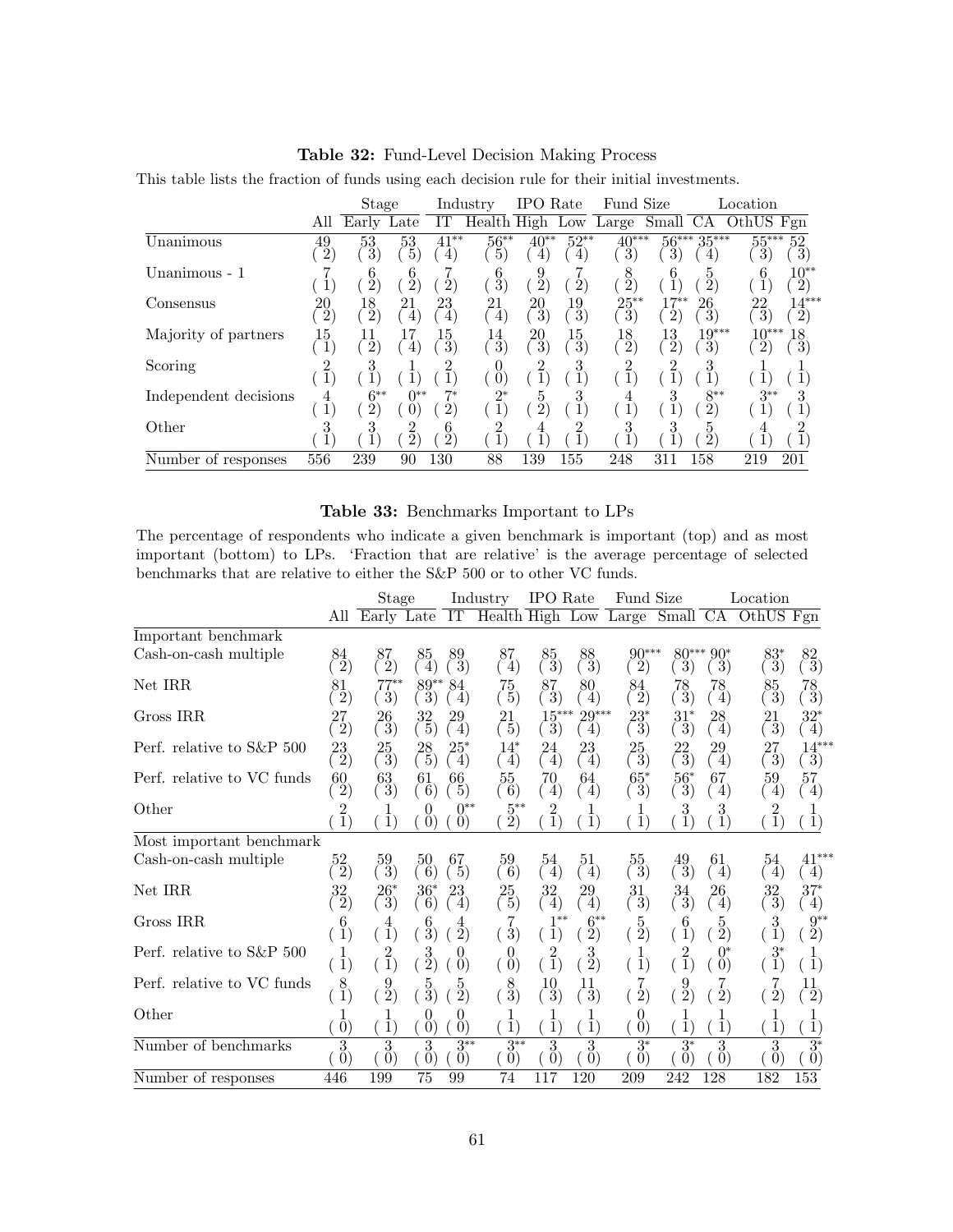## Table 34: Target Returns and Performance Expectations

The first section reports the mean and median net IRR that respondents market to LPs as target. The second section reports the same statistics for net cash-on-cash multiple. The third and fourth section reports VCs expectations for their performance and the performance of the VC industry, both relative to the market.

|                                                      |                         | <b>Stage</b>      |                         | Industry                |                        | <b>IPO</b> Rate         |                 | Fund Size               |                              | Location                |                              |                               |
|------------------------------------------------------|-------------------------|-------------------|-------------------------|-------------------------|------------------------|-------------------------|-----------------|-------------------------|------------------------------|-------------------------|------------------------------|-------------------------------|
|                                                      | All                     | Early             | Late                    | IT                      | Health High            |                         | $_{\text{Low}}$ | Large                   | Small                        | СA                      | OthUS                        | $\bar{\mathrm{F}}\mathrm{gn}$ |
| IRR marketed to LPs                                  | 24<br>$\bar{2})$        | 24<br>$\bar{2}$   | 21<br> 1)               | 23<br>$\lceil 1 \rceil$ | 21<br>$\left  \right $ | 21<br>$\vert 1 \vert$   | 25<br>4)        | 24<br>$\bar{3}$         | 23<br>$\left 2\right\rangle$ | 23<br>$\left(1\right)$  | 27<br>4)                     | 21<br>(1)                     |
| Median                                               | 20<br>$\left( 0\right)$ | 20<br>$\ket{1}$   | 20<br>$\vert 0 \rangle$ | 20<br>$ 1\rangle$       | 20<br>$\vert$ 0)       | 20<br>$\vert 0 \rangle$ | 20<br>(0)       | 20<br>$\vert 0 \rangle$ | 20<br>$\vert 0 \rangle$      | 20<br>$\lceil 1 \rceil$ | 20<br>$\left 0\right\rangle$ | 20<br>( 0)                    |
| Number of responses                                  | 364                     | 152               | 65                      | 75                      | 64                     | 101                     | 90              | 171                     | 197                          | 93                      | 150                          | 130                           |
| Multiple marketed to LPs                             | 3.5<br>(0.2)            | $3.8**$<br>(0.3)  | $2.8**$<br>(0.2)        | 3.5<br>(0.3)            | 3.3<br>(0.3)           | 3.4<br>(0.3)            | 3.5<br>(0.3)    | 3.5<br>(0.2)            | 3.6<br>$0.2^{\circ}$         | 3.5<br>(0.3)            | 3.5<br>(0.3)                 | 3.6<br>(0.4)                  |
| Median                                               | 3.0<br>(0.0)            | $3.0***$<br>(0.0) | $2.5***$<br>(0.0)       | 3.0<br>(0.0)            | 3.0<br>0.1             | 3.0<br>0.1              | 3.0<br>(0.1)    | 3.0<br>0.1              | 3.0<br>0.0                   | 3.0<br>(0.0)            | 3.0<br>0.1                   | 3.0<br>(0.1)                  |
| Number of responses                                  | 380                     | 165               | 69                      | 82                      | 65                     | 106                     | 98              | 183                     | 201                          | 104                     | 155                          | 134                           |
| My investments will out-<br>perform the stock market | 93<br>$\left(1\right)$  | 93<br>2           | 96<br>2)                | 97<br>2)                | 92<br>3)               | 91<br>3)                | 93<br>2         | 94<br>2                 | 93<br>2)                     | 97<br>2)                | 93<br>2)                     | $91*$<br>$\left(2\right)$     |
| Number of responses                                  | 433                     | 192               | 72                      | 97                      | 73                     | 120                     | 115             | 202                     | 236                          | 127                     | 178                          | 144                           |
| overall will outper-<br>VC-<br>form the stock market | 71<br>2)                | 72<br>3)          | 73<br>5)                | 72<br>4)                | 72<br>5)               | 68<br>4)                | 69<br>4)        | 69<br>3)                | 73<br>3)                     | 68<br>4)                | 69<br>3)                     | $77*$<br>-3)                  |
| Number of responses                                  | 438                     | 195               | 72                      | 99                      | 74                     | 120                     | 115             | 203                     | 239                          | 129                     | 180                          | 145                           |